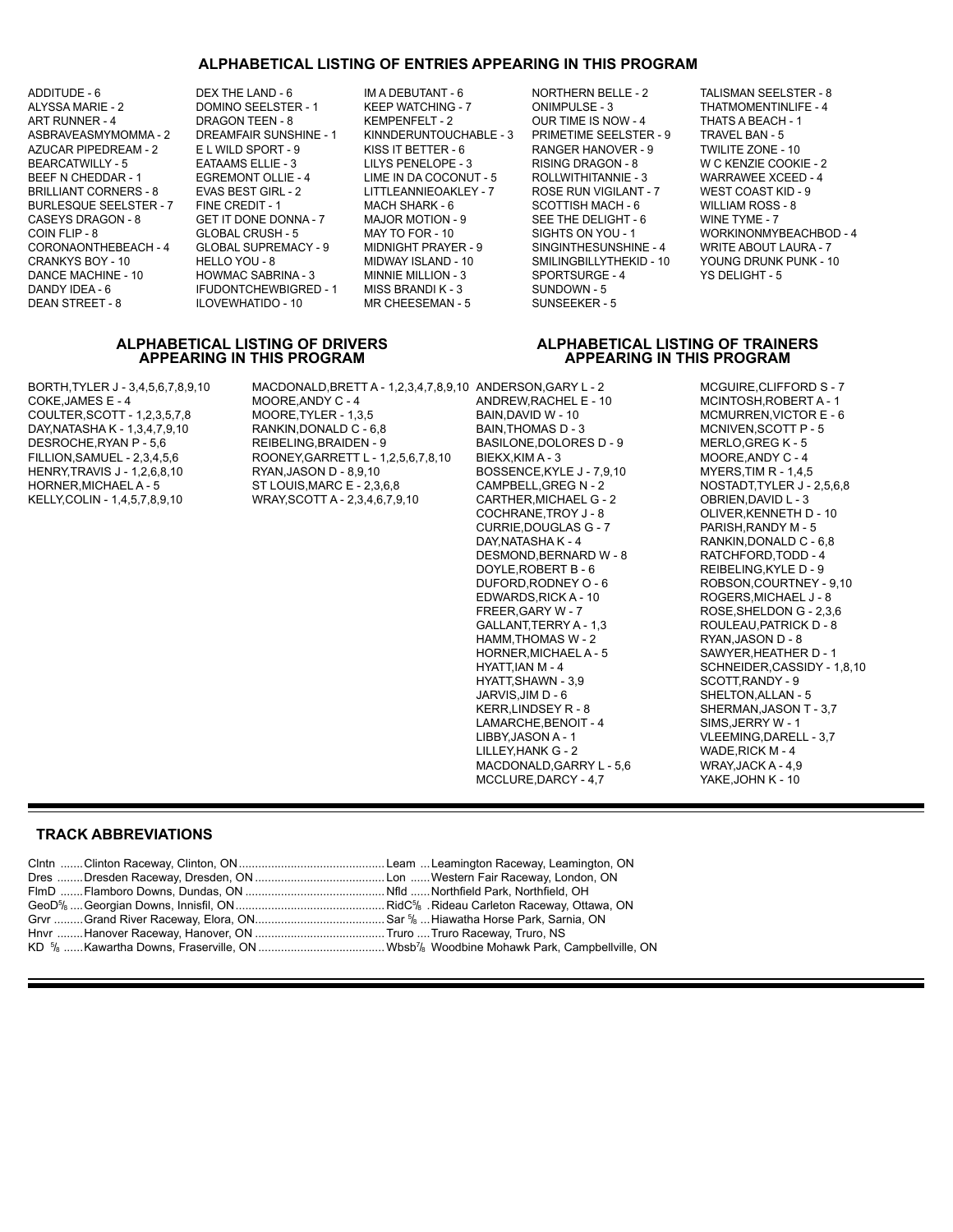**PACE** TRIFECTA & EXACTA & PICK 5 - \$10000 GUARANTEED(1-2-3-4-5) & SUPERFECTA<br>
& DAILY DOUBLE (Races 1 and 2)<br>
TROBABLE PURSE \$8400. *HORSES & GELDINGS - N/W \$15000. LIFETIME (W-ALL)*<br>
PROBABLE

|                                                  |                                                                                                                  |                                 | 1 MILE                                                                                                             | PURSE \$8400. HORSES & GELDINGS - N/W \$15000. LIFETIME (W-ALL) |                     |                                        |                                                                                        |                                                                                                                                          |                     |                     |                                                     |                                                                  |                                                              |                                                        |                                   |                                                                                                                                               |                                                                                     |                                      |                                                     |                        |                                               |                                    |                                                               |
|--------------------------------------------------|------------------------------------------------------------------------------------------------------------------|---------------------------------|--------------------------------------------------------------------------------------------------------------------|-----------------------------------------------------------------|---------------------|----------------------------------------|----------------------------------------------------------------------------------------|------------------------------------------------------------------------------------------------------------------------------------------|---------------------|---------------------|-----------------------------------------------------|------------------------------------------------------------------|--------------------------------------------------------------|--------------------------------------------------------|-----------------------------------|-----------------------------------------------------------------------------------------------------------------------------------------------|-------------------------------------------------------------------------------------|--------------------------------------|-----------------------------------------------------|------------------------|-----------------------------------------------|------------------------------------|---------------------------------------------------------------|
|                                                  | <b>RED WARM-UP PAD</b>                                                                                           |                                 |                                                                                                                    |                                                                 |                     |                                        |                                                                                        |                                                                                                                                          |                     |                     |                                                     |                                                                  |                                                              |                                                        |                                   |                                                                                                                                               |                                                                                     |                                      |                                                     |                        |                                               |                                    | <b>PROBABLE FAVOURITES: 4-1-7-3</b>                           |
|                                                  |                                                                                                                  |                                 | ASK FOR HORSE BY PROGRAM NUMBER                                                                                    |                                                                 |                     |                                        |                                                                                        |                                                                                                                                          |                     |                     |                                                     |                                                                  |                                                              |                                                        |                                   |                                                                                                                                               |                                                                                     |                                      |                                                     |                        |                                               |                                    |                                                               |
|                                                  | Date Track °CCndVar                                                                                              |                                 | Class                                                                                                              |                                                                 | Purse <sup>14</sup> | 1/2                                    | $^{3}/_{4}$                                                                            | Fin                                                                                                                                      | Fld                 | PP                  | 1/4                                                 | 1/2                                                              | 3/4                                                          | Str.                                                   | Fin.                              | $L^{3}/4$ $L^{1}/4$                                                                                                                           | Time                                                                                |                                      | Odds Drv                                            | Trn                    | First                                         | Second                             | Third                                                         |
| 1                                                | $3-1$                                                                                                            |                                 |                                                                                                                    | Garrett Rooney 150 Red-White-Black (79-14-16-10-.331)           |                     |                                        |                                                                                        |                                                                                                                                          |                     |                     |                                                     |                                                                  |                                                              |                                                        |                                   | Tr: Jerry Sims (4-2-0-0-.500)                                                                                                                 |                                                                                     |                                      | ft 2:01 Lon                                         |                        | 2022                                          | 4<br>2<br>$0\quad 0$               | \$7,905                                                       |
| RED                                              |                                                                                                                  |                                 | <b>DOMINO SEELSTER</b> (3, 2:00, 3 \$11,585)                                                                       |                                                                 |                     |                                        |                                                                                        |                                                                                                                                          |                     |                     |                                                     |                                                                  |                                                              |                                                        |                                   | Jerry Sims,Denfield,ON                                                                                                                        |                                                                                     |                                      |                                                     |                        | 2021                                          | $0\quad 0$<br>0 <sub>0</sub>       | \$0                                                           |
| Jan24                                            | <sup>11</sup> Lon                                                                                                |                                 | Br h 5 by Thinking Out Loud-Disco Diva-Dragon Again LON-SEL 24,000<br>$-6$ sn $\Diamond$ -2 Nw15000l               |                                                                 |                     |                                        |                                                                                        | $8100$ :28 <sup>2</sup> :58 <sup>1</sup> 1:28 <sup>3</sup> 2:05 <sup>3</sup>                                                             | -7                  |                     | $3^{51}$ / <sub>2</sub>                             | $3^{33}$ /4                                                      | $3^{31}/4$                                                   | $2^{11}/2$                                             | $5^{51}$ / <sub>2</sub>           | Breeder: Seelster Farms Inc, Lucan, ON                                                                                                        | $2:06^3$                                                                            | $\diamond$ '65                       | Last 5 Sts - \$7,905                                |                        | RooG SimJ ShknMyPchs                          | JordanDeo                          | Last 10 Sts - \$11,585<br><b>BfNChddr</b>                     |
| Jan12                                            | <sup>1</sup> Lon                                                                                                 | ∙1ft                            | Nw5000lcd                                                                                                          |                                                                 |                     |                                        | 7500 :28 <sup>3</sup> :59 <sup>4</sup> 1:30 <sup>1</sup> 2:01                          |                                                                                                                                          | 8                   | 7                   | $1^{11}h$                                           | $1^{11}h$                                                        | $1^{11}$ / <sub>2</sub>                                      | $1^{13}/4$                                             | 1 <sup>2</sup>                    | :30º :30ª 2:01                                                                                                                                |                                                                                     | ◈1"                                  | RooG SimJ                                           |                        | <b>DmnSIstr</b>                               | MajorMotion                        | JaysNTigers                                                   |
| Jan10<br>Jan3                                    | <sup>3</sup> Lon<br><sup>3</sup> Lon                                                                             | - <sup>11</sup> ft-2<br>-9 ft   | Nw5000lcd<br>Nw5000lcd                                                                                             |                                                                 |                     |                                        | 7500 :291 1:00 <sup>2</sup> 1:29                                                       | 7500 :30 1:02 <sup>4</sup> 1:33 <sup>2</sup> 2:03 <sup>2</sup><br>$1:59^{3}$                                                             | -7<br>8             | 4                   | $2^{11}h$<br>$3^{33}/4$                             | $2^{11}h$<br>$3^{\circ 13}/4$                                    | $4^{21}/4$<br>$2^{\circ 11}/2$                               | $2^{11}/2$<br>5 <sup>5</sup>                           | $1^{11}$<br>6 <sup>6</sup>        | $:30^{4}$ :29 <sup>3</sup> 2:03 <sup>2</sup><br>$:28^2:31^3$ 2:00 <sup>4</sup>                                                                |                                                                                     | $1^{60}$<br>$9^{50}$                 |                                                     | RooG SimJ<br>RooG SimJ | <b>DmnSlstr</b><br>LuxSeelster                | ArtRunner                          | Sngnthsnshn                                                   |
| Dec22                                            | <sup>1</sup> Lon                                                                                                 | $-4$ ft $-1$                    | Qua                                                                                                                |                                                                 |                     |                                        |                                                                                        | :30 <sup>3</sup> 1:02 <sup>2</sup> 1:33 <sup>3</sup> 2:03 <sup>2</sup>                                                                   |                     |                     | $6^{12}$ %                                          | $4^{073}$ /4                                                     | $4^{23}$ / <sub>4</sub>                                      | $3^{51}/2$                                             | 3 <sup>7</sup>                    |                                                                                                                                               | $:30^1:30^3$ 2:04 <sup>4</sup>                                                      | nb                                   | HouL SimJ                                           |                        | Sportslover                                   | GrystnInO<br>PckYrBgs              | LoyalWill<br><b>DmnSIstr</b>                                  |
| Sep18                                            | <sup>8</sup> Grvr                                                                                                | ®ft                             | Nw5000lcd                                                                                                          |                                                                 |                     |                                        |                                                                                        | 6500 :29 :59 1:28 1:57 <sup>2</sup>                                                                                                      | -7                  | 5                   | $6^{81}/4$                                          | $6^{\circ 5}$ <sup>1</sup> / <sub>4</sub>                        | $6^{\circ 4}$ <sup>1</sup> / <sub>2</sub>                    | $6^{51}/4$                                             | $6^{43}/4$                        |                                                                                                                                               | :28 <sup>4</sup> :29 <sup>3</sup> 1:58 <sup>2</sup>                                 | $8^{45}$                             |                                                     | MacB SimJ              | DncMchn                                       | CardSwap                           | SthpwHnvr                                                     |
| Sep6<br>Aug30                                    | <sup>5</sup> Clntn<br><sup>8</sup> Clntn                                                                         | $21$ ft<br>$^{22}$ ft           | Nw2000lcd<br>Nw3000lcd                                                                                             |                                                                 |                     |                                        | 4400 :29 <sup>2</sup> :59 <sup>3</sup> 1:30 <sup>1</sup> 2:00                          | 5000 :30 1:00 1:30 <sup>2</sup> 2:01 <sup>4</sup>                                                                                        | 8<br>7              | 7<br>$\overline{2}$ | $8^{121}/2$<br>$4^{083}$ / <sub>4</sub>             | 6.71/2<br>$4^{\circ 5}$                                          | $2^{21}/2$<br>$1^{\circ}$ hd                                 | $2^{11}/2$<br>1 <sup>2</sup>                           | 2 <sup>nk</sup><br>1 <sup>4</sup> | $:29^2:31$ 2:01 <sup>4</sup><br>:29ి :29ª 2:00                                                                                                |                                                                                     | $\diamond$ 65<br>$\diamond$ '70      |                                                     | MacB SimJ<br>HolR SimJ | SnshnQn<br>DmnSlstr                           | <b>DmnSlstr</b>                    | Jstlttlbttr<br>WriteHimUp GmbIngAddctn                        |
| $\mathbf 2$                                      | $10-1$                                                                                                           |                                 |                                                                                                                    | Natasha Day 106 Red-Blue-White (49-4-5-8-.192)                  |                     |                                        |                                                                                        |                                                                                                                                          |                     |                     |                                                     |                                                                  |                                                              |                                                        |                                   | Tr: Heather Sawyer (2-0-0-0-.0)                                                                                                               |                                                                                     |                                      |                                                     |                        | 2022                                          | 2<br>0<br>0<br>-0                  | \$800                                                         |
|                                                  |                                                                                                                  |                                 | FINE CREDIT (3, 2:01 <sup>4</sup> , 2 \$14,568)                                                                    |                                                                 |                     |                                        |                                                                                        |                                                                                                                                          |                     |                     |                                                     |                                                                  |                                                              |                                                        |                                   | Heather & Leticia Sawyer, Grand Bend, Kenneth Albrecht, Milverton, ON                                                                         |                                                                                     |                                      | gd $2:014$ Leam                                     |                        | 2021 26 2                                     | 33                                 | \$13,768                                                      |
| <b>BLUE</b><br>Jan24                             | <sup>8</sup> Lon                                                                                                 |                                 | Br g 4 by Up The Credit-Fine Life-Life Sign<br><sup>-6</sup> sn-2 Nw1000l3cd                                       |                                                                 |                     |                                        | $5000:28^2:59^1$ 1:29                                                                  | 2:00                                                                                                                                     |                     |                     | scratched - judges(weather)                         |                                                                  |                                                              |                                                        |                                   | Breeder: Casimir Stables, Hagar, ON                                                                                                           |                                                                                     |                                      | Last 5 Sts - \$1,513                                |                        | SawH RiverDali                                | DdlyActn                           | Last 10 Sts - \$2,441<br>Smingbllythkd                        |
| Jan10                                            | <sup>1</sup> Lon                                                                                                 | $-11$ ft-2                      | Nw10000lcd                                                                                                         |                                                                 |                     |                                        |                                                                                        | 8000 :29 1:01 1:31 2:02                                                                                                                  | 8                   | 2                   | 45                                                  | $6^{61}$ / <sub>2</sub>                                          | $7^{\circ 61}/4$                                             | 7 <sup>6</sup>                                         | $5^{33}$ /4                       | :301∶30ª 2:03                                                                                                                                 |                                                                                     | $52^{85}$                            |                                                     |                        | RicB SawH JordanDeo                           | PoplarLuke                         | DrmfrSnshn                                                    |
| Jan3<br>Dec27 <sup>1</sup> Lon                   | <sup>1</sup> Lon                                                                                                 | -9 ft<br><sup>1</sup> ft        | Nw10000lcd<br>Nw1200l3cd                                                                                           |                                                                 |                     |                                        | $5000$ :28 <sup>3</sup> :57 <sup>2</sup> 1:27                                          | $8000:29:59^3$ 1:29 <sup>3</sup> 1:59 <sup>2</sup><br>1:591                                                                              | 7<br>8              | 3<br>[8             | $4^{41}h$<br>6 <sup>7</sup>                         | $5^6$<br>$6^{111}/4$                                             | $4^{04}$ <sup>1</sup> / <sub>4</sub><br>$6^{83}/4$           | $5^{33}$ /4<br>$7^{101}$                               | 5 <sup>7</sup><br>$7^{103}$       | :29 <sup>3</sup> :30 <sup>2</sup> 2:00 <sup>4</sup>                                                                                           | :291 :32 <sup>3</sup> 2:01 <sup>2</sup>                                             | $64^{85}$<br>$60^{10}$               |                                                     |                        | DayN SawH Sunseeker<br>RooG SawH RollingRock  | PoplarLuke<br>EtrnIRIr             | ShknMyPchs<br>CsysDrgn                                        |
| Dec13                                            | $10$ Lon                                                                                                         | §ft⊘                            | Nw15000lcd                                                                                                         |                                                                 |                     |                                        | 9100 :281 :573 1:29                                                                    | $2:05^3$                                                                                                                                 |                     | 2                   | $4^{71}h$                                           | $4^{63}$ /4                                                      | $6^{61}/2$                                                   | $6^{61}/2$                                             | $6^{81}/4$                        |                                                                                                                                               | 2:07 <sup>1</sup>                                                                   | 45%                                  |                                                     |                        | DayN SawH Sundown                             | FstyLkFr                           | Smwhrntscny                                                   |
| Dec6                                             | <sup>10</sup> Lon                                                                                                |                                 | $-1$ ft $\diamond$ -1 Nw1000l3cd                                                                                   |                                                                 |                     |                                        |                                                                                        | 5500 :283 :594 1:30 <sup>2</sup> 2:083                                                                                                   | $\overline{7}$<br>8 | 3                   | $5^7$                                               | $5^{43}$ /4                                                      | 6 <sup>4</sup>                                               | $4^3$                                                  | $4^{23}$ /4                       |                                                                                                                                               | 2:09 <sup>1</sup>                                                                   | $31^{45}$                            |                                                     |                        | RooG SawH IrvineJames                         | ClinKfN                            | EtrnIRIr                                                      |
| Nov25 <sup>11</sup> Lon<br>Nov15                 | <sup>9</sup> Lon                                                                                                 | 1 ft -1                         | <sup>4</sup> ad $\Diamond$ -2 Nw1000l3cd<br>Nw15000I                                                               |                                                                 |                     |                                        |                                                                                        | $5000$ :28 <sup>3</sup> :59 <sup>4</sup> 1:29 <sup>2</sup> 2:06 <sup>2</sup><br>8200 :281 :583 1:273 1:581                               | 8                   | 2                   | $2^{11}h$<br>$8^{\circ 121}$                        | $2^{11}h$<br>$8^{131}/4$                                         | 4 <sup>4</sup><br>$8^{15}$                                   | $4^{41}/2$<br>$8^{201}/_2$                             | $4^{101}$<br>$8^{261}/4$          |                                                                                                                                               | $2:08^2$<br>:29 <sup>2</sup> :32 <sup>4</sup> 2:03 <sup>2</sup>                     | $33^{95}$<br>10010                   |                                                     |                        | RooG SawH RylBgGy<br>WraS SawH ToonieTeen     | LvlyRckt<br>LmInDCcnt              | Daliator<br>Sundown                                           |
| 3                                                | 6-1                                                                                                              |                                 |                                                                                                                    | Travis Henry 170 Light Blue-White (144-19-26-18-.273)           |                     |                                        |                                                                                        |                                                                                                                                          |                     |                     |                                                     |                                                                  |                                                              |                                                        |                                   | Tr: Cassidy Schneider (28-4-3-5-.261)                                                                                                         |                                                                                     |                                      |                                                     |                        | 2022                                          | 0<br>$\bf{0}$<br>-1                | \$972                                                         |
| WHITE                                            |                                                                                                                  |                                 | <b>BEEF N CHEDDAR</b> (3, 7/8, 1:55, 2 \$21,384)<br>Br q 4 by Betterthancheddar-Opinionated-Royal Mattiesty        |                                                                 |                     |                                        |                                                                                        |                                                                                                                                          |                     |                     |                                                     |                                                                  |                                                              |                                                        |                                   | <b>Matthew Chapple, Chatham, ON</b><br>Breeder: Matthew Chapple, Chatham, ON                                                                  |                                                                                     |                                      | ft 1:55 Wbsb $\frac{1}{8}$<br>Last 5 Sts - \$2,382  |                        |                                               | 2021 13 2 0 2                      | \$14,004<br>Last 10 Sts - \$10,602                            |
| Jan24                                            | <sup>11</sup> Lon                                                                                                |                                 | $-6$ sn $\Diamond$ -2 Nw15000I                                                                                     |                                                                 |                     | $8100 \cdot 28^{2} \cdot 58^{1}$       |                                                                                        | $1:28^3$ 2:05 <sup>3</sup>                                                                                                               | $\overline{7}$      | 4                   | 1 <sup>4</sup>                                      | $1^{21}h$                                                        | $1^{11}$ / <sub>2</sub>                                      | $11\frac{1}{2}$                                        | $3^{31}/4$                        |                                                                                                                                               | 2:06 <sup>1</sup>                                                                   | 4 <sup>45</sup>                      | FilS                                                |                        | SchC ShknMyPchs                               | JordanDeo                          | <b>BfNChddr</b>                                               |
| Jan7                                             | $3$ Wbsb <sup>7</sup> / <sub>8</sub> -10ft-1                                                                     |                                 | Qua                                                                                                                |                                                                 |                     |                                        |                                                                                        |                                                                                                                                          | 6                   | 7                   | $4^{61}/2$                                          | $4^{\circ_{43}}/4$                                               | $3^{33}/4$                                                   | 3 <sup>7</sup>                                         | 391/2                             | :29 :30ª 1:59                                                                                                                                 |                                                                                     | nb                                   |                                                     | RoyL SchC              | WhsWtchng                                     | BeachMoment                        | <b>BfNChddr</b>                                               |
| Sep11<br>Aug24                                   | <sup>6</sup> Hnvr<br>$3$ GeoD <sup>5</sup> / <sub>8</sub> $27$ ft                                                | $^{22}$ ft                      | Prospect<br>Nw2r15900I                                                                                             |                                                                 |                     | 8600 :264 :554                         |                                                                                        | 7100 :28 <sup>2</sup> :58 <sup>3</sup> 1:27 1:56 <sup>2</sup><br>1:24 1:524                                                              | 9                   | 1<br>2              | $1^{13}/4$<br>$2^{11}h$                             | $1^{13}$ / <sub>4</sub><br>$2^{11}h$                             | 2 <sup>2</sup><br>$3^{11}/2$                                 | $4^8$<br>$4^{21}/2$                                    | $5^{153}/4$<br>$8^{63}/4$         | $:284:3211:593$<br>:281:30 1:541                                                                                                              |                                                                                     | 4 <sup>50</sup><br>$14^{10}$         | HarJ                                                | DayN SchC<br>SchC      | BigTeddy<br>Ucnttchths                        | Bttrbflyn<br><b>NmbrOnHt</b>       | Tghsnfbch<br>TwFrTrppng                                       |
| Aug9                                             | <sup>11</sup> Wbsb <sup>7</sup> /s <sup>30</sup> ft                                                              |                                 | Nw2r18700lcd                                                                                                       |                                                                 |                     |                                        |                                                                                        | $16000:26:55^2$ 1:23 <sup>2</sup> 1:51 <sup>1</sup>                                                                                      | 10                  | 10                  | $10^{13}$ <sup>1</sup> / <sub>2</sub>               | $10^{11}$ <sup>1</sup> / <sub>2</sub>                            |                                                              | 10° <sup>101</sup> / <sub>2</sub> 10 <sup>14</sup>     | $10^{18}$                         | $:27^4:29^2$ 1:54 <sup>4</sup>                                                                                                                |                                                                                     | 6930                                 | HarJ                                                | SchC                   | SthbchHnvr                                    | Metallica                          | SrtgBIChp                                                     |
| Aug2<br>Jul26                                    | <sup>6</sup> Dres<br><sup>3</sup> Wbsb <sup>7</sup> / $s^{25}$ ft                                                | <sup>26</sup> ft                | Onss-rs<br>Nw1r8000lcd                                                                                             |                                                                 |                     |                                        | 21100 :28 <sup>2</sup> :59 <sup>2</sup> 1:28<br>15000 :271 :554 1:25 <sup>2</sup> 1:55 | 1:561                                                                                                                                    | 6<br>9              | 4<br>4              | $5^{81}h$<br>56                                     | $5^{61}/4$<br>56                                                 | $4^{\circ 8}$ <sup>1</sup> / <sub>2</sub><br>$4^{o_{21}}/2}$ | $5^{131}/4$<br>$2^{11}/2$                              | $5^{141}$<br>1 <sup>1</sup>       | $:29:29^2$ 1:59<br>:28 <sup>4</sup> :291 1:55                                                                                                 |                                                                                     | $6^{95}$<br>$19^{40}$                | CarA                                                | SchC                   | HrprsHtTrck<br><b>BfNChddr</b>                | LastBet                            | PrmrNch<br>KntBlstr                                           |
| Jul 17                                           | $3$ Hnvr $24$ ft                                                                                                 |                                 | Nw6000lcd                                                                                                          |                                                                 |                     |                                        |                                                                                        | 6000 :27 <sup>3</sup> :57 <sup>1</sup> 1:27 <sup>1</sup> 1:58 <sup>2</sup>                                                               | 8                   | 3                   | 1°h                                                 | $2^{\circ_1}$ 1/4                                                | $2^{\circ}$ <sup>1</sup> / <sub>4</sub>                      | $2^{13}$ / <sub>4</sub>                                | $3^{41}$ / <sub>2</sub>           | :294:32 1:591                                                                                                                                 |                                                                                     | $2^{40}$                             | HarJ<br>ForP                                        | SchC                   | SchC ELLnlyChrl                               | MssnCmmnd<br>OneDrinkAgo           | <b>BfNChddr</b>                                               |
| 4                                                | $6-5$                                                                                                            |                                 |                                                                                                                    | Brett Macdonald 135 Burgundy-White-Black (169-30-28-14-.297)    |                     |                                        |                                                                                        |                                                                                                                                          |                     |                     |                                                     |                                                                  |                                                              |                                                        |                                   | Tr: Robert McIntosh (7-1-0-1-.190)                                                                                                            |                                                                                     |                                      |                                                     |                        | 2022<br>2021                                  | 0<br>$0\quad 0$<br>0<br>4<br>310   | \$0<br>\$15,400                                               |
| <b>GREEN</b>                                     |                                                                                                                  |                                 | <b>THATS A BEACH</b> (3, 1:55 <sup>1</sup> , 3 \$15,400)<br>B g 4 by Sunshine Beach-Well Pondered-Ponder           |                                                                 |                     |                                        |                                                                                        |                                                                                                                                          |                     |                     |                                                     |                                                                  |                                                              |                                                        |                                   | Robert McIntosh Stables Inc, ON-C S X Stables, OH-Dave Boyle, ON<br>Breeder: Robert McIntosh Stables Inc, ON-C S X Stables, OH-Dave Boyle, ON |                                                                                     |                                      | ft 1:55 <sup>1</sup> Lon<br>Last 5 Sts - \$15,400   |                        |                                               |                                    | Last 10 Sts - \$15,400                                        |
| Dec18                                            | $1$ Wbsb <sup>7</sup> / $s$ <sup>-1</sup> ft                                                                     |                                 | Nw3r24000lcd 17000 :28 <sup>2</sup> :59                                                                            |                                                                 |                     |                                        |                                                                                        | 1:29 <sup>1</sup> 1:55 <sup>3</sup>                                                                                                      | -9<br>9             | 9                   | $3^{31}h$                                           | 34                                                               | $2^{\circ 11}/4$                                             | $2^{3}/_{4}$                                           | 2 <sup>nk</sup>                   |                                                                                                                                               | :29 <sup>3</sup> :26 <sup>1</sup> 1:55 <sup>3</sup>                                 | $\circledcirc$ '90                   |                                                     |                        | HeTr McIR Hippyjohn                           | ThatsABeach                        | SprtsRprt                                                     |
| Dec1<br>Nov24                                    | <sup>5</sup> FlmD<br><sup>5</sup> FlmD                                                                           | $^{2}$ gd-1<br>§ft              | Nw1r5000l<br>Nw1r5000I                                                                                             |                                                                 |                     | 7400 :28 :59                           |                                                                                        | $1:28^2$ 1:58<br>7400 :28 <sup>3</sup> :59 <sup>4</sup> 1:29 <sup>1</sup> 1:57 <sup>4</sup>                                              | 9                   | [9<br>3             | $8^{12}$ <sup>1</sup> / <sub>4</sub><br>$7^{93}$ /4 | $5^{\circ 5_{1}}/2$<br>$5^{\circ 4}$ <sup>1</sup> / <sub>2</sub> | $2^{\circ}$ h<br>$1^{\circ 1}$                               | $2^{nk}$<br>1 <sup>3</sup>                             | $1^{11}$<br>$1^{31}/4$            | :28º :29ª 1:58<br>:28 <sup>3</sup> :28 <sup>3</sup> 1:57 <sup>4</sup>                                                                         |                                                                                     | $\bullet$ <sup>5</sup><br>$\circ$ 35 |                                                     | SorA McIR<br>SorA McIR | ThatsABeach<br>ThatsABeach                    | <b>SIsbrkGnss</b><br>SvrDhrs       | <b>DHBoston</b><br>DavidsIdeal                                |
| Oct18                                            | <sup>9</sup> Lon                                                                                                 | ®ft                             | Nw5000lcd                                                                                                          |                                                                 |                     | 7500 :27 <sup>3</sup> :56 <sup>4</sup> |                                                                                        | 1:261 1:551                                                                                                                              | 8                   | 4                   | $7^{133}$ / <sub>4</sub>                            | $6^{\circ 91}/4$                                                 | 1°11/b                                                       | $1^{10}$                                               | $1^{161}$                         | $:27^3:29$ 1:551                                                                                                                              |                                                                                     | $1^{85}$                             | SorA                                                | McIR                   | ThatsABeach                                   | PoplarLuke                         | ELWildSport                                                   |
| Oct12                                            | $3$ Wbsb $\frac{7}{8}$ <sup>18</sup> ft<br><sup>5</sup> Grvr                                                     | $18$ ft                         | Qua<br>Nw5000lcd                                                                                                   |                                                                 |                     |                                        | 6500 :29 1:00 21:30 1:59                                                               | :28 <del>°</del> :58° 1:27° 1:55 <del>°</del>                                                                                            | 9<br>7              | 7                   | $9^{101}/2$                                         | $8^{\circ 8}$ <sup>1</sup> / <sub>4</sub>                        | 8°61/2                                                       | $7^7$                                                  | $7^{61}/2$                        | :28 <sup>3</sup> :28 <sup>2</sup> 1:57                                                                                                        |                                                                                     | nb                                   | HeTr McIR                                           |                        | NoBetterJoy                                   | <b>BgChcMgnt</b>                   | Belina                                                        |
| Jul2<br>Jun24                                    | $13$ Wbsb <sup>7</sup> / $s^{22}$ ft                                                                             |                                 | Qua                                                                                                                |                                                                 |                     |                                        |                                                                                        | $:29^2$ 1:00 1:29 <sup>3</sup> 1:57 <sup>2</sup>                                                                                         | 6                   | 2                   | scratched - vet(sick)<br>46                         | 451/4                                                            | $4^{33}l_4$                                                  | $4^{31}/2$                                             | 2 <sup>hd</sup>                   |                                                                                                                                               | $:29^2:27$ 1:57 <sup>2</sup>                                                        | nb                                   |                                                     | McIR<br>HeTr McIR      | OkFrmMskg<br>TchmAllJ                         | DightflMgc<br>ThatsABeach          | Editorial<br>SmsnBIChp                                        |
| Jun17                                            | $3$ Wbsb $\frac{7}{8}$ <sup>18</sup> ft                                                                          |                                 | Qua                                                                                                                |                                                                 |                     |                                        |                                                                                        | $:29^1:58^1$ 1:25 <sup>4</sup> 1:54 <sup>2</sup>                                                                                         | 7                   | 3                   | $7^{20}$                                            | $7^{24}$                                                         | 726                                                          | $7^{27}$                                               | 740                               |                                                                                                                                               | $:28:31^22:02^2$                                                                    |                                      | nb HeTr McIR                                        |                        | TwinBEagle                                    | SilverMaple                        | CntrOffr                                                      |
| 5                                                | $12 - 1$                                                                                                         |                                 | SIGHTS ON YOU (3, 5/8, 1:553, 3 \$19,485)                                                                          | Tyler Moore 170 Black-Blue-White (37-6-6-8-.324)                |                     |                                        |                                                                                        |                                                                                                                                          |                     |                     |                                                     |                                                                  |                                                              |                                                        |                                   | Tr: Terry Gallant (18-2-0-5-.203)<br><b>Calvin Kuepfer, Millbank, ON</b>                                                                      |                                                                                     |                                      | ft 1:55 <sup>3</sup> KD <sup>5</sup> / <sub>8</sub> |                        | 2022<br>- 3<br>2021 28                        | 0 <sub>2</sub><br>- 0<br>-3<br>5 1 | \$2,004<br>\$16,721                                           |
| <b>BLACK</b>                                     |                                                                                                                  |                                 | B q 4 by Hes Watching-Bolero Tam Tam-Jate Lobell                                                                   |                                                                 |                     |                                        |                                                                                        |                                                                                                                                          |                     |                     |                                                     |                                                                  |                                                              |                                                        |                                   | Breeder: Cheryl Geldart Greer, Norton, NB                                                                                                     |                                                                                     |                                      | Last 5 Sts - \$2,556                                |                        |                                               |                                    | Last 10 Sts - \$4,006                                         |
| Jan24<br>Jan10                                   | <sup>2</sup> Wbsb <sup>7</sup> / <sub>8</sub> <sup>-8</sup> ft-1<br>$6$ Wbsb <sup>7</sup> /s <sup>-20</sup> ft-1 |                                 | 8500clmstk<br>8500clmstk                                                                                           |                                                                 |                     |                                        |                                                                                        | 11000 :27 <sup>4</sup> :57 <sup>3</sup> 1:27 <sup>4</sup> 1:57 <sup>1</sup><br>$11000 : 28 : 571 1:263 1:564$                            | - 8<br>8            | 1                   | $3^{\circ 2}$<br>$4^{63}$ / <sub>4</sub>            | $2^3$<br>$5^{51}h$                                               | 6 <sup>7</sup><br>4 <sup>6</sup>                             | $8^{14}$ <sup>1</sup> b<br>$4^{81}/4$                  | $8^{31}$<br>$3^{83}/4$            |                                                                                                                                               | $:31:34^{\circ}2:03^{\circ}$<br>:29 <sup>3</sup> :30 <sup>4</sup> 1:58 <sup>3</sup> | $28^{00}$<br>$22^{40}$               |                                                     | HudP GalT              | RylBgGy                                       | NttslfHnvr                         | <b>BrrysShlby</b>                                             |
| Jan6                                             | <sup>2</sup> FlmD                                                                                                | -6ft                            | 15000clmcd                                                                                                         |                                                                 |                     |                                        |                                                                                        | 5700 :28 <sup>2</sup> :59 <sup>1</sup> 1:28 <sup>2</sup> 1:59 <sup>2</sup>                                                               |                     | 3                   | $1^{11}h$                                           | $2^1$                                                            | 1 <sup>3</sup> / <sub>4</sub>                                | $2^{13}/4$                                             | $3^{3}/_{4}$                      | :29 :31 1:59 3                                                                                                                                |                                                                                     | $12^{90}$                            |                                                     | MooT GalT              | HeTr GalT GeneralLee                          |                                    | LarjonLucky SightsOnYou<br>DiamondRock ELLnlyChrl SightsOnYou |
|                                                  | Dec30 <sup>10</sup> FlmD                                                                                         | $gd-1$                          | 7000clmcd                                                                                                          |                                                                 |                     |                                        |                                                                                        | 4600 :28 <sup>3</sup> :58 <sup>3</sup> 1:29 <sup>1</sup> 1:59 <sup>2</sup>                                                               | 8                   | [9                  | $7^7$                                               | $7^7$                                                            | 6• <sup>4</sup>                                              | $4^{23}l_4$                                            | $3^{23}/4$                        | $:30:30$ 2:00                                                                                                                                 |                                                                                     | $35^{20}$                            |                                                     | MooT GalT              | DightflMgc                                    |                                    | HelloRocky SightsOnYou                                        |
| Dec9                                             | Dec16 <sup>2</sup> FlmD<br><sup>1</sup> FlmD                                                                     | $10$ ft-1<br>-2 ft              | 15000clmcd<br>15000clmcd                                                                                           |                                                                 |                     |                                        |                                                                                        | 5700 :281 :58 <sup>2</sup> 1:28 <sup>3</sup> 2:00 <sup>3</sup><br>5700 :28 :57 <sup>3</sup> 1:27 <sup>1</sup> 1:57 <sup>3</sup>          | $\overline{7}$<br>8 | 8                   | $3^{13}/4$<br>$8^{12}\%$                            | $4^3$<br>$8^{12}$ <sup>1</sup> / <sub>2</sub>                    | 6 <sup>6</sup><br>$8^{93}/4$                                 | $7^{12}$<br>810                                        | $7^{171}$<br>$8^{13}$             | :30 <sup>4</sup> :34 <sup>1</sup> 2:04<br>:291:31 2:001                                                                                       |                                                                                     | $6^{60}$<br>$68^{95}$                | RyaJ GalT<br>RyaJ GalT                              |                        | DeanStreet<br>SirLucknow                      |                                    | ELLnlyChrl Qnsfrskywhsky<br>JoeRockhead DstyLnMrgn            |
|                                                  | Nov25 <sup>10</sup> FlmD                                                                                         |                                 | $5$ gd- $1$ 15000clmcd                                                                                             |                                                                 |                     |                                        |                                                                                        | 5700 :28 :58 <sup>3</sup> 1:27 <sup>2</sup> 1:57 <sup>3</sup>                                                                            | 8                   |                     | scratched - vet(sick)                               |                                                                  |                                                              |                                                        |                                   |                                                                                                                                               |                                                                                     |                                      |                                                     |                        | GltrHnvr                                      | JoeRockhead                        | ELLnlyChrl                                                    |
| Nov22 <sup>9</sup> Lon                           |                                                                                                                  | ·1ft                            | Nw15000I                                                                                                           |                                                                 |                     |                                        |                                                                                        | 8200 :28 <sup>2</sup> :58 <sup>3</sup> 1:28 1:57 <sup>4</sup>                                                                            | 8                   |                     | $3^{31}$ / <sub>2</sub>                             | $x8^{161}/4$ 8dis                                                |                                                              | 8dis                                                   | 8dis                              |                                                                                                                                               |                                                                                     | $36^{40}$                            |                                                     | DesR GalT              | LmInDCcnt                                     | TravelBan                          | YsDelight                                                     |
| 6                                                | 8-1                                                                                                              |                                 | <b>IFUDONTCHEWBIGRED</b> $(4, 1:59^3, 2 \times 7,500)$                                                             | Colin Kelly 164 Orange-Black-White (44-8-8-8-.343)              |                     |                                        |                                                                                        |                                                                                                                                          |                     |                     |                                                     |                                                                  |                                                              |                                                        |                                   | Tr: Tim Myers (3-1-0-0-.333)<br>Glen B Farms, Glenburnie, ON                                                                                  |                                                                                     |                                      | ft 1:59 $3$ Lon                                     |                        | 2022<br>2021                                  | $0\quad0\quad0$<br>3 2 0 0         | \$0<br>\$7,500                                                |
|                                                  |                                                                                                                  |                                 | YELLOW Br g 5 by Sportswriter-Mollys Millionare-Million Dollar Cam                                                 |                                                                 |                     |                                        |                                                                                        |                                                                                                                                          |                     |                     |                                                     |                                                                  |                                                              |                                                        |                                   | Breeder: Bruce Prentice, Glenburnie, ON                                                                                                       |                                                                                     |                                      | Last 5 Sts - \$7,500                                |                        |                                               |                                    | Last 10 Sts - \$7,500                                         |
| Jan3<br>Dec20 <sup>1</sup> Lon                   | <sup>1</sup> Lon                                                                                                 | -9ft<br>1ft                     | Nw10000lcd<br>Nw5000lcd                                                                                            |                                                                 |                     |                                        | 7500 :29 :59 <sup>2</sup> 1:29 2:01                                                    | 8000 :29 :59 1:29 1:59 2                                                                                                                 | 8                   | 6<br>4              | 56<br>$1^{13}$ / <sub>4</sub>                       | $4^{\circ_{51}}/2$<br>1 <sup>2</sup>                             | $X7^{12}$ <sup>12</sup><br>1 <sup>3</sup>                    | $7^{19}$ <sup>1</sup> / <sub>4</sub><br>1 <sup>4</sup> | $7^{361}h$<br>$1^{41}/4$          | $:31^2:34^3$ 2:06 <sup>3</sup><br>$:29^3:32$ 2:01                                                                                             |                                                                                     | $3^{10}$<br>$\diamond$ 30            |                                                     |                        | KelC MyeT Sunseeker<br>KelC MyeT Ifdntchwbgrd | PoplarLuke<br><b>DrnknBddy</b>     | ShknMyPchs<br>JaysNTigers                                     |
| Dec12 <sup>1</sup> Lon                           |                                                                                                                  | <sup>4</sup> ft                 | Nw5000lcd                                                                                                          |                                                                 |                     |                                        |                                                                                        | 7500 :284 1:00 1:293 1:593                                                                                                               | 8                   | 1                   | $1^{13}$ /4                                         | $1^{13}$ / <sub>4</sub>                                          | $1^{11}$ / <sub>2</sub>                                      | $1^{11}/4$                                             | $1^{11}$ / <sub>2</sub>           | $:29^3:30$ 1:59 <sup>3</sup>                                                                                                                  |                                                                                     | $3^{10}$                             |                                                     |                        | KelC MyeT Ifdntchwbgrd                        | JyDIcs                             | LuxSeelster                                                   |
| Nov29 <sup>1</sup> Lon<br>Nov18 <sup>3</sup> Lon |                                                                                                                  | $-2$ ft $-1$<br><sup>5</sup> ft | Nw5000lcd<br>Qua                                                                                                   |                                                                 |                     |                                        |                                                                                        | 7500 :29 1:00 <sup>3</sup> 1:30 <sup>3</sup> 2:01 <sup>1</sup><br>:29 <sup>2</sup> 1:00 <sup>2</sup> 1:30 <sup>4</sup> 2:00 <sup>2</sup> | 8<br>$\overline{4}$ | 7i<br>3             | $6^{14}$ <sup>1</sup> / <sub>4</sub><br>23          | $7^{91}/4$<br>$2^{21}h$                                          | $7^{61}/2$<br>$2^{51}/2$                                     | $6^{61}/4$<br>3 <sup>8</sup>                           | 6 <sup>5</sup><br>$3^{123}$ /4    | :292 :302 2:021<br>:31 :31 2:03                                                                                                               |                                                                                     | $64^{70}$                            |                                                     |                        | KelC MyeT TylrsCrdt                           | SprTmSrg<br>HwsChc                 | <b>DrnknBddy</b>                                              |
| Nov11 <sup>2</sup> Lon                           |                                                                                                                  | 10 <sub>ft</sub>                | Qua                                                                                                                |                                                                 |                     |                                        | $:29^1:59^4$ 1:30 2:00                                                                 |                                                                                                                                          | 6                   | 4                   | 415                                                 | $4^{181}/2$                                                      | $4^{20}$                                                     | $4^{23}$                                               | $4^{221}$ /4                      | :303 :302 2:042                                                                                                                               |                                                                                     | nb<br>nb                             |                                                     |                        | DoyR MyeT Sunseeker<br>DoyR MyeT FstyLkFr     | Lloyd                              | lfdntchwbgrd<br>Cntrithightnn                                 |
|                                                  | Sep25 <sup>2</sup> FlmD                                                                                          | $15$ ad-1 Qua                   |                                                                                                                    |                                                                 |                     |                                        |                                                                                        | $:29^3:59^4$ 1:28 <sup>4</sup> 1:57 <sup>3</sup>                                                                                         | $\overline{7}$      | 3                   | $6^{15}$                                            | $x6^{21}\frac{1}{2}$                                             | 7 <sub>dis</sub>                                             | 7dis                                                   | 7dis                              |                                                                                                                                               |                                                                                     |                                      |                                                     |                        | nb HouL MyeT LngWkndA                         | MilsMiln                           | SmcksAngl                                                     |
| 7                                                | 4-1                                                                                                              |                                 |                                                                                                                    | Scott Coulter 163 Tan-Black-White (126-16-18-28-.280)           |                     |                                        |                                                                                        |                                                                                                                                          |                     |                     |                                                     |                                                                  |                                                              |                                                        |                                   | Tr: Jason Libby (5-1-0-3-.400)                                                                                                                |                                                                                     |                                      |                                                     |                        | 2022                                          | 001<br>2                           | \$960                                                         |
| <b>PINK</b>                                      |                                                                                                                  |                                 | <b>DREAMFAIR SUNSHINE</b> (2, 1:56 <sup>4</sup> , 2 \$11,755)<br>B g 3 by Sunshine Beach-Dreamfair Eclipse-Camluck |                                                                 |                     |                                        |                                                                                        |                                                                                                                                          |                     |                     |                                                     |                                                                  |                                                              |                                                        |                                   | John Lamers, Mount Brydges, ON<br>Breeder: John Lamers, Mount Brydges, ON                                                                     |                                                                                     |                                      | ft 1:56 $4$ Flmd<br>Last 5 Sts - \$9,380            |                        | 2021                                          | 7<br>2 0 1                         | \$10,795<br>Last 10 Sts - \$11,755                            |
| Jan21                                            | $10$ Wbsb $\frac{7}{8}$ <sup>16</sup> ft                                                                         |                                 | Snowshoe                                                                                                           |                                                                 |                     |                                        |                                                                                        | 18000 :281 :58 <sup>3</sup> 1:271 1:544                                                                                                  |                     |                     | 34                                                  | $5^{43}$ /4                                                      | $7^{53}$ / <sub>4</sub>                                      | $9^{61}/4$                                             | $8^{10}$                          |                                                                                                                                               | :28 <sup>4</sup> :28 <sup>2</sup> 1:56 <sup>4</sup>                                 |                                      | 36 <sup>35</sup> FilS LibJ                          |                        | SisbrkVctr                                    | FrFngrFlyd                         | Hippyjohn                                                     |
| Jan10                                            | <sup>1</sup> Lon                                                                                                 | $-11$ ft.2                      | Nw10000lcd                                                                                                         |                                                                 |                     |                                        |                                                                                        | 8000 :29 1:01 1:31 2:02                                                                                                                  | 8<br>6              | 7                   | $1^{13}/4$                                          | $2^{13}$ / <sub>4</sub>                                          | 3 <sup>2</sup>                                               | 3 <sup>2</sup>                                         | $3^{13}/4$                        | $:30^{1}:31$ 2:02 <sup>3</sup>                                                                                                                |                                                                                     | $2^{35}$                             | CouS LibJ                                           |                        | JordanDeo                                     | PoplarLuke                         | DrmfrSnshn                                                    |
| Nov3                                             | Nov10 <sup>3</sup> FlmD<br><sup>1</sup> FlmD                                                                     | <sup>5</sup> ft<br>$2$ ft       | 2y-nw1r5000l<br>2y-nw1r5000l                                                                                       |                                                                 |                     |                                        |                                                                                        | 7400 :291 :594 1:291 1:574<br>7400 :284 :584 1:27 <sup>2</sup> 1:564                                                                     | 9                   | 6<br>6              | $1^{11}h$<br>$1^{11}h$                              | $1^{11}h$<br>$1^{11}h$                                           | $1^{11}$<br>$1^{11}$ / <sub>2</sub>                          | $1^{11}$<br>$1^{11}$ / <sub>2</sub>                    | 1 <sup>1</sup><br>1 <sup>1</sup>  | :29 <sup>2</sup> :28 <sup>3</sup> 1:57 <sup>4</sup><br>$:28^3:29^2$ 1:56 <sup>4</sup>                                                         |                                                                                     | $1^{05}$<br>$2^{70}$                 | CouS LibJ<br>CouS LibJ                              |                        | DrmfrSnshn<br>DrmfrSnshn                      | Philthebank<br>BlckbstrTrd         | BlckbstrTrd<br>Philthebank                                    |
| Oct <sub>22</sub>                                | <sup>2</sup> Lon                                                                                                 | 7ft                             | On autumn                                                                                                          |                                                                 |                     |                                        |                                                                                        | 8500 :283 :58 <sup>2</sup> 1:29 1:573                                                                                                    | 7                   | 2                   | $2^{13}/4$                                          | $3^{11}h$                                                        | $2^{11}/2$                                                   | $3^{21}/4$                                             | $3^{11}/4$                        | :303 :283 1:574                                                                                                                               |                                                                                     | $6^{55}$                             | CouS LibJ                                           |                        | Unlaced                                       | BrghtsdMlvn                        | DrmfrSnshn                                                    |
| Oct15                                            | <sup>9</sup> Lon<br>Sep13 $^7$ Wbsb $\frac{7}{6}$ <sup>17</sup> ft                                               | $18$ gd-1                       | On autumn<br>2yr-nw7000l                                                                                           |                                                                 |                     |                                        |                                                                                        | 8500 :281 :574 1:273 1:573<br>15000 :28 <sup>2</sup> :57 <sup>3</sup> 1:26 1:53 <sup>1</sup>                                             | 6<br>10             | 1<br>10             | 34<br>7°101h                                        | $3^{51}h$<br>$7^{\circ 9}$                                       | $4^{33}/4$<br>$6^{\circ}$                                    | 5 <sup>5</sup><br>$7^{12}$                             | $5^8$<br>$9^{143}$ / <sub>4</sub> | :29 <sup>3</sup> :30 <sup>4</sup> 1:59 <sup>1</sup><br>:28:28 <sup>4</sup> 1:56 <sup>1</sup>                                                  |                                                                                     | $18^{00}$                            | CouS LibJ<br>51 <sup>35</sup> WaRa FelR             |                        | SpiceyP<br>TheBossSaid                        | DrwnsThWhsky<br>ShpDstrbr          | <b>ToonieTeen</b><br><b>DJSeelster</b>                        |
| Sep7                                             |                                                                                                                  |                                 | <sup>7</sup> Wbsb <sup>7</sup> / <sub>8</sub> <sup>22</sup> sy <sub>2</sub> 2yr-nw70001                            |                                                                 |                     |                                        |                                                                                        | 15000 :27 <sup>4</sup> :57  1:26 <sup>4</sup> 1:55 <sup>2</sup>                                                                          | 10                  | 1                   | $8^{12}$                                            | $8^{12}$                                                         | $7^{51}$                                                     | $5^{61}/2$                                             | $4^3$                             | :28 <sup>2</sup> :28 <sup>1</sup> 1:56                                                                                                        |                                                                                     |                                      | 18 <sup>40</sup> HeTr FelR                          |                        | GrtstEndng                                    | TheBossSaid                        | KobraKai                                                      |

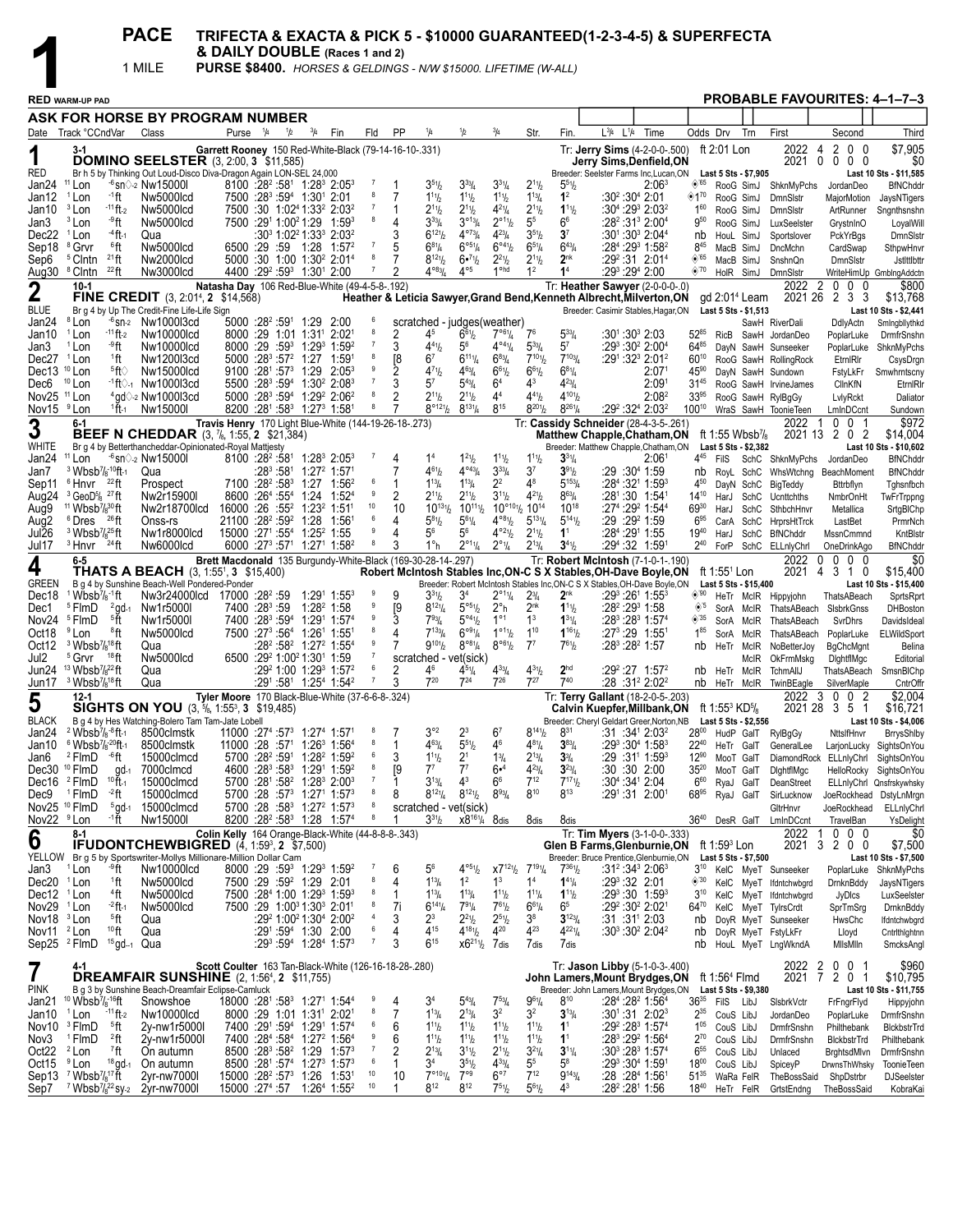

|                                                   |                                              |                           | <b>PACE</b><br>1 MILE                                                                                                                                                              |                                                                |               |             |                                                                                                                                              |        |                                                              |                                                    |                                                         | PURSE \$6000. FILLIES & MARES - CLAIMING \$8500. (W-ALL)   |                                                       |                            | TRIFECTA & EXACTA & SUPERFECTA & \$0.20 PICK 3(2-3-4) |                                                                                                        |                                  |                                                   |                        |                                              |    |                               |                                                |
|---------------------------------------------------|----------------------------------------------|---------------------------|------------------------------------------------------------------------------------------------------------------------------------------------------------------------------------|----------------------------------------------------------------|---------------|-------------|----------------------------------------------------------------------------------------------------------------------------------------------|--------|--------------------------------------------------------------|----------------------------------------------------|---------------------------------------------------------|------------------------------------------------------------|-------------------------------------------------------|----------------------------|-------------------------------------------------------|--------------------------------------------------------------------------------------------------------|----------------------------------|---------------------------------------------------|------------------------|----------------------------------------------|----|-------------------------------|------------------------------------------------|
|                                                   | <b>BLUE WARM-UP PAD</b>                      |                           |                                                                                                                                                                                    |                                                                |               |             |                                                                                                                                              |        |                                                              |                                                    |                                                         |                                                            |                                                       |                            |                                                       |                                                                                                        |                                  |                                                   |                        |                                              |    |                               | PROBABLE FAVOURITES: 6-4-2-5                   |
|                                                   |                                              |                           | ASK FOR HORSE BY PROGRAM NUMBER                                                                                                                                                    |                                                                |               |             |                                                                                                                                              |        |                                                              |                                                    |                                                         |                                                            |                                                       |                            |                                                       |                                                                                                        |                                  |                                                   |                        |                                              |    |                               |                                                |
|                                                   | Date Track °CCndVar                          |                           | Class                                                                                                                                                                              | Purse 1/4                                                      | $\frac{1}{2}$ | $^{3}/_{4}$ | Fin                                                                                                                                          | Fld    | PP                                                           | 1/4                                                | 1/2                                                     | 3/4                                                        | Str.                                                  | Fin.                       | $L^{3}/4$ $L^{1}/4$                                   | Time                                                                                                   |                                  | Odds Drv                                          | Trn                    | First                                        |    | Second                        | Third                                          |
| 1                                                 | 8-1                                          |                           | CL \$10625<br><b>NORTHERN BELLE</b> (7, 1:55 <sup>1</sup> , 11 \$60,651)                                                                                                           |                                                                |               |             |                                                                                                                                              |        | Scott Wray 185 Red-Silver-Black (76-9-13-10-.257)            |                                                    |                                                         |                                                            |                                                       |                            |                                                       | Tr: Greg Campbell (7-0-0-1-.47)<br>Greg Campbell, Angelo Delellis, London, ON ft 2:01 <sup>1</sup> Lon |                                  |                                                   |                        |                                              |    | 2022 2 0 0 1<br>2021 20 1 1 2 | \$918<br>\$8,016                               |
| RED                                               | <sup>3</sup> Lon                             |                           | B m 10 by Jeremes Jet-Southwind Madonna-Camluck COYS 42,000<br>$-6$ sn-2 F&m-8500clm                                                                                               |                                                                |               |             | 6000 :28 <sup>2</sup> :59 1:29 1:59 <sup>4</sup>                                                                                             | 5      | 5                                                            | $5^{51}h$                                          | $5^{61}h$                                               | $5^{43}$ / <sub>4</sub>                                    | 5 <sup>4</sup>                                        | $3^{53}/4$                 |                                                       | Breeder: John McKnight, Meaford, ON<br>$:29^4:31$ 2:01                                                 | 2855                             | Last 5 Sts - \$2,418                              |                        |                                              |    |                               | Last 10 Sts - \$5,598                          |
| Jan24<br>Jan10                                    | <sup>5</sup> Lon                             | $-11$ ft-2                | F&m-8500clm                                                                                                                                                                        | 6000 :294 1:004 1:31                                           |               |             | $2:01^3$                                                                                                                                     | 6      |                                                              |                                                    |                                                         | scratched - judges(weather)                                |                                                       |                            |                                                       |                                                                                                        |                                  |                                                   |                        | WraS CamG EvsBstGrl<br>CamG StylSnpsht       |    | Asbrvsmymmm<br>BrydwnLlbt     | NrthrnBll<br>AlyssaMarie                       |
| Jan3<br>Dec27 <sup>8</sup> Lon                    | $11$ Lon                                     | ⊸ft⊙                      | F&m-8500clm<br>F&m-8500clm                                                                                                                                                         | 6000 :291 :594 1:28                                            |               |             | 6600 :284 :583 1:294 2:052                                                                                                                   | 9      | 1<br>5                                                       | 2 <sub>h</sub><br>$7^{10}$                         | $2^{13}$ /4<br>$8^{81}$ / <sub>2</sub>                  | $2^2$<br>$6^{73}/4$                                        | $3^{31}$ /2<br>$5^{7}$ <sup>1</sup> / <sub>2</sub>    | $6^{53}$ /4<br>$6^{61}/2$  |                                                       | $2:06^3$<br>:28 <sup>1</sup> :31  2:00 <sup>3</sup>                                                    | $38^{10}$<br>$41^{25}$           |                                                   |                        | MacB CamG CcBchDV                            |    | <b>RearView</b>               | Mnltbch                                        |
| Dec20 <sup>11</sup> Lon                           |                                              | 1ft<br>1ft∖               | F&m-8500clm                                                                                                                                                                        |                                                                |               |             | 1:59 <sup>2</sup><br>6600 :28 :58 <sup>2</sup> 1:29 <sup>4</sup> 2:06 <sup>4</sup>                                                           | 9      | 5                                                            | 691/4                                              | $6^{71}h$                                               | $8^{61}/2$                                                 | $9^{10}$ <sup>1</sup>                                 | $9^{11}$                   |                                                       | 2:09                                                                                                   | $25^{10}$                        |                                                   |                        | DesR CamG StylSnpsht<br>ShaP CamG CcBchDV    |    | RnwyHrss                      | BrydwnLlbtAsbrvsmymmm<br>RhythmSlstr           |
| Dec12 <sup>8</sup> Lon                            |                                              | 4ft                       | F&m-8500clm                                                                                                                                                                        |                                                                |               |             | 6000 :28 <sup>2</sup> :59 <sup>2</sup> 1:29 <sup>2</sup> 1:59 <sup>4</sup>                                                                   | 8      | [8                                                           | $4^{53}$ / <sub>4</sub>                            | $4^{43}$ /4                                             | $4^{31}/2$                                                 | $3^{21}/2$                                            | $2^{11}/2$                 |                                                       | $:29^3:30$ 2:00                                                                                        | $26^{95}$                        |                                                   |                        | SorA CamG StylSnpsht                         |    | NrthrnBll                     | RnwyHrss                                       |
| Nov29 <sup>5</sup> Lon<br>Nov25 <sup>6</sup> Lon  |                                              | $-2$ ft-1                 | F&m-8500clm<br>$4$ gd- $2$ F&m-8500clm                                                                                                                                             |                                                                |               |             | 6000 :28 <sup>2</sup> :58 <sup>4</sup> 1:28 <sup>2</sup> 2:00 <sup>1</sup><br>6000 :284 :594 1:293 2:002                                     | 8      | 18                                                           | $2^{13}/4$<br>$4^{31}h$                            | $2^{11}h$<br>$4^{31}h$                                  | $2^{11}/2$<br>$3^{33}$ /4                                  | $3^{11}/2$<br>$4^{31}/2$                              | $5^{11}/2$<br>$5^{51}/4$   |                                                       | :29 <sup>3</sup> :31 <sup>4</sup> 2:00 <sup>2</sup><br>:30 :31 2:01 <sup>2</sup>                       | $15^{80}$<br>4060                |                                                   |                        | MacB CamG BlssmOnthbch<br>ShaP CamG DaliCat  |    | Mnltbch                       | StylSnpsht<br>StylSnpsht Asbrvsmymmm           |
| $\mathbf 2$                                       | $5 - 2$                                      |                           | CL \$10625                                                                                                                                                                         |                                                                |               |             |                                                                                                                                              |        | Scott Coulter 163 Tan-Black-White (126-16-18-28-.280)        |                                                    |                                                         |                                                            |                                                       |                            |                                                       | Tr: Hank Lilley (2-0-0-2-.333)                                                                         |                                  |                                                   |                        | 2022                                         | 20 | 0<br>2                        | \$1,680                                        |
| <b>BLUE</b>                                       |                                              |                           | <b>ALYSSA MARIE</b> (5, 1:57, <b>19</b> \$80,044)<br>B m 10 by Ponder-Casual Living-Artsplace                                                                                      |                                                                |               |             |                                                                                                                                              |        |                                                              |                                                    |                                                         |                                                            |                                                       |                            |                                                       | Hank Lilley, Dutton, ON<br>Breeder: Seelster Farms Inc, Lucan, ON                                      |                                  | ft 1:57 <sup>1</sup> Lon<br>Last 5 Sts - \$3,856  |                        | 2021 25 6                                    |    | 2 <sub>7</sub>                | \$23,256<br>Last 10 Sts - \$10,428             |
| Jan24                                             | <sup>3</sup> Lon                             |                           | $\frac{1}{6}$ sn <sub>2</sub> F&m-8500clm                                                                                                                                          |                                                                |               |             | 6000 :28 <sup>2</sup> :59 1:29 1:59 <sup>4</sup>                                                                                             | 6      |                                                              |                                                    |                                                         | scratched - judges(weather)<br>3 <sup>2</sup>              |                                                       |                            |                                                       |                                                                                                        | 265                              |                                                   | LilH                   | EvsBstGrl                                    |    | Asbrvsmymmm                   | NrthrnBll                                      |
| Jan10<br>Jan3                                     | <sup>5</sup> Lon<br><sup>6</sup> Lon         | $-11$ ft-2<br>-9 ft       | F&m-8500clm<br>F-10500clmhp                                                                                                                                                        |                                                                |               |             | $6000 : 294 1:004 1:31 2:013$<br>8000 :29 1:00 21:28 1:57 4                                                                                  | 6      | 2<br>4                                                       | 22<br>45                                           | $2^{11}h$<br>$4^{\circ 3}$                              | $4^{41}/4$                                                 | $3^{11}/2$<br>$3^{4}$ <sup>1</sup> / <sub>2</sub>     | $3^{11}/4$<br>$3^{43}/4$   |                                                       | :30²:30² 2:01ª<br>:28º :29º 1:58ª                                                                      |                                  | WraS LilH<br>12 <sup>15</sup> WraS LilH           |                        | StylSnpsht<br>AShmOfAmbr                     |    | BrydwnLlbt<br>DaliCat         | AlyssaMarie<br>AlyssaMarie                     |
| Dec27 <sup>9</sup> Lon                            |                                              | <sup>1</sup> ft           | F-op10500clm                                                                                                                                                                       |                                                                |               |             | 8000 :274 :59 <sup>2</sup> 1:284 1:584                                                                                                       | 6      |                                                              | 2 <sup>1</sup>                                     | $2^{11}h$                                               | $3^{11}/4$                                                 | $5^{21}/2$                                            | $4^{33}$ / <sub>4</sub>    |                                                       | :29 <sup>2</sup> :30 <sup>3</sup> 1:59 <sup>3</sup>                                                    | $5^{10}$                         | WraS LilH                                         |                        | EvsBstGrl                                    |    | LndOfPrds                     | InncntKss                                      |
| Dec20 <sup>10</sup> Lon<br>Dec13 <sup>2</sup> Lon |                                              | $1$ ft<br>§ft             | F&m-10500clm<br>F&m-10500clm                                                                                                                                                       | 6400 :27 <sup>2</sup> :58                                      |               |             | 1:274 1:584<br>$6400 :27^2 :57^3$ 1:27 1:57 <sup>1</sup>                                                                                     | 6      | 4                                                            | $2^{11}h$<br>$1^{11}h$                             | $2^{11}h$<br>$1^{11}h$                                  | $2^{o_{3}}/4$<br>$1^{11}$                                  | 2 <sub>h</sub><br>$1^{11}$                            | 3h<br>$3^{31}/4$           |                                                       | :294:304 1:584<br>$:29^2:30^4$ 1:57 <sup>4</sup>                                                       | $7^{05}$<br>◈2ª                  | WraS LilH<br>WraS LilH                            |                        | EvsBstGrl<br>DaliCat                         |    | EvsBstGrl                     | AShmOfAmbr AlyssaMarie<br>AlyssaMarie          |
| Dec6                                              | <sup>6</sup> Lon                             | $-1$ ft $-1$              | F&m-8500clm                                                                                                                                                                        | 6000 :28 :59                                                   |               |             | $1:29$ $2:00^2$                                                                                                                              | 8      |                                                              | $2^{11}h$                                          | $3^{11}h$                                               | 3• <sup>2</sup>                                            | 1 <sup>hd</sup>                                       | $1^{41}$                   |                                                       | $:30^{1}:31$ 2:00 <sup>2</sup>                                                                         | $13^{00}$                        | WraS LilH                                         |                        | AlyssaMarie                                  |    |                               | CcBchDV ByeByeDaddy                            |
| Nov29 <sup>4</sup> Lon                            | $10-1$                                       | $-2$ ft $-1$              | F&m-8500clm<br>CL \$10625                                                                                                                                                          |                                                                |               |             | 6000 :27 <sup>2</sup> :58 1:28 <sup>1</sup> 1:59 <sup>2</sup>                                                                                | 6      |                                                              | $1^{13}/4$                                         | $1^{13}$ / <sub>4</sub>                                 | $1^{11}$                                                   | $1^{11}/4$                                            | $4^{31}$ /2                |                                                       | :301:31ª 2:00<br>Tr: Thomas Hamm (6-0-0-0-.0)                                                          | $4^{25}$                         | DayN LilH                                         |                        | Kempenfelt                                   |    | RnwyHrss<br>2022 2 0 0 0      | Additude<br>\$780                              |
| 3                                                 |                                              |                           | AZUCAR PIPEDREAM (4, 1:561, 8 \$53,838)                                                                                                                                            |                                                                |               |             |                                                                                                                                              |        | Garrett Rooney 150 Red-White-Black (79-14-16-10-.331)        |                                                    |                                                         |                                                            |                                                       |                            |                                                       | <b>Thomas Hamm, Strathroy, ON</b>                                                                      |                                  | ft 1:58 <sup>4</sup> Lon                          |                        |                                              |    | 2021 16 2 0 3                 | \$8,865                                        |
| WHITE<br>Jan24                                    | <sup>3</sup> Lon                             |                           | B m 7 by Secrets Nephew-Azucar Amelia-Kettle Bee<br>$56$ sn-2 F&m-8500clm                                                                                                          |                                                                |               |             | 6000 :28 <sup>2</sup> :59 1:29 1:59 <sup>4</sup>                                                                                             | 5      |                                                              | 2 <sup>ns</sup>                                    | $2^{13}$ /4                                             | $2^{11}/2$                                                 | $4^{23}$ /4                                           | 5 <sup>9</sup>             |                                                       | Breeder: Joseph Carr, London, ON<br>:29 <sup>4</sup> :32 <sup>2</sup> 2:01 <sup>3</sup>                | $6^{45}$                         | Last 5 Sts - \$3,360                              |                        |                                              |    | Asbrvsmymmm                   | Last 10 Sts - \$4,214<br>NrthrnBl              |
| Jan10 <sup>5</sup> Lon                            |                                              | $-11$ ft-2                | F&m-8500clm                                                                                                                                                                        |                                                                |               |             | $6000 : 294 1:004 1:31 2:013$                                                                                                                | 6      | 4                                                            | $5^{61}$                                           | $5^6$                                                   | $4^{31}/2$                                                 | $4^{31}/4$                                            | 4 <sup>4</sup>             |                                                       | $:29^3:30^4$ 2:02 <sup>2</sup>                                                                         | $33^{05}$                        |                                                   |                        | RooG HamT EvsBstGrl<br>RooG HamT StylSnpsht  |    | BrydwnLlbt                    | AlyssaMarie                                    |
| Dec30 <sup>2</sup> Lon                            |                                              | $1$ ft-1                  | Qua-t&p                                                                                                                                                                            |                                                                |               |             | $:30^2$ 1:02 1:32 <sup>4</sup> 2:01 <sup>3</sup>                                                                                             | 9      | 2                                                            | $2^{13}$ /4                                        | $2^{11}h$                                               | $3^{11}/2$                                                 | $3^{23}$ /4                                           | 1 <sub>h</sub>             |                                                       | :304 :283 2:013                                                                                        | nb                               |                                                   |                        | HamT HamT AzcrPpdrm                          |    | Rvrsnthg                      | <b>DnnrAtThMt</b>                              |
| Dec20 <sup>11</sup> Lon<br>Dec12 <sup>8</sup> Lon |                                              | ±tt⊘<br><sup>4</sup> ft   | F&m-8500clm<br>F&m-8500clm                                                                                                                                                         |                                                                |               |             | 6600 :28 :58 <sup>2</sup> 1:29 <sup>4</sup> 2:06 <sup>4</sup><br>6000 :28 <sup>2</sup> :59 <sup>2</sup> 1:29 <sup>2</sup> 1:59 <sup>4</sup>  |        | 3                                                            | $1^{13}$ / <sub>4</sub><br>$1^{21}h$               | $1^{11}h$<br>$1^{13}$ /4                                | 2 <sup>ns</sup><br>$1^{11}$ / <sub>2</sub>                 | $2^3$<br>$1^{11}/4$                                   | $8be^{81}/2$<br>$4^{61}/4$ |                                                       | 2:08ª<br>:30 :31 <sup>3</sup> 2:01                                                                     | 1865<br>$9^{05}$                 |                                                   |                        | BorT HamT CcBchDV<br>WraS HamT StylSnpsht    |    | RnwyHrss<br>NrthrnBll         | RhythmSIstr<br>RnwyHrss                        |
| Nov29 <sup>7</sup> Lon                            |                                              | $-2$ ft $_1$              | F-7000clmcd                                                                                                                                                                        |                                                                |               |             | 4200 :28 <sup>2</sup> :59 <sup>1</sup> 1:29 <sup>2</sup> 2:00 <sup>4</sup>                                                                   | 8      | 4                                                            | $1^{11}b$                                          | $1^{11}/4$                                              | $1^{11}$                                                   | $1^{11}$                                              | 1 <sup>1</sup>             |                                                       | :301:312 2:004                                                                                         | ◈1"                              |                                                   |                        | BorT HamT AzcrPpdrm                          |    | SThDight                      | ShdwDrmr                                       |
| Nov22 <sup>5</sup> Lon                            |                                              | ∙1ft                      | F-7000clmcd                                                                                                                                                                        | 4200 :281 :59 1:274 1:58                                       |               |             |                                                                                                                                              | 8      |                                                              | $2^2$                                              | 3 <sup>2</sup>                                          | $2^{\circ 4}$ <sup>1</sup> / <sub>2</sub>                  | $2^8$                                                 | $3^{14}$                   |                                                       | $:29^1:32^1 2:00^4$                                                                                    | $2^{00}$                         |                                                   |                        | SheR HamT AmrcnArrw                          |    | CafeSociety                   | AzcrPpdrm                                      |
| Nov15 <sup>6</sup> Lon                            | $9 - 5$                                      | 1 ft -1                   | F&m-8500clm<br><b>CL \$10625</b>                                                                                                                                                   |                                                                |               |             | 6000 :28 <sup>2</sup> 1:00 <sup>1</sup> 1:29 <sup>3</sup> 2:01 <sup>1</sup>                                                                  |        | 4<br>Marc St Louis Jr 150 Blue-Gold-White (47-18-11-4-.541)  | $4^{41}b$                                          | $3^{921}/2$                                             | $2^{\circ 11}/2$                                           | $6^{61}/4$                                            | $8^{73} / _4$              |                                                       | :291:33 2:024<br>Tr: Tyler Nostadt (35-13-7-0-.482)                                                    | $16^{35}$                        | sn $1:584$ Lon                                    |                        | HauA HamT NrthrnBll<br>2022 4                |    | RnwyHrss<br>200               | StylSnpsht<br>\$6,032                          |
| 4                                                 |                                              |                           | <b>W C KENZIE COOKIE L (7, 7/8, 1:53, 26 \$91,320)</b>                                                                                                                             |                                                                |               |             |                                                                                                                                              |        |                                                              |                                                    |                                                         |                                                            |                                                       |                            |                                                       | Blueshoe Investments, Baltic, OH-Jordyn Sumner, London, ON                                             |                                  | ft 1:53 Vd <sup>7</sup> / <sub>8</sub>            |                        |                                              |    | 2021 42 7 8 2                 | \$35,491                                       |
| <b>GREEN</b><br>Jan24                             | <sup>7</sup> Lon                             |                           | B m 8 by Camshaft Hanover-Papas Miss Kenzie-N Xample<br>$-6$ sn-2 F-7000clmcd-L 5600 :294 1:01 1:30 1:594                                                                          |                                                                |               |             |                                                                                                                                              |        | 3                                                            | 33                                                 | $2^{\circ}$ hd                                          | $1^{21}/2$                                                 |                                                       | $1^{63}$ /4                |                                                       | Breeder: William Folland, Summerside, PE<br>:29 :29 <sup>4</sup> 1:59 <sup>4</sup>                     | $\otimes$ 55                     | Last 5 Sts - \$6,332                              |                        | MacB NosT WCKnzCk                            |    | Additude                      | Last 10 Sts - \$12,094<br>DryCrkImg            |
| Jan15                                             | $6$ FlmD $-14$ ft-2                          |                           | F-8500clmhp-L 7100 :294 1:0011:292 1:593                                                                                                                                           |                                                                |               |             |                                                                                                                                              | 6      | 5х                                                           | $6^{23}$                                           | $6^{22}$                                                | $6^{23}$                                                   | $6^{28}$                                              | $6^{30}$                   |                                                       | :29 <sup>2</sup> :31 <sup>3</sup> 2:05 <sup>3</sup>                                                    | $3^{75}$                         |                                                   | HeTs NosT              | BigDiamond                                   |    | <b>BlssmOnthbch</b>           | <b>BlwtrBch</b>                                |
| Jan7                                              | <sup>5</sup> Lon<br><sup>1</sup> FlmD        | - <sup>10</sup> ft        | 10 sn-2 F&m-7000clm-L 5600 :284 :583 1:282 1:584                                                                                                                                   |                                                                |               |             |                                                                                                                                              |        | 5                                                            | 1 <sup>onk</sup><br>$5^{63}/4$                     | $1^{13}/4$<br>$3^{921}/4$                               | $1^{21}/2$<br>$2^{\circ_{11}}\frac{1}{2}$                  | $1^{61}/2$<br>$4^{21}/4$                              | $1^{81}/4$<br>$4^2$        |                                                       | $:29^4:30^2$ 1:58 <sup>4</sup><br>:291:30 <sup>4</sup> 1:59 <sup>4</sup>                               | $\diamond$ 25<br>◈40             |                                                   |                        | MacB NosT WCKnzCk                            |    | LarjonLucy                    | DryCrkImg                                      |
| Jan2<br>Dec27 <sup>8</sup> Lon                    |                                              | 1ft                       | F&m-7000clm-L 5400 :28 <sup>2</sup> :59 <sup>2</sup> 1:28 <sup>4</sup> 1:59 <sup>2</sup><br>F&m-8500clm-L 6000 :291:594 1:28                                                       |                                                                |               |             | 1:592                                                                                                                                        | 8      | 6                                                            | $8^{113}/4$                                        | $7^{07}\%$                                              | 7•91b                                                      | $7^{91}/2$                                            | $5^{61}/2$                 |                                                       | :28 <sup>3</sup> :30 <sup>4</sup> 2:00 <sup>3</sup>                                                    | $3^{00}$                         |                                                   | MacB NosT              | MacB NosT SrFrKt<br>StylSnpsht               |    |                               | GdvMckvlyc WttMchsMWn<br>BrydwnLlbtAsbrvsmymmm |
| Dec20 <sup>11</sup> Lon                           |                                              | 1ft∖                      | F&m-8500clm-L 6600 :28 :58 <sup>2</sup> 1:29 <sup>4</sup> 2:06 <sup>4</sup>                                                                                                        |                                                                |               |             |                                                                                                                                              | 9      |                                                              | $7x^{103}$ /4                                      | $9^{181}/2$                                             | $9^{81}$                                                   | $8^{91}/4$                                            | 56                         |                                                       | 2:08                                                                                                   | $\diamond$ '65                   |                                                   |                        | MacB NosT CcBchDV                            |    | RnwyHrss                      | RhythmSistr                                    |
| Dec12<br>Dec5                                     | <sup>4</sup> FlmD<br><sup>4</sup> FlmD       | 6ft                       | F&m-7000clm-Lc 5400 :27 <sup>2</sup> :57 <sup>3</sup> 1:28 1:58 <sup>4</sup><br>$-1$ gd-2 F-7000clmcd-L 5400 :28 <sup>3</sup> :58 <sup>2</sup> 1:28 <sup>4</sup> 2:00 <sup>1</sup> |                                                                |               |             |                                                                                                                                              | 8<br>8 | 4                                                            | $6^{7}$ <sup>1</sup> / <sub>2</sub><br>$2^{21}/4$  | $6^{\circ 43} / 4$<br>$2^{11}h$                         | 4• <sup>4</sup><br>$6^{43}/4$                              | 1 <sup>1</sup><br>5 <sup>4</sup>                      | $1^{51}/4$<br>$4^{11}$     |                                                       | :301:30 1:584<br>$:31^{\circ}$ :30 <sup>3</sup> 2:00 <sup>2</sup>                                      | $\diamond$ '70<br>$\diamond$ '80 |                                                   |                        | MacB MorR WCKnzCk<br>MacB MorR DoubleTGrrr   |    | Flysantanna<br>SrFrKt         | SrFrKt<br>Taydertotzz                          |
| 5                                                 | $6-1$                                        |                           | CL \$10625                                                                                                                                                                         |                                                                |               |             |                                                                                                                                              |        | Travis Henry 170 Light Blue-White (144-19-26-18-.273)        |                                                    |                                                         |                                                            |                                                       |                            |                                                       | Tr: Gary Anderson (6-0-1-0-.92)                                                                        |                                  |                                                   |                        | 2022                                         | 30 | 1 0                           | \$2,328                                        |
| BLACK                                             |                                              |                           | <b>ASBRAVEASMYMOMMA</b> $(7, \frac{5}{6}, 1.56^2, 18, \frac{1}{3}12,312)$<br>B m 8 by Roll With Joe-Wild West Angel-Western Terror                                                 |                                                                |               |             |                                                                                                                                              |        |                                                              |                                                    |                                                         |                                                            |                                                       |                            |                                                       | Gary Anderson, London, ON<br>Breeder: Amanda Tobinski, Reynoldsburg, OH Last 5 Sts - \$3,368           |                                  | ft 1:56 <sup>2</sup> GeoD $\frac{1}{8}$           |                        |                                              |    | 2021 29 3 3 8                 | \$20,800<br>Last 10 Sts - \$6,178              |
|                                                   | Jan24 <sup>3</sup> Lon                       |                           | $-6$ sn-2 F&m-8500clm 6000 :28 <sup>2</sup> :59 1:29 1:59 <sup>4 5</sup>                                                                                                           |                                                                |               |             |                                                                                                                                              |        | $\overline{\mathbf{3}}$                                      | $3^{11}h$                                          | $3^{31}$ / <sub>4</sub>                                 | 3°2                                                        | 1 <sub>hd</sub>                                       | $2^2$                      |                                                       | :294 :304 2:001                                                                                        |                                  |                                                   |                        |                                              |    |                               | 460 HeTs AndG EvsBstGrl Asbrvsmymmm NrthrnBl   |
| Jan10 <sup>5</sup> Lon                            |                                              | $-11$ ft-2                | F&m-8500clm                                                                                                                                                                        |                                                                |               |             | 6000 :294 1:004 1:31 2:013                                                                                                                   | 6<br>9 | 5                                                            | $6^8$                                              | $6^{7}$ <sup>1</sup> / <sub>2</sub><br>$9^{\circ\circ}$ | $6 •^{51}/2$<br>8°61/2                                     | $6^{41}/2$                                            | $5^{41}/4$<br>45           |                                                       | :294 :30 <sup>2</sup> 2:02 <sup>2</sup>                                                                | $5^{25}$                         |                                                   |                        | HeTs AndG StylSnpsht                         |    |                               | BrydwnLlbt AlyssaMarie                         |
| Jan3<br>Dec27 <sup>8</sup> Lon                    | <sup>11</sup> Lon                            | ⊸ft⊙<br><sup>1</sup> ft   | F&m-8500clm<br>F&m-8500clm                                                                                                                                                         |                                                                |               |             | 6600 :284 :583 1:294 2:052<br>6000 :291 :594 1:28 1:592                                                                                      | 8      | [9<br>[8                                                     | $8^{71}h$<br>$2^{13}/4$                            | $2^2$                                                   | $2^{41}/2$                                                 | 8 <sup>9</sup><br>2 <sup>4</sup>                      | $3^{41}$ /4                |                                                       | 2:06 <sup>2</sup><br>:283:312 2:001                                                                    | $16^{75}$<br>1455                |                                                   |                        | HeTs AndG CcBchDV<br>HeTs AndG StylSnpsht    |    | <b>RearView</b>               | Mnltbch<br>BrydwnLlbtAsbrvsmymmm               |
| Dec20 <sup>10</sup> Lon                           |                                              | <sup>1</sup> ft           | F&m-10500clm                                                                                                                                                                       | 6400 :27 <sup>2</sup> :58                                      |               |             | 1:274 1:584                                                                                                                                  | 6      |                                                              | $6^{81}/4$                                         | $6^{61}/4$                                              | $6^{43}/4$                                                 | $4^{33}$ / <sub>4</sub>                               | $5^{21}/4$                 |                                                       | :293 :30 <sup>2</sup> 1:591                                                                            | $10^{30}$                        |                                                   |                        | CouS AndG EvsBstGrl                          |    |                               | AShmOfAmbr AlyssaMarie                         |
| Dec2                                              | Dec16 <sup>5</sup> FlmD<br><sup>7</sup> FlmD | $10$ ft-1<br>$^{2}$ ft    | F-8500clmhp<br>F-8500clmhp                                                                                                                                                         |                                                                |               |             | 7100 :28 <sup>2</sup> :59 <sup>2</sup> 1:29 <sup>1</sup> 1:58 <sup>1</sup><br>7100 :284 :59 <sup>2</sup> 1:29 <sup>1</sup> 2:00              | 6<br>9 | 2<br>8                                                       | $2^2$<br>$17^{91}h$                                | $2^{11}h$<br>$7^{61}h$                                  | $2^2$<br>7°51/2                                            | 38<br>$6^{51}$                                        | $3^{10}$ %<br>55           |                                                       | $:30:30^{3}$ 2:00 <sup>1</sup><br>:293:304 2:01                                                        | $4^{70}$<br>6815                 |                                                   |                        | RyaJ AndG WtchMySpd<br>RyaJ AndG LadyOxford  |    | WtchMDnc                      | WdmrRllly Asbrvsmymmm<br>MaRebelle             |
| Nov25 <sup>6</sup> Lon                            |                                              |                           | $4$ gd- $2$ F&m-8500clm                                                                                                                                                            |                                                                |               |             | 6000 :284 :594 1:293 2:002                                                                                                                   | 8      | 6                                                            | 7 <sup>9</sup>                                     | $6^{53}/4$                                              | $4^{51}/2$                                                 | 3 <sup>3</sup>                                        | $3^{11}h$                  |                                                       | :293:30 2:003                                                                                          |                                  |                                                   |                        | 29 <sup>45</sup> WraS AndG DaliCat           |    |                               | StylSnpsht Asbrvsmymmm                         |
| 6                                                 | 8-5                                          |                           | <b>CL \$10625</b>                                                                                                                                                                  |                                                                |               |             |                                                                                                                                              |        | Brett Macdonald 135 Burgundy-White-Black (169-30-28-14-.297) |                                                    |                                                         |                                                            |                                                       |                            |                                                       | Tr: Michael Carther (7-2-0-1-.333)                                                                     |                                  | sn 1:59 <sup>4</sup> Lon                          |                        |                                              |    | 2022 3 1 0 0                  | \$3,000                                        |
|                                                   |                                              |                           | <b>EVAS BEST GIRL</b> (7, 1:55 <sup>2</sup> , 31 \$163,292)<br>YELLOW B m 9 by Secrets Nephew-Czech With Eva-Direct Scooter                                                        |                                                                |               |             |                                                                                                                                              |        |                                                              |                                                    |                                                         |                                                            |                                                       |                            |                                                       | Michael Carther, Dresden, Kimberly Carther, Corunna, ON<br>Breeder: Nicolas Stoukas, Sarnia, ON        |                                  | ft 1:58 <sup>4</sup> Lon<br>Last 5 Sts - \$10,200 |                        |                                              |    | 2021 23 4 2 1                 | \$18,446<br>Last 10 Sts - \$15,072             |
| Jan24 <sup>3</sup> Lon                            |                                              |                           | $-6$ sn-2 F&m-8500clm                                                                                                                                                              | $6000 : 28^2 : 59$                                             |               |             | $1:29$ 1:59 <sup>4</sup>                                                                                                                     | 5      | 4                                                            | $4^{31}h$                                          | $4^{43}$ / <sub>4</sub>                                 | $4^{\circ 3\eta_2}$                                        | $3^{11}/2$                                            | $1^2$                      |                                                       | :293 :301 1:594                                                                                        |                                  |                                                   |                        | 165 MacB CarM EvsBstGrl                      |    | Asbrvsmymmm                   | NrthrnBl                                       |
| Jan12 <sup>11</sup> Lon<br>Jan3                   | <sup>6</sup> Lon                             | <sup>-1</sup> ft∖<br>⊸°ft | F-op10500clm<br>F-10500clmhp                                                                                                                                                       |                                                                |               |             | 7700 :28 <sup>3</sup> :57 1:28 <sup>1</sup> 2:05 <sup>2</sup><br>8000 :29 <sup>3</sup> 1:00 <sup>2</sup> 1:28 <sup>3</sup> 1:57 <sup>4</sup> | 8<br>6 | [9<br>3                                                      | $5^{63}$ /4<br>$3^{31}/4$                          | $5^{51}h$<br>$2^{\circ_{11}}\frac{1}{2}$                | $5^{\circ 43} / 4$<br>$3^{031}/4$                          | 4 <sup>7</sup><br>$5^{7}$ <sup>1</sup> / <sub>2</sub> | $7^7$<br>$6^{91}/4$        |                                                       | 2:06 <sup>4</sup><br>:283:302 1:593                                                                    | $10^{40}$<br>◈130                |                                                   |                        | MacB CarM AShmOfAmbr<br>KelC CarM AShmOfAmbr |    | DaliCat<br>DaliCat            | RIsThBby<br>AlyssaMarie                        |
| Dec27 <sup>9</sup> Lon                            |                                              | 1ft                       | F-op10500clm                                                                                                                                                                       |                                                                |               |             | 8000 :27 <sup>4</sup> :59 <sup>2</sup> 1:28 <sup>4</sup> 1:58 <sup>4</sup>                                                                   | 7      | 2                                                            | $5^{51}h$                                          | $5^{043} / 4$                                           | $4^{\circ 2\frac{1}{4}}$                                   | 1 <sup>nk</sup>                                       | $1^{31}/4$                 |                                                       | $:284:2931:584$                                                                                        | $2^{35}$                         |                                                   | KelC CarM              | EvsBstGrl                                    |    | LndOfPrds                     | InncntKss                                      |
| Dec20 <sup>10</sup> Lon                           |                                              | <sup>1</sup> ft           | F&m-10500clm                                                                                                                                                                       | 6400 :27 <sup>2</sup> :58                                      |               |             | 1:274 1:584                                                                                                                                  | 6<br>6 | 2                                                            | $4^{43}/4$                                         | $4^{\circ 3}$                                           | $5^{\circ 33}/4$                                           | $6^{43}/4$                                            | 1 <sub>h</sub>             |                                                       | :30:30 <sup>1</sup> 1:58 <sup>4</sup>                                                                  | $2^{65}$                         |                                                   | KelC CarM              | EvsBstGrl                                    |    |                               | AShmOfAmbr AlyssaMarie                         |
| Dec13 <sup>2</sup> Lon                            | Dec5 <sup>4</sup> FlmD                       | <sup>5</sup> ft           | F&m-10500clm<br>$-1$ gd- $2$ F-7000 clmcd $\mathbf{c}$                                                                                                                             |                                                                |               |             | 6400 :27 <sup>2</sup> :57 <sup>3</sup> 1:27 1:57 <sup>1</sup><br>$5400$ : $28^3$ : $58^2$ 1: $28^4$ 2: 00 <sup>1</sup>                       | 8      | 2<br>2                                                       | $5^{63}/4$<br>$7^{10}$ <sup>1</sup> / <sub>4</sub> | $5^{51}h$<br>$7^{81}/4$                                 | $5^{\circ 4}$ <sup>1</sup> / <sub>2</sub><br>$5\cdot 43/4$ | $5^{51}/4$<br>$4^{33}$ /4                             | $2^{23}/4$<br>$5^2$        |                                                       | :291:30 1:574<br>:294 :304 2:003                                                                       | 3 <sup>00</sup><br>$8^{60}$      |                                                   | MacB CarM<br>HauA LeeJ | DaliCat<br>DoubleTGrrr                       |    | EvsBstGrl<br>SrFrKt           | AlyssaMarie<br>Taydertotzz                     |
|                                                   | Nov28 <sup>11</sup> FlmD                     |                           | gd-1 F-7000clmcd                                                                                                                                                                   |                                                                |               |             | 5400 :29 :59 <sup>3</sup> 1:29 <sup>1</sup> 1:59 <sup>1</sup>                                                                                | 5      | 4                                                            | $5^{63}$ /4                                        | $5^6$                                                   | $5^{33}$ /4                                                | $5^{33}$ /4                                           | $5^{41}/4$                 |                                                       | $:29^1:30$ 2:00                                                                                        | $4^{20}$                         |                                                   | MacB LeeJ              |                                              |    |                               | Flysantanna HnnhOnThVrg DoubleTGrrr            |
| 7                                                 | 15-1                                         |                           | <b>CL \$10625</b>                                                                                                                                                                  | Samuel Fillion 155 Blue-White (64-5-3-13-.171)                 |               |             |                                                                                                                                              |        |                                                              |                                                    |                                                         |                                                            |                                                       |                            |                                                       | Tr: Sheldon Rose (6-0-0-2-.111)                                                                        |                                  |                                                   |                        |                                              |    | 2022 2 0 0 0<br>2021 30 4 5 4 | \$568                                          |
| <b>PINK</b>                                       |                                              |                           | <b>KEMPENFELT</b> (4, <sup>5</sup> / <sub>8</sub> , 1:55 <sup>2</sup> , 6 \$38,356)<br>Br m 5 by Sunshine Beach-Permafrost-Western Hanover HBG 12,000                              |                                                                |               |             |                                                                                                                                              |        |                                                              |                                                    |                                                         |                                                            |                                                       |                            |                                                       | <b>Sheldon Rose, Thornhill, ON</b><br>Breeder: Jeffery & Terry Ruch, Innisfil, ON                      |                                  | ft 1:55 <sup>2</sup> KD%<br>Last 5 Sts - \$3,893  |                        |                                              |    |                               | \$22,061<br>Last 10 Sts - \$6,998              |
|                                                   | Jan20 $^{2}$ FlmD                            | $-17$ ft-1                | F-15000clmcd                                                                                                                                                                       | 6900 :30 <sup>3</sup> 1:01 <sup>3</sup> 1:31 <sup>3</sup> 2:01 |               |             |                                                                                                                                              | 6      | 6                                                            | $6^{81}/2$                                         | $6^{\circ 73}/4$                                        | $5^{\circ 4}$                                              | 6 <sup>8</sup>                                        | 69                         |                                                       | :291:302 2:024                                                                                         | $36^{30}$                        |                                                   |                        | FilS RosS Kptnprspctv                        |    | DplnThRd                      | Imctlldlly                                     |
| Dec9                                              | Jan15 <sup>6</sup> FlmD<br><sup>8</sup> FlmD | $-14$ ft-2                | F-8500clmhp<br>$32$ sn-1 F-15000clmcd                                                                                                                                              |                                                                |               |             | 7100 :294 1:0011:292 1:593<br>6900 :29 1:00 1:30 1:59 2                                                                                      |        | 2                                                            | $2^{13}/4$<br>45                                   | $3^{21}/4$<br>$4^{41}h$                                 | 5 <sup>3</sup><br>$6^{53}/4$                               | $4^{53}$ /4<br>$6^{53}/4$                             | $4^9$<br>6 <sup>6</sup>    |                                                       | $:29^2:31^2$ 2:01 <sup>2</sup><br>:30 :29 <sup>1</sup> 2:00 <sup>3</sup>                               | 13 <sup>65</sup><br>$15^{35}$    |                                                   | BoyN RosS<br>KelC RosS | BigDiamond<br>LadyToWatch WindsunGaga        |    | BlssmOnthbch                  | <b>BlwtrBch</b><br>WdmrChCh                    |
| Nov29 <sup>4</sup> Lon                            |                                              | $-2$ ft $-1$              | F&m-8500clm                                                                                                                                                                        | 6000 :27 <sup>2</sup> :58                                      |               |             | 1:28 <sup>1</sup> 1:59 <sup>2</sup>                                                                                                          | 6      | 2                                                            | $2^{13}/4$                                         | $2^{13}/4$                                              | $2^{11}/2$                                                 | $2^{11}/4$                                            | $1^{11}$                   |                                                       | :30 :31 1:59 <sup>2</sup>                                                                              | $2^{50}$                         |                                                   |                        | KelC RosS Kempenfelt                         |    | RnwyHrss                      | Additude                                       |
| Nov22 <sup>2</sup> Lon<br>Nov12 <sup>1</sup> Lon  |                                              | -1 ft<br>$7$ ft 1         | F-15000clmcd<br>F-15000clmcd                                                                                                                                                       |                                                                |               |             | $6500 : 28^1 : 59^3$ 1:29 1:59 <sup>2</sup><br>6500 :283 :59 <sup>2</sup> 1:293 2:003                                                        | 8<br>8 | 5                                                            | $4^{\circ 5}$<br>$5^{\circ 4}$                     | 66<br>$5^{\circ 4}$ <sup>1</sup> / <sub>4</sub>         | $5^{\circ 5\frac{1}{4}}$<br>$4^{\circ 3}$                  | $4^{21}/2$<br>5 <sup>4</sup>                          | $5^{21}/2$<br>55           |                                                       | $:29^1:29^4$ 1:59 <sup>4</sup><br>:30 :31 <sup>2</sup> 2:01 <sup>3</sup>                               | $11^{45}$<br>$4^{10}$            |                                                   | KelC RosS              | ShadowOne                                    |    | WhskyTWn                      | Mnltbch                                        |
|                                                   | Oct30 <sup>4</sup> FlmD                      |                           | <sup>9</sup> gd-1 F-7000clmcd                                                                                                                                                      | 4600 :29 :591 1:28 <sup>2</sup> 1:58                           |               |             |                                                                                                                                              |        | 2                                                            | 1 <sup>2</sup>                                     | 1 <sup>2</sup>                                          | $1^{21}/4$                                                 | 1 <sup>4</sup>                                        | $1^{81}/2$                 |                                                       | :291:293 1:58                                                                                          | $\otimes 80$                     |                                                   | KelC RosS<br>KelC RosS | <b>BrisgSistr</b><br>Kempenfelt              |    | ShadowOne<br>ThreeSmiles      | Dandyldea<br>CntryHvn                          |
| Oct25 <sup>10</sup> Lon                           |                                              |                           | $6$ sy-2 F-7000clmcd                                                                                                                                                               |                                                                |               |             | 5600 :284 :583 1:291 2:004                                                                                                                   | 8      | 3                                                            | $4^{51}$                                           | $4^{\circ 33}/4$                                        | $3 \cdot 11/4$                                             | $3^{21}$                                              | $6^{21}/4$                 |                                                       | :30 :31ª 2:01ª                                                                                         |                                  |                                                   |                        | 2 <sup>15</sup> HeTs RosS Drmdrmfrm          |    |                               | Siboney ByeByeDaddy                            |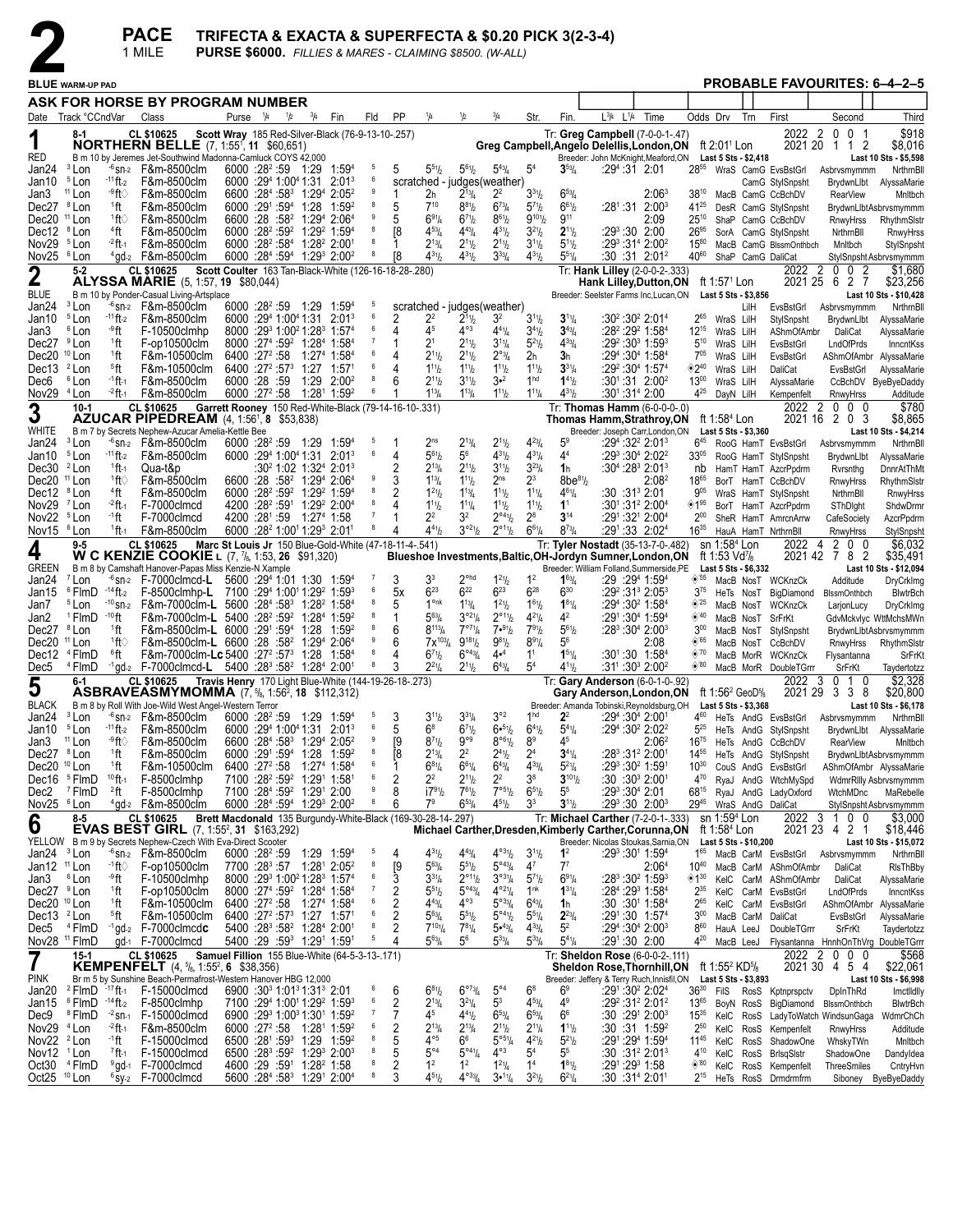**PACE** 

1 MILE

# TRIFECTA & EXACTA & SUPERFECTA & PICK 4 - \$7500 GUARANTEE(3-4-5-6)<br>PURSE \$4200. FILLIES & MARES - CLAIMING \$7000. (W-ALL) - FOR N/W \$1500. LAST 5 N/W OF A

RACE LAST 10 ALLOWED \$750.

|                                                  | <b>WHITE</b> WARM-UP PAD                                                                                     |                                      |                                                                                                | NOL LAYT TU ALLUMLU 37 JU                                    |  |                                                                                                                                |     |                     |                      |                                                               |                                                                |                                                     |                                     |                                                    |                                                                                                      |                                                     |                        |                                                  |                        |                                                |                                               | <b>PROBABLE FAVOURITES: 3-5-4-2</b>  |
|--------------------------------------------------|--------------------------------------------------------------------------------------------------------------|--------------------------------------|------------------------------------------------------------------------------------------------|--------------------------------------------------------------|--|--------------------------------------------------------------------------------------------------------------------------------|-----|---------------------|----------------------|---------------------------------------------------------------|----------------------------------------------------------------|-----------------------------------------------------|-------------------------------------|----------------------------------------------------|------------------------------------------------------------------------------------------------------|-----------------------------------------------------|------------------------|--------------------------------------------------|------------------------|------------------------------------------------|-----------------------------------------------|--------------------------------------|
|                                                  |                                                                                                              |                                      | ASK FOR HORSE BY PROGRAM NUMBER                                                                |                                                              |  |                                                                                                                                |     |                     |                      |                                                               |                                                                |                                                     |                                     |                                                    |                                                                                                      |                                                     |                        |                                                  |                        |                                                |                                               |                                      |
|                                                  | Date Track °CCndVar                                                                                          |                                      | Class                                                                                          | Purse $\frac{1}{4}$ $\frac{1}{2}$                            |  | $^{3}/_{4}$                                                                                                                    | Fin | Fld                 | <b>PP</b>            | 1/4                                                           | 1/2                                                            | $^{3}/_{4}$                                         | Str.                                | Fin.                                               | $L^{3}/4$ $L^{1}/4$                                                                                  | Time                                                |                        | Odds Drv                                         | Trn                    | First                                          | Second                                        | Third                                |
|                                                  | 6-1                                                                                                          |                                      | <b>CL \$8750</b><br><b>MINNIE MILLION</b> $(4, 2:00, 3, $22,501)$                              | Natasha Day 106 Red-Blue-White (49-4-5-8-.192)               |  |                                                                                                                                |     |                     |                      |                                                               |                                                                |                                                     |                                     |                                                    | Tr: Kim Biekx (4-0-0-0-.0)<br>Kim Biekx, Leamington, ON                                              |                                                     |                        |                                                  | gd 2:00 Leam           | 2022 2<br>2021 27 1                            | 0<br>0 <sub>0</sub><br>0 <sup>3</sup>         | \$0<br>\$7,774                       |
| RED                                              |                                                                                                              |                                      | Br m 5 by Hes Watching-Luck Of Dianne-Camluck                                                  |                                                              |  |                                                                                                                                |     |                     |                      |                                                               |                                                                |                                                     |                                     |                                                    | Breeder: Kim Biekx, Leamington, ON                                                                   |                                                     |                        | Last 5 Sts - \$368                               |                        |                                                |                                               | Last 10 Sts - \$1,508                |
| Jan24<br>Jan9                                    | <sup>5</sup> Lon<br><sup>5</sup> FlmD                                                                        | $-6$ SN-1                            | $-6$ sn- $2$ F-7000 clmcd<br>F-7000clmcd                                                       |                                                              |  | 4200 :29 <sup>2</sup> 1:00 <sup>4</sup> 1:31 <sup>1</sup> 2:02 <sup>4</sup><br>4600 :283 :584 1:281 1:581                      |     | 9                   | 5<br>[9              | $3^{31}/4$<br>$7^{91}h$                                       | $3^{33}/4$<br>$7^{61}/4$                                       | 3.23/4<br>$6^{\circ 6}$ <sup>1</sup> / <sub>4</sub> | $4^{21}/2$<br>$4^9$                 | $6^{31}$<br>$6^{121}/4$                            | :301:313 2:032                                                                                       | :29 <sup>2</sup> :31 <sup>1</sup> 2:00 <sup>3</sup> | $51^{80}$              | MacB BieK                                        |                        | 1475 DayN BieK MachShark<br>BigDiamond         | ScttshMch                                     | Rilwthtnn<br>Otlwclmtyjn HnnhOnThVrg |
| Jan6                                             | <sup>2</sup> Lon                                                                                             | <sup>-8</sup> SN-2                   | Qua-t&p                                                                                        |                                                              |  | :28 <sup>1</sup> :58 <sup>1</sup> 1:28 <sup>4</sup> 2:00                                                                       |     |                     | 6                    | $3^{53}$ /4                                                   | $3^{91}h$                                                      | $3^{41}/2$                                          | $3^{41}/2$                          | $3^{\circ}$                                        | :293 :321 2:014                                                                                      |                                                     | nb                     | NosT BieK                                        |                        | Sportslover                                    | <b>BrlIntCrnrs</b>                            | MnnMlln                              |
| Dec12                                            | <sup>11</sup> FlmD                                                                                           | 6ft                                  | F-7000clmcd                                                                                    |                                                              |  | 4600 :28 <sup>2</sup> :58 <sup>1</sup> 1:28 <sup>4</sup> 1:59 <sup>3</sup>                                                     |     | 9<br>8              | 4                    | $7^{81}h$<br>791 <sub>4</sub>                                 | $7^{7}$ <sup>1</sup> b<br>$8^{73}$ /4                          | $8^{\circ 63}/4$<br>8•7                             | $9^{15}$<br>$8^{91}/4$              | $9^{24}$ <sup>1</sup> / <sub>4</sub><br>$7^{16}$   | :30 <sup>3</sup> :34 <sup>1</sup> 2:04 <sup>2</sup>                                                  |                                                     | $12^{05}$<br>4440      |                                                  | CulT BieK              | LarjonLena                                     |                                               | WarDiamond WrtnnsndSBq               |
| Nov29                                            | <sup>7</sup> Lon<br>Nov21 <sup>4</sup> FlmD                                                                  | $-2$ ft-1                            | F-7000clmcd<br>$6$ gd-1 $F-7000$ clmcd                                                         |                                                              |  | 4200 :28 <sup>2</sup> :59 <sup>1</sup> 1:29 <sup>2</sup> 2:00 <sup>4</sup><br>4600 :27 <sup>2</sup> :57 1:28 1:58 <sup>2</sup> |     | $\overline{7}$      | [8                   | $6^{173}/4$                                                   | $6^{12}$                                                       | $5 \cdot \frac{33}{4}$                              | $4^{53}$ /4                         | $4^{91}/4$                                         | :30:3312:04<br>:292 :312 2:001                                                                       |                                                     | $29^{30}$              |                                                  | HahJ BieK              | AzcrPpdrm<br>CulT BieK PrmrBttn                | SThDight<br>ComeOnSun                         | ShdwDrmr<br>RtrnTStyl                |
| $\overline{2}$                                   | $4-1$                                                                                                        |                                      | <b>CL \$8750</b>                                                                               | Marc St Louis Jr 150 Blue-Gold-White (47-18-11-4-.541)       |  |                                                                                                                                |     |                     |                      |                                                               |                                                                |                                                     |                                     |                                                    | Tr: Thomas Bain (2-0-0-0-.0)                                                                         |                                                     |                        |                                                  |                        | 2022<br>2                                      | $0\quad 0$<br>0                               | \$520                                |
| BLUE                                             |                                                                                                              |                                      | <b>ONIMPULSE</b> (6, 2:01, 5, \$49,548)<br>B m 8 by Mister Big-Thedevilsdaughter-Aces N Sevens |                                                              |  |                                                                                                                                |     |                     |                      |                                                               |                                                                |                                                     |                                     |                                                    | Donald McMurren, South Woodslee, ON<br>Breeder: Donald McMurren.South Woodslee.ON                    |                                                     |                        |                                                  | Last 5 Sts - \$1,168   | 2021 27 1                                      | 3 5                                           | \$10.106<br>Last 10 Sts - \$5,294    |
| Jan24                                            | <sup>5</sup> Lon                                                                                             |                                      | $-6$ sn-2 $F-7000$ clmcd                                                                       |                                                              |  | 4200 :29 1:00 1:31 2:02 4                                                                                                      |     |                     | 2                    | $4^{43}$                                                      | $4^{51}h$                                                      | 43                                                  | 3 <sup>2</sup>                      | 53                                                 | $:30:31^3 2:03^2$                                                                                    |                                                     | $7^{70}$               |                                                  |                        | CouS BaiT MachShark                            | ScttshMch                                     | Rilwthtnn                            |
| Jan10                                            | <sup>10</sup> Lon                                                                                            |                                      | $-11$ ft $\Diamond$ -2 F-7000clmcd                                                             |                                                              |  | $6200$ : $29^3$ 1:00 <sup>2</sup> 1:31 <sup>4</sup> 2:10 <sup>3</sup>                                                          |     | $\overline{7}$<br>9 | $\overline{2}$       | $4^{43}$ /4                                                   | $4^{41}b$                                                      | $7^{51}/4$                                          | $7^{51}/4$                          | 5 <sup>3</sup>                                     |                                                                                                      | 2:11 <sup>1</sup>                                   | $17^{75}$              | DesR BaiT                                        |                        | <b>IfYKnwSs</b>                                | RhythmSistr                                   | ScttshMch                            |
| Dec26<br>Dec20                                   | <sup>4</sup> FlmD<br><sup>5</sup> Lon                                                                        | - <sup>3</sup> ft<br><sup>1</sup> ft | F&m-7000clm<br>F-7000clmcd                                                                     |                                                              |  | 5400 :28 :58 <sup>1</sup> 1:28 <sup>4</sup> 1:59<br>5600 :27 <sup>4</sup> :58 <sup>2</sup> 1:28 <sup>1</sup> 1:59 <sup>2</sup> |     | 8                   | [8                   | $5^{63}$ /4<br>$5^{61}/4$                                     | 6 <sup>6</sup><br>$5^{\circ 5}$                                | $9^{91}/4$<br>$8^8$                                 | 4 <sup>6</sup><br>$8^{113}/4$       | $3^{53}$ /4<br>$8^{14}$                            | :31':293 2:001<br>$:30^2:32^2:2:02^1$                                                                |                                                     | 6975<br>5385           | DesR BaiT<br>CouS BaiT                           |                        | Flysantanna<br>KssltBttr                       | Taydertotzz<br><b>RearView</b>                | Onimpulse<br>MaRebelle               |
| Dec12                                            | <sup>5</sup> Lon                                                                                             | $44$ ft                              | F-7000clmcd                                                                                    |                                                              |  | 5800 :281 :58 1:284 1:59 <sup>2</sup>                                                                                          |     | 8                   |                      | $2^{\circ}1$                                                  | $2^{\circ}$ h                                                  | $2^{\circ_{11}}\frac{1}{4}$                         | $5^{4}$ <sup>1</sup> / <sub>2</sub> | $7^{10}$                                           | :31 :32 <sup>2</sup> 2:01 <sup>2</sup>                                                               |                                                     | $31^{80}$              | MacA BaiT                                        |                        | <b>RearView</b>                                | StvSlstr                                      | <b>IfYKnwSs</b>                      |
| Dec6                                             | <sup>2</sup> Lon                                                                                             | -1 ft-1                              | F&m-7000clm                                                                                    |                                                              |  | 5600 :29 1:00 1:31 2:02 4                                                                                                      |     | 8                   | 6                    | $8^{101}/_2$                                                  | 8 <sup>9</sup>                                                 | $8^{10}$                                            | $8^{141}/4$                         | $7^{161}h$                                         | $:30^4:32^3$ 2:06                                                                                    |                                                     | $26^{20}$              | DesR BaiT                                        |                        | RsRnVglnt                                      | <b>TgthrWRn</b>                               | ScttshMch                            |
| 3                                                | $2 - 1$                                                                                                      |                                      | <b>CL \$8750</b><br><b>EATAAMS ELLIE</b> L $(5, 1:56^4, 9, 557,876)$                           | Tyler Moore 170 Black-Blue-White (37-6-6-8-.324)             |  |                                                                                                                                |     |                     |                      |                                                               |                                                                |                                                     |                                     |                                                    | Tr: Terry Gallant (18-2-0-5-.203)<br>Allan Kuepfer, Newton, ON                                       |                                                     |                        | ft 1:56 <sup>4</sup> Grvr                        |                        | 2022<br>-1                                     | $0\quad 0$<br>- 0<br>2021 23 2 4 5            | \$0<br>\$14,607                      |
| WHITE                                            |                                                                                                              |                                      | B m 6 by Sportswriter-Tjs Ellie-Cracking Light                                                 |                                                              |  |                                                                                                                                |     |                     |                      |                                                               |                                                                |                                                     |                                     |                                                    | Breeder: Rebecca Williamson, Blyth, ON                                                               |                                                     |                        |                                                  | Last 5 Sts - \$2,246   |                                                |                                               | Last 10 Sts - \$4,662                |
| Jan20<br>Jan13                                   | $9$ Wbsb <sup>7</sup> / <sub>8</sub> -17ft<br><sup>1</sup> Wbsb <sup>7</sup> / <sub>8</sub> <sup>-1</sup> ft |                                      | $F-8500$ clmstk-L<br>$F-8500$ clmstk-L                                                         | $11000:28^3:58^3$ 1:291 1:59<br>$11000:29:1:00:1:283:1:572$  |  |                                                                                                                                |     | 8                   | 8                    | scratched - vet(sick)<br>$8^{12}$                             | $8^{91}$ / <sub>2</sub>                                        | $7^{103}/_4$                                        | $7^{121}/4$                         | $8^{12}$                                           | :29 :29 1:59 <sup>4</sup>                                                                            |                                                     | 5965                   |                                                  |                        | BowM ErksShdw<br>HudS BowM Flysantanna         | Mnltbch<br>BlnkAndGn                          | WttMchsMWn<br>ErksShdw               |
| Dec27                                            | $4$ Lon                                                                                                      | <sup>1</sup> ft                      | F-7000clmcd-L                                                                                  |                                                              |  | 5600 :284 1:00 1:284 1:582                                                                                                     |     |                     | [8                   | $2^{11}h$                                                     | $2^{11}h$                                                      | $2^{2^{1}}$                                         | $2^{41}/2$                          | $2^{63}/4$                                         | :29 :30ª 1:59 <del>ª</del>                                                                           |                                                     | 44 <sup>95</sup>       | MacB FriT                                        |                        | <b>RearView</b>                                | EtmsEll                                       | <b>BrisgSistr</b>                    |
| Dec20                                            | <sup>3</sup> Lon                                                                                             | <sup>1</sup> ft                      | F-7000clmcd-L                                                                                  |                                                              |  | 4200 :294 1:01 1:304 2:013                                                                                                     |     | 8<br>8              | 4                    | $6^{7}$ <sup>1</sup> / <sub>2</sub>                           | $17 \cdot \frac{71}{4}$                                        | $6^{\circ 4}$ <sup>1</sup> / <sub>2</sub>           | $4^{33}$ /4                         | $4^{71}b$                                          | :291:312 2:03                                                                                        |                                                     | $2^{45}$               | MacB FriT                                        |                        | <b>JSPrfctCch</b>                              | ERRhonda                                      | Lttlnnkly                            |
| Dec6                                             | <sup>2</sup> Lon<br>Nov21 <sup>10</sup> FlmD                                                                 | $-1$ ft $-1$                         | F&m-7000clm<br>$6$ gd-1 $F-7000$ clmcd                                                         |                                                              |  | 5600 :293 1:004 1:312 2:024<br>4600 :28 <sup>3</sup> :58 <sup>4</sup> 1:28 <sup>1</sup> 1:58 <sup>4</sup>                      |     | $\overline{7}$      | 4                    | 5 <sup>6</sup><br>2 <sup>2</sup>                              | $4^{\circ 3}$<br>$2^{31}/4$                                    | $3 - 2$<br>$3^{33}$ /4                              | $4^{23}$ /4<br>$4^{41}/4$           | $5^{33}/4$<br>$5^{53}$ /4                          | $:30^2:31^4 2:03^3$<br>:293:31 2:00                                                                  |                                                     | 880<br>$3^{85}$        | MacB FriT<br>MacB FriT                           |                        | <b>RsRnVgInt</b><br>WCKnzCk                    | TgthrWRn<br>ScttshMch                         | ScttshMch<br>Ptwrsthpnts             |
|                                                  | $3-1$                                                                                                        |                                      | <b>CL \$8750</b>                                                                               | Scott Coulter 163 Tan-Black-White (126-16-18-28-.280)        |  |                                                                                                                                |     |                     |                      |                                                               |                                                                |                                                     |                                     |                                                    | Tr: David Obrien (8-1-1-1-.236)                                                                      |                                                     |                        |                                                  |                        | 2022<br>2                                      | 0<br>$0\quad 0$                               | \$944                                |
| 4                                                |                                                                                                              |                                      | <b>MISS BRANDI K</b> (5, 1:54 <sup>3</sup> , 22 \$194,744)                                     |                                                              |  |                                                                                                                                |     |                     |                      |                                                               |                                                                |                                                     |                                     |                                                    | David Obrien, Putnam, Robert Sparling, Mt Bridges, ON                                                |                                                     |                        |                                                  |                        | 2021 16                                        | $0\quad0\quad2$                               | \$3,511                              |
| GREEN<br>Jan24                                   | <sup>7</sup> Lon                                                                                             |                                      | B m 11 by Mister Big-Softtothetouch-Pro Bono Best FCYS 12,000<br>$-6$ sn- $2$ F-7000 clmcd     |                                                              |  | 5600 :294 1:01 1:30 1:594                                                                                                      |     |                     | 5                    | $5^6$                                                         | 5 <sup>3</sup>                                                 | $4^{051}/4$                                         | $4^{4}$ <sup>1</sup> / <sub>2</sub> | $4^{83}$ /4                                        | Breeder: Anne Okeefe, Ferryland, NL<br>$:29^2:30^3$ 2:01 <sup>3</sup>                                |                                                     | $13^{85}$              |                                                  | Last 5 Sts - \$2,024   | CouS ObrD WCKnzCk                              | Additude                                      | Last 10 Sts - \$2,820<br>DryCrkImg   |
| Jan10                                            | $10$ Lon                                                                                                     |                                      | $-11$ ft $\Diamond$ -2 F-7000clmcd                                                             |                                                              |  | $6200$ : $29^3$ 1:00 <sup>2</sup> 1:31 <sup>4</sup> 2:10 <sup>3</sup>                                                          |     |                     | 6                    | $3^{\circ 3}$                                                 | 3 <sup>3</sup>                                                 | $5^{33}/4$                                          | 5 <sup>4</sup>                      | 42                                                 |                                                                                                      | 2:11                                                | 41 <sup>75</sup>       |                                                  | CouS ObrD              | <b>IfYKnwSs</b>                                | RhythmSIstr                                   | ScttshMch                            |
| Dec27<br>Dec20                                   | <sup>6</sup> Lon<br><sup>3</sup> Lon                                                                         | <sup>1</sup> ft<br><sup>1</sup> ft   | F-7000clmcd<br>F-7000clmcd                                                                     |                                                              |  | 4200 :284 :59 1:29 <sup>2</sup> 2:00 <sup>2</sup><br>4200 :294 1:01 1:304 2:013                                                |     | 6<br>8              | $\overline{2}$<br>[8 | $1^{11}b$<br>56                                               | $1^{11}$ /4<br>$15•^{43}$ /4                                   | 1 <sup>1</sup><br>$4•^{23}/_{4}$                    | 1 <sup>2</sup><br>6 <sup>7</sup>    | $3^{13}/4$<br>$7^{14}$ <sup>1</sup> / <sub>4</sub> | $:30^2:31^2$ 2:00 <sup>4</sup><br>$:29^2:33$ 2:04 <sup>2</sup>                                       |                                                     | $3^{85}$<br>$5^{35}$   | KelC                                             | KelC ObrD              | ShdwDrmr                                       | ERRhonda<br>ERRhonda                          | MissBrandiK<br>Lttlnnkly             |
| Dec13 <sup>1</sup> Lon                           |                                                                                                              | <sup>5</sup> ft                      | F-7000clmcd                                                                                    |                                                              |  | 4800 :293 1:003 1:311 2:014                                                                                                    |     | 5                   |                      | $1^{11}b$                                                     | $1^{13}/4$                                                     | $1^{11}$                                            | $1^{11}b$                           | 3h                                                 |                                                                                                      | $:30^3:30^3$ 2:01 <sup>4</sup>                      | $\diamond$ '60         | KelC                                             | ObrD<br>ObrD           | <b>JSPrfctCch</b><br>TgthrWRn                  | CafeSociety                                   | MissBrandiK                          |
| Dec6                                             | <sup>3</sup> Lon                                                                                             | <sup>-1</sup> ft 1                   | F&m-7000clm                                                                                    |                                                              |  | 5600 :29 <sup>2</sup> 1:00 <sup>4</sup> 1:31 <sup>2</sup> 2:02 <sup>1</sup>                                                    |     | $\overline{7}$      |                      | scratched - judges (transportation)                           |                                                                |                                                     |                                     |                                                    |                                                                                                      |                                                     |                        |                                                  |                        | ObrD BlwtrBch                                  | DryCrkImg                                     | KssltBttr                            |
| 5                                                | $5 - 2$                                                                                                      |                                      | <b>CL \$8750</b><br><b>ROLLWITHITANNIE</b> $(4, 1:58^2, 6 \; $33,869)$                         | Scott Wray 185 Red-Silver-Black (76-9-13-10-.257)            |  |                                                                                                                                |     |                     |                      |                                                               |                                                                |                                                     |                                     |                                                    | Tr: Jason Sherman (24-4-3-5-.305)<br>Bert & Betty Sherman, Dorchester, Jason Sherman, Beachville, ON |                                                     |                        |                                                  | $gd$ 1:58 $2$ Flmd     | 2022<br>3                                      | $0\quad 0$<br>$\overline{2}$<br>2021 30 3 3 1 | \$1,056<br>\$13,785                  |
| <b>BLACK</b>                                     |                                                                                                              |                                      | B m 5 by Rollwithitharry-Katie Around Town-Village Jolt                                        |                                                              |  |                                                                                                                                |     |                     |                      |                                                               |                                                                |                                                     |                                     |                                                    | Breeder: Brian Mac Kinnon, David Macdonald, Darlene Compton, PE                                      |                                                     |                        |                                                  | Last 5 Sts - \$1,488   |                                                |                                               | Last 10 Sts - \$4,340                |
| Jan24<br>Jan8                                    | <sup>5</sup> Lon<br><sup>10</sup> FlmD                                                                       | -2ft                                 | $-6$ sn-2 $F-7000$ clmcd<br>F-7000clmcd                                                        |                                                              |  | 4200 :29 1:00 1:31 2:02 4<br>4600 :28 <sup>2</sup> :58 <sup>1</sup> 1:27 <sup>4</sup> 1:59                                     |     |                     | 4                    | $5^{61}/4$<br>$3^{33}$ /4                                     | $5^7$<br>3 <sup>5</sup>                                        | $5^{4}$ <sup>1</sup> / <sub>2</sub><br>$3^{033}/4$  | 5 <sup>4</sup><br>3 <sup>4</sup>    | 3 <sup>2</sup><br>$3^4$                            | :294 :311 2:031<br>:29² :311 1:594                                                                   |                                                     | $3^{20}$               |                                                  |                        | $\diamond$ <sup>'55</sup> StLM SheJ MachShark  | ScttshMch                                     | Rilwthtnn                            |
| Jan3                                             | <sup>9</sup> Lon                                                                                             | ⊸°ft                                 | F-7000clmcd                                                                                    |                                                              |  | 5600 :291 1:00 <sup>3</sup> 1:30 <sup>2</sup> 2:00 <sup>3</sup>                                                                |     | $\overline{7}$      | 6                    | $6^{73}$ / <sub>4</sub>                                       | $6^{53}$ /4                                                    | 7 <sup>6</sup>                                      | 7 <sup>6</sup>                      | $7^{51}/4$                                         | :29 <sup>4</sup> :30 2:01 <sup>3</sup>                                                               |                                                     | $34^{60}$              |                                                  | DayN SheJ<br>RooG SheJ | Shktfygtt<br><b>BlwtrBch</b>                   | <b>RsRnVgInt</b><br><b>IfYKnwSs</b>           | Rilwthtnn<br>Drmdrmfrm               |
| Dec26 <sup>10</sup> Lon                          |                                                                                                              | 1ft∖                                 | F-7000clmcd                                                                                    |                                                              |  | 6200 :29 :591 1:30 2:07 <sup>2</sup>                                                                                           |     | 9                   |                      | $5^{61}/4$                                                    | $5^{51}/4$                                                     | $4^{43}$ / <sub>4</sub>                             | $5^{4}$ %                           | $7^{41}/4$                                         |                                                                                                      | 2:08 <sup>1</sup>                                   | $17^{10}$              |                                                  | RyaJ SheJ              | CafeSociety                                    | <b>IfYKnwSs</b>                               | <b>BlwtrBch</b>                      |
| Dec19<br>Dec13 <sup>5</sup> Lon                  | <sup>9</sup> FlmD                                                                                            | -8ft<br><sup>5</sup> ft              | F&m-7000clm<br>F-7000clmcd                                                                     |                                                              |  | 5400 :28 <sup>2</sup> :59 1:29 <sup>2</sup> 1:58 <sup>3</sup><br>5600 :28 :58 <sup>1</sup> 1:28 1:591                          |     | 6<br>$\overline{7}$ | 6<br>6               | $6^{7}$ <sup>1</sup> / <sub>2</sub><br>$7^{101}/4$            | $3^{\circ 2}$<br>$7^{93}$ /4                                   | $3^{23}/4$<br>$7^{71}$                              | $4^{73}/4$<br>$7^{73}$ /4           | $4^{103}$ /4<br>$7^{53}$ / <sub>4</sub>            | :30 <sup>3</sup> :30 <sup>4</sup> 2:00 <sup>4</sup><br>$:29^1:31$ 2:00 <sup>2</sup>                  |                                                     | $12^{05}$<br>$25^{10}$ |                                                  | DayN SheJ              | Flysantanna<br>BorT SheJ WttMchsMWn ScttshMch  | Streakazana                                   | InTheNews<br>DexTheLand              |
|                                                  | 8-1                                                                                                          |                                      | <b>CL \$8750</b>                                                                               | Tyler Borth 180 Orange-Brown (82-21-15-6-.382)               |  |                                                                                                                                |     |                     |                      |                                                               |                                                                |                                                     |                                     |                                                    | Tr: Shawn Hyatt (24-4-2-2-.240)                                                                      |                                                     |                        |                                                  |                        | 2022<br>2                                      | 0<br>- 0<br>0                                 | \$336                                |
| 6                                                |                                                                                                              |                                      | <b>KINNDERUNTOUCHABLE</b> $(4. 1:55^3. 14 \,$ \$67.376)                                        |                                                              |  |                                                                                                                                |     |                     |                      |                                                               |                                                                |                                                     |                                     |                                                    | Murray Hyatt, Julie Pearson, Oil Springs, ON                                                         |                                                     |                        | ft 2:03 Dres                                     |                        | 2021 15                                        | 10<br>$\overline{2}$                          | \$3,042                              |
| Jan24                                            | <sup>5</sup> Lon                                                                                             |                                      | YELLOW B m 8 by Allamerican Native-Lotsa Moxie-Million Dollar Cam<br>$-6$ sn- $2$ F-7000 clmcd |                                                              |  | 4200 :29 1:00 1:31 2:02 4                                                                                                      |     |                     | 6                    | $1^{13}/4$                                                    | 1 <sup>2</sup>                                                 | $1^{11}/4$                                          |                                     | $4^{21}b$                                          | Breeder: Denitza Petrova, Melbourne, QC<br>$:30^2:32$ 2:03                                           |                                                     |                        | Last 5 Sts - \$336<br>32 <sup>55</sup> BorT HyaS |                        | MachShark                                      | ScttshMch                                     | Last 10 Sts - \$336<br>Rilwthtnn     |
| Jan10                                            | <sup>8</sup> Lon                                                                                             | $-11$ ft-2                           | F-7000clmcd                                                                                    |                                                              |  | 4200 :29 1:01 1:31 2:03 4                                                                                                      |     | $\overline{7}$      | 6                    | $3^{33}$ /4                                                   | $3^{31}h$                                                      | $6^{41}/2$                                          | $7^{63}$ /4                         | $7^{103}$ /4                                       | $:30^{4}$ :33 <sup>2</sup> 2:06                                                                      |                                                     | $55^{75}$              | MooA PeaD                                        |                        | SThDight                                       | Siboney                                       | Additude                             |
| Dec27 <sup>6</sup> Lon<br>Dec20 <sup>3</sup> Lon |                                                                                                              | <sup>1</sup> ft<br><sup>1</sup> ft   | F-7000clmcd<br>F-7000clmcd                                                                     |                                                              |  | 4200 :284 :59 1:29 <sup>2</sup> 2:00 <sup>2</sup><br>4200 :294 1:01 1:304 2:013                                                |     | 6<br>8              |                      | scratched - vet(lame)<br>$8^{10}$ <sup>1</sup> / <sub>2</sub> | $8^{83}$ /4                                                    |                                                     | $7^{81}/2$                          | 693/4                                              | :291:313 2:033                                                                                       |                                                     |                        | $48^{60}$ HahJ PeaD                              |                        | PeaD ShdwDrmr                                  | ERRhonda                                      | ERRhonda MissBrandiK                 |
| Nov25 <sup>8</sup> Lon                           |                                                                                                              |                                      | <sup>4</sup> gd-2 7000 clmcd                                                                   |                                                              |  | 4200 :29 1:01 1:31 2:02 <sup>2</sup>                                                                                           |     | $\boldsymbol{8}$    | [8                   | $6^{73}$ /4                                                   | 8 <sup>8</sup>                                                 | $8^{81}/4$                                          | $8^{91}/2$                          | 7 <sup>9</sup>                                     | :30 :31 <sup>3</sup> 2:04 <sup>1</sup>                                                               |                                                     |                        |                                                  |                        | <b>JSPrfctCch</b><br>13475 HahJ PeaD SThDlght  | Lttlnnkly                                     | Lttlnnkly<br>WndsngLpld              |
| Nov15 <sup>10</sup> Lon                          |                                                                                                              | $1$ ft-1                             | F&m-7000clm                                                                                    |                                                              |  | 5600 :28 <sup>2</sup> :59 <sup>4</sup> 1:29 <sup>1</sup> 2:00 <sup>3</sup>                                                     |     | $\overline{7}$      |                      | 46                                                            | $5^{41}b$                                                      | 6 <sup>7</sup>                                      | $6^{91}/4$                          | $6^{111}/4$                                        | :30 :32 <sup>1</sup> 2:02 <sup>4</sup>                                                               |                                                     |                        |                                                  |                        | 80 <sup>80</sup> HahJ PeaD ShwMSmMgc DryCrkImg |                                               | SmlInStyl                            |
| 7                                                | $12 - 1$                                                                                                     |                                      | <b>CL \$8750</b><br><b>HOWMAC SABRINA</b> $(3, 1:58^1, 11 \,$ \$72,477)                        | Brett Macdonald 135 Burgundy-White-Black (169-30-28-14-.297) |  |                                                                                                                                |     |                     |                      |                                                               |                                                                |                                                     |                                     |                                                    | Tr: Darell Vleeming (3-0-0-0-.0)<br>Donald Sholdice, Brussels, ON                                    |                                                     |                        | ft 2:01 <sup>1</sup> Leam                        |                        | 2022<br>-1                                     | $0\quad 0\quad 0$<br>202121224                | \$0<br>\$8,776                       |
| pink                                             |                                                                                                              |                                      | B m 6 by Malicious-Howmacs Princess-Articulator PEI 5,750                                      |                                                              |  |                                                                                                                                |     |                     |                      |                                                               |                                                                |                                                     |                                     |                                                    | Breeder: Howmac Farms Ltd, Brookfield, PE                                                            |                                                     |                        | Last 5 Sts - \$0                                 |                        |                                                |                                               | Last 10 Sts - \$2,410                |
| Jan24                                            | <sup>5</sup> Lon                                                                                             |                                      | $-6$ sn- $2$ F-7000 clmcd                                                                      |                                                              |  | 4200 :29 <sup>2</sup> 1:00 <sup>4</sup> 1:31 <sup>1</sup> 2:02 <sup>4</sup>                                                    |     |                     | 3                    | $7^{93}$ /4                                                   | $7^{10}$                                                       | $7^{61}/4$                                          | 7 <sup>6</sup>                      | $7^{43}$ /4                                        | $:29^3:31^2 2:03^4$                                                                                  |                                                     |                        | 53 <sup>00</sup> FilS VleD                       |                        | MachShark                                      | ScttshMch                                     | Rilwthtnn                            |
| Jan13 <sup>1</sup> Lon<br>Dec27 <sup>6</sup> Lon |                                                                                                              | <sup>1</sup> ft<br>1ft               | Qua<br>F-7000clmcd                                                                             |                                                              |  | $:30^4$ 1:02 <sup>3</sup> 1:33 <sup>3</sup> 2:04<br>4200 :284 :59 1:29 <sup>2</sup> 2:00 <sup>2</sup>                          |     | 6                   | 5<br>5               | $5^{71}h$<br>$x6^{93}/4$                                      | $5^{7}$ <sup>1</sup> / <sub>2</sub><br>$6^{221}/4$             | $5^{41}/4$<br>$6^{19}$                              | $5^{43}$ /4<br>$6^{14}$             | 5 <sup>2</sup><br>$6^{141}/2$                      | :30 <sup>2</sup> :30 2:04 <sup>2</sup><br>$:29^4:30$ 2:03 <sup>1</sup>                               |                                                     | 7805                   | nb BorT VleD<br>RooG VIeD                        |                        | MdnghtDbtnt<br>ShdwDrmr                        | OrTmlsNw<br>ERRhonda                          | ALMdSIstr<br>MissBrandiK             |
| Dec20 <sup>3</sup> Lon                           |                                                                                                              | <sup>1</sup> ft                      | F-7000clmcd                                                                                    |                                                              |  | 4200 :294 1:01 1:304 2:013                                                                                                     |     | - 8                 | 1                    | 3 <sup>3</sup>                                                |                                                                | $x4^{\circ 33}/4$ $8^{14}\frac{1}{4}$               | $8^{201}$                           | $8^{293}/4$                                        | $:31^{4}:34$ 2:07 <sup>3</sup>                                                                       |                                                     | $8^{25}$               | RooG VIeD                                        |                        | <b>JSPrfctCch</b>                              | ERRhonda                                      | Lttlnnkly                            |
| Dec12 <sup>7</sup> Lon                           |                                                                                                              | 4 <sup>4</sup>                       | F-7000clmcd                                                                                    |                                                              |  | 4800 :27 <sup>3</sup> :57 <sup>3</sup> 1:27 <sup>4</sup> 1:59                                                                  |     | 8<br>9              | 6                    | $6^{91}/2$                                                    | $6^{11}$ <sup>1</sup> / <sub>4</sub>                           | $7^{101}/2$                                         | $7^{17}$                            | $7^{24}$ <sup>1</sup> / <sub>4</sub>               | $:30:34$ 2:03 <sup>4</sup>                                                                           |                                                     | $13^{80}$              | KelC VleD                                        |                        | SmlInStyl                                      | KssltBttr                                     | Rosella                              |
| Nov22 <sup>11</sup> Lon                          | $10-1$                                                                                                       | -1ft⊙                                | F-7000clmcd<br><b>CL \$8750</b>                                                                | Samuel Fillion 155 Blue-White (64-5-3-13-.171)               |  | 6200 :28 :564 1:273 2:053                                                                                                      |     |                     | 4                    | $5^{71}/4$                                                    | $5^{\circ 4}$ <sup>1</sup> / <sub>2</sub>                      | $6•^{53}/4$                                         | 8 <sup>9</sup>                      | $7^{83}$ / <sub>4</sub>                            | Tr: Sheldon Rose (6-0-0-2-.111)                                                                      | 2:07 <sup>2</sup>                                   | 975                    | SorA VIeD                                        |                        | Onimpulse<br>2022 0                            | VeeBreeze<br>$0\quad 0\quad 0$                | DaliCat<br>\$0                       |
| 8                                                |                                                                                                              |                                      | <b>LILYS PENELOPE</b> (5, 1:55 <sup>3</sup> , 26 \$129,678)                                    |                                                              |  |                                                                                                                                |     |                     |                      |                                                               |                                                                |                                                     |                                     |                                                    | Sheldon Rose, Thornhill, ON                                                                          |                                                     |                        |                                                  |                        |                                                | 2021 24 0 4 3                                 | \$7,952                              |
| GREY<br>Jan24                                    | <sup>5</sup> Lon                                                                                             |                                      | Br m 9 by Big Jim-Emmas Lily-Artiscape<br>$-6$ sn-2 $F-7000$ clmcd                             |                                                              |  | 4200 :29 <sup>2</sup> 1:00 <sup>4</sup> 1:31 <sup>1</sup> 2:02 <sup>4</sup>                                                    |     | - 7                 |                      | scratched - judges(weather)                                   |                                                                |                                                     |                                     |                                                    | Breeder: Stephanie & Brian Cassell, Gloucester, ON                                                   |                                                     |                        | Last 5 Sts - \$546                               |                        | RosS MachShark                                 | ScttshMch                                     | Last 10 Sts - \$1,528<br>Rilwthtnn   |
| Dec12 <sup>7</sup> Lon                           |                                                                                                              | $44$ ft                              | F-7000clmcd                                                                                    |                                                              |  | 4800 :27 <sup>3</sup> :57 <sup>3</sup> 1:27 <sup>4</sup> 1:59                                                                  |     | 8                   | 4                    | $2^{13}/4$                                                    | $2^{2^{1}}h$                                                   | $5^{61}/4$                                          | $6^{121}/2$                         | $6^{213}/4$                                        | $:31:34^2 2:03^2$                                                                                    |                                                     | $8^{95}$               |                                                  | MacA RosS              | SmlinStyl                                      | KssltBttr                                     | Rosella                              |
| Nov29 <sup>7</sup> Lon                           |                                                                                                              | $-2$ ft $-1$                         | F-7000clmcd                                                                                    |                                                              |  | 4200 :28 <sup>2</sup> :59 <sup>1</sup> 1:29 <sup>2</sup> 2:00 <sup>4</sup>                                                     |     | 8                   | 2                    | $3^{31}/4$                                                    | $4^{31}/4$                                                     | $5^{33}$ /4                                         | $4^{31}/2$                          | $4^{43}$ / <sub>4</sub>                            | $:30^2:31^3$ 2:01 <sup>4</sup>                                                                       |                                                     |                        | 13 <sup>35</sup> KelC RosS                       |                        | AzcrPpdrm                                      | SThDight                                      | ShdwDrmr                             |
| Nov22 <sup>5</sup> Lon                           | Nov13 <sup>1</sup> FlmD                                                                                      | ∙1ft<br>®ft                          | F-7000clmcd<br>Qua                                                                             |                                                              |  | 4200 :281 :59 1:274 1:58<br>:293 :594 1:303 2:01                                                                               |     | $\overline{7}$      | 5                    | 45<br>$3^{31}h$                                               | $4^{33}$ / <sub>4</sub><br>$3^{4}$ <sup>1</sup> / <sub>2</sub> | $5^{73}$ /4<br>6 <sup>6</sup>                       | $5^{12}$<br>$6^{73}/4$              | $5^{143}$ /4<br>$6^{16}$                           | :293 :313 2:01<br>:311 :32 <sup>2</sup> 2:041                                                        |                                                     | $19^{25}$              |                                                  | SorA RosS              | AmrcnArrw<br>nb RosS RosS ShsWtchngM           | CafeSociety<br>Shktfygtt                      | AzcrPpdrm<br>ELLnlyChrl              |
| Oct $25^{12}$ Lon                                |                                                                                                              |                                      | <sup>6</sup> sy♡-2 F-7000clmcd                                                                 |                                                              |  | 4700 :28 <sup>2</sup> :59 <sup>3</sup> 1:29 <sup>4</sup> 2:06 <sup>4</sup>                                                     |     | 9                   |                      | $2^{13}$ /4                                                   | $2^{11}h$                                                      | $4^{21}/4$                                          | $6^{43}/4$                          | $8^{103} / 4$                                      |                                                                                                      | 2:09                                                | $2^{25}$               |                                                  |                        | HeTs RosS Rilwthtnn                            | LarjonLucy                                    | NrthrnPrm                            |

EATAAMS ELLIE Trainer Change: Michele Bowen to Terry A Gallant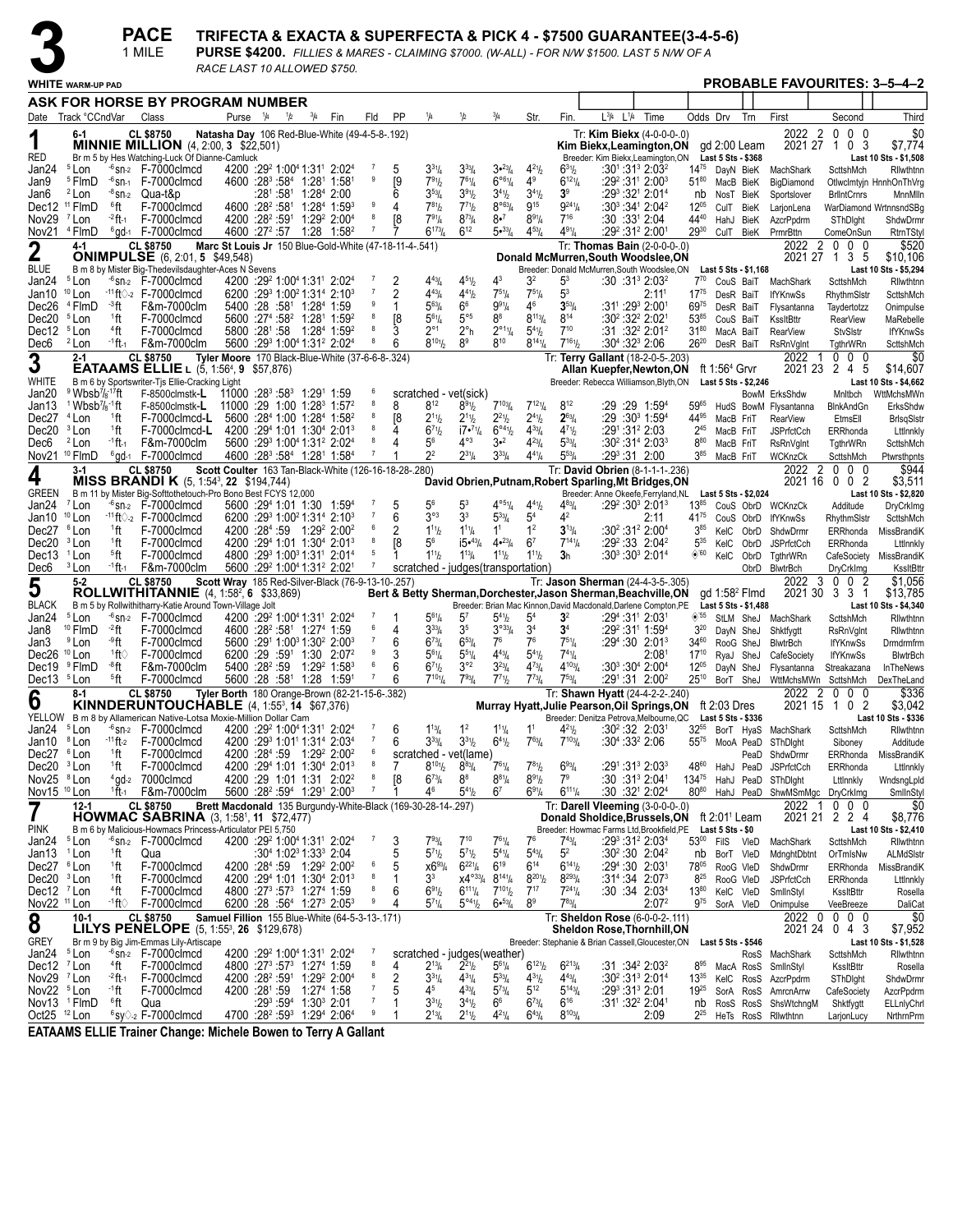*)*

|                                                  |                                                                                |                                           | <b>PACE</b><br>1 MILE                                                                      |                                                |                      |     |                                                                                                                                   |                                                    |                     |         | TRIFECTA & EXACTA & SUPERFECTA                               |                                                    |                                                                                   |                                                  |                                                    | PURSE \$7500. HORSES & GELDINGS - N/W \$5000. LIFETIME (W-ALL) (N/W OF A RACE ALLOWED \$5000.                                                                            |                |                              |                              |     |                                                        |                                               |                                               |
|--------------------------------------------------|--------------------------------------------------------------------------------|-------------------------------------------|--------------------------------------------------------------------------------------------|------------------------------------------------|----------------------|-----|-----------------------------------------------------------------------------------------------------------------------------------|----------------------------------------------------|---------------------|---------|--------------------------------------------------------------|----------------------------------------------------|-----------------------------------------------------------------------------------|--------------------------------------------------|----------------------------------------------------|--------------------------------------------------------------------------------------------------------------------------------------------------------------------------|----------------|------------------------------|------------------------------|-----|--------------------------------------------------------|-----------------------------------------------|-----------------------------------------------|
|                                                  | <b>GREEN WARM-UP PAD</b>                                                       |                                           |                                                                                            |                                                |                      |     |                                                                                                                                   |                                                    |                     |         |                                                              |                                                    |                                                                                   |                                                  |                                                    |                                                                                                                                                                          |                |                              |                              |     |                                                        |                                               | <b>PROBABLE FAVOURITES: 1-4-3-8</b>           |
|                                                  |                                                                                |                                           | ASK FOR HORSE BY PROGRAM NUMBER                                                            |                                                |                      |     |                                                                                                                                   |                                                    |                     |         |                                                              |                                                    |                                                                                   |                                                  |                                                    |                                                                                                                                                                          |                |                              |                              |     |                                                        |                                               |                                               |
| Date                                             | Track °CCndVar                                                                 |                                           | Class                                                                                      |                                                | Purse <sup>1/4</sup> | 1/2 | $\frac{3/4}{4}$                                                                                                                   | Fin                                                | Fld                 | PP      |                                                              | 1/2                                                |                                                                                   | Str.                                             | Fin.                                               | L <sup>3</sup> /4 L <sup>1</sup> /4                                                                                                                                      | Time           | Odds Drv                     |                              | Trn | First                                                  | Second                                        | Third                                         |
|                                                  | 2-1                                                                            |                                           | <b>WARRAWEE XCEED</b> $(2, 2:01^{1} - Q, 54,495)$                                          |                                                |                      |     |                                                                                                                                   |                                                    |                     |         | Brett Macdonald 135 Burgundy-White-Black (169-30-28-14-.297) |                                                    |                                                                                   |                                                  |                                                    | Tr: Todd Ratchford (7-0-3-2-.333)<br>James Wellwood, Ancaster, Jeffrey Wellwood, Toronto, ON                                                                             |                |                              | ft $Q2:01$ <sup>1</sup> Flmd |     | 2022 2<br>2021 7                                       | $0\quad0\quad0$<br>020                        | \$370<br>\$4,125                              |
| RED                                              |                                                                                |                                           | B c 3 by Sportswriter-Warrawee Koine-Astreos                                               |                                                |                      |     |                                                                                                                                   |                                                    | 6                   |         |                                                              |                                                    |                                                                                   |                                                  |                                                    | Breeder: Warrawee Farm, Rockwood, ON                                                                                                                                     |                |                              | Last 5 Sts - \$4,120         |     |                                                        |                                               | Last 10 Sts - \$4,495                         |
| Jan13<br>Jan6                                    | <sup>2</sup> FlmD<br><sup>3</sup> FlmD                                         | $-2$ ft<br>⊸6ft                           | Nw1r5000l<br>Nw1r5000lcd                                                                   |                                                |                      |     | 7400 :30 :59 <sup>4</sup> 1:29 <sup>2</sup> 1:59 <sup>1</sup><br>7400 :29 :59 1:30 1:58 4                                         |                                                    | 6                   | 4<br>1  | $5^{71}h$<br>$3^{33}/4$                                      | $5^{51}h$<br>$3^{31}h$                             | $6^{\circ 6}$ <sup>1</sup> / <sub>4</sub><br>$3^{04}$ <sup>1</sup> / <sub>2</sub> | $6^{93}/4$<br>$5^{93}$ /4                        | $6^{123}/4$<br>$5^{11}$                            | $:30^2:30^1$ 2:01                                                                                                                                                        | :294:311 2:014 | $25^{90}$<br>$7^{25}$        | MaPa RatT<br>MacB RatT       |     | RcknrllsShdw<br><b>DHBoston</b>                        | PnkFlydHnvr<br>LoyalWill                      | LuxSeelster<br>AllInJest                      |
| Dec27<br>Dec13 <sup>3</sup> Lon                  | <sup>2</sup> Lon                                                               | <sup>1</sup> ft                           | Nw5000lcd                                                                                  |                                                |                      |     | 7500 :291 1:00 1:30 2:01 <sup>2</sup><br>7500 :293 1:00 1:293 1:584                                                               |                                                    | 7                   | 3       | $4^{43}$ / <sub>4</sub><br>$4^{41}$ /4                       | $2^{\circ 11}$<br>$4^{\circ43} / 4$                | $2^{\circ}1$<br>3°13/4                                                            | $2^{11}$ / <sub>2</sub>                          | $2^{13}/4$<br>$2^{43}/4$                           | $:30:31^3 2:01^4$                                                                                                                                                        |                | $2^{60}$<br>$5^{80}$         | MacB RatT                    |     | JyDIcs                                                 | WrrwXcd                                       | Sngnthsnshn                                   |
| Dec12                                            | <sup>1</sup> Lon                                                               | <sup>5</sup> ft<br><sup>4</sup> ft        | Nw5000lcd<br>Nw5000lcd                                                                     |                                                |                      |     | 7500 :284 1:00 1:29 <sup>3</sup> 1:59 <sup>3</sup>                                                                                |                                                    | 8                   | 5       | scratched - judges                                           |                                                    |                                                                                   | $3^{4}_{2}$                                      |                                                    | :29:29 <sup>4</sup> 1:59 <sup>4</sup>                                                                                                                                    |                |                              | MacB RatT                    |     | ShknMyPchs<br>lfdntchwbgrd                             | WrrwXcd<br>JyDIcs                             | DrnknBddy<br>LuxSeelster                      |
| Dec4                                             | <sup>3</sup> FlmD                                                              | ft-1                                      | Qua                                                                                        |                                                |                      |     | $:31^1$ 1:01 <sup>3</sup> 1:31 2:01 <sup>1</sup>                                                                                  |                                                    | $\overline{4}$      | 2       | $1^{11}h$                                                    | $1^{11}h$                                          | $1^{41}$ / <sub>2</sub>                                                           | $1^3$                                            | 1 <sup>1</sup>                                     | $:29^2:30^1$ 2:01 <sup>1</sup>                                                                                                                                           |                |                              | nb SmaL RatT                 |     | WrrwXcd                                                | TwnBFbls                                      | ForrestMiki                                   |
| $\overline{2}$                                   | 6-1                                                                            |                                           | <b>EGREMONT OLLIE</b>                                                                      |                                                |                      |     |                                                                                                                                   | James Coke 211 Blue-White (2-0-0-0-.0)             |                     |         |                                                              |                                                    |                                                                                   |                                                  |                                                    | Tr: lan Hyatt (2-0-0-0-.0)<br><b>Brad Wilson, Camlachie, ON</b>                                                                                                          |                |                              |                              |     | 2022<br>2021                                           | $0\quad0\quad0$<br>1<br>$0\quad0\quad0$<br>-1 | \$0<br>\$0                                    |
| <b>BLUE</b>                                      | <sup>3</sup> Lon                                                               | $-11$ ft-2                                | Br h 4 by Thinking Out Loud-Gotta Love Her-Western Ideal<br>Nw5000lcd                      |                                                |                      |     | 7500 :30 1:02 <sup>4</sup> 1:33 <sup>2</sup> 2:03 <sup>2</sup>                                                                    |                                                    | $\overline{7}$      | 6       | $7^{12}$ <sup>1</sup> / <sub>4</sub>                         | 7 <sup>8</sup>                                     | $7^{91}/4$                                                                        | 691/4                                            | $6^{12}$                                           | Breeder: Brad Wilson, Camlachie, ON<br>$:30^{4}:30^{3}$ 2:05 <sup>4</sup>                                                                                                |                | 4570                         | Last 5 Sts - \$0             |     |                                                        |                                               | Last 10 Sts - \$0                             |
| Jan10<br>Dec30                                   | <sup>1</sup> Lon                                                               | 1ft 1                                     | Qua                                                                                        |                                                |                      |     | $:30 \quad 1:02^3 \quad 1:34^1 \quad 2:05$                                                                                        |                                                    |                     |         | $2^{11}h$                                                    | $2^{13}/4$                                         | $2^{13}/4$                                                                        | $2^{11}/4$                                       | $2\frac{3}{4}$                                     | :31ి :30ి 2:051                                                                                                                                                          |                | nb                           | FilS                         |     | McQS DmnSlstr<br>BorT MayD Onmmgttg                    | ArtRunner<br>EgrmntOll                        | Sngnthsnshn                                   |
| Nov4                                             | <sup>3</sup> Lon                                                               | <sup>3</sup> ft<br>$24$ ft                | Qua                                                                                        |                                                |                      |     | :31° 1:03° 1:33° 2:044<br>4200 :29 :58 <sup>2</sup> 1:27 <sup>1</sup> 1:57 <sup>4</sup>                                           |                                                    | 5<br>8              | 5<br>5  | $35\frac{1}{2}$<br>$7^{10}$ <sup>1</sup>                     | $5^{10}$<br>$7^{\circ_{16}}\frac{1}{2}$            | $4^{161}$                                                                         | $4^{211}$ / <sub>4</sub><br>8dis                 | $4^{283}$ / <sub>4</sub>                           | $:31^{1}$ :34 2:10 <sup>3</sup>                                                                                                                                          |                | nb                           |                              |     | MooA MayD DrnknBddy                                    | StLadsRyan                                    | Shzcntrlfrk                                   |
| Sep5<br>Aug21                                    | <sup>2</sup> Clntn<br>$2$ Sar $\frac{5}{8}$                                    | $^{29}$ ft                                | Nw3500lcd<br>Qua-t&p                                                                       |                                                |                      |     | $:30^2:59^3$ 1:29 <sup>3</sup> 2:01                                                                                               |                                                    | 3                   | 2       | $1^{13}$ / <sub>4</sub>                                      | 23                                                 | 8dis<br>$2^7$                                                                     | 28                                               | 8dis<br>$2^{81}/2$                                 | $:30^{4}:31^{3}$ 2:02 <sup>3</sup>                                                                                                                                       |                | $37^{20}$<br>nb              |                              |     | HeTr MayD AllyFlight<br>MooA MayD Pnnngfrtrsr          | RmnscRd<br>EgrmntOll                          | <b>BstKptScrt</b><br>SilverBelle              |
| Jul17                                            | <sup>1</sup> Sar <sup>5</sup> / <sub>8</sub>                                   | $^{20}$ ft                                | Qua                                                                                        |                                                |                      |     | $:30^2$ 1:00 <sup>1</sup> 1:30 <sup>2</sup> 2:00 <sup>1</sup>                                                                     |                                                    | 5                   |         | $5^{13}$                                                     | $5^{23}$                                           | $5^{283}$ /4                                                                      | $5^{323}/4$                                      | 5dis                                               | :31ª                                                                                                                                                                     |                | nb                           |                              |     | HorM MayD WndsngLpld                                   | ClsscClby                                     | TeamLeader                                    |
| 3                                                | 3-1                                                                            |                                           | ART RUNNER (\$3,450)                                                                       |                                                |                      |     |                                                                                                                                   | Andy Moore 188 Red-Blue-White (22-1-2-5-.171)      |                     |         |                                                              |                                                    |                                                                                   |                                                  |                                                    | Tr: Andy Moore (4-0-1-1-.222)<br><b>Bradley Wilson, Sarnia, ON</b>                                                                                                       |                |                              |                              |     | 2022<br>2021                                           | 2<br>$0 \t10$<br>3<br>$0\quad0\quad0$         | \$2,475<br>\$975                              |
| WHITE                                            |                                                                                |                                           | B g 5 by Artspeak-Angelic Star-Four Starzzz Shark HBG 25,000                               |                                                |                      |     |                                                                                                                                   |                                                    |                     |         |                                                              |                                                    | $4^{\circ_2}$                                                                     |                                                  |                                                    | Breeder: Leah Rhoades, Clarksville, PA  Last 5 Sts - \$3,450                                                                                                             |                |                              |                              |     |                                                        |                                               | Last 10 Sts - \$3,450                         |
| Jan24<br>Jan10                                   | <sup>1</sup> Lon<br><sup>3</sup> Lon                                           | $-11$ ft-2                                | $-6$ <sub>Sn-2</sub> Nw <sub>5000lcd</sub><br>Nw5000lcd                                    |                                                |                      |     | 7500 :31 1:02 1:33 2:02 <sup>3</sup><br>7500 :30 1:02 <sup>4</sup> 1:33 <sup>2</sup> 2:03 <sup>2</sup>                            |                                                    |                     | [8<br>2 | 46<br>$1^{11}h$                                              | $5^{\circ 5} \%$<br>$1^{11}h$                      | $1^{11}/4$                                                                        | $55\%$<br>$1^{11}$                               | $4^{73}l_4$<br>$2^{11}/2$                          | :30 <sup>2</sup> :30 <sup>4</sup> 2:04 <sup>1</sup><br>$:30^3:30^1$ 2:03 <sup>3</sup>                                                                                    |                | $26^{90}$<br>$31^{00}$       |                              |     | MooA MooA GrystnInO<br>MooA MooA DmnSlstr              | Sngnthsnshn<br>ArtRunner                      | Crnnthbch<br>Sngnthsnshn                      |
| Dec27                                            | <sup>2</sup> Lon                                                               | <sup>1</sup> ft                           | Nw5000lcd                                                                                  |                                                |                      |     | 7500 :291 1:00 1:30 2:01 <sup>2</sup>                                                                                             |                                                    |                     |         | $3^{31}/4$                                                   | $5^{41}/4$                                         | $6^{51}/4$                                                                        | $6^{63}$ /4                                      | 7 <sup>6</sup>                                     | $:30^1:31^3 2:02^3$                                                                                                                                                      |                | 1065                         |                              |     | MooA MooA JyDIcs                                       | WrrwXcd                                       | Snanthsnshn                                   |
| Dec20<br>Dec13 <sup>8</sup> Lon                  | $4$ Lon                                                                        | <sup>1</sup> ft<br><sup>5</sup> ft        | Nw5000lcd<br>Nw5000lcd                                                                     |                                                |                      |     | 7500 :281 :591 1:283 1:59<br>7500 :29 1:01 1:31 <sup>2</sup> 2:02 <sup>1</sup>                                                    |                                                    | - 7                 | 4       | $3^{41}h$<br>$5^6$                                           | $3^{51}h$<br>$4^{\circ 5}$                         | $4^{53}$ / <sub>4</sub><br>$4^{\circ 3}$                                          | $5^{9}$ <sup>1</sup> / <sub>2</sub><br>441/2     | $5^{12}$ <sup>1</sup> / <sub>4</sub><br>$4^{31}/4$ | $:29^3:31^3 2:01^2$<br>:30:30 <sup>4</sup> 2:02 <sup>4</sup>                                                                                                             |                | 1855<br>$11^{30}$            |                              |     | MooA MooA JordanDeo<br>MooA MooA CnBATrsr              | SprTmSrg<br>SisbrkBmr                         | JyDIcs<br>OneDrinkAgo                         |
| Dec2                                             | <sup>1</sup> Lon                                                               | <sup>9</sup> ad-1 Qua                     |                                                                                            |                                                |                      |     | $:30 \quad 1:01^21:30^4 \quad 2:00^4$                                                                                             |                                                    |                     |         | $2^{21}h$                                                    | $2^{31}h$                                          | $2^{41}$ / <sub>2</sub>                                                           | 2 <sup>6</sup>                                   | $2^{41}/4$                                         | $:29^3:30$ 2:01 <sup>3</sup>                                                                                                                                             |                | nb                           |                              |     | MooA MooA WilsonWall                                   | ArtRunner                                     | SummerSeas                                    |
| 4                                                | $5-2$                                                                          |                                           | <b>CORONAONTHEBEACH</b> $(2, 2:024-Q$ \$3,950)                                             | Tyler Borth 180 Orange-Brown (82-21-15-6-.382) |                      |     |                                                                                                                                   |                                                    |                     |         |                                                              |                                                    |                                                                                   |                                                  |                                                    | Tr: Darcy McClure (3-0-0-1-.111)                                                                                                                                         |                |                              | ft Q2:02 <sup>4</sup> Lon    |     | 2022<br>2021                                           | $0\quad 0$<br>-1<br>1<br>$0 1 0$<br>5         | \$900<br>\$3,050                              |
| GREEN                                            |                                                                                |                                           | B g 3 by Royal Mattjesty-Ok Dynasty-Art Major                                              |                                                |                      |     |                                                                                                                                   |                                                    |                     |         |                                                              |                                                    |                                                                                   |                                                  |                                                    | <b>Catherine &amp; Darcy McClure, Clinton, ON</b><br>Breeder: Catherine McClure, Clinton, ON                                                                             |                |                              | Last 5 Sts - \$2,100         |     |                                                        |                                               | Last 10 Sts - \$3,950                         |
| Jan24<br>Dec3                                    | <sup>1</sup> Lon<br>$2$ Wbsb $\frac{7}{8}$ -1 ft                               |                                           | $-6$ <sub>Sn-2</sub> Nw <sub>5000lcd</sub>                                                 |                                                |                      |     | 7500 :31 1:02 1:33 2:02 <sup>3</sup><br>$16000 : 283: 572 1:274 1:552$                                                            |                                                    | 6<br>$\overline{7}$ | 3       | $1^{11}h$<br>$6•^{101}b$                                     | $3^{31}h$<br>$7^{13}\%$                            | $5^{31}/2$<br>$7^{10}$                                                            | 4 <sup>4</sup><br>$7^{83}$ / <sub>4</sub>        | 3 <sup>5</sup><br>$7^{103}$ /4                     | $:31:30$ 2:03 <sup>3</sup><br>:294 :274 1:573                                                                                                                            |                | $3^{00}$<br>18 <sup>35</sup> |                              |     | BorT McCD GrystnInO                                    | Sngnthsnshn                                   | Crnnthbch                                     |
| Nov25                                            | <sup>3</sup> Lon                                                               |                                           | 2ynw1r10000l<br>$4$ gd- $2$ Nw5000lcd                                                      |                                                | 7500 :281 :59 1:29   |     |                                                                                                                                   | 1:591                                              |                     | Δ       | $6^{143}/4$                                                  | $6^{93}/4$                                         | $6^{61}/2$                                                                        | $4^{81}$ / <sub>2</sub>                          | $4^{51}$                                           | :291:30 2:001                                                                                                                                                            |                | 2840                         |                              |     | McND McCD HshtgMny<br>JohC McCD AzucarJack             | ChckyHnvr<br>TylrsCrdt                        | BornARebel<br>PoplarLuke                      |
| Nov <sub>15</sub>                                | <sup>3</sup> Lon                                                               | $1$ ft-1                                  | Nw5000lcd                                                                                  |                                                |                      |     | 7500 :284 1:00 1:291 1:591                                                                                                        |                                                    | 9                   | 6       | $6^{10}$<br>g <sub>19</sub>                                  | $6^{\circ 51}/4$<br>922                            | $5^6$<br>924                                                                      | $4^8$<br>927                                     | $4^{91}$ / <sub>4</sub><br>$9^{313}$ /             | :29 2:30 2:01                                                                                                                                                            |                | $2^{95}$                     |                              |     | HauA McCD AzucarJack                                   | GrammysCall                                   | PoplarLuke                                    |
| Nov3<br>Oct27                                    | <sup>1</sup> FlmD<br><sup>2</sup> FlmD                                         | <sup>2</sup> ft<br>$10$ ft                | 2y-nw1r5000l<br>2yrnw1r5000l                                                               |                                                |                      |     | 7400 :284 :584 1:27 <sup>2</sup> 1:564<br>7400 :293 :58 <sup>2</sup> 1:27 <sup>1</sup> 1:57                                       |                                                    |                     | x1      | $3^{51}$ /4                                                  | 37                                                 | $3^{\circ 43} / 4$                                                                | $3^{31}$ / <sub>2</sub>                          | $2^{11}/4$                                         | :29 :31 2:03<br>:28 <sup>2</sup> :29 1:571                                                                                                                               |                | $\diamond$ 60<br>$3^{55}$    |                              |     | KelC McCD DrmfrSnshn<br>KelC McCD AntHSpcl             | BlckbstrTrd<br>Crnnthbch                      | Philthebank<br>DcsPpprzz                      |
| 5                                                | $8-1$                                                                          |                                           |                                                                                            |                                                |                      |     |                                                                                                                                   | Scott Wray 185 Red-Silver-Black (76-9-13-10-.257)  |                     |         |                                                              |                                                    |                                                                                   |                                                  |                                                    | Tr: Rick Wade (5-0-1-0-.111)                                                                                                                                             |                |                              |                              |     | 2022                                                   | $0\quad0\quad0$<br>1                          | \$375                                         |
| <b>BLACK</b>                                     |                                                                                |                                           | <b>WORKINONMYBEACHBOD (\$750)</b><br>Br g 4 by Dali-Lils Surfergirl-Jennas Beach Boy       |                                                |                      |     |                                                                                                                                   |                                                    |                     |         |                                                              |                                                    |                                                                                   |                                                  |                                                    | Rick Wade, Woodstock, Linda Grummett, Stratford, ON<br>Breeder: Johnathan McKinnon, Guelph, ON                                                                           |                |                              | Last 5 Sts - \$750           |     | 2021                                                   | 2000                                          | \$375<br>Last 10 Sts \$750                    |
| Jan24                                            | <sup>1</sup> Lon                                                               |                                           | $-6$ sn-2 Nw5000lcd                                                                        |                                                |                      |     | 7500 :31 1:02 1:33 2:02 <sup>3</sup>                                                                                              |                                                    | 6                   | 5       | $6^{93}/4$                                                   | $6^{71}/4$                                         | 2•11/2                                                                            | $2^{13}/4$                                       | $5^8$                                              | :294:31 2:041                                                                                                                                                            |                | 4920                         |                              |     | CouS WadR GrystnInO                                    | Sngnthsnshn                                   | Crnnthbch                                     |
| Jan6<br>Nov4                                     | <sup>1</sup> Lon<br><sup>1</sup> Lon                                           | <sup>-8</sup> sn-2 Qua<br><sup>3</sup> ft | Qua                                                                                        |                                                |                      |     | :29 1:02 1:32 2:02<br>:30 <sup>3</sup> 1:00 <sup>4</sup> 1:31 <sup>2</sup> 2:02                                                   |                                                    |                     | 2<br>4  | $5^{13}\%$<br>$5^{63}$ /4                                    | 6 <sup>7</sup><br>$5^{71}h$                        | $6^{14}\%$<br>$3 - 2$                                                             | $5^{153}/4$<br>3 <sup>1</sup>                    | $4^{151}/2$<br>57                                  | $:31^2:30^1$ 2:05<br>$:29^3:31^3:2:03^2$                                                                                                                                 |                | nb<br>nb                     |                              |     | WraS WadR TuukkaRasp<br>BorT WadR Rdmndwp              | Sportsicon<br>JckrbbtJdy                      | Onmrngttg<br>TjSilverado                      |
| Jul24                                            | $4$ Sar $\frac{5}{8}$                                                          |                                           | $26$ gd-1 Nw5000lcd                                                                        |                                                |                      |     | 4600 :26 <sup>2</sup> :57 <sup>2</sup> 1:25 <sup>3</sup> 1:55 <sup>3</sup>                                                        |                                                    | 9                   | 4       | $6^{12}\%$                                                   | 691/4                                              | $6^{131}/2$                                                                       | $6^{163}/4$                                      | $6^{183}/4$                                        | :29 :31 1:59 <sup>2</sup>                                                                                                                                                |                | 1805                         |                              |     | RaDJ WadR BettorsHope                                  | ThtllBSprty                                   | WstCstKd                                      |
| Mar28<br>Mar18                                   | <sup>5</sup> FlmD<br>$9$ Wbsb <sup>7</sup> / <sub>8</sub> $3$ ft <sub>-1</sub> | $3$ gd-1                                  | Nw1r5000l<br>Qua                                                                           |                                                |                      |     | 7500 :28 <sup>2</sup> :58 <sup>3</sup> 1:28 <sup>3</sup> 1:59 <sup>4</sup><br>$:28^3:58^4$ 1:28 <sup>3</sup> 1:57                 |                                                    | 9                   | 6       | $7^{93}$ /4<br>$8^{141}/4$                                   | 791/4<br>$8^{161}/2$                               | $5^{53} / 4$<br>$7^{\circ}$ 15                                                    | $5^{4}$ <sup>1</sup> / <sub>4</sub><br>$6^{14}$  | $5^{63}$ /4<br>$5^{15}$                            | :29 <sup>2</sup> :31 <sup>2</sup> 2:01 <sup>1</sup><br>:293 :282 2:00                                                                                                    |                | $5^{70}$                     |                              |     | MacJ McKJ FvrSlstr<br>nb MacJ McKJ Lftmxprnc           | FishTthFnsh<br>DrJoe                          | Vintagious<br><b>RbbRIMkr</b>                 |
|                                                  | $12 - 1$                                                                       |                                           |                                                                                            |                                                |                      |     |                                                                                                                                   | Samuel Fillion 155 Blue-White (64-5-3-13-.171)     |                     |         |                                                              |                                                    |                                                                                   |                                                  |                                                    | Tr: Benoit Lamarche (7-0-1-2-.174)                                                                                                                                       |                |                              |                              |     | 2022                                                   | $0\quad 0\quad 0$                             | \$0                                           |
| 6                                                |                                                                                |                                           | <b>OUR TIME IS NOW</b><br>YELLOW Br h 5 by Sunshine Beach-Simply Mavelous-Western Maverick |                                                |                      |     |                                                                                                                                   |                                                    |                     |         |                                                              |                                                    |                                                                                   |                                                  |                                                    | William Walker,Aylmer,ON                                                                                                                                                 |                |                              |                              |     | 2021                                                   | $0\quad0\quad0$<br>0                          | \$0                                           |
| Jan24 <sup>1</sup> Lon                           |                                                                                |                                           | -6 sn-2 Nw5000lcd                                                                          |                                                |                      |     | 7500 :31 1:02 1:33 2:02 <sup>3</sup>                                                                                              |                                                    | 6                   | 2       | 34                                                           | $4^{5}$ <sup>1</sup> / <sub>4</sub>                | $6^{\circ 4}$ <sup>1</sup> / <sub>2</sub>                                         | $6^{101}/4$                                      | $6^{131}/4$                                        | Breeder: Darryl Kaplan, Toronto, Blue Oak Stables, Harbhajan Dhillon, Brampton, ON Last 5 Sts - \$0<br>$\frac{1}{2}$ :30 <sup>4</sup> :31 <sup>2</sup> 2:05 <sup>1</sup> |                | $16^{25}$                    |                              |     | MacB LamB GrystnInO                                    | Sngnthsnshn                                   | Last 10 Sts - \$0<br>Crnnthbch                |
| Jan13 <sup>1</sup> Lon                           |                                                                                | 1ft                                       | Qua                                                                                        |                                                |                      |     | $:30^4$ 1:02 <sup>3</sup> 1:33 <sup>3</sup> 2:04<br>:30 <sup>3</sup> 1:02 <sup>2</sup> 1:33 <sup>3</sup> 2:03 <sup>2</sup>        |                                                    |                     | 3<br>6  | $3^{33}/4$<br>$5^{\circ}$ <sup>11</sup>                      | $3^{33}$ /4<br>$6^{\circ}11$                       | $3^{23}/4$<br>$5^{123}/4$                                                         | $3^{2^{1}}$<br>$5^{201}/4$                       | 2 <sub>h</sub><br>$5^{251}/4$                      | $:30^4:29^4$ 2:04<br>:313:321 2:082                                                                                                                                      |                | nb                           |                              |     |                                                        | CleD WalW MdnghtDbtnt OrTmlsNw                | ALMdSIstr                                     |
| Dec22<br>Nov23 <sup>3</sup> Lon                  | <sup>1</sup> Lon                                                               | -4 ft -1<br>$2$ gd-1                      | Qua<br>Nw5000lcd                                                                           |                                                |                      |     | 6500 :29 <sup>2</sup> 1:00 <sup>3</sup> 1:31 2:01 <sup>4</sup>                                                                    |                                                    | $\overline{7}$      | 3       | $7^{111}/4$                                                  | $7^{11}$                                           | $7^{111}h$                                                                        | $7^{113}$ /4                                     | $6^{14}$                                           | :30 <sup>2</sup> :31 <sup>2</sup> 2:04 <sup>3</sup>                                                                                                                      |                | nb<br>$32^{35}$              |                              |     | DayN WalW Sportslover<br>DayN WalW HghFlynJm           | PckYrBgs<br>GlobalCrush                       | DmnSlstr<br>GuySmiley                         |
| Nov16 $2$ Lon                                    |                                                                                | ↑ft                                       | Nw5000lcd                                                                                  |                                                |                      |     | 6500 :29 <sup>2</sup> 1:00 <sup>4</sup> 1:30 <sup>1</sup> 2:00 <sup>2</sup>                                                       |                                                    | 8                   | 3       | $6^{10}$                                                     | $6^{73}$ / <sub>4</sub>                            | $8^{133}/4$                                                                       | $7^{153}$ /4                                     | $6^{173}/4$                                        | $:30^3:31$ 2:04                                                                                                                                                          |                | $45^{25}$                    |                              |     | CouS WalW LittleTaggs                                  | <b>ELLnlyChrl</b>                             | GuySmiley                                     |
| Nov5                                             | <sup>1</sup> Lon<br>$10-1$                                                     | <sup>16</sup> ft                          | Qua-t&p                                                                                    |                                                |                      |     | :31 <sup>1</sup> 1:02 <sup>2</sup> 1:31 <sup>3</sup> 2:01 <sup>4</sup>                                                            | Colin Kelly 164 Orange-Black-White (44-8-8-8-.343) | 6                   |         | $4^{51}/4$                                                   | $4^{7}$ <sup>1</sup> / <sub>2</sub>                | $4^{133}/4$                                                                       | $4^{143}/4$                                      | $4^{143}/4$                                        | :303:302 2:044<br>Tr: Tim Myers (3-1-0-0-.333)                                                                                                                           |                |                              |                              |     | nb WalW WalW Drogon                                    | CrystIDrgn<br>2022 0 0 0 0                    | HtFdgSnd<br>\$0                               |
| 7                                                |                                                                                |                                           | <b>THATMOMENTINLIFE</b> (\$3,975)                                                          |                                                |                      |     |                                                                                                                                   |                                                    |                     |         |                                                              |                                                    |                                                                                   |                                                  |                                                    | David Omicioli, Macomb, MI                                                                                                                                               |                |                              |                              |     |                                                        | 2021 5 0 1 1                                  | \$3,975                                       |
| <b>PINK</b><br>Jan20 <sup>1</sup> Lon            |                                                                                | $12$ gd <sub>-2</sub> Qua                 | Br g 4 by Control The Moment-Artimittateslife-Art Major                                    |                                                |                      |     | :30 <sup>2</sup> 1:01 <sup>1</sup> 1:31 <sup>2</sup> 2:01 <sup>1</sup>                                                            |                                                    |                     | 3       | $4^{63}$ /4                                                  | $5^{123}/4$                                        | $5^{\circ 91}/2$                                                                  | $5^{101}$                                        | $5^{13}$                                           | Breeder: Brian Barton, Carlisle, ON<br>:29 <sup>2</sup> :30 <sup>3</sup> 2:03 <sup>4</sup>                                                                               |                |                              | Last 5 Sts - \$3,975         |     | nb HouL MyeT Sundown                                   | Daliator                                      | Last 10 Sts - \$3,975<br>TylrsCrdt            |
| Nov25 $3$ Lon                                    |                                                                                |                                           | $4$ gd- $2$ Nw5000lcd                                                                      |                                                |                      |     | 7500 :281 :59 1:29 1:591                                                                                                          |                                                    | $\overline{1}$      |         | scratched - vet(sick)                                        |                                                    |                                                                                   |                                                  |                                                    |                                                                                                                                                                          |                |                              |                              |     | MyeT AzucarJack                                        | TylrsCrdt                                     | PoplarLuke                                    |
| Nov15<br>Nov1                                    | <sup>1</sup> Lon<br><sup>1</sup> Lon                                           | $1$ ft-1<br><sup>5</sup> ft               | Nw5000lcd<br>Nw5000lcd                                                                     |                                                |                      |     | 7500 :291 1:00 1:293 2:002<br>7500 :28 :58 <sup>3</sup> 1:28 <sup>3</sup> 2:00 <sup>4</sup>                                       |                                                    | 8<br>8              | 6<br>3  | 6 <sup>9</sup><br>$5^{93}/4$                                 | $3^{\circ 5}$<br>$5^{51}/4$                        | $4^{043}/4$<br>4•31/2                                                             | $5^{81}/2$<br>$3^{23}/4$                         | $6^{143}$ /4<br>$3^{11}/4$                         | $:29^3:32^4:2:03^2$<br>:293 :314 2:01                                                                                                                                    |                | $10^{55}$<br>$5^{00}$        |                              |     | HarJ MyeT PrmtmSlstr<br>KelC MyeT FlngYrslf            | BbysBchBm<br>ELWildSport                      | JaysNTigers<br>Thtmmntnlf                     |
| Oct14 <sup>1</sup> Lon                           |                                                                                | $^{20}$ ft                                | Qua                                                                                        |                                                |                      |     | :28 <sup>3</sup> 1:00 <sup>2</sup> 1:29 <sup>2</sup> 1:58 <sup>2</sup>                                                            |                                                    | 6                   | 2       | $5^{12}$                                                     | $4^{\circ 9_{1}}/2$                                | $4^{\circ 10}$                                                                    | 416                                              | $4^{183}$ / <sub>4</sub>                           | :291:304 2:021                                                                                                                                                           |                | nb                           |                              |     |                                                        |                                               | RooG MyeT PmbrkLgcyN Pcngdwndrm Smingbllythkd |
| Apr1                                             | <sup>2</sup> Lon                                                               | $^{-2}$ ft -1                             | Nw6000lcd                                                                                  |                                                |                      |     | 7500 :29 1:0011:301 2:012                                                                                                         |                                                    | 8                   | [8      | $6^{81}$                                                     | $5^{\circ 4}$ <sup>1</sup> / <sub>2</sub>          | $4^{41}/_{4}$                                                                     | $4^{51}/4$                                       | $4^{81}/4$                                         | :30 :32 2:03                                                                                                                                                             |                | $7^{55}$                     |                              |     | HeTs MyeT ShdwWrrr                                     | SickNSprty                                    | GoldTrain                                     |
| 8                                                | 4-1                                                                            |                                           | <b>SPORTSURGE</b> (\$3,857)                                                                |                                                |                      |     |                                                                                                                                   | Natasha Day 106 Red-Blue-White (49-4-5-8-.192)     |                     |         |                                                              |                                                    |                                                                                   |                                                  |                                                    | Tr: Natasha Day (5-1-0-2-.333)<br>Tess Waxman, Brenda Selwyn Waxman, John Abrahamse, ON                                                                                  |                |                              |                              |     | 2022<br>2021 9                                         | 2 0 0 0<br>$0 1 0$                            | \$970<br>\$2,887                              |
| GREY                                             | Jan20 $5$ FlmD $-17$ ft-1                                                      |                                           | B g 3 by Sportswriter-Ashlees Spitfire-Roll With Joe LEX-SEL 6,000                         |                                                |                      |     |                                                                                                                                   |                                                    | 9                   | 7       | $9^{15}\%$                                                   | $8^{\circ 8_{1/2}}$                                | 6.53/4                                                                            |                                                  |                                                    | Breeder: Winbak Farm, Chesapeake City, MD                                                                                                                                |                | $12^{60}$                    | Last 5 Sts - \$2,082         |     |                                                        |                                               | Last 10 Sts - \$3,857                         |
| Jan10 <sup>3</sup> Lon                           |                                                                                | $-11$ ft-2                                | Nw1r5000l<br>Nw5000lcd                                                                     |                                                |                      |     | 7400 :294 1:01 <sup>3</sup> 1:31 <sup>2</sup> 2:01 <sup>1</sup><br>7500 :30 1:02 <sup>4</sup> 1:33 <sup>2</sup> 2:03 <sup>2</sup> |                                                    | $\overline{7}$      | x3      | $5^{73}$ /4                                                  | 3°11/2                                             | $2^{\circ 1}$ <sup>1</sup> / <sub>4</sub>                                         | $5^{51}/4$<br>44                                 | $5^{51}/4$<br>$4^{7}$ <sup>1</sup> / <sub>4</sub>  | :29º :29ª 2:02ª<br>$:30^3:31^1$ 2:04 <sup>4</sup>                                                                                                                        |                | $\diamond$ 95                |                              |     | DayN DayN FrOnThBch<br>DayN DayN DmnSlstr              | LoyalWill<br>ArtRunner                        | ItsInThStrs<br>Sngnthsnshn                    |
| Dec29 <sup>3</sup> FlmD                          |                                                                                |                                           | $1$ sy- $3$ Nw1r54001                                                                      |                                                |                      |     | 7400 :291 :584 1:29 <sup>2</sup> 1:594                                                                                            |                                                    | 9                   | 5х      |                                                              | $x9^{111}/2$ 9 <sup>11</sup> / <sub>4</sub>        | $8^{\circ 81}/4$                                                                  | $7^{71}h$                                        | $4^{81}/4$                                         | :30 :30 <sup>2</sup> 2:01 <sup>2</sup>                                                                                                                                   |                | 4100                         |                              |     | DayN DayN MnhttnJ                                      | <b>DHBoston</b>                               | Sucretariat                                   |
| Dec22 <sup>2</sup> Lon                           | Dec18 <sup>3</sup> FlmD                                                        | $-4$ ft.1<br><sup>-2</sup> sn-1 Qua       | Qua                                                                                        |                                                |                      |     | :31 <sup>2</sup> 1:02 <sup>3</sup> 1:32 <sup>2</sup> 2:03 <sup>1</sup><br>$:30^3$ 1:01 <sup>4</sup> 1:33 2:02 <sup>2</sup>        |                                                    | 5                   | 3<br>3  | $1^{21}h$<br>$4^{53}$ /4                                     | $2^{11}/4$<br>$4x^{4}$ <sup>1</sup> / <sub>2</sub> | 2 <sup>2</sup><br>$5^{61}/2$                                                      | $3^{21}/2$<br>$5^{93}$ /4                        | 3 <sup>nk</sup><br>$4^{91}/4$                      | :30 :30 <sup>2</sup> 2:03 <sup>1</sup><br>$:31^3:30$ 2:041                                                                                                               |                | nb<br>nb                     |                              |     | DayN Waxl GrystnInO<br>Waxl Waxl LoyalWill             | Cntrithightnn<br>Birkin                       | Sportsurge<br>ClthsOptnl                      |
|                                                  |                                                                                |                                           | Aug28 3 GeoD <sup>5</sup> / <sub>8</sub> <sup>23</sup> gd-1  2y-nw1r50001                  |                                                |                      |     | 7500 :28 <sup>3</sup> :57 <sup>3</sup> 1:25 <sup>2</sup> 1:55 <sup>2</sup>                                                        |                                                    | 8                   | 3       | 56                                                           | 56                                                 | x8 <sup>15</sup>                                                                  | 815                                              | $7^{171}h$                                         | :293 :302 1:584                                                                                                                                                          |                | $15^{15}$                    |                              |     |                                                        |                                               | MacB MorR WorldForTwo WilcatRocky ShdwmnRsng  |
|                                                  |                                                                                |                                           |                                                                                            |                                                |                      |     |                                                                                                                                   |                                                    |                     |         |                                                              |                                                    |                                                                                   |                                                  |                                                    | tALSO ELIGIBLE: In the Event of a Scratch, Horse Below Moves In and Takes Post Position of Scratched Horse Unless Otherwise Announced                                    |                |                              |                              |     |                                                        |                                               |                                               |
| 9                                                |                                                                                |                                           | SINGINTHESUNSHINE (\$14,326)                                                               |                                                |                      |     |                                                                                                                                   | Scott Wray 185 Red-Silver-Black (76-9-13-10-.257)  |                     |         |                                                              |                                                    |                                                                                   |                                                  |                                                    | Tr: Jack Wray (15-1-2-2-.185)<br>Jack Wray, Remedios Papadopoulos, London, ON                                                                                            |                |                              |                              |     |                                                        | 2022 2 0 1 1<br>2021 20 0 5 5                 | \$2,775<br>\$11,551                           |
|                                                  |                                                                                |                                           | PURPLE Blk g 4 by Sunshine Beach-Here And Now-Bettors Delight HBG 12,000                   |                                                |                      |     |                                                                                                                                   |                                                    |                     |         |                                                              |                                                    |                                                                                   |                                                  |                                                    | Breeder: Stephanie Smith-Rothaug, West Jefferson, OH                                                                                                                     |                |                              | Last 5 Sts - \$4,050         |     |                                                        |                                               | Last 10 Sts - \$4,650                         |
| Jan24 $1$ Lon<br>Jan10 $3$ Lon                   |                                                                                | $-11$ ft-2                                | $5$ sn-2 Nw5000lcd<br>Nw5000lcd                                                            |                                                |                      |     | 7500 :31 1:02 1:33 2:02 <sup>3</sup><br>7500 :30 1:02 <sup>4</sup> 1:33 <sup>2</sup> 2:03 <sup>2</sup>                            |                                                    | 6<br>$\overline{7}$ | -1<br>4 | $2^{11}$ / <sub>2</sub><br>46                                | $2^{11}h$<br>$5^{\circ 31}/4$                      | $3^{11}/2$<br>$3 \cdot 11/4$                                                      | $3^{21}/4$<br>$3^{21}/2$                         | 2 <sup>4</sup><br>$3^{41}/4$                       | $:31:30^{1}$ 2:03 <sup>2</sup><br>:301:303 2:041                                                                                                                         |                | $2^{95}$                     | WraS WraJ                    |     | 1 <sup>95</sup> WraS WraJ GrystnInO<br><b>DmnSlstr</b> | Sngnthsnshn<br>ArtRunner                      | Crnnthbch<br>Sngnthsnshn                      |
| Dec27 <sup>2</sup> Lon                           |                                                                                | 1ft                                       | Nw5000lcd                                                                                  |                                                |                      |     | 7500 :291 1:00 1:30 2:01 <sup>2</sup>                                                                                             |                                                    | $\overline{7}$      | 4       | $7^{10}$ <sup>1</sup> / <sub>4</sub>                         | $7^{71}$ / <sub>4</sub>                            | $7^{961}/2$                                                                       | $7^{73}$ /4                                      | $3^{31}/4$                                         | :294 :304 2:02                                                                                                                                                           |                | 445                          | WraS WraJ                    |     | JyDIcs                                                 | WrrwXcd                                       | Sngnthsnshn                                   |
| Dec20 <sup>4</sup> Lon<br>Dec13 <sup>3</sup> Lon |                                                                                | 1ft<br><sup>5</sup> ft                    | Nw5000lcd<br>Nw5000lcd                                                                     |                                                |                      |     | 7500 :281 :591 1:283 1:59<br>7500 :293 1:00 1:293 1:584                                                                           |                                                    | 8<br>6              | 7<br>6  | $8^{14}$<br>$6^{101}/4$                                      | x8 <sup>25</sup><br>$5^{\circ 91}/4$               | $8^{293}/4$<br>$5^{\circ 43} / 4$                                                 | $8^{31}$ <sup>1</sup><br>$5^{71}$ / <sub>2</sub> | $7^{31}$ <sup>1</sup><br>$5^{63}$ /4               | $:30^2:30^3$ 2:051<br>:28 <sup>4</sup> :29 <sup>3</sup> 2:001                                                                                                            |                | $2^{30}$<br>$1^{50}$         | KelC WraJ<br>WraS WraJ       |     | JordanDeo<br>ShknMyPchs                                | SprTmSrg<br>WrrwXcd                           | JyDIcs<br><b>DrnknBddy</b>                    |
| Dec8 <sup>4</sup> FlmD                           |                                                                                |                                           | $4$ gd-1 Nw1r5000l                                                                         |                                                |                      |     | 7400 :281 :59 1:272 1:57                                                                                                          |                                                    |                     | 6x      | $9^{18}$                                                     | x9dis                                              | 9dis                                                                              | 9dis                                             | 9dis                                               |                                                                                                                                                                          |                |                              |                              |     | 1070 WraS WraJ Lftmxprnc                               | <b>DHBoston</b>                               | <b>Belechick</b>                              |

**EGREMONT OLLIE Trainer Change: Stewart McQueen to Ian M Hyatt**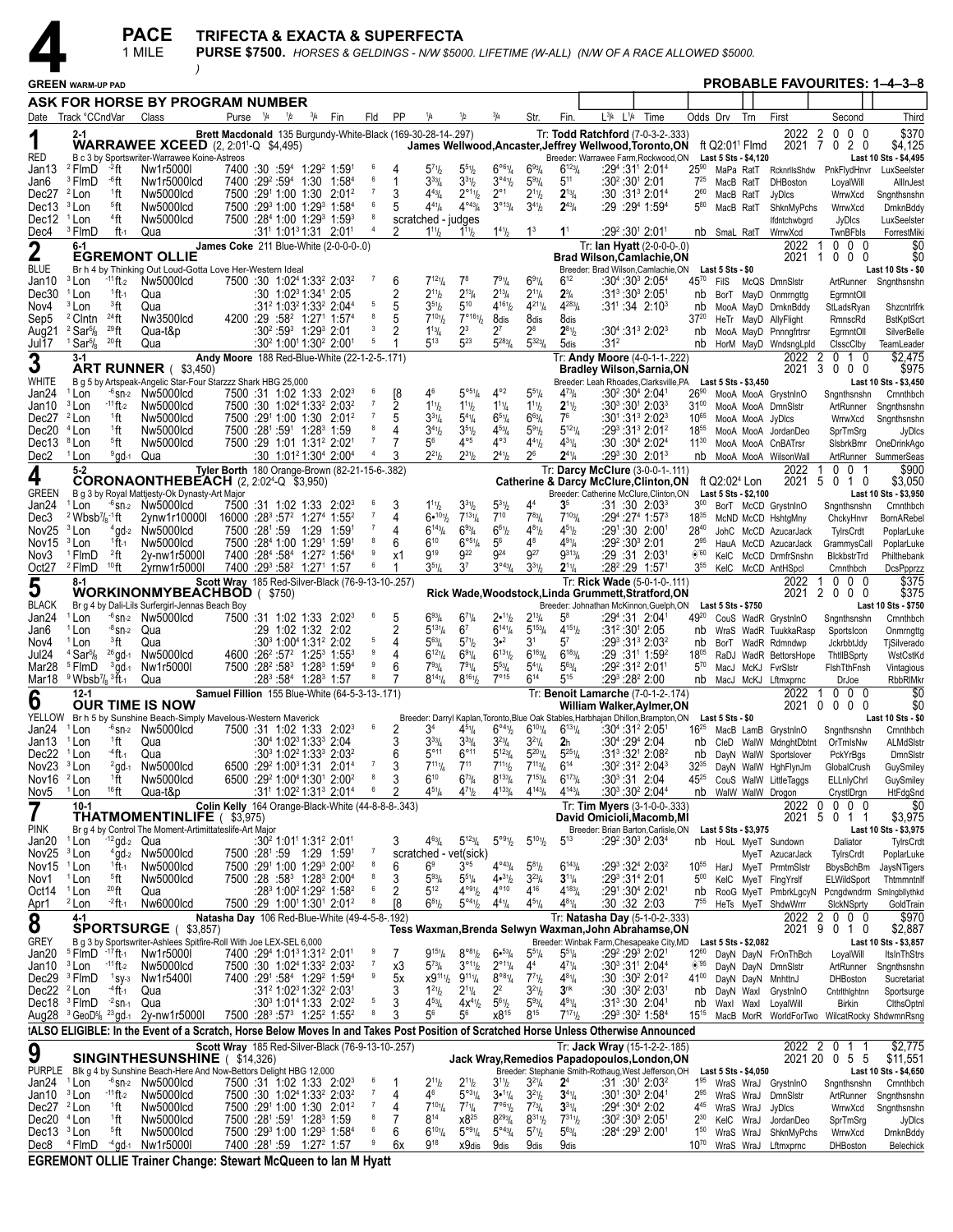

|                                                  |                                                          |                          | <b>PACE</b><br>1 MILE                                                                                       | <b>TRIFECTA &amp; EXACTA &amp; SUPER HI-5</b>                                                                                   |                                                                                                                                             |                                                                        |             |             |                |         |                                         |                                                               |                                                 |                                      |                                               | PURSE \$8800. HORSES & GELDINGS - N/W \$30500. OR 3 RACES LIFETIME (W-ALL)                                              |                                |                                                  |                                                        |           |                                                                           |                                                             |                                             |
|--------------------------------------------------|----------------------------------------------------------|--------------------------|-------------------------------------------------------------------------------------------------------------|---------------------------------------------------------------------------------------------------------------------------------|---------------------------------------------------------------------------------------------------------------------------------------------|------------------------------------------------------------------------|-------------|-------------|----------------|---------|-----------------------------------------|---------------------------------------------------------------|-------------------------------------------------|--------------------------------------|-----------------------------------------------|-------------------------------------------------------------------------------------------------------------------------|--------------------------------|--------------------------------------------------|--------------------------------------------------------|-----------|---------------------------------------------------------------------------|-------------------------------------------------------------|---------------------------------------------|
|                                                  | <b>BLACK WARM-UP PAD</b>                                 |                          |                                                                                                             |                                                                                                                                 |                                                                                                                                             |                                                                        |             |             |                |         |                                         |                                                               |                                                 |                                      |                                               |                                                                                                                         |                                |                                                  |                                                        |           | <b>PROBABLE FAVOURITES: 8-2-3-5</b>                                       |                                                             |                                             |
|                                                  |                                                          |                          | ASK FOR HORSE BY PROGRAM NUMBER                                                                             |                                                                                                                                 |                                                                                                                                             |                                                                        |             |             |                |         |                                         |                                                               |                                                 |                                      |                                               |                                                                                                                         |                                |                                                  |                                                        |           |                                                                           |                                                             |                                             |
|                                                  | Date Track °CCndVar                                      |                          | Class                                                                                                       |                                                                                                                                 | Purse <sup>1</sup> /4                                                                                                                       | 1/2                                                                    | $^{3}/_{4}$ | Fin         | Fld            | PP      | 1/4                                     | 1/2                                                           | $^{3}/_{4}$                                     | Str.                                 | Fin.                                          | L3/4<br>$L^{1/4}$                                                                                                       | Time                           | Odds Drv                                         |                                                        | Trn       | First                                                                     | Second                                                      | Third                                       |
| 1<br>RED                                         | 6-1                                                      |                          | <b>TRAVEL BAN</b> (4, 7/8, 1:54 <sup>3</sup> , 3 \$24,444)<br>B g 5 by Mach Three-Three Charms-Camluck      | Samuel Fillion 155 Blue-White (64-5-3-13-.171)                                                                                  |                                                                                                                                             |                                                                        |             |             |                |         |                                         |                                                               |                                                 |                                      |                                               | Tr: Tyler Nostadt (35-13-7-0-.482)<br><b>Blueshoe Investments, Baltic, OH</b><br>Breeder: Millar Farms, Stouffville, ON |                                |                                                  | ft 1:54 $3$ Wbsb $\frac{7}{8}$<br>Last 5 Sts - \$8,354 |           | 2022<br>-1<br>2021 10 3 2                                                 | 0<br>$0\quad 0$<br>- 1                                      | \$430<br>\$23,264<br>Last 10 Sts - \$16,194 |
| Jan24                                            | <sup>9</sup> Lon                                         |                          | $-6$ sn-2 Nw30000lcd                                                                                        |                                                                                                                                 | 8800 :28 <sup>2</sup> :58 <sup>4</sup> 1:27 <sup>4</sup> 1:57 <sup>1</sup>                                                                  |                                                                        |             |             |                |         |                                         | scratched - judges (transportation)                           |                                                 |                                      |                                               |                                                                                                                         |                                |                                                  |                                                        |           | NosT HilysTrsr                                                            | Sunseeker                                                   | YsDelight                                   |
| Jan3<br>Dec27                                    | <sup>4</sup> Lon<br><sup>11</sup> Lon                    | ⊸ft<br>1ft∖              | Nw25000lcd<br>Nw15000lcd                                                                                    |                                                                                                                                 | 8600 :28 :581 1:27 <del>2</del> 1:57<br>9100 :28 :57                                                                                        |                                                                        |             | 1:271 2:044 |                | 6<br>-1 | 46<br>$1^{13}$ /4                       | $5^{43}$ /4<br>$1^{13}$ /4                                    | $6^{33}/4$<br>$1^{11}/4$                        | 6′<br>1 <sup>nk</sup>                | $5^{51}/4$<br>2 <sup>nk</sup>                 | :29 :294 1:58                                                                                                           | 2:04 <sup>4</sup>              | 14%<br>$1^{80}$                                  | FilS<br>MacB NosT                                      |           | NosT LmInDCcnt<br>Smwhrntscny                                             | HilysTrsr<br>TravelBan                                      | TylrsCrdt<br>TylrsCrdt                      |
| Dec20 <sup>2</sup> Lon                           |                                                          | 1ft                      | Nw15000lcd                                                                                                  |                                                                                                                                 | 8200 :27 <sup>3</sup> :57 1:26 1:56 <sup>4</sup>                                                                                            |                                                                        |             |             |                | 5       | $2^{13}$ /4                             | $2^{31}h$                                                     | $3^{21}/4$                                      | $3^{31}/4$                           | $4^{91}/4$                                    | :284:3211:583                                                                                                           |                                | $2^{20}$                                         | MacB NosT                                              |           | LmInDCcnt                                                                 | Sunseeker                                                   | Smwhrntscny                                 |
| Dec6<br>Nov29 <sup>3</sup> Lon                   | <sup>4</sup> Lon                                         | -1 ft-1<br>$-2$ ft $-1$  | Nw15000lcd<br>Nw15000lcd                                                                                    |                                                                                                                                 | 8200 :281 :584 1:281 1:591<br>8200 : 28 <sup>3</sup> : 59 <sup>1</sup> 1: 28 <sup>2</sup> 1: 58 <sup>4</sup>                                |                                                                        |             |             |                |         | $1^{11}h$<br>$2^{11}h$                  | $1^{13}$ / <sub>4</sub><br>$2^{13}$ /4                        | $1^{13}$ / <sub>4</sub><br>$2^{11}/2$           | $1^{11}$<br>$i2^{11}/2$              | $1\frac{3}{4}$<br>$3^{11}/2$                  | :29 <sup>2</sup> :31 1:59 <sup>1</sup><br>:29 :30 <sup>2</sup> 1:59                                                     |                                | $5^{50}$<br>480                                  | MacB NosT                                              | MacB NosT | TravelBan<br>LmInDCcnt                                                    | Sunseeker<br>YsDelight                                      | YsDelight<br>TravelBan                      |
| $\mathbf 2$                                      | $5 - 2$                                                  |                          |                                                                                                             | Tyler Moore 170 Black-Blue-White (37-6-6-8-.324)                                                                                |                                                                                                                                             |                                                                        |             |             |                |         |                                         |                                                               |                                                 |                                      |                                               | Tr: Garry Macdonald (8-1-0-3-.250)                                                                                      |                                |                                                  | ft 1:59 <sup>4</sup> Lon                               |           | 2022<br>$\overline{2}$                                                    | $\mathbf{1}$<br>0 <sub>1</sub>                              | \$5,856                                     |
| <b>BLUE</b>                                      |                                                          |                          | YS DELIGHT (4, 1:54 <sup>3</sup> , 5 \$30,279)<br>B h 5 by Bettors Delight-Kiss Baby Kiss-Western Ideal     |                                                                                                                                 |                                                                                                                                             |                                                                        |             |             |                |         |                                         |                                                               |                                                 |                                      |                                               | Garry Macdonald,Dundas,ON<br>Breeder: Yves Sarrazin, La Presentation, QC                                                |                                |                                                  | ft 1:54 <sup>3</sup> Grvr<br>Last 5 Sts - \$11,040     |           |                                                                           | 2021 14 4 7 3                                               | \$24,423<br>Last 10 Sts - \$23,124          |
| Jan24                                            | <sup>9</sup> Lon                                         |                          | $-6$ <sub>Sn-2</sub> Nw30000lcd                                                                             |                                                                                                                                 | 8800 :28 <del>°</del> :58 <sup>4</sup> 1:27 <sup>4</sup> 1:571                                                                              |                                                                        |             |             |                | 6       | $6^{81}/2$                              | $4^{04}\%$                                                    | $4^{\circ 3}$ <sup>1</sup> / <sub>4</sub>       | 5 <sup>5</sup>                       | 3 <sup>6</sup>                                | $:284:30$ 1:58 <sup>2</sup>                                                                                             |                                | $2^{40}$                                         |                                                        |           | RaDJ MacG HilysTrsr                                                       | Sunseeker                                                   | YsDelight                                   |
| Jan10<br>Dec15                                   | <sup>2</sup> Lon<br><sup>1</sup> FlmD                    | $-11$ ft-2<br>≗ft        | Nw3r40000lcd<br>Nw2r15000I                                                                                  |                                                                                                                                 | $9600 : 28^2 : 59^3$ 1:29 <sup>1</sup> 1:59 <sup>4</sup><br>8600 :27 <sup>2</sup> :55 <sup>4</sup> 1:24 <sup>2</sup> 1:54 <sup>2</sup>      |                                                                        |             |             |                | 1       | $2^{11}h$<br>$8^{14}$                   | $1^{11}h$<br>$8^{14}\%$                                       | $1^{11}$<br>$7^{\circ}$ <sup>11</sup>           | $1^{11}/4$<br>$4^{111}$              | $1^{11}/4$<br>$2^{101}$                       | :293 :303 1:594<br>:28:29 <sup>4</sup> 1:56 <sup>2</sup>                                                                |                                | $6^{70}$<br>405                                  |                                                        |           | MooT MacG YsDelight<br>MooT MacG AllyFlight                               | Sunseeker<br>YsDelight                                      | LmInDCcnt<br>Lftmxprnc                      |
| Dec6                                             | <sup>4</sup> Lon                                         | -1 <b>ft</b> -1          | Nw15000lcd                                                                                                  |                                                                                                                                 | 8200 :281 :584 1:281 1:591                                                                                                                  |                                                                        |             |             |                | 6       | $6^{10}$                                | $5^{43}$ /4                                                   | 2•13/4                                          | 3 <sup>2</sup>                       | 3 <sup>3</sup>                                | :284:311 1:594                                                                                                          |                                | $3^{05}$                                         |                                                        |           | DesR MacG TravelBan                                                       | Sunseeker                                                   | YsDelight                                   |
| Nov29 <sup>3</sup> Lon<br>Nov22 <sup>9</sup> Lon |                                                          | $-2$ ft -1<br>∙1ft       | Nw15000lcd<br>Nw15000I                                                                                      |                                                                                                                                 | 8200 :28 <sup>3</sup> :59 <sup>1</sup> 1:28 <sup>2</sup> 1:58 <sup>4</sup><br>8200 :28 <sup>2</sup> :58 <sup>3</sup> 1:28 1:57 <sup>4</sup> |                                                                        |             |             | 8              | 3       | $7^{16}$<br>$7^{93}$ la                 | 7 <sup>9</sup><br>$6^{71}h$                                   | $6•^{43}/4$<br>$6^{\circ 4}$                    | $5^{31}/2$<br>64                     | $2^{11}/4$<br>$3^{21}/4$                      | :28 <sup>2</sup> :29 <sup>3</sup> 1:59<br>:284 :292 1:581                                                               |                                | $5^{45}$<br>285                                  |                                                        |           | DesR MacG LmInDCcnt<br>SheR MacG LmInDCcnt                                | YsDelight<br>TravelBan                                      | TravelBan<br>YsDelight                      |
| 3                                                | $3-1$                                                    |                          |                                                                                                             | Michael Horner 166 Green-Black-White (6-0-0-0-.0)                                                                               |                                                                                                                                             |                                                                        |             |             |                |         |                                         |                                                               |                                                 |                                      |                                               | Tr: Michael Horner (6-0-0-0-.0)                                                                                         |                                |                                                  |                                                        |           | 2022<br>- 3                                                               | $0\quad0\quad0$                                             | \$1,896                                     |
| <b>WHITE</b>                                     |                                                          |                          | <b>BEARCATWILLY</b> (3, 1:55 <sup>3</sup> , 7 \$31,637)<br>B h 4 by Tigerama-Littleheartsdesire-Real Desire |                                                                                                                                 |                                                                                                                                             |                                                                        |             |             |                |         |                                         |                                                               |                                                 |                                      |                                               | Michael Horner, St Marys, ON<br>Breeder: Michael Horner, St Marys, ON                                                   |                                |                                                  | ft $1:553$ Lon<br>Last 5 Sts - \$1,896                 |           |                                                                           | 2021 19 7 2 3                                               | \$29,741<br>Last 10 Sts - \$12,136          |
| Jan24                                            | <sup>9</sup> Lon                                         |                          | $-6$ <sub>Sn-2</sub> Nw30000lcd                                                                             |                                                                                                                                 | 8800 :28 <del>°</del> :58 <sup>4</sup> 1:27 <sup>4</sup> 1:571                                                                              |                                                                        |             |             |                | 2       | 3 <sup>3</sup>                          | $3^{923}/4$                                                   | $2^{\circ_{11}}\frac{1}{2}$                     | 3 <sup>3</sup>                       | $5^8$                                         | $:28^3:30^4$ 1:58 <sup>4</sup>                                                                                          |                                | 400                                              |                                                        |           | HorM HorM HilysTrsr                                                       | Sunseeker                                                   | YsDelight                                   |
| Jan10                                            | <sup>2</sup> Lon<br>$4$ Lon                              | $-11$ ft-2<br>⊸°ft       | Nw3r40000lcd<br>Nw25000lcd                                                                                  |                                                                                                                                 | $9600 : 28^2 : 59^3$ 1:29 <sup>1</sup> 1:59 <sup>4</sup><br>8600 :28 :581 1:27 <sup>2</sup> 1:57                                            |                                                                        |             |             |                | 2       | 45<br>$3^{31}$                          | $3^{\circ 2}$<br>$2^{\circ}1$                                 | $2^{\circ_{11}}\frac{1}{2}$<br>$2^{\circ 11}/4$ | $4^{31}/4$<br>$4^{41}/4$             | 45<br>$4^{43}$ / <sub>4</sub>                 | :29 <sup>2</sup> :31 <sup>2</sup> 2:00 <sup>4</sup><br>:291:30 <sup>2</sup> 1:58                                        |                                | $12^{65}$<br>$2^{35}$                            | HorM HorM                                              |           | HorM HorM YsDelight                                                       | Sunseeker                                                   | LmInDCcnt                                   |
| Jan3<br>Dec27 <sup>10</sup> Lon                  |                                                          | 1ft                      | Nw30000I                                                                                                    |                                                                                                                                 | 8800 :28 <sup>3</sup> :58 <sup>4</sup> 1:27 1:57 <sup>3</sup>                                                                               |                                                                        |             |             |                | 2       | 3 <sup>3</sup>                          | $1^{\circ 1}$                                                 | $2^{\circ_{3}}/4$                               | 1 <sup>hd</sup>                      | $6^{21}$                                      | $:28^2:30^4$ 1:58                                                                                                       |                                | $8^{90}$                                         |                                                        | HorM HorM | LmInDCcnt<br>LmInDCcnt                                                    | HilysTrsr<br>HilysTrsr                                      | TylrsCrdt<br>MrJohn                         |
| Dec20 <sup>8</sup> Lon                           |                                                          | 1ft                      | Nw30000I                                                                                                    |                                                                                                                                 | 8800 :28 <sup>2</sup> :591 1:274 1:58 <sup>2</sup>                                                                                          |                                                                        |             |             | -8             | 3       | 5 <sup>6</sup>                          | 8 <sup>7</sup>                                                | $8 - 71/2$                                      | $7^{71}/4$                           | $6^{51}/2$                                    | $:28^3:30^1$ 1:59 <sup>2</sup>                                                                                          |                                | 515                                              |                                                        | HorM HorM | Chappiesboy                                                               | DrgnThLn                                                    | Sundown                                     |
| Nov30 <sup>2</sup> Lon                           | $10-1$                                                   |                          | <sup>1</sup> ad-1 Nw30000lcd                                                                                | Garrett Rooney 150 Red-White-Black (79-14-16-10-.331)                                                                           | 8800 :28 <sup>3</sup> :58 <sup>1</sup> 1:28 <sup>2</sup> 2:00                                                                               |                                                                        |             |             |                | Г8      | $4^{33}$ /4                             | $4^{41}h$                                                     | $5^{\circ 3}$                                   | 6 <sup>4</sup>                       | 5 <sup>2</sup>                                | :30 :31 <sup>2</sup> 2:00 <sup>2</sup><br>Tr: Allan Shelton (4-0-0-1-.83)                                               |                                | $2^{30}$                                         |                                                        |           | HorM HorM Hrsthtmngn<br>2022<br>4                                         | 001                                                         | ShzmBlChp Chappiesboy<br>\$2,196            |
| 4                                                |                                                          |                          | <b>GLOBAL CRUSH</b> (3, 7/8, 1:53 <sup>4</sup> , 1 \$38,482)                                                |                                                                                                                                 |                                                                                                                                             |                                                                        |             |             |                |         |                                         |                                                               |                                                 |                                      |                                               | Brenda Shelton,Goderich,Kim Mulvey,Fergus,ON                                                                            |                                |                                                  | ft 1:53 <sup>4</sup> Wbsb <sup>7</sup> / <sub>8</sub>  |           | 2021 18                                                                   | 125                                                         | \$25,960                                    |
| GREEN<br>Jan24                                   | <sup>9</sup> Lon                                         |                          | B h 4 by Art Major-Haute Couture-Badlands Hanover<br>$-6$ <sub>Sn-2</sub> Nw30000lcd                        |                                                                                                                                 | 8800 :28 <sup>2</sup> :58 <sup>4</sup> 1:27 <sup>4</sup> 1:57 <sup>1</sup>                                                                  |                                                                        |             |             |                | 4       | 45                                      | $5^{41}$ /4                                                   | $5^{4}$ <sup>1</sup> / <sub>4</sub>             | $4^{41}$ / <sub>2</sub>              | $4^{61}/_{2}$                                 | Breeder: Brenda Shelton, Goderich, Kim Mulvey, Fergus, ON<br>:29:29 <sup>4</sup> 1:58 <sup>2</sup>                      |                                | $9^{20}$                                         | Last 5 Sts - \$2,196                                   |           | HouL SheA HilysTrsr                                                       | Sunseeker                                                   | Last 10 Sts - \$5,086<br>YsDelight          |
| Jan18                                            | $10$ Lon                                                 | -3ft⊘                    | Nw2000l3cd                                                                                                  |                                                                                                                                 | 6600 :28 <sup>1</sup> :56 <sup>4</sup> 1:27 2:05 <sup>2</sup>                                                                               |                                                                        |             |             |                | 3       | $3^{21}/4$                              | 33                                                            | $2^7$                                           | $3^{11}$ <sup>1</sup> / <sub>2</sub> | $3^{13}$                                      |                                                                                                                         | 2:08                           | $17^{85}$                                        |                                                        |           | HouL SheA MdrnWrtr                                                        | <b>BetOnBrett</b>                                           | GlobalCrush                                 |
| Jan11<br>Jan4                                    | <sup>4</sup> Lon<br>$10$ Lon                             | -6ft<br>⊸3ft             | Nw2000l3cd<br>Nw3500l3cd                                                                                    |                                                                                                                                 | 6000 :28 :58 <sup>1</sup> 1:26 <sup>4</sup> 1:57 <sup>1</sup><br>8000 :281 :574 1:264 1:563                                                 |                                                                        |             |             |                | 18      | $6^{101}/4$<br>$7^{10}$                 | $6^{\circ 81}$<br>$7^{10}$ <sup>1</sup> / <sub>4</sub>        | $5^{\circ 101}/4$<br>$7^{41}h$                  | $5^{101}$<br>$7^{7}\frac{1}{4}$      | $5^{121}/4$<br>$5^{61}/4$                     | $:29:30^{4}$ 1:59 <sup>3</sup><br>:274 :301 1:574                                                                       |                                | $10^{60}$<br>4065                                | HouL SheA                                              | HouL SheA | GdAndSwt<br>FreddyBear                                                    | WilsonWall<br>OffcrJns                                      | JackOfClubs<br>MrtggMyVII                   |
|                                                  | Dec18 $1$ Wbsb <sup>7</sup> / <sub>8</sub> -1ft          |                          |                                                                                                             | Nw3r24000lcd 17000 :28 <sup>2</sup> :59 1:29 <sup>1</sup> 1:55 <sup>3</sup>                                                     |                                                                                                                                             |                                                                        |             |             | -9             |         |                                         | scratched - vet(sick)                                         |                                                 |                                      |                                               |                                                                                                                         |                                |                                                  |                                                        |           | Hippyjohn                                                                 | ThatsABeach                                                 | SprtsRprt                                   |
| Dec4                                             | <sup>11</sup> Wbsb <sup>7</sup> / <sub>8</sub> ft<br>4-1 |                          | Nw2r19000lcd                                                                                                | $17000$ :28 <sup>3</sup> :57 <sup>2</sup> 1:26 <sup>1</sup> 1:53 <sup>3</sup><br>Tyler Borth 180 Orange-Brown (82-21-15-6-.382) |                                                                                                                                             |                                                                        |             |             | 10             |         | $9^{111}/2$                             | $9^{\circ}133/4$ $9^{\circ}8$                                 |                                                 | $9^{101}/4$                          | 7 <sup>6</sup>                                | $:27^3:27$ 1:54 <sup>4</sup><br>Tr: Greg Merlo (6-2-2-0-.518)                                                           |                                |                                                  | 61 <sup>55</sup> HeTr LinD<br>ft $1:592$ Lon           |           | SilverMaple<br>2022<br>-3                                                 | RoyalTang<br>2 <sub>0</sub><br>-1                           | Hippyjohn<br>\$8,600                        |
| 5                                                |                                                          |                          | <b>SUNSEEKER</b> (3, <sup>5</sup> <sub>8</sub> , 1:56 <sup>3</sup> , 2 \$25,128)                            |                                                                                                                                 |                                                                                                                                             |                                                                        |             |             |                |         |                                         |                                                               |                                                 |                                      |                                               | Greg Merlo,Glencoe,ON                                                                                                   |                                |                                                  | ft 1:56 <sup>3</sup> Sar <sup>5</sup> /8               |           |                                                                           | 2021 20 1 5 3                                               | \$16,528                                    |
| <b>BLACK</b><br>Jan24                            | <sup>9</sup> Lon                                         |                          | B g 4 by Sunshine Beach-Twin B Daytona-Camluck<br>$-6$ sn-2 Nw30000lcd                                      |                                                                                                                                 | 8800 :28 <del>°</del> :58 <sup>4</sup> 1:27 <sup>4</sup> 1:571                                                                              |                                                                        |             |             |                | 3       | $2^{11}h$                               | $2^{11}h$                                                     | $3^{13}/4$                                      | 2 <sup>2</sup>                       | $2^{51}$ / <sub>2</sub>                       | Breeder: Greg Merlo, Glencoe, ON<br>:291:30 1:581                                                                       |                                | $3^{30}$                                         | Last 5 Sts - \$11,378                                  |           | BorT MerG HilysTrsr                                                       | Sunseeker                                                   | Last 10 Sts - \$14,052<br>YsDelight         |
| Jan10                                            | <sup>2</sup> Lon                                         | $-11$ ft-2               | Nw3r40000lcd                                                                                                |                                                                                                                                 | $9600 : 28^2 : 59^3$ 1:29 <sup>1</sup> 1:59 <sup>4</sup>                                                                                    |                                                                        |             |             | 8              |         | $1^{11}h$                               | $2^{11}h$                                                     | 4 <sup>2</sup>                                  | $3^{21}/4$                           | $2^{11}/4$                                    | $:29^4:30^2$ 2:00                                                                                                       |                                | $20^{20}$                                        |                                                        |           | BorT MerG YsDelight                                                       | Sunseeker                                                   | LmInDCcnt                                   |
| Jan3<br>Dec27                                    | <sup>1</sup> Lon<br><sup>11</sup> Lon                    | ⊸°ft<br>1ft∖             | Nw10000lcd<br>Nw15000lcd                                                                                    |                                                                                                                                 | 8000 :29 :59 1:29 1:59 2<br>9100 :28 :57 1:271 2:044                                                                                        |                                                                        |             |             |                | 5       | $1^{11}b$<br>$4^{51}h$                  | 1 <sup>2</sup><br>$4^{51}/4$                                  | $1^{11}$<br>$4^{\circ}23/4$                     | $1^{13}/4$<br>$3^{11}/4$             | 1 <sub>h</sub><br>$4^{11}/4$                  | :30:29 <sup>4</sup> 1:59 <sup>2</sup>                                                                                   | 2:05                           | $\diamond$ '60<br>$\diamondsuit$ 1 <sup>40</sup> | KelC                                                   |           | BorT MerG Sunseeker                                                       | PoplarLuke                                                  | ShknMyPchs                                  |
| Dec $20^{2}$ Lon                                 |                                                          | <sup>1</sup> ft          | Nw15000lcd                                                                                                  |                                                                                                                                 |                                                                                                                                             |                                                                        |             |             | 8              |         | $1^{13}$ / <sub>4</sub>                 | $1^{31}h$                                                     | 1 <sup>nk</sup>                                 | $2^{13}$ / <sub>4</sub>              | $2^{31}/4$                                    | :29 :31 <sup>2</sup> 1:57 <sup>2</sup>                                                                                  |                                | $2^{60}$                                         | KelC                                                   |           | MerG Smwhrntscny<br>MerG LmInDCcnt                                        | TravelBan                                                   | TylrsCrdt<br>Sunseeker Smwhrntscny          |
| Dec6                                             | <sup>4</sup> Lon                                         | <sup>-1</sup> ft-1       | Nw15000lcd                                                                                                  |                                                                                                                                 | 8200 :281 :584 1:281 1:591                                                                                                                  |                                                                        |             |             | 8              |         | $3^{31}/4$                              | $3^{31}/4$                                                    | 5•41/4                                          | $2^{11}/2$                           | $2^{3}/_{4}$                                  | $:29^3:30^2$ 1:59 <sup>2</sup>                                                                                          |                                | $10^{95}$                                        |                                                        |           | KelC MerG TravelBan                                                       | Sunseeker                                                   | YsDelight                                   |
| 6                                                | $8-1$                                                    |                          | <b>MR CHEESEMAN</b> (4, 1:57 <sup>4</sup> , 2 \$64,684)                                                     | Ryan Desroche 155 White-Grey-Blue (95-3-10-9-.121)                                                                              |                                                                                                                                             |                                                                        |             |             |                |         |                                         |                                                               |                                                 |                                      |                                               | Tr: Scott McNiven (13-0-2-2-.136)<br>Donald Douglas, Ingersoll, ON ft 1:574 Flmd                                        |                                |                                                  |                                                        |           | 2022<br>$\overline{2}$                                                    | $\begin{array}{ccc} 0 & 0 & 0 \end{array}$<br>2021 30 1 7 3 | \$1,280<br>\$23,904                         |
|                                                  |                                                          |                          | YELLOW B g 5 by Betterthancheddar-Bandolera Hanover-Western Hanover                                         |                                                                                                                                 |                                                                                                                                             |                                                                        |             |             |                | 5       |                                         | $7^{81}h$                                                     |                                                 |                                      |                                               | Breeder: Winbak Farm, Chesapeake City, MD Last 5 Sts - \$2,628                                                          |                                |                                                  |                                                        |           |                                                                           |                                                             | Last 10 Sts - \$11,868                      |
| Jan25 <sup>10</sup> Lon<br>Jan10 $^{2}$ Lon      |                                                          | $-12$ ft-1<br>$-11$ ft-2 | Nw50000lcd<br>Nw3r40000lcd                                                                                  |                                                                                                                                 | 10000 :28 <sup>2</sup> :58 <sup>4</sup> 1:27 <sup>4</sup> 1:57 <sup>4</sup><br>$9600 :28^{2}:59^{3}$ 1:29 <sup>1</sup> 1:59 <sup>4</sup>    |                                                                        |             |             | 8              | 5       | 791/2<br>$5^{63}$ /4                    | $6^{51}h$                                                     | $6^{51}/4$<br>$6^{43}/4$                        | $6^{31}/4$<br>$55\%$                 | $4^{23}l_4$<br>$5^5$                          | :28 <sup>2</sup> :29 <sup>3</sup> 1:58 <sup>2</sup><br>$:29^3:30^3$ 2:00 <sup>4</sup>                                   |                                | $10^{15}$                                        |                                                        |           | 16 <sup>45</sup> DesR McNS PrstgSlstr<br>DesR McNS YsDelight              | Acfrtyfrtln<br>Sunseeker                                    | MilnmSistr<br>LmInDCcnt                     |
|                                                  | Dec22 <sup>7</sup> FlmD                                  | ⊸3ft                     | Nw3r38900I                                                                                                  |                                                                                                                                 | 9300 :27 :56 <sup>3</sup> 1:25 <sup>2</sup> 1:55 <sup>1</sup>                                                                               |                                                                        |             |             | 8              | 8       | $8^{111}/2$                             | $8^{93}/4$                                                    | $8^{63}/4$                                      | $8^{53} / _4$                        | $7^{31}/2$                                    | :281:29 1:554                                                                                                           |                                | $52^{70}$                                        |                                                        |           | DesR McNS ThrTrckGnr PshOnthBchA                                          |                                                             | PLOliver                                    |
|                                                  | Dec15 <sup>8</sup> FlmD<br>Dec8 <sup>7</sup> FlmD        | °ft                      | Nw3r34600I<br>$-4$ gd $-1$ Nw3r350001                                                                       |                                                                                                                                 | 9300 :273 :57 1:25 <sup>2</sup> 1:551<br>9300 :27 <sup>3</sup> :58 1:27 1:56 <sup>1</sup>                                                   |                                                                        |             |             | 6<br>9         | 2       | $3^{33}/4$<br>$1^{13}$ / <sub>4</sub>   | 4 <sup>3</sup><br>$1^{11}h$                                   | $5^{31}/2$<br>1 <sup>ns</sup>                   | $4^{31}/2$<br>$2^{nk}$               | $4^{31}/4$<br>4dh <sup>2</sup> 1 <sub>2</sub> | :28 <sup>2</sup> :29 <sup>4</sup> 1:55 <sup>4</sup><br>$:29:29^{3}1:56^{3}$                                             |                                | $17^{15}$<br>$10^{90}$                           |                                                        |           | DesR McNS PshOnthBchA<br>DesR McNS LordAnthony FlashCube PshOnthBchA      | PLOliver                                                    | ThrTrckGnr                                  |
| Dec1                                             | <sup>6</sup> FlmD                                        |                          | $^{2}$ gd-1 Nw3r34000I                                                                                      |                                                                                                                                 | 9300 :271 :56 <sup>2</sup> 1:26 1:56 <sup>2</sup>                                                                                           |                                                                        |             |             | 9              |         | $3^{31}h$                               | $2^{13}$ /4                                                   | 3 <sup>2</sup>                                  | $2^{11}$ / <sub>2</sub>              | 2 <sub>h</sub>                                | :293:30 $1:56^2$                                                                                                        |                                |                                                  |                                                        |           | 43 <sup>35</sup> DesR McNS LordAnthony MrCheeseman Prtynthshdws           |                                                             |                                             |
| $\overline{\mathbf{7}}$                          | $9-2$                                                    |                          | <b>SUNDOWN L (3, 1:58, 3 \$27,526)</b>                                                                      | Colin Kelly 164 Orange-Black-White (44-8-8-8-.343)                                                                              |                                                                                                                                             |                                                                        |             |             |                |         |                                         |                                                               |                                                 |                                      |                                               | Tr: Tim Myers (3-1-0-0-.333)<br>David Omicioli, Macomb, MI                                                              |                                |                                                  | gd Q2:01 <sup>1</sup> Lon<br>ft 1:58 Grvr              |           |                                                                           | 2022 0 0 0 0<br>2021 20 3 3 5                               | \$0<br>\$27,526                             |
| <b>PINK</b>                                      |                                                          |                          | B g 4 by Sunshine Beach-Real Parmesan-Real Desire                                                           |                                                                                                                                 |                                                                                                                                             |                                                                        |             |             |                |         |                                         |                                                               |                                                 |                                      |                                               |                                                                                                                         | Breeder: Ed Miller, Arthur, IL |                                                  | Last 5 Sts - \$8,558                                   |           |                                                                           |                                                             | Last 10 Sts - \$16,396                      |
| Jan20 $1$ Lon<br>Jan3                            | <sup>4</sup> Lon                                         | ⊸°Ťt                     | $-12$ gd-2 Qua<br>Nw25000lcd-L                                                                              |                                                                                                                                 | 8600 :28 :58 <sup>1</sup> 1:27 <sup>2</sup> 1:57                                                                                            | :30 <sup>2</sup> 1:01 <sup>1</sup> 1:31 <sup>2</sup> 2:01 <sup>1</sup> |             |             |                |         | $2^{13}/4$                              | $2^2$<br>scratched - judges(injured)                          | $2^{11}/2$                                      | $2^{11}/2$                           | $1^{11}/4$                                    | $:30:29^3 2:01^1$                                                                                                       |                                |                                                  |                                                        |           | nb BorT MyeT Sundown<br>MyeT LmInDCcnt                                    | Daliator<br>HilysTrsr                                       | TylrsCrdt<br>TylrsCrdt                      |
| Dec20 <sup>8</sup> Lon                           |                                                          | $1$ ft                   | Nw30000I-L                                                                                                  |                                                                                                                                 | 8800 :28 <sup>2</sup> :59 <sup>1</sup> 1:27 <sup>4</sup> 1:58 <sup>2</sup>                                                                  |                                                                        |             |             | 8              | 5       | $2^1$                                   | $3^{11}h$                                                     | $3^{11}/2$                                      | $3^{2^{1}}$                          | $3^{31}$ / <sub>2</sub>                       | $:28^3:31$ 1:59                                                                                                         |                                | $9^{60}$                                         |                                                        |           | KelC MyeT Chappiesboy                                                     | DrgnThLn                                                    | Sundown                                     |
| Dec13 <sup>10</sup> Lon                          |                                                          | <sup>5</sup> ft∖         | Nw15000lcd-L                                                                                                |                                                                                                                                 | $9100 : 28^1 : 57^3$ 1:29 2:05 <sup>3</sup>                                                                                                 |                                                                        |             |             | 9<br>9         | -1<br>7 | 2 <sup>4</sup><br>$7^{10}$ <sup>1</sup> | 2 <sup>3</sup><br>7 <sup>9</sup>                              | $2^{13}/4$<br>$5^{\circ 3}$                     | 2 <sup>1</sup><br>3 <sup>3</sup>     | 1 <sub>h</sub>                                |                                                                                                                         | 2:05 <sup>3</sup>              | $2^{55}$                                         |                                                        |           | BorT MyeT Sundown                                                         | FstyLkFr                                                    | Smwhrntscny                                 |
| Dec1<br>Nov22 <sup>9</sup> Lon                   | <sup>1</sup> FlmD                                        | <sup>-1</sup> ft         | $^{2}$ gd-1 Nw2r15000l-L<br>Nw15000I-L                                                                      |                                                                                                                                 | 8600 :284 :59 1:29 1:59<br>8200 :28 <sup>2</sup> :58 <sup>3</sup> 1:28 1:57 <sup>4</sup>                                                    |                                                                        |             |             | 8              | 5       | $4^{51}$                                | $2^{\circ_{11}}\frac{1}{2}$                                   | $2^{\circ}1$                                    | 3 <sup>2</sup>                       | $2^{41}$ / <sub>2</sub><br>$6^{43}/4$         | :29 <sup>2</sup> :29 <sup>3</sup> 1:59 <sup>4</sup><br>:29 <sup>2</sup> :30 <sup>3</sup> 1:58 <sup>4</sup>              |                                |                                                  |                                                        |           | 14 <sup>50</sup> KelC MyeT BrghtsdMlvn<br>865 MacB MyeT LmInDCcnt         | Sundown<br>TravelBan                                        | CntrOffr<br>YsDelight                       |
| 8                                                | 7-5                                                      |                          |                                                                                                             | Scott Coulter 163 Tan-Black-White (126-16-18-28-.280)                                                                           |                                                                                                                                             |                                                                        |             |             |                |         |                                         |                                                               |                                                 |                                      |                                               | Tr: Randy Parish (7-2-1-2-.460)                                                                                         |                                |                                                  | ft 1:57 Lon                                            |           | 2022 3                                                                    | 1 0 1                                                       | \$5,452                                     |
| GREY                                             |                                                          |                          | LIME IN DA COCONUT (3, 1:564, 6 \$34,962)<br>B h 4 by Big Jim-Runaway Rose-Artsplace                        |                                                                                                                                 |                                                                                                                                             |                                                                        |             |             |                |         |                                         |                                                               |                                                 |                                      |                                               | Randy Parish, Springfield, ON<br>Breeder: Julia Parish, Springfield, ON                                                 |                                |                                                  | ft 1:56 <sup>4</sup> Lon<br>Last 5 Sts - \$13,952      |           |                                                                           | 2021 14 5 4 0                                               | \$29,510<br>Last 10 Sts - \$27,042          |
|                                                  | Jan21 $^7$ Wbsb $\frac{7}{6}$ <sup>-16</sup> ft          |                          | Snowshoe                                                                                                    |                                                                                                                                 |                                                                                                                                             |                                                                        |             |             |                | 9       | $9^{14}\%$                              | $9^{\circ}133/4$                                              | $8^{\circ 8_{1/4}}$                             | $9^{101}h$                           | $9^{13}$                                      | :28 :291 1:58                                                                                                           |                                | $6^{90}$                                         |                                                        |           | HudP ParR SttSntr                                                         | PLOctavius                                                  | SilverMaple                                 |
| Jan10 <sup>2</sup> Lon<br>Jan3                   | <sup>4</sup> Lon                                         | $-11$ ft-2<br>⊸°ft       | Nw3r40000lcd<br>Nw25000lcd                                                                                  |                                                                                                                                 | $9600 :28^{2}:59^{3}$ 1:29 <sup>1</sup> 1:59 <sup>4</sup><br>8600 :28 :58 <sup>1</sup> 1:27 <sup>2</sup> 1:57                               |                                                                        |             |             | 8              | 3<br>[8 | $6^{81}/2$<br>$6^{91}/2$                | $5^{\circ 4}$ <sup>1</sup> / <sub>4</sub><br>$6^{\circ 53}/4$ | $3 \cdot 11/2$<br>$3 \cdot 11/4$                | $2^{11}/4$<br>$1^{11}/4$             | $3^{21}/2$<br>$1^{13}$ / <sub>4</sub>         | $:29:30^{4}$ 2:00 <sup>1</sup><br>:281:292 1:57                                                                         |                                | $2^{55}$                                         | CouS ParR                                              |           | <sup>15</sup> CouS ParR YsDelight<br>LmInDCcnt                            | Sunseeker<br>HilysTrsr                                      | LmInDCcnt<br>TylrsCrdt                      |
| Dec27 <sup>10</sup> Lon                          |                                                          | <sup>1</sup> ft          | Nw30000I                                                                                                    |                                                                                                                                 | 8800 :283 :584 1:27 1:573                                                                                                                   |                                                                        |             |             | $\overline{7}$ |         | $5^{61}/4$                              | $5^{\circ 43} / 4$                                            | $5 \cdot \frac{33}{4}$                          | 3h                                   | $1^{11}/4$                                    | :28:29 <sup>4</sup> 1:57 <sup>3</sup>                                                                                   |                                | $\diamond$ '90                                   | KelC ParR                                              |           | LmInDCcnt                                                                 | HilysTrsr                                                   | MrJohn                                      |
| Dec $20^{2}$ Lon<br>Dec6 <sup>4</sup> Lon        |                                                          | 1ft<br>$-1$ ft $-1$      | Nw15000lcd<br>Nw15000lcd                                                                                    |                                                                                                                                 | 8200 :27 <sup>3</sup> :57 1:26 1:56 <sup>4</sup><br>8200 :281 :584 1:281 1:591                                                              |                                                                        |             |             | 8<br>8         | 4<br>2  | $3^{31}h$<br>$7^{13}$                   | $3^{51}h$<br>$7^{121}/4$                                      | $2^{\circ n k}$<br>$6^{81}/4$                   | $1^{13}/4$<br>$6^{91}/2$             | $1^{31}/4$<br>$4^{83}$ /4                     | $:28:30^{4}$ 1:56 <sup>4</sup><br>$:28^3:31^1$ 2:01                                                                     |                                |                                                  |                                                        |           | 1 <sup>25</sup> CouS ParR LmInDCcnt<br><sup>105</sup> RaDJ ParR TravelBan | Sunseeker                                                   | Sunseeker Smwhrntscny<br>YsDelight          |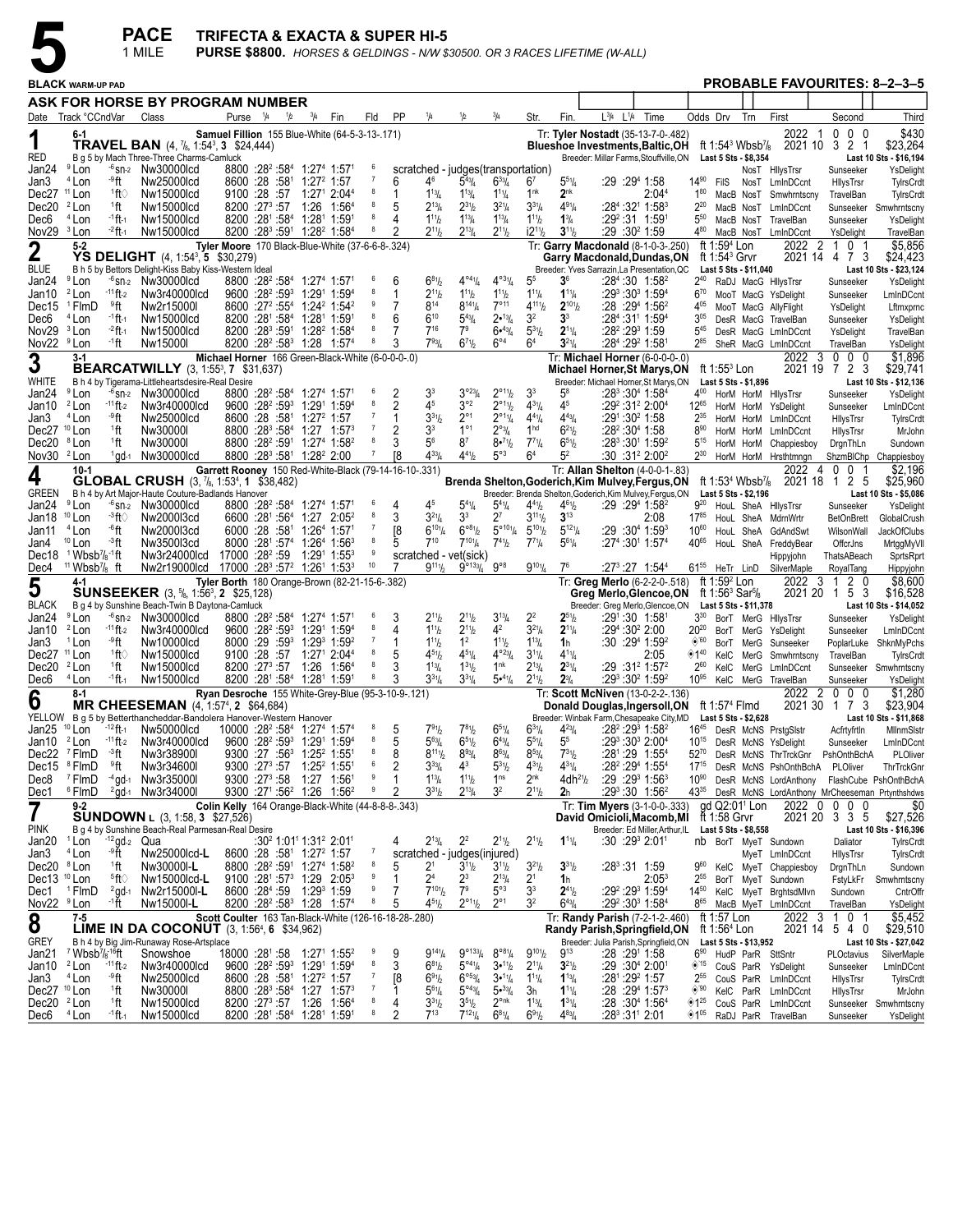**PACE** TRIFECTA & EXACTA & PICK 5 - \$7500 GUARANTEED & SUPERFECTA

|                                                    |                                         |                                        | 1 MILE                                                                                                                                                                          | \$1500 IN 2021/22                                      |                      |               |                                                                                                                                                      |   |                          |                                                        |                                            |                                           |                                                  |                                                  |                                                            | PURSE \$5600. FILLIES & MARES - CLAIMING \$7000. (W-ALL) - FOR W/O \$1499. LAST 5 A.E. N/W                   |                              |                                      |           |                                                |                                                 |                                               |
|----------------------------------------------------|-----------------------------------------|----------------------------------------|---------------------------------------------------------------------------------------------------------------------------------------------------------------------------------|--------------------------------------------------------|----------------------|---------------|------------------------------------------------------------------------------------------------------------------------------------------------------|---|--------------------------|--------------------------------------------------------|--------------------------------------------|-------------------------------------------|--------------------------------------------------|--------------------------------------------------|------------------------------------------------------------|--------------------------------------------------------------------------------------------------------------|------------------------------|--------------------------------------|-----------|------------------------------------------------|-------------------------------------------------|-----------------------------------------------|
|                                                    | YELLOW WARM-UP PAD                      |                                        |                                                                                                                                                                                 |                                                        |                      |               |                                                                                                                                                      |   |                          |                                                        |                                            |                                           |                                                  |                                                  |                                                            |                                                                                                              |                              |                                      |           |                                                |                                                 | <b>PROBABLE FAVOURITES: 5-6-8-2</b>           |
|                                                    |                                         |                                        | ASK FOR HORSE BY PROGRAM NUMBER                                                                                                                                                 |                                                        |                      |               |                                                                                                                                                      |   |                          |                                                        |                                            |                                           |                                                  |                                                  |                                                            |                                                                                                              |                              |                                      |           |                                                |                                                 |                                               |
|                                                    | Date Track °CCndVar                     |                                        | Class                                                                                                                                                                           |                                                        | Purse <sup>1/4</sup> | $\frac{1}{2}$ | $^{3}/_{4}$<br>Fin                                                                                                                                   |   | Fld                      | PP<br>1/4                                              | 1/2                                        | $^{3}/_{4}$                               | Str.                                             | Fin.                                             | $L^{3}/_{4}$ $L^{1}/_{4}$                                  | Time                                                                                                         |                              | Odds Drv                             | Trn       | First                                          | Second                                          | Third                                         |
|                                                    | 8-1                                     |                                        | <b>CL \$8750</b><br><b>SEE THE DELIGHT</b> (4, 2:00 <sup>1</sup> , 7 \$41,048)                                                                                                  | Don Rankin Jr 192 Gold-Blue (27-2-2-7-.201)            |                      |               |                                                                                                                                                      |   |                          |                                                        |                                            |                                           |                                                  |                                                  |                                                            | Tr: Donald Rankin Jr (20-2-1-5-.211)<br>Donald Rankin Jr, Amherstburg, ON ft 2:00 <sup>1</sup> Leam          |                              | ft $2:034$ Lon                       |           | 2022 3                                         | 0 <sub>0</sub><br>$\mathbf{1}$<br>2021 31 5 2 4 | \$2,380<br>\$20,880                           |
| RED                                                |                                         |                                        | B m 5 by Bettors Delight-See You L A-Art Major                                                                                                                                  |                                                        |                      |               |                                                                                                                                                      |   | - 7                      |                                                        |                                            |                                           |                                                  |                                                  |                                                            | Breeder: Robert McIntosh Stables Inc, ON-C S X Stables, OH-AI McIntosh Holdings Inc, ON Last 5 Sts - \$2,380 |                              |                                      |           |                                                |                                                 | Last 10 Sts - \$6,442                         |
| Jan24<br>Jan10                                     | <sup>7</sup> Lon<br><sup>8</sup> Lon    | $-11$ ft-2                             | $-6$ sn-2 $F-7000$ clmcd<br>F-7000clmcd                                                                                                                                         |                                                        |                      |               | 5600 :294 1:01 1:30 1:594<br>4200 :29 1:01 1:31 2:03 4                                                                                               |   |                          | $2^{11}h$<br>57<br>[8                                  | $3^{11}/4$<br>$4^{\circ 31}/2$             | 6°7%<br>$2^{\circ}1$                      | 5 <sup>6</sup><br>$2^{11}$                       | $5^{10}$<br>1h                                   |                                                            | $:30^1:30^2$ 2:01 <sup>4</sup><br>$:30^{1}:31^{4}$ 2:03 <sup>4</sup>                                         | $11^{35}$<br>$19^{90}$       |                                      |           | RaDJ RaDJ WCKnzCk<br>RaDJ RaDJ SThDlght        | Additude<br>Siboney                             | DryCrkImg<br>Additude                         |
| Jan3                                               | <sup>7</sup> Lon                        | ⊸9ft                                   | F-7000clmcd                                                                                                                                                                     |                                                        |                      |               | 5000 :284 1:003 1:302 2:013                                                                                                                          |   |                          | $1^{13}/4$                                             | $1^{13}/4$                                 | $3^{23}/4$                                | $4^{33}$ /4                                      | $8^{61}/2$                                       |                                                            | :30 <sup>2</sup> :31 <sup>4</sup> 2:02 <sup>4</sup>                                                          | $5^{00}$                     |                                      | RaDJ RaDJ | BrydwnLlbt                                     | <b>StvSIstr</b>                                 | GtltDnDnn                                     |
| Dec26 <sup>10</sup> Lon                            |                                         | †ी '                                   | F-7000clmcd                                                                                                                                                                     |                                                        | 6200 :29 :591 1:30   |               | 2:07 <sup>2</sup>                                                                                                                                    |   | 9<br>5                   | $6^{973}/4$                                            | $6^{\circ 53}/4$                           | $7 \cdot 63/4$                            | $9^{91}/2$                                       | $9^{101}/4$                                      |                                                            | 2:09 <sup>2</sup>                                                                                            | $35^{00}$                    |                                      | RaDJ RaDJ | CafeSociety                                    | <b>IfYKnwSs</b>                                 | <b>BlwtrBch</b>                               |
| Dec20 <sup>7</sup> Lon<br>Dec12 <sup>5</sup> Lon   |                                         | <sup>1</sup> ft<br><sup>4</sup> ft     | F-7000clmcd<br>F-7000clmcd                                                                                                                                                      |                                                        |                      |               | 5600 :29 1:00 <sup>3</sup> 1:29 2:00 <sup>3</sup>                                                                                                    |   | 6<br>5                   | $6^8$<br>1 <sup>1</sup>                                | 6 <sup>7</sup>                             | $6^{101}/4$                               | $6^{103}$ / <sub>4</sub>                         | $6^{61}/4$<br>$4^{31}/4$                         | :304:311 2:00                                              | :29 :30ª 2:01ª                                                                                               | $7^{85}$<br>785              |                                      | RaDJ RaDJ | <b>IfYKnwSs</b>                                | ScttshMch                                       | TgthrWRn                                      |
|                                                    | $7 - 2$                                 |                                        | CL \$8750                                                                                                                                                                       | Tyler Borth 180 Orange-Brown (82-21-15-6-.382)         |                      |               | 5800 :281 :58 1:284 1:59 <sup>2</sup>                                                                                                                |   |                          |                                                        | 1h                                         | $1^{11}$ / <sub>4</sub>                   | 2h                                               |                                                  |                                                            | Tr: Jim Jarvis (2-0-0-1-.166)                                                                                |                              |                                      |           | YouS RaDJ RearView<br>2022                     | <b>StvSIstr</b><br>$0\quad 0\quad 0$<br>-3      | <b>IfYKnwSs</b><br>\$330                      |
| $\boldsymbol{2}$                                   |                                         |                                        | KISS IT BETTER (3, 5/8, 1:58, 6 \$48,868)                                                                                                                                       |                                                        |                      |               |                                                                                                                                                      |   |                          |                                                        |                                            |                                           |                                                  |                                                  |                                                            | Alma Jarvis,Essex,ON                                                                                         |                              | ft 1:58 <sup>4</sup> Lon             |           | 2021 31                                        | 2 4 8                                           | \$19,018                                      |
| <b>BLUE</b><br>Jan21                               | $10$ Lon                                |                                        | Br m 5 by Betterthancheddar-Miss Microsox-Albert Albert<br><sup>-14</sup> ft♡-1 F&m-7000clm <b>c</b> 6200 :28 <sup>3</sup> :58 <sup>1</sup> 1:28 <sup>2</sup> 2:06 <sup>1</sup> |                                                        |                      |               |                                                                                                                                                      |   | 9<br>5                   | $6^{063}$ /4                                           | $5^{\circ 43} / _4$                        | $7 \cdot \frac{73}{4}$                    | $8^{81}/4$                                       | 791/4                                            |                                                            | Breeder: Amanda Riley, Roseneath, ON<br>2:08                                                                 | 10 <sup>60</sup>             | Last 5 Sts - \$3,610                 |           | WraS BeID Chcltmlktst                          |                                                 | Last 10 Sts - \$6,186<br>RearView ByeByeDaddy |
| Jan10                                              | <sup>5</sup> Lon                        | $-11$ ft-2                             | F&m-8500clm                                                                                                                                                                     |                                                        |                      |               | $6000 : 294 1:004 1:31 2:013$                                                                                                                        |   | 6                        | 45<br>[8                                               | $4^{41}h$                                  | 5°41/2                                    | $5^{4}$ <sup>1</sup> / <sub>4</sub>              | 6 <sup>5</sup>                                   |                                                            | :301 :30 <sup>4</sup> 2:02 <sup>3</sup>                                                                      | $13^{45}$                    | DayN BelD                            |           | StylSnpsht                                     | BrydwnLlbt                                      | AlyssaMarie                                   |
| Jan3                                               | <sup>11</sup> Lon                       | .9ft⊘                                  | F&m-8500clm                                                                                                                                                                     |                                                        |                      |               | 6600 :284 :583 1:294 2:052                                                                                                                           |   |                          | [8<br>$4^{33}$ /4                                      | $6^{53}$ /4                                | $7^{51}h$                                 | $6^{61}/2$                                       | 5 <sup>5</sup>                                   |                                                            | 2:06ª                                                                                                        | $51^{45}$                    | WraS BelD                            |           | CcBchDV                                        | <b>RearView</b>                                 | Mnltbch                                       |
| Dec27 <sup>8</sup> Lon                             |                                         | <sup>1</sup> ft<br><sup>1</sup> ft     | F&m-8500clm                                                                                                                                                                     |                                                        | 6000 :291 :594 1:28  |               | 1:59 <sup>2</sup><br>5600 :27 <sup>4</sup> :58 <sup>2</sup> 1:28 <sup>1</sup> 1:59 <sup>2</sup>                                                      |   | 8<br>3                   | $6^{81}/4$<br>$1^{11}b$                                | $3^{031}/2$                                | $4^{\circ 6}$<br>$1^3$                    | 46<br>$1^{41}$                                   | $4^{61}/2$                                       |                                                            | :284 :31 <sup>2</sup> 2:00 <sup>3</sup>                                                                      | 435<br>$8^{50}$              | BorT BeID                            |           | StylSnpsht                                     |                                                 | BrydwnLlbtAsbrvsmymmm                         |
| Dec20 <sup>5</sup> Lon<br>Dec12 <sup>7</sup> Lon   |                                         | 4ft                                    | F-7000clmcd<br>F-7000clmcd                                                                                                                                                      |                                                        |                      |               | 4800 :273 :573 1:274 1:59                                                                                                                            |   |                          | $7^{11}$<br>81                                         | $1^{13}$ / <sub>4</sub><br>$5^{71}/4$      | 3°31/2                                    | 3 <sup>3</sup>                                   | 1 <sub>h</sub><br>2 <sub>h</sub>                 | :29 <sup>2</sup> :30 <sup>3</sup> 1:59                     | :294 :31 1:59 ?                                                                                              | $\diamondsuit 1^{25}$        | BorT BeID<br>BorT BeID               |           | KssltBttr<br>SmlInStyl                         | <b>RearView</b><br>KssltBttr                    | MaRebelle<br>Rosella                          |
| 3                                                  | $6-1$                                   |                                        | CL \$8750                                                                                                                                                                       | Ryan Desroche 155 White-Grey-Blue (95-3-10-9-.121)     |                      |               |                                                                                                                                                      |   |                          |                                                        |                                            |                                           |                                                  |                                                  |                                                            | Tr: Victor McMurren (2-1-0-0-.500)                                                                           |                              | sn 2:02 <sup>4</sup> Lon             |           | 2022                                           | $\mathbf{1}$<br>$0\quad 0$<br>-1                | \$2,100                                       |
|                                                    |                                         |                                        | <b>MACH SHARK</b> (5, 1:59 <sup>1</sup> , <b>25</b> \$124,747)                                                                                                                  |                                                        |                      |               |                                                                                                                                                      |   |                          |                                                        |                                            |                                           |                                                  |                                                  |                                                            | Marc Adams, Essex, Robert Emmons, Maidstone, Mardell Adams, Loring, ON                                       |                              | ft 2:00 Leam                         |           |                                                | 2021 24 1 0 3                                   | \$6,546                                       |
| WHITE<br>Jan24                                     | <sup>5</sup> Lon                        |                                        | B m 11 by Mach Three-Cheesecake Hanover-Cams Card Shark COYS 2,700<br>$-6$ sn- $2$ F-7000 clmcd                                                                                 |                                                        |                      |               | 4200 :29 <sup>2</sup> 1:00 <sup>4</sup> 1:31 <sup>1</sup> 2:02 <sup>4</sup>                                                                          |   | 4                        | $2^{13}/4$                                             | $2^2$                                      | $2^{\circ_{11}}\frac{1}{4}$               | 2 <sup>1</sup>                                   | $1^{11}/4$                                       |                                                            | Breeder: Rejean Lassonde, Le Gardeur, QC<br>$:30^1:31^2 2:02^4$                                              | $6^{85}$                     | Last 5 Sts - \$2,760                 |           | WraS McMV MachShark                            | ScttshMch                                       | Last 10 Sts - \$4,792<br>Rilwthtnn            |
| Dec27 <sup>6</sup> Lon                             |                                         | <sup>1</sup> ft                        | F-7000clmcd                                                                                                                                                                     |                                                        |                      |               | 4200 :284 :59 1:29 <sup>2</sup> 2:00 <sup>2</sup>                                                                                                    |   | -6<br>3                  | 3 <sup>3</sup>                                         | $2^{\circ 1}$ <sup>1</sup> / <sub>4</sub>  | $2^{\circ}1$                              | $4^{31}$ / <sub>2</sub>                          | $5^{43}$ / <sub>4</sub>                          |                                                            | $:30^2:31^4 2:01^2$                                                                                          | $7^{55}$                     |                                      |           | StLM McMV ShdwDrmr                             | ERRhonda                                        | MissBrandiK                                   |
| Dec20                                              | <sup>3</sup> Lon                        | <sup>1</sup> ft                        | F-7000clmcd                                                                                                                                                                     |                                                        |                      |               | 4200 :294 1:01 1:304 2:013                                                                                                                           |   | 6<br>5                   | 7 <sup>9</sup><br>$8^{123}/4$                          | 66<br>$7^{\circ}121/4$                     | $5^{41}$ / <sub>2</sub>                   | $5^{51}/4$                                       | $5^{81}/4$                                       |                                                            | :292 :313 2:031                                                                                              | $51^{15}$                    |                                      |           | WraS McMV JSPrfctCch                           | ERRhonda                                        | Lttlnnkly                                     |
| Dec12 <sup>7</sup> Lon<br>Nov29 <sup>8</sup> Lon   |                                         | 4ft<br>$-2$ ft $-1$                    | F-7000clmcd<br>F-7000clmcd                                                                                                                                                      |                                                        |                      |               | 4800 :27 <sup>3</sup> :57 <sup>3</sup> 1:27 <sup>4</sup> 1:59<br>5600 :284 :591 1:29 2:004                                                           |   | 8<br>6                   | $6^{71}$                                               | $6^{53}/4$                                 | $6^{\circ 83}/4$<br>$5^{93}\%$            | $5^{101}$<br>$4^{41}/4$                          | $5^{133}$ / <sub>4</sub><br>$6^{21}/2$           | :291:313 2:011                                             | :293:321 2:014                                                                                               | $7^{20}$<br>42 <sup>75</sup> |                                      |           | DayN McMV SmlInStyl<br>WraS McMV VeeBreeze     | KssltBttr<br>LarjonLucy                         | Rosella<br>ScttshMch                          |
| Nov22 <sup>11</sup> Lon                            |                                         | <sup>-1</sup> ft∨                      | F-7000clmcd                                                                                                                                                                     |                                                        |                      |               | 6200 :28 :564 1:273 2:053                                                                                                                            |   | 9                        | 6 <sup>9</sup><br>ſ9                                   | $7^7$                                      | $4^{43}$ / <sub>4</sub>                   | $4^{31}/2$                                       | $4^{21}/4$                                       |                                                            | 2:06                                                                                                         | $13^{75}$                    |                                      |           | WraS McMV Onimpulse                            | VeeBreeze                                       | DaliCat                                       |
| 4                                                  | $9 - 2$                                 |                                        | CL \$8750                                                                                                                                                                       | Travis Henry 170 Light Blue-White (144-19-26-18-.273)  |                      |               |                                                                                                                                                      |   |                          |                                                        |                                            |                                           |                                                  |                                                  |                                                            | Tr: Robert Doyle (12-1-4-1-.296)                                                                             |                              |                                      |           | 2022 5                                         | 0 1 1                                           | \$2,522                                       |
| <b>GREEN</b>                                       |                                         |                                        | <b>SCOTTISH MACH</b> $(4, \frac{5}{6}, 1:55^2, 9, \frac{63}{371})$<br>B m 6 by Mach Three-Scottish Queen-Astreos                                                                |                                                        |                      |               |                                                                                                                                                      |   |                          |                                                        |                                            |                                           |                                                  |                                                  |                                                            | Daniel Mead,Rockwood,ON<br>Breeder: Daniel Mead, Rockwood, ON                                                |                              | ft 2:00 Lon<br>Last 5 Sts - \$2,522  |           |                                                | 2021 31 1 8 5                                   | \$17,983<br>Last 10 Sts - \$6,666             |
| Jan24                                              | <sup>5</sup> Lon                        |                                        | $-6$ <sub>Sn-2</sub> F-7000clmcd                                                                                                                                                |                                                        |                      |               | 4200 :29 1:00 1:31 2:02 4                                                                                                                            |   |                          | [8<br>$6^8$                                            | $6^{\circ 8}$                              | $6^{\circ 4}$ <sup>1</sup> / <sub>2</sub> | $6^{4}$ <sup>1</sup> / <sub>4</sub>              | $2^{11}/4$                                       | $:29^3:31$ 2:03                                            |                                                                                                              | $2^{50}$                     |                                      |           | HeTs DoyR MachShark                            | ScttshMch                                       | Rilwthtnn                                     |
| Jan14                                              | <sup>1</sup> Lon                        | -11 ft                                 | F&m-7000clm                                                                                                                                                                     |                                                        |                      |               | 5600 :29 1:00 21:31 2:01                                                                                                                             |   | 6                        | 711                                                    | $7^{\circ}10$                              | $7^{61}/2$                                | $6^{61}/2$                                       | $5^{81}/4$                                       |                                                            | :29 <sup>4</sup> :30 <sup>3</sup> 2:02 <sup>4</sup>                                                          | $3^{10}$                     |                                      |           | HeTs DoyR VeeBreeze                            | <b>JSPrfctCch</b>                               | Moramappo                                     |
| Jan10                                              | <sup>10</sup> Lon<br><sup>5</sup> Lon   |                                        | $-11$ ft $\Diamond$ -2 F-7000clmcd<br>$-10$ <sub>Sn-2</sub> F&m-7000clm                                                                                                         |                                                        |                      |               | 6200 :293 1:00 <sup>2</sup> 1:31 <sup>4</sup> 2:10 <sup>3</sup><br>5600 :284 :583 1:28 <sup>2</sup> 1:584                                            |   |                          | $5^{61}/4$<br>81<br>Ī8<br>$5^{53}$ /4                  | $5^{\circ 6}$<br>$5^{61}h$                 | $4^{031}/2$<br>$6^{61}/2$                 | $2^{13}/4$<br>$6^{93}/4$                         | 3 <sub>h</sub><br>410                            |                                                            | 2:10 <sup>3</sup><br>:294:311 2:004                                                                          | $7^{10}$<br>$17^{55}$        |                                      |           | HeTs DoyR IfYKnwSs                             | RhythmSIstr                                     | ScttshMch                                     |
| Jan7<br>Jan3                                       | <sup>9</sup> Lon                        | ⊸°ft                                   | F-7000clmcd                                                                                                                                                                     |                                                        |                      |               | 5600 :291 1:00 <sup>3</sup> 1:30 <sup>2</sup> 2:00 <sup>3</sup>                                                                                      |   | 7                        | $7^{91}/4$                                             | $7^{71}$ /4                                | $6^{\circ 5_{1/2}}$                       | $6^{43}$ /4                                      | $6^{43}/4$                                       |                                                            | $:29^2:30^1$ 2:01 $^3$                                                                                       | $12^{35}$                    |                                      |           | DoyR DoyR WCKnzCk<br>HeTs DoyR BlwtrBch        | LarjonLucy<br><b>IfYKnwSs</b>                   | DryCrkImg<br>Drmdrmfrm                        |
| Dec26 <sup>10</sup> Lon                            |                                         |                                        | $1ft$ F-7000clmcd                                                                                                                                                               |                                                        |                      |               | 6200 :29 :591 1:30 2:07 <sup>2</sup>                                                                                                                 |   | 9                        | $4^{43}$ / <sub>4</sub>                                | $4^{\circ 33}$ /4                          | $5^{\circ 51}/4$                          | 8 <sup>8</sup>                                   | $8^{71}$                                         |                                                            | 2:08 <sup>4</sup>                                                                                            | ◈1 <sup>45</sup>             |                                      |           | StLM DoyR CafeSociety                          | <b>IfYKnwSs</b>                                 | <b>BlwtrBch</b>                               |
| 5                                                  | $7 - 5$                                 |                                        | CL \$8750                                                                                                                                                                       | Marc St Louis Jr 150 Blue-Gold-White (47-18-11-4-.541) |                      |               |                                                                                                                                                      |   |                          |                                                        |                                            |                                           |                                                  |                                                  |                                                            | Tr: Tyler Nostadt (35-13-7-0-.482)                                                                           |                              | sn 1:59 <sup>1</sup> Lon             |           | 2022                                           | $\overline{2}$<br>100                           | \$2,500                                       |
| <b>BLACK</b>                                       |                                         |                                        | <b>DANDY IDEA</b> L (4, 1:56, 8 \$41,632)<br>B m 5 by Mach Three-Smart Choice-Camluck                                                                                           |                                                        |                      |               |                                                                                                                                                      |   |                          |                                                        |                                            |                                           |                                                  |                                                  |                                                            | <b>Blueshoe Investments, Baltic, OH</b><br>Breeder: Robert McIntosh Stables Inc, Windsor, ON                 |                              | ft 1:56 Grvr<br>Last 5 Sts - \$3,556 |           |                                                | 2021 25 6 3 5                                   | \$29,339<br>Last 10 Sts - \$7,171             |
| Jan24                                              | <sup>2</sup> Lon                        |                                        | $-6$ sn- $2$ F-7000 clmcd-L                                                                                                                                                     |                                                        |                      |               | $5000 : 30 \cdot 1:00^2 1:29^2 1:59^1$                                                                                                               |   |                          | $1^{13}$ /4                                            | 1 <sup>2</sup>                             | 1 <sup>5</sup>                            | 1 <sup>6</sup>                                   | $1^7$                                            | :29 :294 1:591                                             |                                                                                                              | ◈40                          |                                      |           | StLM NosT Dandyldea                            | <b>RsRnVglnt</b>                                | Lttlnnkly                                     |
| Jan7                                               | <sup>6</sup> Lon                        |                                        | $-10$ sn-2 F-15000clmcd-L                                                                                                                                                       |                                                        |                      |               | 7600 :291 1:00 <sup>2</sup> 1:29 <sup>4</sup> 1:59 <sup>3</sup>                                                                                      |   | 2                        | 3 <sup>3</sup>                                         | $2^{\circ}1$                               | $2^{\circ_{11}}\!/\!2}$                   | $5^{63}$ / <sub>4</sub>                          | $6^{143}/4$                                      |                                                            | :29 <sup>2</sup> :32 <sup>3</sup> 2:02 <sup>3</sup>                                                          | $16^{40}$                    |                                      |           | HeTs LeoW LydsLbrty                            | WhskyTWn                                        | MnshnrsCrdt                                   |
| Dec23 <sup>2</sup> Lon<br>Dec16                    | <sup>3</sup> Lon                        | $14$ $\mathrm{ft}$                     | $-1$ gd-1 F-15000clmcd<br>Qua                                                                                                                                                   |                                                        |                      |               | 7400 :27 <sup>3</sup> :57 <sup>3</sup> 1:27 <sup>2</sup> 1:57 <sup>3</sup><br>:30 <sup>1</sup> 1:00 <sup>4</sup> 1:30 <sup>1</sup> 1:59 <sup>4</sup> |   |                          | $2^{11}h$<br>1 <sup>2</sup>                            | $3^{11}/4$<br>1 <sup>2</sup>               | 5 <sup>4</sup><br>1 <sup>2</sup>          | $6^{91}/2$<br>$1^{11}$                           | $7^{18}$<br>2 <sub>h</sub>                       |                                                            | $:30^2:33$ 2:01 <sup>1</sup><br>:29 <sup>2</sup> :29 <sup>3</sup> 1:59 <sup>4</sup>                          | $33^{95}$<br>nb              |                                      |           | RooG LeoW MrznnkHnvr<br>LeoA LeoW AdoreHim     | LydsLbrty<br>Dandyldea                          | CntryGrg<br>SwtstHstl                         |
| Dec14 <sup>6</sup> Lon                             |                                         | <sup>3</sup> ft                        | F-nw3500l3cd                                                                                                                                                                    |                                                        |                      |               | 8000 :28 <sup>2</sup> :58 <sup>2</sup> 1:26 <sup>4</sup> 1:57 <sup>2</sup>                                                                           |   | 6                        | 3 <sup>3</sup>                                         | $4^{41}h$                                  | $6^{131}/4$                               | $6^{23}$                                         | $6^{301}/2$                                      |                                                            | $:30^{1}:34$ 2:03 <sup>2</sup>                                                                               | 3950                         |                                      |           | HeTs LeoW DzzlnRs                              | WidctDight                                      | EsprtDqp                                      |
| Nov30 <sup>6</sup> Lon                             |                                         |                                        | $1$ gd- $1$ F-nw35000l                                                                                                                                                          |                                                        |                      |               | 8800 :281 :583 1:28 1:583                                                                                                                            |   | $\overline{7}$<br>3      | $1^{13}/4$                                             | $1^{11}h$                                  | 2 <sup>1</sup>                            | 3 <sup>3</sup>                                   | $3^{51}/4$                                       |                                                            | :293 :312 1:593                                                                                              | $15^{20}$                    |                                      |           | SorA LeoW ABIckDmnd                            | LydsLbrty                                       | Dandyldea                                     |
| 6                                                  | $5 - 2$                                 |                                        | <b>CL \$8750</b><br><b>DEX THE LAND</b> (6, 5/8, 1:55, 27 \$146,663)                                                                                                            | Samuel Fillion 155 Blue-White (64-5-3-13-.171)         |                      |               |                                                                                                                                                      |   |                          |                                                        |                                            |                                           |                                                  |                                                  |                                                            | Tr: Sheldon Rose (6-0-0-2-.111)<br><b>Sheldon Rose, Thornhill, ON</b>                                        |                              | ft 1:57 <sup>2</sup> Flmd            |           | 2022 0                                         | $0\,0\,0$<br>2021 22 2 0 3                      | \$0<br>\$10,712                               |
|                                                    |                                         |                                        | YELLOW B m 9 by Badlands Hanover-Dex The Balls-Presidential Ball                                                                                                                |                                                        |                      |               |                                                                                                                                                      |   |                          |                                                        |                                            |                                           |                                                  |                                                  |                                                            | Breeder: Winbak Farm, Chesapeake City, MD                                                                    |                              | Last 5 Sts - \$1,538                 |           |                                                |                                                 | Last 10 Sts - \$7,598                         |
| Jan24 <sup>3</sup> Lon<br>Dec13 <sup>5</sup> Lon   |                                         |                                        | $-6$ sn-2 F&m-8500clm                                                                                                                                                           |                                                        |                      |               | 6000 :28 <sup>2</sup> :59 1:29 1:59 <sup>4</sup>                                                                                                     | 5 |                          | scratched - judges (weather)                           |                                            |                                           | $1^{11}/4$                                       |                                                  | 3dh <sup>33</sup> / <sub>4</sub> :29 <sup>4</sup> :32 2:00 |                                                                                                              | $5^{25}$                     |                                      |           |                                                | RosS EvsBstGrl Asbrvsmymmm                      | NrthrnBll                                     |
| Dec5                                               | <sup>5</sup> FlmD                       | <sup>5</sup> ft                        | F-7000clmcd<br>$-1$ sy- $3$ F-7000clmcd                                                                                                                                         |                                                        |                      |               | 5600 :28 :58 <sup>1</sup> 1:28 1:59 <sup>1</sup><br>4600 :28 <sup>2</sup> :58 <sup>3</sup> 1:28 <sup>4</sup> 2:01                                    |   | z<br>5                   | $1^{13}$ / <sub>4</sub><br>$6^8$                       | $1^{19}4$<br>$6^{43}/4$                    | $1^{11}$ / <sub>2</sub><br>$6^{\circ 8}$  | 57                                               | $5^{71}h$                                        |                                                            | :30 <sup>4</sup> :32 2:02 <sup>2</sup>                                                                       | $21^{00}$                    |                                      |           | KelC RosS WttMchsMWn<br>MacB RosS LarjonLena   | ScttshMch<br><b>RearView</b>                    | <b>Dex I he Land</b><br>Thnkngfybb            |
| Nov25                                              | <sup>9</sup> Lon                        |                                        | <sup>4</sup> gd-2 F-7000 clmcd                                                                                                                                                  |                                                        |                      |               | 5600 :29 1:00 <sup>3</sup> 1:31 <sup>2</sup> 2:02 <sup>2</sup>                                                                                       |   | $\overline{7}$<br>6      | $7^{10}$                                               | $6^{\circ 6}$ <sup>1</sup> / <sub>2</sub>  | 6.51/4                                    | $4^{31}/4$                                       | $4^{51}/4$                                       |                                                            | $:30^3:31$ 2:03 <sup>2</sup>                                                                                 | $12^{30}$                    |                                      | DayN RosS |                                                | WttMchsMWn MaRebelle                            | LdIGem                                        |
| Nov15 <sup>6</sup> Lon                             |                                         | $1$ ft-1                               | F&m-8500clm                                                                                                                                                                     |                                                        |                      |               | 6000 :28 <sup>2</sup> 1:00 <sup>1</sup> 1:29 <sup>3</sup> 2:01 <sup>1</sup>                                                                          |   | 8<br>3<br>$\overline{7}$ | 3 <sup>3</sup>                                         | $4^{31}h$                                  | 5 <sup>4</sup>                            | $4^{31}$ / <sub>2</sub>                          | $7^{31}h$                                        |                                                            | $:29^3:31^2$ 2:01 <sup>4</sup>                                                                               | $5^{40}$                     | SorA RosS                            |           | NrthrnBll                                      | RnwyHrss                                        | StylSnpsht                                    |
| Oct $25$ <sup>11</sup> Lon                         | 12-1                                    |                                        | $6$ sy-2 F&m-8500clm                                                                                                                                                            | Scott Wray 185 Red-Silver-Black (76-9-13-10-.257)      |                      |               | 6000 :29 :59 <sup>3</sup> 1:29 <sup>2</sup> 1:59 <sup>1</sup>                                                                                        |   | 6                        | 711                                                    | $7^{81}/4$                                 | $7^{41}h$                                 | $7^{51}/4$                                       | $5^{31}/4$                                       |                                                            | $:29:29^3$ 1:59 <sup>4</sup><br>Tr: Garry Macdonald (8-1-0-3-.250)                                           |                              | ft $Q2:01^3$ Fimd                    |           | 17 <sup>25</sup> HeTs RosS LdsFrmHll<br>2022   | RhythmSIstr<br>$0\quad0\quad0$<br>-1            | RnwyHrss<br>\$0                               |
|                                                    |                                         |                                        | <b>IM A DEBUTANT</b> $\downarrow$ (7, 1:54 <sup>4</sup> , 21 \$121,563)                                                                                                         |                                                        |                      |               |                                                                                                                                                      |   |                          |                                                        |                                            |                                           |                                                  |                                                  |                                                            | Garry Macdonald, Dundas, ON                                                                                  |                              |                                      |           |                                                | 2021 15 0 0 1                                   | \$1,026                                       |
| <b>PINK</b>                                        |                                         |                                        | B m 12 by No Pan Intended-Art Debut-Artiscape                                                                                                                                   |                                                        |                      |               |                                                                                                                                                      |   | -7                       |                                                        |                                            |                                           |                                                  |                                                  |                                                            | Breeder: Robert McIntosh Stables Inc, ON-Clifford Grundy, FL-C S X Stables, OH Last 5 Sts - \$0              |                              |                                      |           |                                                |                                                 | Last 10 Sts - \$736                           |
| Jan24 <sup>7</sup> Lon<br>Jan1                     | <sup>1</sup> FlmD                       | $^3$ ft $\ddagger$                     | $-6$ sn $\frac{1}{2}$ F-nw1500cd-L<br>Qua-t&p                                                                                                                                   |                                                        |                      |               | 5600 :294 1:01 1:30 1:594<br>:29 <sup>3</sup> :59 <sup>2</sup> 1:30 <sup>3</sup> 2:01 <sup>3</sup>                                                   |   | 2                        | 7 <sup>9</sup><br>$3^{41}$ / <sub>2</sub>              | $7^{81}h$<br>$3^{81}h$                     | $7 \cdot 83/4$<br>$2^{11}/2$              | $6^{7}\frac{1}{4}$<br>1 <sup>6</sup>             | $6^{14}$<br>$1^{12}$                             |                                                            | $:29^1:30^4$ 2:02 <sup>3</sup><br>:294 :304 2:013                                                            | $123^{10}$<br>nb             |                                      |           | WraS MacG WCKnzCk<br>MooT MacG ImADebutant     | Additude<br>RsOfTrl                             | DryCrkImg<br>OtOnAMssn                        |
| Oct4                                               | <sup>6</sup> Lon                        | $16$ ft $\ddagger$                     | F-nw400l5s-L                                                                                                                                                                    |                                                        |                      |               | 6000 :291 :592 1:293 1:593                                                                                                                           |   | 6                        | $7^{91}h$                                              | $7^{81}h$                                  | $7^{\circ}8$                              | $7^{81}/4$                                       | $6^{71}/2$                                       | :30 <sup>1</sup> :29 <sup>4</sup> 2:01                     |                                                                                                              | $61^{80}$                    |                                      |           | SheR MacG SrBeachBabe                          | LdsFrmHll                                       | AzISIstr                                      |
|                                                    | Sep30 <sup>3</sup> FlmD                 | $12$ ft:                               | F-nw1500l3cd-L                                                                                                                                                                  |                                                        |                      |               | $5000$ : $27^4$ : $57^2$ 1: $25^4$ 1:55                                                                                                              |   | 9<br>2                   | $5^{63}$ /4                                            | 56                                         | $6^{81}/4$                                | $8^{11}$                                         | $9^{15}$                                         | :284 :303 1:58                                             |                                                                                                              | $38^{15}$                    |                                      |           | SheR MacG Rndmrg                               | DocsHarmony                                     | ELCitadel                                     |
| Sep23<br>Sep9                                      | <sup>10</sup> FlmD<br><sup>5</sup> FlmD | <sup>15</sup> ft‡<br><sup>15</sup> ft‡ | F-nw1500l3cd-L<br>F-nw1500l3cd-L                                                                                                                                                |                                                        |                      |               | 5000 :27 <sup>4</sup> :57 1:26 <sup>4</sup> 1:55 <sup>4</sup><br>5000 :27 :56 <sup>3</sup> 1:25 <sup>2</sup> 1:56                                    |   | 9<br>4<br>9<br>2         | $8^{14}$ <sup>1</sup> / <sub>2</sub><br>6 <sup>9</sup> | $8^{11}$ <sup>1</sup> / <sub>2</sub><br>66 | $8^{91}/2$<br>7 <sup>6</sup>              | $8^{12}$<br>$6^{63}/4$                           | $9^{16}$ <sup>1</sup> / <sub>2</sub><br>$9^{81}$ | :29 <sup>2</sup> :30 <sup>2</sup> 1:59                     | $:284:31$ 1:57 <sup>3</sup>                                                                                  | 42 <sup>75</sup>             |                                      |           | 7275 SheR MacG TmgmSlstr<br>SheR MacG BetLight | Kounnis                                         | JmrMachMel WdmrWyldstyl<br>TmgmSlstr          |
|                                                    | $3-1$                                   |                                        | CL \$8750                                                                                                                                                                       | Garrett Rooney 150 Red-White-Black (79-14-16-10-.331)  |                      |               |                                                                                                                                                      |   |                          |                                                        |                                            |                                           |                                                  |                                                  |                                                            | Tr: Rodney Duford (5-2-1-1-.577)                                                                             |                              |                                      |           | 2022 3                                         | 0 1 1                                           | \$2,240                                       |
| 8                                                  |                                         |                                        | <b>ADDITUDE</b> (3, 1:57 <sup>1</sup> , <b>16</b> \$109,823)                                                                                                                    |                                                        |                      |               |                                                                                                                                                      |   |                          |                                                        |                                            |                                           |                                                  |                                                  |                                                            | Rodney Duford, Leamington, ON                                                                                |                              | ft 1:58 Leam                         |           | 2021 28                                        | 2 4 2                                           | \$13,151                                      |
| <b>GREY</b><br>Jan24                               | <sup>7</sup> Lon                        |                                        | Br m 7 by Badlands Hanover-Powerful Dorothy-Powerful Toy<br>$-6$ sn- $2$ F-7000 clmcd                                                                                           |                                                        |                      |               | 5600 :29 <sup>4</sup> 1:01 1:30 1:59 <sup>4</sup>                                                                                                    |   |                          | $4^{41}$ / <sub>2</sub>                                | $4^{\circ_{13}}/4$                         | $2^{21}/2$                                | $2^2$                                            | $2^{63}$ / <sub>4</sub>                          |                                                            | Breeder: Winbak Farm, Chesapeake City, MD<br>:29:30 <sup>4</sup> 2:01 <sup>1</sup>                           | $5^{95}$                     | Last 5 Sts - \$2,748                 |           | RooG DufR WCKnzCk                              | Additude                                        | Last 10 Sts - \$5,118<br>DryCrkImg            |
| Jan10 <sup>8</sup> Lon                             |                                         | $-11$ ft-2                             | F-7000clmcd                                                                                                                                                                     |                                                        |                      |               | 4200 :29 1:01 1:31 2:03 4                                                                                                                            |   | 5                        | $7^{10}$                                               | $7^8$                                      | $5^{\circ 4}$ <sup>1</sup> / <sub>2</sub> | $5^{33}$ / <sub>4</sub>                          | 3h                                               |                                                            | $:29^4:31^1$ 2:03 <sup>4</sup>                                                                               | $2^{35}$                     |                                      |           | RooG DufR SThDlght                             | Siboney                                         | Additude                                      |
| Jan3                                               | <sup>5</sup> Lon                        | -9ft                                   | F-7000clmcd                                                                                                                                                                     |                                                        |                      |               | 4200 :28 <sup>2</sup> :59 <sup>2</sup> 1:28 <sup>4</sup> 2:00 <sup>1</sup>                                                                           |   | 7                        | $8^{14}$                                               | $8^{111}/4$                                | $5^{\circ 53}/4$                          | $5^{41}/4$                                       | $4^{41}/4$                                       | $:28^2:31$ 2:01                                            |                                                                                                              | $4^{75}$                     | RooG DufR                            |           | Rosella                                        | Moramappo                                       | Siboney                                       |
| Dec26 <sup>10</sup> Lon<br>Dec20 <sup>11</sup> Lon |                                         | 1ft∖<br>1ft∖                           | F-7000clmcd<br>F&m-8500clm                                                                                                                                                      |                                                        |                      |               | 6200:29:5911:302:072<br>6600 :28 :58 <sup>2</sup> 1:29 <sup>4</sup> 2:06 <sup>4</sup>                                                                |   | 9<br>9                   | $8^{101}/2$<br>[8<br>Ī8<br>$8^{12}\%$                  | $8^{81}/4$<br>$7^{\circ 83} / 4$           | $6^{61}/4$<br>$5^{\circ 4}$               | $4^{3}\%$<br>$6^{7}$ <sup>1</sup> / <sub>4</sub> | $5^{23}$ /4<br>$6^{63}/4$                        |                                                            | 2:08<br>2:08 <sup>1</sup>                                                                                    | $10^{20}$<br>4435            | RooG DufR                            | RooG DufR | CafeSociety<br>CcBchDV                         | <b>IfYKnwSs</b><br>RnwyHrss                     | <b>BlwtrBch</b><br>RhythmSIstr                |
| Nov29 <sup>4</sup> Lon                             |                                         | $-2$ ft -1                             | F&m-8500clm                                                                                                                                                                     |                                                        |                      |               | 6000 :27 <sup>2</sup> :58 1:28 <sup>1</sup> 1:59 <sup>2</sup>                                                                                        |   | 5                        | $6^{101}/2$                                            | 6 <sup>8</sup>                             | $6^{61}/4$                                | $6^{53}$ /4                                      | $3^{31}/4$                                       | :294 :303 2:00                                             |                                                                                                              |                              |                                      |           | 22 <sup>25</sup> RooG DufR Kempenfelt          | RnwyHrss                                        | Additude                                      |

KISS IT BETTER Trainer Change: Dennis B Belan to Jim D Jarvis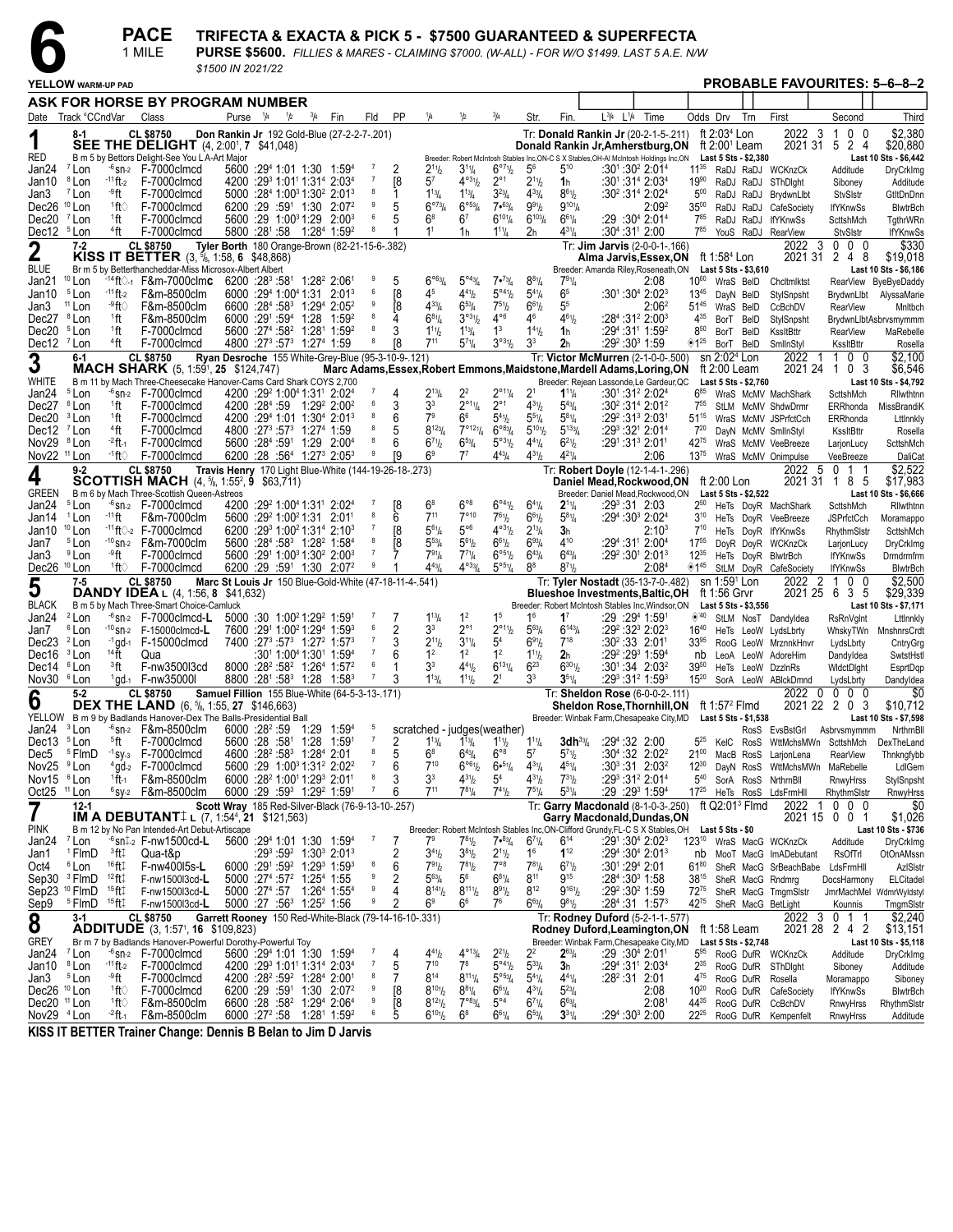|                                             |                                                                                |                                  | <b>PACE</b><br>1 MILE                                                                                                                           |                                                                   |                                 |             |                                                                                                                                                |                     |         |                                                              |                                           |                                                    |                                                                 |                                                                     | PURSE \$5000. FILLIES & MARES - CLAIMING \$7000. - FOR N/W \$40000. LIFETIME (W-ALL) | TRIFECTA & EXACTA & SUPERFECTA & PICK 4 - \$7500 GUARANTEE(7-8-9-10)                                                                                |                               |                                                                              |                        |                                                                       |                |                                      |                                          |
|---------------------------------------------|--------------------------------------------------------------------------------|----------------------------------|-------------------------------------------------------------------------------------------------------------------------------------------------|-------------------------------------------------------------------|---------------------------------|-------------|------------------------------------------------------------------------------------------------------------------------------------------------|---------------------|---------|--------------------------------------------------------------|-------------------------------------------|----------------------------------------------------|-----------------------------------------------------------------|---------------------------------------------------------------------|--------------------------------------------------------------------------------------|-----------------------------------------------------------------------------------------------------------------------------------------------------|-------------------------------|------------------------------------------------------------------------------|------------------------|-----------------------------------------------------------------------|----------------|--------------------------------------|------------------------------------------|
|                                             | <b>PINK WARM-UP PAD</b>                                                        |                                  |                                                                                                                                                 |                                                                   |                                 |             |                                                                                                                                                |                     |         |                                                              |                                           |                                                    |                                                                 |                                                                     |                                                                                      |                                                                                                                                                     |                               |                                                                              |                        |                                                                       |                |                                      | <b>PROBABLE FAVOURITES: 2-4-7-5</b>      |
|                                             |                                                                                |                                  | ASK FOR HORSE BY PROGRAM NUMBER                                                                                                                 |                                                                   |                                 |             |                                                                                                                                                |                     |         |                                                              |                                           |                                                    |                                                                 |                                                                     |                                                                                      |                                                                                                                                                     |                               |                                                                              |                        |                                                                       |                |                                      |                                          |
|                                             | Date Track °CCndVar                                                            |                                  | Class                                                                                                                                           | Purse <sup>1</sup> /4                                             | 1/2                             | $^{3}/_{4}$ | Fin                                                                                                                                            | Fld                 | PP      | 1/4                                                          | 1/2                                       | $^{3}/_{4}$                                        | Str.                                                            | Fin.                                                                | $L^{3}/4$ $L^{1}/4$                                                                  | Time                                                                                                                                                | Odds Drv                      |                                                                              | Trn                    | First                                                                 |                | Second                               | Third                                    |
| 1<br>RED                                    | $10-1$                                                                         |                                  | <b>CL \$8750</b><br><b>WRITE ABOUT LAURA</b> L $(5, 2:00, 3, 1)$<br>B m 8 by Sportswriter-Snooze Supreme-Dexter Nukes                           |                                                                   |                                 |             |                                                                                                                                                |                     |         | Brett Macdonald 135 Burgundy-White-Black (169-30-28-14-.297) |                                           |                                                    |                                                                 |                                                                     |                                                                                      | Tr: Darell Vleeming (3-0-0-0-.0)<br>Darell Vleeming, Dresden, ON<br>Breeder: Roy Steele, Windsor, Stephen Roberts, Melbourne, ON Last 5 Sts - \$320 |                               |                                                                              |                        | 2022<br>2021 25 0                                                     | $\overline{1}$ | $0\quad0\quad0$<br>52                | \$0<br>\$6,862<br>Last 10 Sts - \$2,052  |
| Jan24<br>Jan13                              | <sup>2</sup> Lon<br><sup>2</sup> Lon                                           | 1ft                              | $-6$ sn-2 F-7000clmcd-L 5000 :30 1:00 <sup>2</sup> 1:29 <sup>2</sup> 1:59 <sup>1</sup><br>Qua                                                   |                                                                   | $:29^1$ 1:00 $^3$ 1:31 2:02     |             |                                                                                                                                                | 7                   | 3       | 45<br>$3^{33}/4$                                             | $5^{61}h$<br>$3^{41}h$                    | $4^{11}$ <sup>1</sup> / <sub>4</sub><br>$4^{51}/2$ | $5^{17}$ <sup>1</sup><br>45                                     | $6^{221}h$<br>45                                                    |                                                                                      | :30:32:2:03 <sup>3</sup><br>$:30^3:31$ 2:03                                                                                                         | $39^{90}$<br>nb               | FilS VIeD<br>MooA VIeD                                                       |                        | Dandyldea<br>DnnrAtThMt                                               |                | <b>RsRnVglnt</b><br>WhSdNtT          | Lttlnnkly<br>Chcltmlktst                 |
| Dec12                                       | <sup>7</sup> Lon                                                               | <sup>4</sup> ft                  | F-7000clmcd-L                                                                                                                                   | 4800 :27 <sup>3</sup> :57 <sup>3</sup> 1:27 <sup>4</sup> 1:59     |                                 |             |                                                                                                                                                | 8                   |         | 58                                                           | $8^{14}\frac{1}{4}$                       | $8^{201}/_2$                                       | 8dis                                                            | 8dis                                                                | :31ª                                                                                 |                                                                                                                                                     | $20^{20}$                     |                                                                              | WraS VleD              | SmilnStyl                                                             |                | KssltBttr                            | Rosella                                  |
| Dec2<br>Nov8                                | <sup>2</sup> Lon<br><sup>9</sup> Lon                                           | $9$ gd-1<br>$12$ $\text{ft}$     | Qua-t&p<br>F-7000clmcd                                                                                                                          |                                                                   | :30 1:02 1:33 <sup>3</sup> 2:04 |             | 4200 :28 :58 <sup>2</sup> 1:27 <sup>3</sup> 1:58 <sup>1</sup>                                                                                  | $\overline{4}$<br>8 | 4<br>[8 | $2^{013}/4$<br>$7^{10}$ <sup>1</sup> / <sub>2</sub>          | $2^{11}h$<br>$7^{\circ 11}$               | 1 <sup>2</sup><br>$8^{21}$                         | $1^{11}$ / <sub>4</sub><br>$8^{27}$ <sup>1</sup> / <sub>4</sub> | $2^{13}/4$<br>8dis                                                  | :31'                                                                                 | :31 <sup>2</sup> :30 <sup>4</sup> 2:04 <sup>2</sup>                                                                                                 | nb<br>$31^{20}$               | RooG VIeD                                                                    | SorA VIeD              | WstRvrCndy<br>DaliCat                                                 |                | WrtAbtLr<br>ABitABillie              | <b>LittleTaggs</b><br>MachShark          |
| Oct31                                       | <sup>4</sup> Leam                                                              | $13$ ft-1                        | F-7000clmcd                                                                                                                                     | 4400 :28 :59                                                      |                                 |             | 1:29 <sup>4</sup> 2:00 <sup>4</sup>                                                                                                            |                     | Δ       | 3 <sup>3</sup>                                               | $4^{31}h$                                 | 5 <sup>3</sup>                                     | $5^8$                                                           | $6^{13}$                                                            |                                                                                      | $:30^{4}:33$ 2:03 <sup>2</sup>                                                                                                                      | $9^{90}$                      |                                                                              | JohC VIeD              | StvSlstr                                                              |                | Rilwthtjss                           | SThDight                                 |
| Oct17<br>Oct10                              | <sup>1</sup> Leam<br>$5$ Leam $20$ ft-1                                        | $15$ ft-1                        | F-7000clmcd<br>F-7000clmcd                                                                                                                      | 4000 :29 :591 1:301 2:02                                          |                                 |             | 3600 :28 <sup>2</sup> :58 <sup>1</sup> 1:28 <sup>4</sup> 1:59 <sup>4</sup>                                                                     | 7<br>$\overline{7}$ | 5<br>3  | 1 <sup>1</sup><br>3 <sup>3</sup>                             | 1 <sup>1</sup><br>3 <sup>2</sup>          | 1 <sup>1</sup><br>3 <sup>2</sup>                   | 1 <sup>nk</sup><br>3 <sup>3</sup>                               | $4^{11}/4$<br>$3^{31}h$                                             |                                                                                      | :31 :32 2:021<br>$:30^3:31^1$ 2:00 <sup>2</sup>                                                                                                     | 4 <sup>50</sup><br>455        | WalJ VleD<br>RaDJ VleD                                                       |                        | ShsAGnsIngr<br>BlwtrBch                                               |                | Bissfilnnmr<br><b>RsRnVglnt</b>      | Onimpulse<br>WrtAbtLr                    |
| $\mathbf 2$                                 | $2 - 1$                                                                        |                                  | <b>CL \$8750</b>                                                                                                                                | Natasha Day 106 Red-Blue-White (49-4-5-8-.192)                    |                                 |             |                                                                                                                                                |                     |         |                                                              |                                           |                                                    |                                                                 |                                                                     |                                                                                      | Tr: Gary Freer (4-0-0-1-.83)                                                                                                                        |                               |                                                                              |                        | 2022                                                                  | 2 0            | 01                                   | \$1,105                                  |
| <b>BLUE</b>                                 |                                                                                |                                  | <b>BURLESQUE SEELSTER</b> (6, 2:00 <sup>3</sup> , 3 \$23,188)<br>Br m 7 by Camluck-Bettor Be Right-Bettors Delight FCYS 20,000                  |                                                                   |                                 |             |                                                                                                                                                |                     |         |                                                              |                                           |                                                    |                                                                 |                                                                     |                                                                                      | Gary Freer, Petrolia, ON<br>Breeder: Seelster Farms Inc, Lucan, John Fielding, Toronto, ON                                                          |                               | ft $2:003$ Lon<br>Last 5 Sts - \$2,622                                       |                        | 2021 19                                                               |                | 204                                  | \$11,285<br>Last 10 Sts - \$7,224        |
| Jan21                                       | $4$ Lon                                                                        | $-14$ ft-1                       | F-15000clmcd                                                                                                                                    |                                                                   |                                 |             | $6500 :28^{4} :59^{4} 1:29^{1} 1:59^{3}$                                                                                                       |                     |         | $5^8$                                                        | $4^{\circ 4}$                             | $5^{\circ 4}$ <sup>1</sup> / <sub>4</sub>          | $6^{51}/4$                                                      | $5^{71}h$                                                           |                                                                                      | :29 <sup>2</sup> :31 2:01                                                                                                                           | $9^{25}$                      |                                                                              |                        | HouL FreG FrmrwhsmydddyPdqHanover                                     |                |                                      | GrystnTrsn                               |
| Jan7<br>Dec27 <sup>4</sup> Lon              | <sup>8</sup> Lon                                                               | 1ft                              | $-10$ sn-2 $F-15000$ clmcd<br>F-7000clmcd                                                                                                       |                                                                   |                                 |             | 6500 :29 1:00 1:30 2:00<br>5600 :284 1:00 1:284 1:58 <sup>2</sup>                                                                              | 7<br>8              | 3<br>3  | $5^{63}/4$<br>3 <sup>3</sup>                                 | $5^{\circ 43} / 4$<br>43                  | 4•61/4<br>$3^{4}\%$                                | $3^{4}\frac{1}{4}$<br>$3^{61}/2$                                | $3^{41}/4$<br>$3^{11}$                                              |                                                                                      | :29 <del>°</del> :29 <del>°</del> 2:01<br>:29:31:2:00 <sup>3</sup>                                                                                  | $17^{25}$<br>1960             |                                                                              | HouL FreG<br>RooG FreG | CherieAmour GrystnTrsr<br><b>RearView</b>                             |                | EtmsEll                              | BrlsqSlstr<br><b>BrisgSistr</b>          |
| Dec17                                       | <sup>1</sup> Lon                                                               | ∸1 ft                            | F-15000clmcd                                                                                                                                    | 6500 :29 1:0011:291 2:00                                          |                                 |             |                                                                                                                                                |                     |         | $3^{31}/4$                                                   | $5^{33}$ /4                               | $5^{\circ 43} / 4$                                 | $6^{33}/4$                                                      | $55^{1}/_{2}$                                                       |                                                                                      | $:29^{\scriptscriptstyle +}:30^{\scriptscriptstyle +}$ 2:01                                                                                         | $6^{25}$                      |                                                                              | RooG FreG              | Mnitbch                                                               |                | CntryHrlt                            | PdqHanover                               |
| Dec10 <sup>7</sup> Lon<br>Dec3              | <sup>11</sup> Lon                                                              | <sup>4</sup> ft<br>±tt⊘          | F-15000clmcd<br>F-15000clmcd                                                                                                                    |                                                                   |                                 |             | 6500 :281 :59 <sup>2</sup> 1:291 1:593<br>7200 :284 :59 <sup>3</sup> 1:30 2:064                                                                | 8                   | [8      | 5 <sup>7</sup><br>scratched - judges(injured)                | $7^{61}/4$                                | $6^{4}$ <sup>1</sup> / <sub>2</sub>                | $5^{31}/2$                                                      | $4^{33}/4$                                                          |                                                                                      | $:29^2:30^2$ 2:00 <sup>2</sup>                                                                                                                      | $20^{90}$                     |                                                                              | RooG FreG<br>FreG      | CntryHrlt<br>CntryHrlt                                                |                | Mnltbch<br>ShadowOne                 | MnshnrsCrdt<br>KpWtchng                  |
| Nov26                                       | <sup>8</sup> Lon                                                               |                                  | $-2$ gd $-1$ F-15000 clmcd                                                                                                                      |                                                                   |                                 |             | 6500 :291 1:003 1:303 2:002                                                                                                                    | 8                   |         | 7 <sup>9</sup>                                               | $7^{41}h$                                 | $7^{53}$ / <sub>4</sub>                            | $6^{63}$ /4                                                     | 4 <sup>4</sup>                                                      |                                                                                      | :30 <sup>2</sup> :29 <sup>2</sup> 2:01 <sup>1</sup>                                                                                                 | $19^{05}$                     |                                                                              | DayN FreG              | CntryHrlt                                                             |                | <b>StvSIstr</b>                      | ShsGtThLck                               |
| Nov12 <sup>1</sup> Lon                      | 6-1                                                                            | $^7$ ft 1                        | F-15000clmcd<br><b>CL \$8750</b>                                                                                                                | Garrett Rooney 150 Red-White-Black (79-14-16-10-.331)             |                                 |             | 6500 :28 <sup>3</sup> :59 <sup>2</sup> 1:29 <sup>3</sup> 2:00 <sup>3</sup>                                                                     | 8                   | 4       | $6^{53}$ /4                                                  | 8 <sup>8</sup>                            | $6^{\circ 5}$                                      | 43                                                              | $1^{13}/4$                                                          |                                                                                      | $:29^3:30$ 2:00 <sup>3</sup><br>Tr: Darcy McClure (3-0-0-1-.111)                                                                                    | $37^{70}$                     |                                                                              |                        | HouL FreG BrisgSistr                                                  |                | ShadowOne<br>2022 2 0 0 0            | Dandyldea<br>\$666                       |
| 3                                           |                                                                                |                                  | <b>WINE TYME</b> (4, 1:57 <sup>4</sup> , 5 \$29,162)                                                                                            |                                                                   |                                 |             |                                                                                                                                                |                     |         |                                                              |                                           |                                                    |                                                                 |                                                                     |                                                                                      | Catherine McClure, Clinton, Ruth Hastie, Elmwood, ON                                                                                                |                               | ft 1:57 <sup>4</sup> Cintn                                                   |                        |                                                                       |                | 2021 25 2 4 3                        | \$16,970                                 |
| WHITE<br>Jan24                              | <sup>2</sup> Lon                                                               |                                  | B m 5 by Warrawee Needy-Chardonnay-Badlands Hanover<br>$-6$ sn- $2$ F-7000 clmcd                                                                |                                                                   |                                 |             | 5000 :30 1:00 <sup>2</sup> 1:29 <sup>2</sup> 1:59 <sup>1</sup>                                                                                 |                     |         | $6^{81}/2$                                                   | $6^8$                                     | $6^{\circ}14$                                      | $6^{181}/2$                                                     | $5^{18}$                                                            |                                                                                      | Breeder: Catherine McClure, Clinton, Ruth Hastie, Elmwood, ON<br>:301:303 2:024                                                                     | $8^{85}$                      | Last 5 Sts - \$2,346                                                         |                        | RooG McCD Dandyldea                                                   |                | <b>RsRnVgInt</b>                     | Last 10 Sts - \$8,376<br>Lttlnnkly       |
| Jan10                                       | <sup>7</sup> Lon                                                               |                                  | $-11$ ft- $2$ F-7000 clmcd                                                                                                                      | 5200 :30 1:01 <sup>3</sup> 1:32 2:03                              |                                 |             |                                                                                                                                                |                     | 3       | 45                                                           | $3^{\circ 13}/4$                          | $3^{\circ 21}/2$                                   | $4^{41}/2$                                                      | $4^{31}/2$                                                          |                                                                                      | :30 <sup>2</sup> :31 <sup>1</sup> 2:03 <sup>3</sup>                                                                                                 | $3^{00}$                      |                                                                              |                        | RooG McCD RnwyHrss                                                    |                | <b>StvSIstr</b>                      | <b>RsRnVgInt</b>                         |
| Dec30<br>Dec23                              | $\frac{7}{8}$ Wbsb $\frac{7}{8}$ <sup>1</sup> ft                               |                                  | 15000clmstk<br><sup>1</sup> Wbsb <sup>7</sup> / <sub>8</sub> <sup>-1</sup> gd <sub>-1</sub> 15000 clmstk                                        | 15000 :28 <sup>2</sup> :58<br>$14000:28:5711:2631:552$            |                                 |             | $1:27^3$ 1:56                                                                                                                                  | 10                  | 2<br>10 | $7^{91}h$<br>$2^{\circ}$ hd                                  | $7^{\circ 9}$<br>$2^2$                    | $6^{\circ 51}/4$<br>$2^{23}$ /4                    | $7^{71}/4$<br>$4^{53}$ /4                                       | $7^8$<br>$9^{10}$                                                   |                                                                                      | :284 :29 1:573<br>$:29^3:30^1$ 1:57 <sup>2</sup>                                                                                                    | 785<br>22 <sup>85</sup>       |                                                                              |                        | JamJ McCD Mrtrffccntrl                                                |                | LttSIstr                             | Nthngcmprst                              |
| Dec16                                       | <sup>11</sup> Wbsb <sup>7</sup> / <sub>8</sub> <sup>7</sup> ft-1               |                                  | F15000clmstk                                                                                                                                    | 14000 :294 :593 1:29                                              |                                 |             | 1:59                                                                                                                                           | 10                  | 10      | $1^{\circ}$ nk                                               | $1^{13}/4$                                | 1 <sup>ns</sup>                                    | 2 <sup>hd</sup>                                                 | $3^{43}/4$                                                          |                                                                                      | $:29^2:31$ 2:00                                                                                                                                     | $21^{45}$                     |                                                                              |                        | JamJ McCD BlackBetty<br>RoyL McCD BlackBetty                          |                | PLOrchid<br>KtysDight                | <b>DillyTaryn</b><br>WineTyme            |
| Dec2                                        |                                                                                |                                  | <sup>5</sup> Wbsb <sup>7</sup> / <sub>8</sub> $^{3}$ gd-2 F-15000clmcd                                                                          | 10000 :284 :58 <sup>2</sup> 1:274 1:58                            |                                 |             |                                                                                                                                                | 10<br>9             | 8       | $3^{41}/4$<br>57                                             | $3^{41}h$                                 | $4^3$<br>$4^{\circ_{13}}/4$                        | $4^{13}/4$                                                      | $2^{23}/4$                                                          |                                                                                      | :291:301 1:583                                                                                                                                      | $17^{65}$                     |                                                                              |                        | RoyL McCD BlackBetty                                                  |                | WineTyme                             | LttSIstr                                 |
|                                             | Nov18 $3$ Wbsb <sup>7</sup> / $8$ $3$ ft                                       |                                  | Nov25 $4$ Wbsb <sup>7</sup> / <sub>8</sub> $3$ gd-2 F-15000clmcd<br>F-15000clmcd 10000 :28 <sup>1</sup> :56 <sup>2</sup> 1:26 1:57 <sup>3</sup> | $10000:28^3:58^3$ 1:28 <sup>1</sup> 1:59                          |                                 |             |                                                                                                                                                | 8                   | 3       | $8^{131}/2$                                                  | $5^{\circ 3^{1}/4}$<br>$8^{14}$           | $8^{\circ 101}/4$                                  | 2 <sup>1</sup><br>$6^{61}/2$                                    | 2 <sub>h</sub><br>$4^{21}/4$                                        |                                                                                      | :29 <sup>2</sup> :30 <sup>2</sup> 1:59<br>$:284:30$ 1:58                                                                                            | $11^{85}$<br>44 <sup>10</sup> |                                                                              |                        | RoyL McCD Nthngcmprst<br>RoyL McCD Nthnhldnmbck CUPrincess            |                | WineTyme                             | <b>BlackBetty</b><br>CrdCllctr           |
| 4                                           | 5-2                                                                            |                                  | <b>CL \$8750</b><br><b>ROSE RUN VIGILANT</b> (4, 1:56 <sup>4</sup> , 5 \$31,359)                                                                | Scott Wray 185 Red-Silver-Black (76-9-13-10-.257)                 |                                 |             |                                                                                                                                                |                     |         |                                                              |                                           |                                                    |                                                                 |                                                                     |                                                                                      | Tr: Jason Sherman (24-4-3-5-.305)<br>Chris Cain, London, ON                                                                                         |                               | ft 1:56 <sup>4</sup> Flmd                                                    |                        | 2022 4                                                                |                | 2 <sub>1</sub><br>0<br>2021 22 4 3 2 | \$3,274<br>\$18,400                      |
| <b>GREEN</b>                                |                                                                                |                                  | Br m 5 by Dragon Again-Caminated-Cams Card Shark OH-SEL 62,000                                                                                  |                                                                   |                                 |             |                                                                                                                                                | $\overline{7}$      |         |                                                              |                                           |                                                    |                                                                 |                                                                     |                                                                                      | Breeder: Rose Run Farm, Sugarcreek, OH                                                                                                              |                               | Last 5 Sts - \$3,564                                                         |                        |                                                                       |                |                                      | Last 10 Sts - \$8,192                    |
| Jan24<br>Jan10                              | <sup>2</sup> Lon<br>$7$ Lon                                                    | $-11$ ft-2                       | $-6$ sn-2 $F-7000$ clmcd<br>F-7000clmcd                                                                                                         | $5200:30 \quad 1:01^31:32 \quad 2:03$                             |                                 |             | 5000 :30 1:00 <sup>2</sup> 1:29 <sup>2</sup> 1:59 <sup>1</sup>                                                                                 | 4                   | 3<br>4  | $2^{13}/4$<br>$2^{11}h$                                      | 2 <sup>2</sup><br>$2^{11}h$               | 2 <sup>5</sup><br>$2^{11}/2$                       | 26<br>$2^{11}/2$                                                | 2 <sup>7</sup><br>$3\frac{3}{4}$                                    |                                                                                      | $:29^3:30^1$ 2:00 <sup>3</sup><br>$:30^2:31$ 2:031                                                                                                  | 495<br>$5^{40}$               |                                                                              | WraS SheJ              | WraS SheJ Dandyldea<br>RnwyHrss                                       |                | <b>RsRnVgInt</b><br>StvSlstr         | Lttlnnkly<br><b>RsRnVgInt</b>            |
| Jan8                                        | <sup>10</sup> FlmD                                                             | -2 ft                            | F-7000clmcd                                                                                                                                     | 4600 :28 <sup>2</sup> :58 <sup>1</sup> 1:27 <sup>4</sup> 1:59     |                                 |             |                                                                                                                                                | 6<br>8              | 1       | $2^2$                                                        | $2^3$                                     | $2^3$                                              | $2^{31}$ / <sub>2</sub>                                         | $2^{33}$ /4                                                         |                                                                                      | :293 :312 1:594                                                                                                                                     | $3^{20}$                      |                                                                              | DesR SheJ              | Shktfygtt                                                             |                | <b>RsRnVglnt</b>                     | Rilwthtnn                                |
| Jan3<br>Dec20 <sup>7</sup> Lon              | <sup>7</sup> Lon                                                               | ⊸°ft<br><sup>1</sup> ft          | F-7000clmcd<br>F-7000clmcd                                                                                                                      |                                                                   |                                 |             | $5000$ : $284$ 1:00 <sup>3</sup> 1:30 <sup>2</sup> 2:01 <sup>3</sup><br>$5600$ : 29 1:00 <sup>3</sup> 1:29 2:00 <sup>3</sup>                   | 6                   | 5       | $3^{31}/4$<br>scratched - vet(sick)                          | $4^{31}/4$                                | $6^{43}/4$                                         | $6^{53}/4$                                                      | $5^{43}/4$                                                          |                                                                                      | $:30^1:31^1$ 2:02 <sup>3</sup>                                                                                                                      | $10^{90}$                     |                                                                              | RooG SheJ<br>SheJ      | BrydwnLlbt<br><b>IfYKnwSs</b>                                         |                | StvSlstr<br>ScttshMch                | GtltDnDnn<br>TgthrWRn                    |
| Dec12 <sup>5</sup> Lon                      |                                                                                | <sup>4</sup> ft                  | F-7000clmcd                                                                                                                                     |                                                                   |                                 |             | 5800 :281 :58 1:284 1:59 <sup>2</sup>                                                                                                          | 8<br>8              | 4       | $6^{71}/4$                                                   | $7^{\circ 61}/4$                          | $7^{941}/2$                                        | $7^{61}/4$                                                      | $5^{43}$ /4                                                         |                                                                                      | $:30^2:30^4$ 2:00 <sup>2</sup>                                                                                                                      | $9^{20}$                      |                                                                              | DayN SheJ              | <b>RearView</b>                                                       |                | StvSlstr                             | <b>IfYKnwSs</b>                          |
| Dec6<br>Nov22 <sup>2</sup> Lon              | <sup>2</sup> Lon                                                               | -1 ft 1<br><sup>-1</sup> ft      | F&m-7000clm<br>F-15000clmcd                                                                                                                     |                                                                   |                                 |             | 5600 :29 1:00 1:31 2:02 4<br>6500 :281 :593 1:29 1:592                                                                                         | $\boldsymbol{8}$    | 3       | $2^{11}h$<br>7 <sup>9</sup>                                  | $3^{11}h$<br>88                           | $2^{\circ}1$<br>$8^{91}/2$                         | $2^{nk}$<br>$8^{113}/4$                                         | $1^{21}/4$<br>$8^{13}$                                              |                                                                                      | :303:311 2:024<br>:293 :311 2:02                                                                                                                    | $15^{20}$                     |                                                                              | BorT SheJ              | <b>RsRnVgInt</b><br>44 <sup>10</sup> WraS CaiC ShadowOne              |                | TgthrWRn<br>WhskyTWn                 | ScttshMch<br>Mnltbch                     |
| 5                                           | 4-1                                                                            |                                  | <b>CL \$8750</b><br><b>GET IT DONE DONNA</b> $(3, 1:58^3, 3 \quad $26,181)$                                                                     | Colin Kelly 164 Orange-Black-White (44-8-8-8-343)                 |                                 |             |                                                                                                                                                |                     |         |                                                              |                                           |                                                    |                                                                 |                                                                     |                                                                                      | Tr: Kyle Bossence (17-3-3-3-.333)<br>Steven Colvin, Teeswater, ON                                                                                   |                               |                                                                              |                        | 2022 2 0                                                              |                | 0<br>2021 26 0 5 3                   | \$600<br>\$10,498                        |
| BLACK                                       |                                                                                |                                  | B m 6 by Mach Three-Intoanything-Rambaran                                                                                                       |                                                                   |                                 |             |                                                                                                                                                |                     |         |                                                              |                                           |                                                    |                                                                 |                                                                     |                                                                                      | Breeder: Steven Colvin, Teeswater, ON Last 5 Sts - \$1,400                                                                                          |                               |                                                                              |                        |                                                                       |                |                                      | Last 10 Sts - \$5,298                    |
| Jan3                                        | Jan24 <sup>2</sup> Lon<br><sup>7</sup> Lon                                     | ⊸9ft                             | $-6$ sn-2 F-7000clmcd<br>F-7000clmcd                                                                                                            |                                                                   |                                 |             | $5000 \cdot 30 \cdot 100^2 1 \cdot 29^2 1 \cdot 59^1$ 7 2<br>5000 :284 1:003 1:30 <sup>2</sup> 2:013                                           | 8                   | 3       | $5^{63}$<br>$6^{73}$ /4                                      | $4^{\circ 61}/_2$<br>$5^{\circ 4} \%$     | $7^{151}$ / <sub>4</sub><br>$5^{\circ 43} / 4$     | $5^{51}/4$                                                      | $7^{211}$ / <sub>2</sub> $7^{281}$ / <sub>2</sub><br>3 <sup>4</sup> |                                                                                      | $:30^{4}$ : 32 <sup>2</sup> 2:04 <sup>4</sup><br>:30 :31 2:02 <sup>2</sup>                                                                          | ◈1 <sup>65</sup>              |                                                                              |                        | 3 <sup>00</sup> MacB BosK Dandyldea RsRnVglnt<br>KelC BosK BrydwnLlbt |                | <b>StvSIstr</b>                      | Lttlnnkly<br>GtltDnDnn                   |
| Dec12 <sup>5</sup> Lon                      |                                                                                | <sup>4</sup> ft                  | F-7000clmcd                                                                                                                                     |                                                                   |                                 |             | 5800 :281 :58 1:284 1:592                                                                                                                      | 8                   | 7       | $8^{10}$ <sup>1</sup> / <sub>4</sub>                         | $8^{13}$ <sup>1</sup> / <sub>4</sub>      | $8^{53}/4$                                         | $8^{7}$ <sup>1</sup> / <sub>2</sub>                             | 691/2                                                               |                                                                                      | :29 <sup>2</sup> :31 <sup>1</sup> 2:01 <sup>1</sup>                                                                                                 | 1925                          |                                                                              | BorT CoIS              | <b>RearView</b>                                                       |                | <b>StvSIstr</b>                      | <b>IfYKnwSs</b>                          |
| Nov <sub>25</sub><br>Nov19 <sup>7</sup> Lon | <sup>9</sup> Lon                                                               | ft                               | $4$ gd- $2$ F-7000clmcd<br>F-15000clmcd                                                                                                         | 6500 :273 :573 1:271 1:58                                         |                                 |             | 5600 :29 1:00 <sup>3</sup> 1:31 <sup>2</sup> 2:02 <sup>2</sup>                                                                                 | $\overline{7}$<br>8 | 5<br>5  | $6^{81}/4$<br>$6^{91}/2$                                     | $7^{71}h$<br>$6^{61}/4$                   | $17^{61}/4$<br>$6^{51}/2$                          | $5^{91}/4$<br>$5^{6}$ <sup>1</sup> / <sub>2</sub>               | $5^8$<br>$4^{43}/4$                                                 |                                                                                      | :30 $3$ :31 $2$ :04<br>:29 <sup>2</sup> :30 <sup>4</sup> 1:59                                                                                       | $1^{40}$<br>$5^{35}$          | KelC ColS                                                                    | CouS ColS              | WttMchsMWn<br>KpWtchng                                                |                | MaRebelle<br>CntryHrlt               | LdIGem<br><b>BlackBetty</b>              |
| Nov8                                        | <sup>2</sup> Lon                                                               | $12$ ft                          | F-7000clmcd                                                                                                                                     |                                                                   |                                 |             | 5600 :27 <sup>3</sup> :58 1:27 <sup>4</sup> 1:58 <sup>3</sup>                                                                                  | 8                   | 2       | 45                                                           | 45                                        | $4^{31}/4$                                         | $3^{31}/4$                                                      | 2 <sup>nk</sup>                                                     |                                                                                      | $:29^2:30^1$ 1:58 <sup>3</sup>                                                                                                                      | $3^{05}$                      |                                                                              | CouS ColS              | <b>DryCrkImg</b>                                                      |                | GtItDnDnn                            | HwmcSbrn                                 |
| Nov1<br>Oct25 <sup>7</sup> Lon              | <sup>6</sup> Lon                                                               | <sup>5</sup> ft                  | F-7000clmcd<br>$6$ sy-2 F-7000clmcd                                                                                                             |                                                                   |                                 |             | 4200 :28 <sup>2</sup> :58 <sup>1</sup> 1:28 <sup>1</sup> 1:59 <sup>1</sup><br>5600 :294 1:00 1:294 2:001                                       | 8<br>$\overline{7}$ | 6       | $4^{41}/4$<br>$7^{103}$ / <sub>4</sub>                       | $4^{\circ 31}/2$<br>$7^8$                 | 2•11b<br>$6^{\circ 6}$ <sup>1</sup> / <sub>2</sub> | 2 <sub>h</sub><br>$5^{51}$                                      | $2^{\scriptscriptstyle{1}}$<br>$5^8$                                |                                                                                      | $:29^3:31$ 1:59 <sup>2</sup><br>:29 <sup>2</sup> :30 <sup>4</sup> 2:01 <sup>4</sup>                                                                 | $2^{90}$<br>4805              |                                                                              | KelC ColS<br>MacB ColS | LarjonLucy<br>CmngYrWy                                                |                | GtltDnDnn<br>BlwtrBch                | SmlInStyl<br>AlyssaMarie                 |
| 6                                           | 8-1                                                                            |                                  | CL \$8750                                                                                                                                       | Scott Coulter 163 Tan-Black-White (126-16-18-28-.280)             |                                 |             |                                                                                                                                                |                     |         |                                                              |                                           |                                                    |                                                                 |                                                                     |                                                                                      | Tr: Douglas Currie (4-0-1-1-.222)                                                                                                                   |                               |                                                                              |                        |                                                                       |                | $2022$ 3 0 0 1                       | \$1,336                                  |
|                                             |                                                                                |                                  | LITTLEANNIEOAKLEY (4, 1:59 <sup>3</sup> , 2 \$29,472)<br>YELLOW B m 6 by Tigerama-Dearest Dorothy-Run The Table                                 |                                                                   |                                 |             |                                                                                                                                                |                     |         |                                                              |                                           |                                                    |                                                                 |                                                                     |                                                                                      | Diane & Larry Currie, Sarnia, ON<br>Breeder: Darryl Currie,Lasalle,Larry Currie,Sarnia,ON                                                           |                               | Last 5 Sts - \$1,840                                                         |                        |                                                                       |                | 2021 29 0 2 7                        | \$6,738<br>Last 10 Sts - \$3,274         |
| Jan24 <sup>2</sup> Lon                      |                                                                                |                                  | $-6$ sn- $2$ F-7000 clmcd                                                                                                                       |                                                                   |                                 |             | $5000 : 30 \cdot 1:00^2 1:29^2 1:59^1$                                                                                                         |                     | 4       | $3^{31}/4$                                                   | 3 <sup>4</sup>                            | $3^{63}$ /4                                        | $3^{7}\frac{1}{2}$                                              | $3^{93}/4$                                                          |                                                                                      | :293 :302 2:011                                                                                                                                     | $39^{00}$                     |                                                                              |                        | CouS CurD Dandyldea                                                   |                | <b>RsRnVgInt</b>                     | Lttlnnkly                                |
| Jan10 <sup>8</sup> Lon                      | <sup>7</sup> Lon                                                               | $-11$ ft-2<br>⊸°ft               | F-7000clmcd                                                                                                                                     |                                                                   |                                 |             | 4200 :29 1:01 1:31 2:03 4                                                                                                                      | 8                   | 3<br>7  | $6^{81}$<br>$8^{103}$ /4                                     | $6^{61}$ / <sub>2</sub>                   | $4^{\circ 3}$<br>7°61/4                            | $4^{23}$ /4<br>$7^{7}$ <sup>1</sup> / <sub>4</sub>              | $4^{3}/_{4}$<br>$4^{41}/4$                                          |                                                                                      | $:30:31^3 2:04$                                                                                                                                     | $8^{45}$                      |                                                                              |                        | CouS CurD SThDlght                                                    |                | Siboney                              | Additude                                 |
| Jan3<br>Dec26 <sup>8</sup> Lon              |                                                                                | 1ft                              | F-7000clmcd<br>7000clmcd                                                                                                                        |                                                                   |                                 |             | $5000$ :28 <sup>4</sup> 1:00 <sup>3</sup> 1:30 <sup>2</sup> 2:01 <sup>3</sup><br>4200 :28 <sup>2</sup> :59 1:28 <sup>2</sup> 1:58 <sup>4</sup> | 8                   | 6       | $5^{61}/4$                                                   | $8^{71}/4$<br>57                          | $5^7$                                              | $5^{81}/2$                                                      | $6^{12}$                                                            |                                                                                      | :293 :304 2:022<br>$:29^2:31^2$ 2:01 <sup>1</sup>                                                                                                   | 5475<br>$40^{80}$             |                                                                              | RooG CurD              | CouS CurD BrydwnLlbt<br>HokieDokie                                    |                | StvSlstr<br>MckThKnf                 | GtltDnDnn<br>Rosella                     |
| Dec20 <sup>3</sup> Lon                      |                                                                                | <sup>1</sup> ft                  | F-7000clmcd                                                                                                                                     |                                                                   |                                 |             | 4200 :294 1:01 1:304 2:013                                                                                                                     | 8<br>8              | 5       | $2^{11}h$                                                    | $2^{11}h$                                 | $3^{13}/4$                                         | $3^{21}$                                                        | $3^{43}/4$                                                          |                                                                                      | :30 :31 <sup>2</sup> 2:02 <sup>3</sup>                                                                                                              | $62^{85}$                     |                                                                              | CouS CurD              | <b>JSPrfctCch</b>                                                     |                | ERRhonda                             | Lttlnnkly                                |
| Dec12 <sup>7</sup> Lon<br>Dec6              | <sup>3</sup> Lon                                                               | $4$ ft<br>$-1$ ft $-1$           | F-7000clmcd<br>F&m-7000clm                                                                                                                      | 4800 :273 :573 1:274 1:59                                         |                                 |             | 5600 :29 1:00 1:31 2:02                                                                                                                        | $\overline{7}$      | 7<br>6  | $3^{31}h$<br>791/2                                           | 3 <sup>4</sup><br>$7^{71}$ / <sub>4</sub> | $4^{\circ 5_{1}}/4$<br>$7^{61}/2$                  | $4^7$<br>$7^{53}$ / <sub>4</sub>                                | $4^{113}/4$<br>$7^{16}$                                             |                                                                                      | :30 <sup>2</sup> :32 <sup>3</sup> 2:01 <sup>2</sup><br>$:30^2:32^4:2:05^2$                                                                          | 4470<br>7980                  |                                                                              | RooG CurD              | SorA CurD SmlInStyl<br><b>BlwtrBch</b>                                |                | KssltBttr<br>DryCrkImg               | Rosella<br>KssltBttr                     |
| Nov25 <sup>8</sup> Lon                      |                                                                                |                                  | $4$ gd- $2$ 7000 clmcd                                                                                                                          |                                                                   |                                 |             | 4200 :29 1:01 1:31 2:02 <sup>2</sup>                                                                                                           | 8                   | 3       | $2^{11}h$                                                    | $2^{13}$ /4                               | $2^{13}/4$                                         | $2^{13}/4$                                                      | $2^{21}/4$                                                          |                                                                                      | :30 :31 <sup>2</sup> 2:02 <sup>4</sup>                                                                                                              | $23^{20}$                     |                                                                              |                        | RooG CurD SThDlght                                                    |                | Lttlnnkly                            | WndsngLpld                               |
| $\overline{7}$<br><b>PINK</b>               | 3-1                                                                            |                                  | CL \$8750<br>KEEP WATCHING L (4, 5/8, 1:534, 6 \$39,570)<br>Br m 5 by Hes Watching-Ravishnmasterpiece-Art Major LEX-SEL 30,000                  | Tyler Borth 180 Orange-Brown (82-21-15-6-.382)                    |                                 |             |                                                                                                                                                |                     |         |                                                              |                                           |                                                    |                                                                 |                                                                     |                                                                                      | Tr: Clifford McGuire (5-1-1-2-.444)<br><b>Clifford McGuire, Belle River, ON</b><br>Breeder: 30 Plus Stable, Trenton, Glenn Bechtel, Kingston, ON    |                               | ft 1:53 <sup>4</sup> Mea <sup>5</sup> / <sub>8</sub><br>Last 5 Sts - \$5,839 |                        | 2022                                                                  | -1             | $0\quad0\quad0$<br>2021 27 6 2 3     | \$0<br>\$29,146<br>Last 10 Sts - \$7,454 |
| Jan24 $2$ Lon                               |                                                                                |                                  | $-6$ sn-2 F-7000clmcd-L 5000 :30 1:00 <sup>2</sup> 1:29 <sup>2</sup> 1:59 <sup>1</sup>                                                          |                                                                   |                                 |             |                                                                                                                                                | $\overline{7}$      |         | scratched - judges(weather)                                  |                                           |                                                    |                                                                 |                                                                     |                                                                                      |                                                                                                                                                     |                               |                                                                              |                        | McGC Dandyldea                                                        |                | <b>RsRnVgInt</b>                     | Lttlnnkly                                |
| Jan7                                        | <sup>2</sup> Wbsb <sup>7</sup> / <sub>8</sub> -12ft<br>Dec30 <sup>1</sup> FlmD |                                  | F-8000clmhp-L<br>$qd-1$ F-15000clmcd-L                                                                                                          | $9000:28^3:57^3$ 1:26 <sup>3</sup> 1:56<br>6900 :29 :59 1:28 1:59 |                                 |             |                                                                                                                                                | 7<br>7              | 3<br>4  | $6^{83}$ /4<br>$6^{81}/4$                                    | $7^{111}h$<br>6 <sup>6</sup>              | $6^{81}/2$<br>$6^{\circ 33}/4$                     | 791/2<br>$5^{31}/4$                                             | $7^{133}$ /4<br>2 <sup>2</sup>                                      |                                                                                      | $:28^2:30^3$ 1:58 <sup>4</sup><br>$:28^3:30$ 1:59 <sup>2</sup>                                                                                      |                               | $8^{25}$ FilS<br>$5^{45}$ PlaJ                                               |                        | McGC BlnkAndGn                                                        |                | VnsTHvn                              | MssRckdl                                 |
| Dec3                                        | <sup>11</sup> Lon                                                              | 1ft∖                             | F-15000clmcd-L                                                                                                                                  |                                                                   |                                 |             | 7200 :284 :593 1:30 2:064                                                                                                                      | 8                   | 5       | $7^{10}$                                                     | $5^{951}/4$                               | 4•3                                                | 3 <sup>2</sup>                                                  | $3^{13}/4$                                                          |                                                                                      | 2:07 <sup>1</sup>                                                                                                                                   | $^{\circledR}3^{20}$          | HarJ                                                                         |                        | McGC WhskyTWn<br>McGC CntryHrlt                                       |                | KpWtchng<br>ShadowOne                | Cntrcrrncy<br>KpWtchng                   |
| Nov19 7 Lon                                 |                                                                                | ft                               | F-15000clmcd-L                                                                                                                                  | 6500 :27 <sup>3</sup> :57 <sup>3</sup> 1:27 <sup>1</sup> 1:58     |                                 |             |                                                                                                                                                | 8<br>9              | 2       | 5 <sup>7</sup>                                               | 5°41/2                                    | $3^{\circ 2}$                                      | $2^{13}/4$                                                      | $1^{23}/4$                                                          |                                                                                      | :291:302 1:58                                                                                                                                       | 3 <sup>90</sup>               |                                                                              |                        | BorT McGC KpWtchng                                                    |                | CntryHrlt                            | <b>BlackBetty</b>                        |
| Nov5<br>Oct <sub>28</sub>                   | $11$ Lon<br><sup>5</sup> FlmD                                                  | <sup>5</sup> ft∖<br>$^{11}$ ft-1 | F-15000clmcd-L<br>F-15000clmcd-L                                                                                                                | 6900 :284 :583 1:281 1:581                                        |                                 |             | 7200 :281 :573 1:28 2:063                                                                                                                      | 6                   | 5<br>3  | $5^{061}$<br>32                                              | $5^{\circ 61}/2$<br>1 <sup>onk</sup>      | $4•^{23}$ / <sub>4</sub><br>$2^{\circ}$ ns         | 4 <sup>4</sup><br>$2^{1}$                                       | $9^{91}/4$<br>$3^{21}/4$                                            |                                                                                      | 2:08 <sup>2</sup><br>$:29^3:30^2$ 1:58 $^3$                                                                                                         | $10^{05}$<br>$2^{85}$         |                                                                              |                        | BorT McGC WhskyTWn<br>SorA NosT CmngYrWy                              |                | <b>RmbrnRs</b><br>LttSIstr           | <b>CUPrincess</b><br>KpWtchng            |
| Oct21                                       | <sup>1</sup> FlmD                                                              | <sup>14</sup> ft                 | $F-15000$ clmcd-L                                                                                                                               | 6900 :27 <sup>2</sup> :57 <sup>1</sup> 1:26 <sup>1</sup> 1:56     |                                 |             |                                                                                                                                                | 9                   |         | $9^{143}$ / <sub>4</sub>                                     | $8^{\circ 7}$                             | 8• <sup>5</sup>                                    | 9 <sup>11</sup>                                                 | $8^{12}$                                                            |                                                                                      | $:28^3:31^1$ 1:58 <sup>2</sup>                                                                                                                      | $9^{95}$                      |                                                                              |                        | SorA NosT PrmrBttn                                                    |                |                                      | SIsbrkFlshy WindsunGaga                  |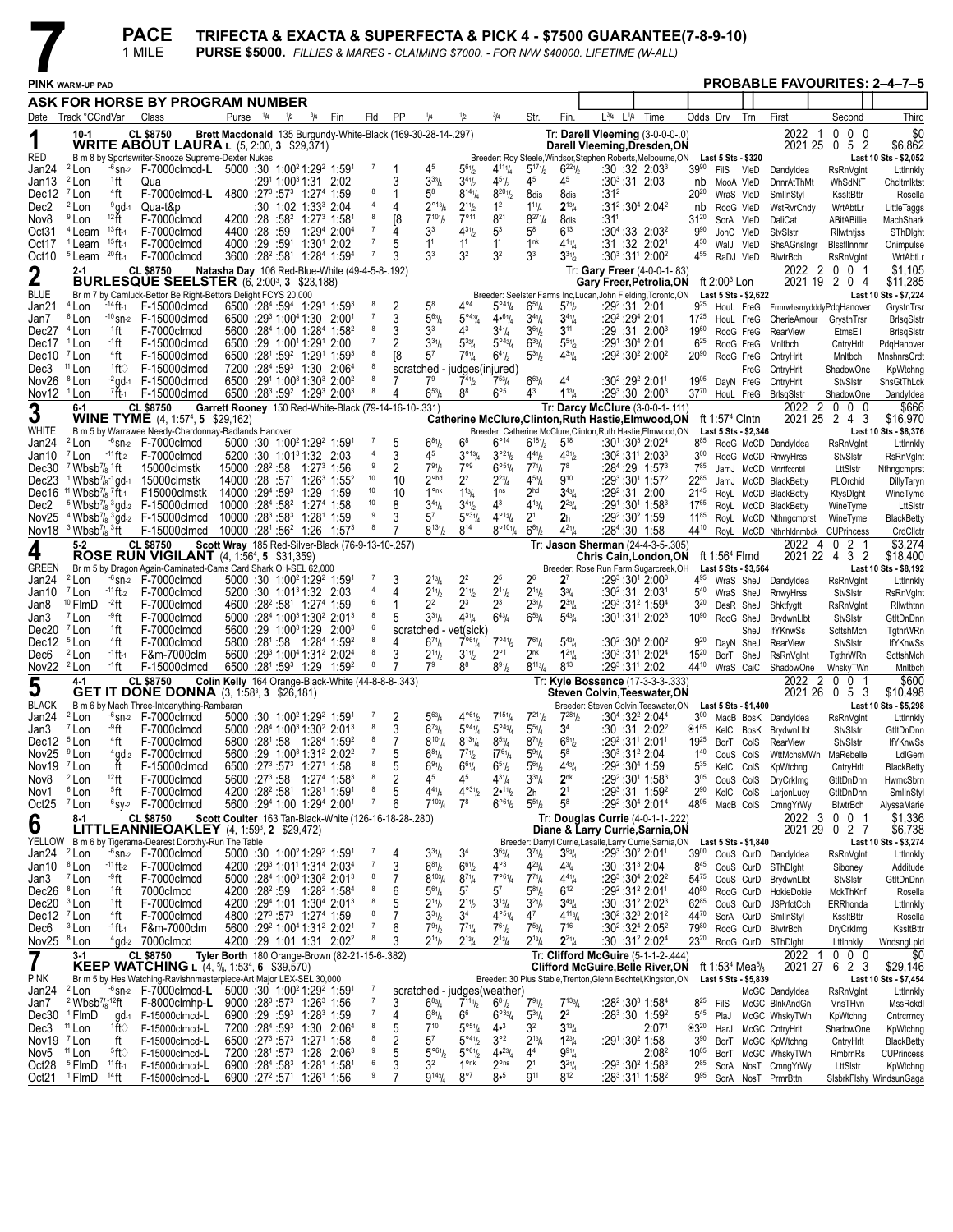|                                   |                                                                |                   | <b>PACE</b>                                                                                      | TRIFECTA & EXACTA & SUPERFECTA & \$0.20 PICK 3(8-9-10)                                       |               |               |                                                                |                                                                            |                |           |                                            |                                           |                                           |                                                       |                          |                                                                           |      |                   |                  |                                                      |      |                                             |                                           |                                     |
|-----------------------------------|----------------------------------------------------------------|-------------------|--------------------------------------------------------------------------------------------------|----------------------------------------------------------------------------------------------|---------------|---------------|----------------------------------------------------------------|----------------------------------------------------------------------------|----------------|-----------|--------------------------------------------|-------------------------------------------|-------------------------------------------|-------------------------------------------------------|--------------------------|---------------------------------------------------------------------------|------|-------------------|------------------|------------------------------------------------------|------|---------------------------------------------|-------------------------------------------|-------------------------------------|
|                                   |                                                                |                   | 1 MILE                                                                                           | PURSE \$6500. HORSES & GELDINGS - CLAIMING \$15000. - FOR N/W \$25000. LIFETIME (W-ALL) OR A |               |               |                                                                |                                                                            |                |           |                                            |                                           |                                           |                                                       |                          |                                                                           |      |                   |                  |                                                      |      |                                             |                                           |                                     |
|                                   |                                                                |                   |                                                                                                  | RACE IN 2021/22                                                                              |               |               |                                                                |                                                                            |                |           |                                            |                                           |                                           |                                                       |                          |                                                                           |      |                   |                  |                                                      |      |                                             |                                           | <b>PROBABLE FAVOURITES: 3-1-2-5</b> |
|                                   | <b>GREY WARM-UP PAD</b>                                        |                   |                                                                                                  |                                                                                              |               |               |                                                                |                                                                            |                |           |                                            |                                           |                                           |                                                       |                          |                                                                           |      |                   |                  |                                                      |      |                                             |                                           |                                     |
|                                   |                                                                |                   | ASK FOR HORSE BY PROGRAM NUMBER                                                                  |                                                                                              |               |               |                                                                |                                                                            |                |           |                                            |                                           |                                           |                                                       |                          |                                                                           |      |                   |                  |                                                      |      |                                             |                                           |                                     |
|                                   | Date Track °CCndVar                                            |                   | Class                                                                                            | Purse                                                                                        | $\frac{1}{4}$ | $\frac{1}{2}$ | $^{3}/_{4}$                                                    | Fin                                                                        | Fld            | <b>PP</b> | 1/4                                        | 1/2                                       | $^{3}/_{4}$                               | Str.                                                  | Fin.                     | $L^{3}/4$ $L^{1}/4$                                                       | Time |                   |                  | Odds Drv                                             | Trn  | First                                       | Second                                    | Third                               |
| 1                                 | $3-1$                                                          |                   | CL \$18750<br><b>DRAGON TEEN</b> (3, <sup>5</sup> <sub>8</sub> , 1:56 <sup>1</sup> , 4 \$31,756) | Don Rankin Jr 192 Gold-Blue (27-2-2-7-.201)                                                  |               |               |                                                                |                                                                            |                |           |                                            |                                           |                                           |                                                       |                          | Tr: Donald Rankin Jr (20-2-1-5-.211)<br>Donald Rankin Jr, Amherstburg, ON |      |                   |                  | ft 1:56 <sup>1</sup> Sar <sup>5</sup> / <sub>8</sub> |      | 2021 27 4                                   | 2022 3 0 0 0<br>2 <sub>4</sub>            | \$1.120<br>\$26,196                 |
| <b>RED</b>                        |                                                                |                   | B h 4 by Hes Watching-Dragontina-Dragon Again                                                    |                                                                                              |               |               |                                                                |                                                                            |                |           |                                            |                                           |                                           |                                                       |                          | Breeder: Robert Key,Leechburg,PA                                          |      |                   |                  | Last 5 Sts - \$1,770                                 |      |                                             |                                           | Last 10 Sts - \$5,020               |
| Jan18                             | <sup>3</sup> Lon                                               | ⊸3ft              | 15000clmcd                                                                                       | 6800 :274 :59                                                                                |               |               | 1:29                                                           | $1:59^{4}$                                                                 |                |           | $6^{91}/2$                                 | $6^{\circ 4}$ <sup>1</sup> / <sub>2</sub> | $5^{\circ 31}/2$                          | 44                                                    | $4^{41}/4$               | $:29^{4}:31$ 2:00 <sup>3</sup>                                            |      |                   | $9^{05}$         |                                                      |      | RaDJ RaDJ ShdwWrrr                          | <b>BrlIntCrnrs</b>                        | Determined                          |
| Jan11                             | <sup>11</sup> Lon                                              | -6ft∖             | 15000clmcd                                                                                       | 7200 :284 :591                                                                               |               |               |                                                                | 1:291 2:064                                                                |                |           | 6 <sup>8</sup>                             | $5^{\circ 43} / 4$                        | $2^{\circ 1}$ <sup>1</sup> / <sub>4</sub> | $3^{23}/4$                                            | $4^{31}$                 |                                                                           |      | 2:07 <sup>2</sup> | 9 <sup>55</sup>  |                                                      |      | RaDJ RaDJ PrttyByDk                         | TuukkaRasp                                | HelloYou                            |
| Jan4<br>Dec <sub>28</sub>         | <sup>8</sup> Lon<br><sup>9</sup> Lon                           | -3ft<br>$-1$ sn-1 | 15000clmcd<br>15000clmcd                                                                         | 6500 :291 :591<br>6500 :28 :58                                                               |               |               | $1:274$ 1:58                                                   | $1:28^2$ 1:57 <sup>4</sup>                                                 |                |           | $8^{101}/2$<br>$6^{12}$                    | $7^{83}$ /4<br>$6^{81}$                   | $7^{41}h$<br>$65\frac{1}{4}$              | 6 <sup>7</sup><br>$5^{6}$ <sup>1</sup> / <sub>2</sub> | $6^{91}/2$<br>$5^{61}$   | :28 <sup>1</sup> :30 <sup>2</sup> 1:59 <sup>3</sup><br>$:29^1:30^2$ 1:591 |      |                   | 7700             |                                                      |      | RaDJ RaDJ PrttyByDk                         | TIsmnSistr                                | HelloYou                            |
| Dec21                             | <sup>9</sup> Lon                                               | $22$ ft           | 15000clmcd                                                                                       |                                                                                              |               |               |                                                                | 6500 :271 :574 1:264 1:572                                                 |                |           | $6^{11}$                                   | $6^{53}$                                  | $4^{41}/2$                                | $3^{31}/2$                                            | $5^{41}/4$               | $:28^3:30^3$ 1:581                                                        |      |                   | $41^{10}$<br>865 |                                                      |      | RaDJ RaDJ PrttyByDk<br>RaDJ RaDJ ToonieTeen | ShdwWrrr<br>ShdwWrrr                      | CoinFlip<br>RiverDali               |
| Dec14 <sup>10</sup> Lon           |                                                                | <sup>3</sup> ft∖  | 15000clmcd                                                                                       |                                                                                              |               |               |                                                                | 7200 :281 :581 1:273 2:044                                                 |                | ſ9        | $8^{121}/4$                                | $8^{\circ}12$                             | $6^{\circ 51}/4$                          | $8^{101}/4$                                           | $7^{73}$ /4              |                                                                           |      | 2:06 <sup>2</sup> | 2785             |                                                      |      | RaDJ RaDJ ShdwWrrr                          | PrttyByDk                                 | <b>ToonieTeen</b>                   |
|                                   | $4 - 1$                                                        |                   | <b>CL \$18750</b>                                                                                | Brett Macdonald 135 Burgundy-White-Black (169-30-28-14-.297)                                 |               |               |                                                                |                                                                            |                |           |                                            |                                           |                                           |                                                       |                          | Tr: Lindsey Kerr (30-2-7-2-.218)                                          |      |                   |                  |                                                      |      | 2022                                        | $\overline{2}$<br>0 1 0                   | \$1.700                             |
| $\boldsymbol{2}$                  |                                                                |                   | <b>BRILLIANT CORNERS</b> L (3, 7/8, 1:51 <sup>4</sup> , 3 \$33,470)                              |                                                                                              |               |               |                                                                |                                                                            |                |           |                                            |                                           |                                           |                                                       |                          | Sally Charlton, Tecumseh, Ellie Mayhew, Windsor, ON                       |      |                   |                  | ft 1:51 <sup>4</sup> Wbsb <sup>7</sup> /8            |      | 2021 10                                     | 2 1<br>0                                  | \$12,525                            |
| <b>BLUE</b>                       |                                                                |                   | B q 4 by Betterthancheddar-Thistimeitsforreal-Real Desire                                        |                                                                                              |               |               |                                                                |                                                                            |                |           |                                            |                                           |                                           |                                                       |                          | Breeder: Pedigree Farm, Rockwood, ON                                      |      |                   |                  | Last 5 Sts - \$3,725                                 |      |                                             |                                           | Last 10 Sts - \$8,725               |
| Jan24                             | <sup>6</sup> Lon                                               | $-6$ SN-2         | 15000clmcd-L                                                                                     | 6500 :29 :591                                                                                |               |               | 1:291 2:00                                                     |                                                                            |                | 3         | $3^{031}/4$                                | $3^{\circ 3}$                             | $5^{\circ}3$                              | 6 <sup>6</sup>                                        | 791/2                    | :30:32:2:01 <sup>4</sup>                                                  |      |                   |                  |                                                      |      | WraS KerL ShdwWrrr                          | SickNSprty                                | HelloYou                            |
| Jan18                             | <sup>3</sup> Lon                                               | - <sup>3</sup> ft | 15000clmcd-L                                                                                     | 6800 :274 :59                                                                                |               |               |                                                                | 1:29 1:594                                                                 | $\overline{7}$ |           | $7^{111}$                                  | $7^{53}$ /4                               | 6• <sup>4</sup>                           | 3 <sup>3</sup>                                        | $2^{11}/4$               | :29 $3.301$ 2:00                                                          |      |                   | $11^{40}$        | WraS KerL                                            |      | ShdwWrrr                                    | <b>BrlIntCrnrs</b>                        | Determined                          |
| Jan6                              | <sup>2</sup> Lon                                               | $-8$ Sn-2         | Qua-t&p                                                                                          |                                                                                              |               | $:28^1:58^1$  | 1:284 2:00                                                     |                                                                            |                | 3         | 1 <sup>4</sup>                             | 1 <sup>8</sup>                            | 1 <sub>h</sub>                            | 2 <sup>2</sup>                                        | 2 <sup>5</sup>           | :30 $3$ :32 $1$ 2:01                                                      |      |                   | nb               | WraS KerL                                            |      | Sportslover                                 | <b>BrlIntCrnrs</b>                        | MnnMlln                             |
| Nov <sub>5</sub>                  | $2$ Wbsb <sup>7</sup> / <sub>8</sub> $2$ ft                    |                   | Qua                                                                                              |                                                                                              |               |               | $:28^1:57^3$ 1:26 <sup>3</sup> 1:541                           |                                                                            | $\overline{7}$ | 4         | $1^{21}h$                                  | 3 <sup>2</sup>                            | 6 <sup>5</sup>                            | $7^{14}$                                              | $6^{18}$                 | :293:301 1:574                                                            |      |                   | nb               | HeTs KerL                                            |      | BettorSun                                   | SweetPink                                 | JtsJet                              |
| Oct7                              | <sup>5</sup> Wbsb <sup>7</sup> / <sub>8</sub> <sup>16</sup> ft |                   | 17500clmcd-L                                                                                     | 10000 :26 <sup>2</sup> :55 <sup>4</sup> 1:25 <sup>1</sup> 1:54                               |               |               |                                                                |                                                                            | 10             | 10        | $3^{31}/4$                                 | $3^{\circ 23} / 4$                        | 10 <sub>dis</sub>                         | 10 <sub>dis</sub>                                     | 10dis vs                 |                                                                           |      |                   | $4^{45}$         | RoyL KerL                                            |      | ElroyShiner                                 | Tghsnfbch                                 | WndsngQncy                          |
|                                   | Sep14 <sup>10</sup> FlmD <sup>23</sup> ft                      |                   | Nw3r30000I-L                                                                                     |                                                                                              |               |               |                                                                | 8100 :27 <sup>4</sup> :56 <sup>4</sup> 1:25 1:54 <sup>2</sup>              |                | 6         | $4^{43}/4$                                 | $4^{\circ 4}$                             | $7^{15}$                                  | $7^{17}$                                              | $7^{221}$ / <sub>4</sub> | :30 $2:304$ 1:58 $4$                                                      |      |                   | $2^{20}$         |                                                      |      | PlaJ KerL KingsJester                       | <b>DbSIstr</b>                            | PressTime                           |
| 3                                 | $5 - 2$                                                        |                   | CL \$15000<br><b>CASEYS DRAGON</b> (3, 5/8, 1:53 <sup>4</sup> , 7 \$55,031)                      | Colin Kelly 164 Orange-Black-White (44-8-8-8-343)                                            |               |               |                                                                |                                                                            |                |           |                                            |                                           |                                           |                                                       |                          | Tr: Patrick Rouleau (5-0-0-0-.0)<br>Stephanie Di Pietro, Barrie, ON       |      |                   |                  | ft Q1:59 $3$ Flmd                                    |      | 2022 2<br>2021 25                           | $0\quad 0\quad 0$<br>0 <sub>4</sub><br>-5 | \$1,300<br>\$12,566                 |
| <b>WHITE</b>                      |                                                                |                   | B g 6 by So Surreal-My Drag Queen-Dragon Again                                                   |                                                                                              |               |               |                                                                |                                                                            |                |           |                                            |                                           |                                           |                                                       |                          | Breeder: J L Sadowsky Llc, Bonita Springs, FL                             |      |                   |                  | Last 5 Sts - \$3,400                                 |      |                                             |                                           | Last 10 Sts - \$8,388               |
| Jan <sub>23</sub>                 | <sup>4</sup> FlmD                                              | -17 ft            | Pop up                                                                                           | 10000 :284 :581 1:271 1:583                                                                  |               |               |                                                                |                                                                            |                | 6         | $6^{71}h$                                  | $5^{\circ 3^{1}/2}$                       | $4^{\circ_{23}}/4$                        |                                                       | 43                       | $:29:31^2$ 1:591                                                          |      |                   | 1760             |                                                      |      | BoyN RouP AmznDrgn                          |                                           | RThnkngMnstr JackOfClubs            |
| Jan16                             | <sup>7</sup> FlmD                                              | -6ft              | Pop up                                                                                           | 10000 :271 :571 1:26 <sup>2</sup> 1:57 <sup>2</sup>                                          |               |               |                                                                |                                                                            | -6             |           | 3 <sup>9</sup>                             | 45                                        | 3 <sup>2</sup>                            | 4 <sup>2</sup>                                        | $5^{31}/4$               | $:28^3:31^1$ 1:58                                                         |      |                   | $16^{40}$        |                                                      |      | BoyN RouP DayDelight                        | <b>UfBttrsHnvr</b>                        | AmrcnSnpr                           |
| Jan6                              | <sup>5</sup> FlmD                                              | -6ft              | Nw1500l3cd                                                                                       |                                                                                              |               |               |                                                                | 6000 :27 <sup>1</sup> :56 <sup>1</sup> 1:25 <sup>1</sup> 1:55 <sup>3</sup> |                |           | scratched - judges                         |                                           |                                           |                                                       |                          |                                                                           |      |                   |                  |                                                      |      | RouP HitmanHill                             | NoTimeAtAll                               | AirStrike                           |
| Dec27                             | <sup>1</sup> Lon                                               | $1$ ft            | Nw1200l3cd                                                                                       |                                                                                              |               |               | 5000 :28 <sup>3</sup> :57 <sup>2</sup> 1:27 1:59 <sup>1</sup>  |                                                                            |                |           | $3^{o_23}$ /4                              | $2^{\circ 1}$ <sup>1</sup> / <sub>4</sub> | $2^{\circ}1$                              | 1 <sup>1</sup>                                        | $3^{21}/2$               | $:29^3:32^2$ 1:59 <sup>3</sup>                                            |      |                   | ◈65              | KelC                                                 | RouP | RollingRock                                 | EtrnIRIr                                  | CsysDrgn                            |
| Dec22                             | <sup>5</sup> FlmD                                              | - <sup>3</sup> ft | Nw1500l3cd                                                                                       |                                                                                              |               |               | 6000 :27 <sup>3</sup> :56 <sup>3</sup> 1:25 <sup>3</sup> 1:551 |                                                                            |                | 2         | $5^{61}/4$                                 | $5^{\circ 3}$ <sup>1</sup> / <sub>2</sub> | $3 - 2$                                   | $2^{33}/4$                                            | 2 <sup>4</sup>           | $:28^4:30$ 1:56                                                           |      |                   | $11^{70}$        | RvaJ                                                 | RouP | ShadesOfBay                                 | CsysDrgn                                  | YsLotus                             |
| Dec21                             | <sup>2</sup> Lon                                               | $2$ ft            | 15000clmcd                                                                                       |                                                                                              |               |               | 7400 :284 :591 1:273 1:571                                     |                                                                            |                |           | scratched - judges(other)                  |                                           |                                           |                                                       |                          |                                                                           |      |                   |                  |                                                      |      | RouP MoBettor                               | CaptainRay                                | LastMach                            |
| 4                                 | $6 - 1$                                                        |                   | CL \$15000                                                                                       | Travis Henry 170 Light Blue-White (144-19-26-18-.273)                                        |               |               |                                                                |                                                                            |                |           |                                            |                                           |                                           |                                                       |                          | Tr: Cassidy Schneider (28-4-3-5-.261)                                     |      |                   |                  |                                                      |      | 2022                                        | $0\quad0\quad3$<br>4                      | \$2,764                             |
|                                   |                                                                |                   | <b>HELLO YOU</b> (6, 1:59 <sup>2</sup> , 5 \$19,017)                                             |                                                                                              |               |               |                                                                |                                                                            |                |           |                                            |                                           |                                           |                                                       |                          | Gino Toscani, Mount Hope, ON                                              |      |                   |                  | ft 1:59 <sup>2</sup> Leam                            |      |                                             | 2021 15 5 0<br>3                          | \$14,153                            |
| <b>GREEN</b><br>$1 - 04$ $81 - 1$ |                                                                |                   | B h 7 by Rock N Roll Heaven-Helen Of Leda-Pro Bono Best HBG 25,000                               | CEOO :00 :501 4:001 0:00                                                                     |               |               |                                                                |                                                                            |                |           | $7 \quad 4 \quad 2841 \quad 296 \quad 241$ |                                           |                                           | AA                                                    | $A + I$                  | Breeder: Frederick Hertrich, Seaford, DE<br>$.003.004$ $.004$             |      |                   |                  | Last 5 Sts - \$2,764                                 |      | $275 + 7$                                   | $\sim$ $\sim$                             | Last 10 Sts - \$6,717               |

| ----                    |                                                                   |                    |                                                                                                                                       |                                                       | .              | .                                                                           |                            |                |   |                                      |                                           |                                           |                         |                 |                                                                                                           |                   |                                |                           |                       | ---------           | oup tunn tu                                      | Luutinuu                             |
|-------------------------|-------------------------------------------------------------------|--------------------|---------------------------------------------------------------------------------------------------------------------------------------|-------------------------------------------------------|----------------|-----------------------------------------------------------------------------|----------------------------|----------------|---|--------------------------------------|-------------------------------------------|-------------------------------------------|-------------------------|-----------------|-----------------------------------------------------------------------------------------------------------|-------------------|--------------------------------|---------------------------|-----------------------|---------------------|--------------------------------------------------|--------------------------------------|
| 4                       | 6-1                                                               |                    | <b>CL \$15000</b><br>HELLO YOU (6, 1:59 <sup>2</sup> , 5 \$19,017)                                                                    | Travis Henry 170 Light Blue-White (144-19-26-18-.273) |                |                                                                             |                            |                |   |                                      |                                           |                                           |                         |                 | Tr: Cassidy Schneider (28-4-3-5-.261)<br>Gino Toscani, Mount Hope, ON                                     |                   |                                | ft 1:59 <sup>2</sup> Leam |                       | 2022 4<br>2021 15 5 | $\mathbf{0}$<br>$\Omega$<br>-3<br>0 <sub>3</sub> | \$2,764<br>\$14,153                  |
| GREEN                   |                                                                   |                    | B h 7 by Rock N Roll Heaven-Helen Of Leda-Pro Bono Best HBG 25,000                                                                    |                                                       |                |                                                                             |                            |                |   |                                      |                                           |                                           |                         |                 | Breeder: Frederick Hertrich, Seaford, DE                                                                  |                   |                                |                           | Last 5 Sts - \$2,764  |                     |                                                  | Last 10 Sts - \$6,717                |
| Jan24                   | <sup>6</sup> Lon                                                  | <sup>-6</sup> SN-2 | 15000clmcd                                                                                                                            |                                                       |                | 6500 :29 :591 1:291 2:00                                                    |                            | 7              | 4 | $6^{81}/2$                           | 6°6                                       | 6• <sup>4</sup>                           | 4 <sup>4</sup>          | $3^{41}/4$      | $:29^3:30^4$ 2:00 <sup>4</sup>                                                                            |                   | $6^{75}$                       |                           |                       | HeTs SchC ShdwWrrr  | SickNSprty                                       | <b>HelloYou</b>                      |
| Jan18                   | <sup>3</sup> Lon                                                  | - <sup>3</sup> ft  | 15000clmcd                                                                                                                            |                                                       | 6800 :274 :59  | 1:29                                                                        | 1:594                      | $\overline{7}$ | 3 | $2^{11}$                             | $3^{11}h$                                 | $4^3$                                     | 56                      | 551/2           | :30 <sup>2</sup> :31 <sup>1</sup> 2:00 <sup>4</sup>                                                       |                   | $5^{90}$                       |                           | HeTs SchC             | ShdwWrrr            | <b>BrilntCrnrs</b>                               | Determined                           |
| Jan11                   | $11$ Lon                                                          | -6ft∖              | 15000clmcd                                                                                                                            |                                                       | 7200 :284 :591 |                                                                             | 1:291 2:064                | 8              |   | 22                                   | $3^{21}h$                                 | 5 <sup>4</sup>                            | $4^{41}/4$              | 3 <sup>2</sup>  |                                                                                                           | 2:07 <sup>1</sup> | $6^{10}$                       |                           | HeTs SchC             | PrttyByDk           | TuukkaRasp                                       | HelloYou                             |
| Jan4                    | <sup>8</sup> Lon                                                  | ∹3ft               | 15000clmcd                                                                                                                            |                                                       | 6500 :291 :591 |                                                                             | $1:28^2$ 1:57 <sup>4</sup> | 8              |   | 56                                   | $5^{43}/4$                                | $4^{31}/2$                                | $3^{4}\frac{1}{4}$      | $3^{31}/4$      | :284 :29 <sup>2</sup> 1:58 <sup>2</sup>                                                                   |                   | $55^{40}$                      |                           | HeTs SchC             | PrttyByDk           | TIsmnSistr                                       | <b>HelloYou</b>                      |
| Dec28                   | <sup>9</sup> Lon                                                  | $-1$ Sn-1          | 15000clmcd                                                                                                                            |                                                       | 6500 :28 :58   |                                                                             | 1:274 1:58                 | $\overline{7}$ |   | $1^{11}h$                            | $1^{11}h$                                 | $3^{13}/4$                                | $6^{91}/2$              | $6^{161}/2$     | $:30^1:33$ 2:01 <sup>1</sup>                                                                              |                   | $25^{70}$                      |                           | He <sub>Ts</sub> SchC | PrttyByDk           | ShdwWrrr                                         | CoinFlip                             |
| Dec21                   | <sup>9</sup> Lon                                                  | 2 <sub>ft</sub>    | 15000clmcd                                                                                                                            |                                                       |                | 6500 :271 :574 1:264 1:572                                                  |                            | 8              |   | $3^{53}$ /4                          | $4^3$                                     | 7 <sup>9</sup>                            | $7^{81}$                | $7^{131}$       | :30 <sup>1</sup> :31 <sup>2</sup> 2:00                                                                    |                   | 2600                           |                           | HeTs SchC             | <b>ToonieTeen</b>   | ShdwWrrr                                         | RiverDali                            |
|                         | $9 - 2$                                                           |                    | <b>CL \$18750</b>                                                                                                                     | Jason Ryan 170 Green-White (97-8-11-16-.200)          |                |                                                                             |                            |                |   |                                      |                                           |                                           |                         |                 | Tr: Jason Ryan (12-1-3-1-.250)                                                                            |                   |                                |                           |                       | 2022                | 3<br>$\overline{0}$<br>10                        | \$1.625                              |
| 5                       |                                                                   |                    | TALISMAN SEELSTER L (3, 1:58 <sup>2</sup> , 5 \$22,138)                                                                               |                                                       |                |                                                                             |                            |                |   |                                      |                                           |                                           |                         |                 | Jason Ryan, Guelph, ON                                                                                    |                   |                                | ft 1:58 <sup>2</sup> Lon  |                       | 2021 15 4           | 11                                               | \$18,513                             |
| BLACK                   |                                                                   |                    | B q 4 by Sunshine Beach-Titania Seelster-Camluck                                                                                      |                                                       |                |                                                                             |                            |                |   |                                      |                                           |                                           |                         |                 | Breeder: Seelster Farms Inc, Lucan, ON                                                                    |                   |                                |                           | Last 5 Sts - \$7,425  |                     |                                                  | Last 10 Sts - \$9,953                |
| Jan24                   | <sup>6</sup> Lon                                                  | $-6$ Sn-2          | 15000clmcd-L                                                                                                                          |                                                       |                | 6500 :29 :591 1:291 2:00                                                    |                            | 7              |   | $1^{13}/4$                           | 1 <sup>2</sup>                            | 1h                                        | $3^{21}/2$              | $6^{91}/2$      | $:30:32^3 2:01^4$                                                                                         |                   | $5^{55}$                       |                           | RyaJ RyaJ             | ShdwWrrr            | SickNSprty                                       | <b>HelloYou</b>                      |
| Jan10                   | <sup>8</sup> Wbsb <sup>7</sup> / <sub>8</sub> <sup>-20</sup> ft-1 |                    | 15000clmcd-L                                                                                                                          |                                                       |                | 10000 :28 <sup>3</sup> :57 1:27 1:58                                        |                            | 8              |   | $6^{101}/4$                          | $6^{\circ 121}/2$                         | $4^{51}/4$                                | $5^{83}$ /4             | $7^{103}$ /4    | :28 <sup>3</sup> :32 <sup>2</sup> 2:00 <sup>2</sup>                                                       |                   | $10^{50}$                      | HarJ RyaJ                 |                       | PeterPoole          | TwnSIstr                                         | PrptlRck                             |
| Jan4                    | <sup>8</sup> Lon                                                  | - <sup>3</sup> ft  | 15000clmcd-L                                                                                                                          |                                                       | 6500 :291 :591 |                                                                             | $1:28^2$ 1:57 <sup>4</sup> | 8              |   | $2^{11}h$                            | 3 <sup>2</sup>                            | 3 <sup>2</sup>                            | $2^{13}/4$              | 2 <sup>hd</sup> | :291:29 1:574                                                                                             |                   | $2^{50}$                       | RyaJ RyaJ                 |                       | PrttyByDk           | TIsmnSIstr                                       | <b>HelloYou</b>                      |
| Dec28                   | <sup>4</sup> Lon                                                  | $-1$ Sn-1          | 15000clmcd-L                                                                                                                          |                                                       |                | 6000 :291 :593 1:283 1:59                                                   |                            | 6              |   | $3^{31}/4$                           | $2^{\circ 1}$ <sup>1</sup> / <sub>4</sub> | 1 <sup>2</sup>                            | $1^{21}$                | $1^{41}/4$      | :284 :30 <sup>2</sup> 1:59                                                                                |                   | ◈1 <sup>40</sup>               | RyaJ RyaJ                 |                       | TIsmnSIstr          | Tghsnfbch                                        | RoyalDouble                          |
| Dec21                   | $10$ Lon                                                          | $2$ ft             | 15000clmcd-L                                                                                                                          |                                                       |                | 5600 :28 <sup>3</sup> :59 <sup>3</sup> 1:29 1:58 <sup>4</sup>               |                            | 5              |   | $4^{43}$ /4                          | $4^{013}/4$                               | 2•11 <sub>b</sub>                         | 2 <sup>1</sup>          | 1h              | :291:293 1:584                                                                                            |                   | $\diamondsuit$ 1 <sup>50</sup> | RyaJ RyaJ                 |                       | TIsmnSIstr          | ELWildSport                                      | RsngDrgn                             |
| Dec14                   | <sup>8</sup> Lon                                                  | <sup>3</sup> ft    | 15000clmcd-L                                                                                                                          |                                                       |                | 5600 :293 1:00 1:292 1:591                                                  |                            | 6              |   | $5^{63}$ /4                          | $5^{\circ 31}/2$                          | 5• <sup>3</sup>                           | 3 <sup>3</sup>          | $3^{23}/4$      | :292 : 294 1:594                                                                                          |                   | $2^{25}$                       |                           | RyaJ RyaJ             | Tghsnfbch           | <b>ELWildSport</b>                               | TismnSistr                           |
| 6                       | $12 - 1$                                                          |                    | <b>CL \$15000</b>                                                                                                                     | Tyler Borth 180 Orange-Brown (82-21-15-6-.382)        |                |                                                                             |                            |                |   |                                      |                                           |                                           |                         |                 | Tr: Bernard Desmond (3-0-1-0-.185)                                                                        |                   |                                |                           |                       |                     | 2022 3 0 1 0                                     | \$1.770                              |
| YELLOW                  |                                                                   |                    | <b>RISING DRAGON</b> (3, 2:01 <sup>4</sup> , 2 \$26,875)                                                                              |                                                       |                |                                                                             |                            |                |   |                                      |                                           |                                           |                         |                 | <b>Bernard Desmond, London, ON</b>                                                                        |                   |                                |                           |                       |                     | 2021 10 0 0 3                                    | \$4,414                              |
| Jan24                   | $10$ Lon                                                          | $-6$ SN-2          | B g 8 by Dragon Again-Cheshire Kitty-Abercrombie<br>15000clmcd                                                                        |                                                       |                | 7400 :294 1:01 <sup>1</sup> 1:31 2:001                                      |                            | 5              |   | 45                                   | 45                                        | $3^{\circ 3}$                             | $4^{41}$ / <sub>4</sub> | $5^{63}/4$      | Breeder: Donald Robinson, Robert Mondillo, OH-Steve Stewart, KY<br>:29 <sup>2</sup> :30 2:01 <sup>3</sup> |                   | $14^{10}$                      |                           | Last 5 Sts \$2,922    | HouL DesB PressTime | Determined                                       | Last 10 Sts - \$4,540<br>IrvineJames |
| Jan18                   | <sup>7</sup> Lon                                                  | ∹3ft               | 15000clmcd                                                                                                                            |                                                       |                | 5600 :29 1:00 1:30 2:01                                                     |                            | 6              | 3 | $2^{11}$                             | $2^{11}b$                                 | 3 <sup>2</sup>                            | $2^2$                   | 2h              | :30 :30 <sup>2</sup> 2:01 <sup>1</sup>                                                                    |                   | $5^{10}$                       |                           | HouL DesB             | ELWildSport         | RsngDrgn                                         | PrmtmSlstr                           |
| Jan11                   | <sup>11</sup> Lon                                                 | -6ft∖              | 15000clmcd                                                                                                                            |                                                       |                | 7200 :284 :591 1:291 2:064                                                  |                            | 8              |   | $3^{33}/4$                           | $4^{33}$ /4                               | $7^{61}/2$                                | $7^{81}$ / <sub>4</sub> | $7^{43}/4$      |                                                                                                           | 2:07 <sup>4</sup> | $55^{25}$                      |                           | HouL DesB             | PrttyByDk           | TuukkaRasp                                       | <b>HelloYou</b>                      |
| Jan4                    | <sup>4</sup> Lon                                                  | ⊸3ft               | 15000clmcd                                                                                                                            |                                                       | 5800 :281 :591 |                                                                             |                            |                |   | $2^2$                                | 2pu                                       | no contest                                |                         |                 |                                                                                                           |                   | re                             | BorT DesB                 |                       |                     |                                                  |                                      |
| Dec28                   | <sup>4</sup> Lon                                                  | $-1$ Sn-1          | 15000clmcd                                                                                                                            |                                                       |                | 6000 :291 :593 1:283 1:59                                                   |                            | 6              |   | 5 <sup>7</sup>                       | $6^{61}/4$                                | $5^{\circ 4}$ <sup>1</sup> / <sub>2</sub> | $5^{73}$ /4             | $4^{101}/4$     | $:28^3:31^3$ 2:01                                                                                         |                   | $21^{80}$                      |                           | BorT DesB             | TIsmnSIstr          | Tghsnfbch                                        | RoyalDouble                          |
| Dec21                   | <sup>10</sup> Lon                                                 | $^{2}$ ft          | 15000clmcd                                                                                                                            |                                                       |                | 5600 :28 <sup>3</sup> :59 <sup>3</sup> 1:29                                 | 1:58 <sup>4</sup>          | 5              |   | $2^{11}h$                            | $3^{11}h$                                 | $3^{13}/4$                                | 3 <sup>2</sup>          | $3^{13}/4$      | :293 :294 1:591                                                                                           |                   | 9 <sup>50</sup>                |                           | HouL DesB             | TIsmnSIstr          | ELWildSport                                      | RsngDrgn                             |
|                         | $8-1$                                                             |                    | CL \$18750                                                                                                                            | Scott Coulter 163 Tan-Black-White (126-16-18-28-.280) |                |                                                                             |                            |                |   |                                      |                                           |                                           |                         |                 | Tr: Michael Rogers (2-0-0-0-.0)                                                                           |                   |                                |                           |                       | 2022                | $0\quad 0$<br>0                                  | \$370                                |
| 7                       |                                                                   |                    | <b>WILLIAM ROSS</b> (3, 2:02 <sup>3</sup> , 3 \$26,154)                                                                               |                                                       |                |                                                                             |                            |                |   |                                      |                                           |                                           |                         |                 | Danelle Bell, Windsor, ON                                                                                 |                   |                                | ft $2:02^3$ Dres          |                       |                     | 2021 26 3 6 6                                    | \$25,784                             |
| pink                    |                                                                   |                    | B g 4 by Sunshine Beach-Swirly-Western Hanover                                                                                        |                                                       |                |                                                                             |                            |                |   |                                      |                                           |                                           |                         |                 | Breeder: David Goodrow Stable, Cambridge, ON                                                              |                   |                                |                           | Last 5 Sts - \$3,870  |                     |                                                  | Last 10 Sts - \$10,420               |
| Jan24                   | <sup>6</sup> Lon                                                  | <sup>-6</sup> SN-2 | 15000clmcd                                                                                                                            |                                                       | 6500 :29 :591  |                                                                             | 1:291 2:00                 | $\overline{7}$ |   | scratched - judges(weather)          |                                           |                                           |                         |                 |                                                                                                           |                   |                                |                           |                       | RogM ShdwWrrr       | SickNSprty                                       | <b>HelloYou</b>                      |
| Jan11                   | <sup>5</sup> Lon                                                  | -6ft               | 15000clmcd                                                                                                                            |                                                       |                | 7400 :29 :59 <sup>2</sup> 1:29                                              | $1:58^{3}$                 | 8              | 6 | $4^{41}h$                            | $7^{43}$ /4                               | 76                                        | $5^{53}$ /4             | $5^{53}/4$      | :294 :293 1:594                                                                                           |                   | $35^{80}$                      |                           | WraS RogM             | Jrnistc             | PressTime                                        | Determined                           |
| Dec27                   | $4$ Wbsb <sup>7</sup> / <sub>8</sub> -1 gd-1                      |                    | 15000clmstk                                                                                                                           | 25000 :271 :554                                       |                | 1:25                                                                        | $1:54^2$                   | 9              |   | fog                                  | fog                                       | fog                                       |                         | $9^{181}$ /4    |                                                                                                           | 1:58              | 1815                           | HeTr BarS                 |                       | Rcttbkddnm          | MelodvMaker                                      | <b>BlvInBrn</b>                      |
| Dec20                   | <sup>8</sup> Wbsb <sup>7</sup> / <sub>8</sub> 1ft                 |                    | 15000clmstk                                                                                                                           |                                                       |                | 14000 :27 <sup>2</sup> :56 <sup>2</sup> 1:24 <sup>4</sup>                   | 1:53 <sup>2</sup>          | $\overline{7}$ |   | $5^{63}/4$                           | 6 <sup>6</sup>                            | $6^{\circ 5}$ <sup>1</sup> / <sub>2</sub> | fog<br>$6^{123}/4$      | $6^{27}$        | :281:33 1:584                                                                                             |                   | $1^{75}$                       | HeTr BarS                 |                       | JstPlnNdv           | DstyLnMrgn                                       | LtNghtDIr                            |
| Dec13                   | $4$ Wbsb <sup>7</sup> / <sub>8</sub> $3$ ft                       |                    | 15000clmstk                                                                                                                           |                                                       |                | 14000 :28 <sup>2</sup> :57 <sup>3</sup> 1:26 <sup>3</sup> 1:56 <sup>2</sup> |                            | 8              |   | 3 <sup>5</sup>                       | $3^{33}/4$                                | $4^{23}/4$                                | $2^{2^{1}/4}$           | 2 <sub>h</sub>  | :28 <sup>4</sup> :29 <sup>1</sup> 1:56 <sup>2</sup>                                                       |                   | $3^{70}$                       | HeTr BarS                 |                       |                     | AlwysBnCrzy WilliamRoss                          | FnkllsEnhrn                          |
| Dec9                    | $9$ Wbsb <sup>7</sup> / <sub>8</sub> -1 gd <sub>-1</sub>          |                    | 17500clmcd                                                                                                                            |                                                       |                | 10000 :284 :591 1:281 1:561                                                 |                            | 7              |   | $2o$ ns                              | $2^{21}/4$                                | 4 <sup>2</sup>                            | $7^{103}$ /4            | $7^{233}$       | $:29:32^22:01$                                                                                            |                   | $7^{10}$                       |                           | HudP BarS             | HghFlynJm           | SonicFlare                                       | MachedUp                             |
|                         | 10-1                                                              |                    | CL \$15000                                                                                                                            | Garrett Rooney 150 Red-White-Black (79-14-16-10-.331) |                |                                                                             |                            |                |   |                                      |                                           |                                           |                         |                 | Tr: Troy Cochrane (3-0-0-0-.0)                                                                            |                   |                                |                           |                       | 2022                | 3<br>$\Omega$<br>0 <sub>0</sub>                  | \$520                                |
| 8                       |                                                                   |                    | <b>COIN FLIP</b> $(3, \frac{5}{8}, 1:57^3, 4, \$23,252)$                                                                              |                                                       |                |                                                                             |                            |                |   |                                      |                                           |                                           |                         |                 | Amy Hardy, Dorchester, ON                                                                                 |                   |                                | ft $1:583$ Lon            |                       |                     | 2021 12 1 0 3                                    | \$7,080                              |
| GREY                    |                                                                   |                    | B h 5 by Royal Mattjesty-Double Flip-Badlands Hanover LON-SEL 11,000                                                                  |                                                       |                |                                                                             |                            |                |   |                                      |                                           |                                           |                         |                 | Breeder: Winbak Farm, Chesapeake City, MD                                                                 |                   |                                |                           | Last 5 Sts \$4,550    |                     |                                                  | Last 10 Sts - \$6,696                |
| Jan24                   | <sup>6</sup> Lon                                                  | $-6$ SN-2          | 15000clmcd                                                                                                                            |                                                       |                | 6500 :29 :591 1:291 2:00                                                    |                            |                | 5 | $7^{10}$                             | $7^8$                                     | $7^{53}$ / <sub>4</sub>                   | $7^7$                   | $4^{61}/_{2}$   | :293 :304 2:011                                                                                           |                   | $14^{10}$                      |                           |                       | RooG CocT ShdwWrrr  | SickNSprty                                       | <b>HelloYou</b>                      |
| Jan11                   | $11$ Lon                                                          | -6ft∖              | 15000clmcd                                                                                                                            |                                                       |                | 7200 :284 :591 1:291 2:064                                                  |                            | 8              | 2 | $5^{06}$ <sup>1</sup> / <sub>4</sub> | 6 <sup>6</sup>                            | $8^{11}1/2$                               | $8^{131}/4$             | $8^{71}/2$      |                                                                                                           | 2:08 <sup>1</sup> | $11^{90}$                      |                           | RooG CocT             | PrttyByDk           | TuukkaRasp                                       | HelloYou                             |
| Jan4                    | <sup>8</sup> Lon                                                  | ⊸°ft               | 15000clmcd                                                                                                                            |                                                       |                | 6500 :291 :591 1:28 <sup>2</sup> 1:574                                      |                            | 8              |   | 7 <sup>9</sup>                       | $8^{\circ 83} / 4$                        | $8^{61}/2$                                | 810                     | $7^{91}/2$      | $:28^3:30$ 1:59 <sup>3</sup>                                                                              |                   | $24^{60}$                      |                           |                       | RooG CocT PrttyByDk | TismnSistr                                       | <b>HelloYou</b>                      |
| Dec28                   | <sup>9</sup> Lon                                                  | $-1$ Sn-1          | 15000clmcd                                                                                                                            |                                                       | 6500 :28 :58   |                                                                             | 1:274 1:58                 | $\overline{7}$ |   | $5^{81}$                             | $5^{63}$ /4                               | 5.334                                     | $3^{23}$ /4             | $3^{33}/4$      | :291:301 1:584                                                                                            |                   | 2250                           |                           |                       | CulT CocT PrttyByDk | ShdwWrrr                                         | CoinFlip                             |
| Dec14 <sup>10</sup> Lon |                                                                   | 3ft∖               | 15000clmcd                                                                                                                            |                                                       |                | 7200 :281 :581 1:273 2:044                                                  |                            | 8              |   | scratched - vet(sick)                |                                           |                                           |                         |                 |                                                                                                           |                   |                                |                           |                       | CocT ShdwWrrr       | PrttyByDk                                        | <b>ToonieTeen</b>                    |
| Dec7                    | <sup>4</sup> Lon                                                  | - <sup>7</sup> ft  | 15000clmcd                                                                                                                            |                                                       |                | 6500 :273 :57 <sup>2</sup> 1:27 <sup>2</sup> 1:583                          |                            | $\overline{7}$ |   | $5^{61}$ /4                          | $5^{41}h$                                 | $3^{31}/4$                                | $3^{21}/4$              | 1h              | $:29^4:30^3$ 1:58 $^3$                                                                                    |                   | $20^{25}$                      |                           | RooG CocT             | CoinFlip            | ShdwWrrr                                         | HelloYou                             |
|                         |                                                                   |                    | tALSO ELIGIBLE: In the Event of a Scratch, Horse Below Moves In and Takes Post Position of Scratched Horse Unless Otherwise Announced |                                                       |                |                                                                             |                            |                |   |                                      |                                           |                                           |                         |                 |                                                                                                           |                   |                                |                           |                       |                     |                                                  |                                      |
| Q                       |                                                                   |                    | CL \$18750                                                                                                                            | Marc St Louis 150 Blue-Gold-White (47-18-11-4-.541)   |                |                                                                             |                            |                |   |                                      |                                           |                                           |                         |                 | Tr: Tyler Nostadt (35-13-7-0-.482)                                                                        |                   |                                |                           |                       | 2022 3 0            | 2 0                                              | \$2,300                              |
|                         |                                                                   |                    |                                                                                                                                       |                                                       |                |                                                                             |                            |                |   |                                      |                                           |                                           |                         |                 |                                                                                                           |                   |                                |                           |                       |                     |                                                  |                                      |

|                         |                                          |                     | <b>CL \$18750</b>                                                 | <b>Marc St Louis</b> 150 Blue-Gold-White (47-18-11-4-.541) |                                                                              |  |     |                    |                         |                                     |                         |                         | Tr: Tvler Nostadt (35-13-7-0-.482)                                                   |                            |                                                   | 2022 3 0 2 0 | \$2.300                |
|-------------------------|------------------------------------------|---------------------|-------------------------------------------------------------------|------------------------------------------------------------|------------------------------------------------------------------------------|--|-----|--------------------|-------------------------|-------------------------------------|-------------------------|-------------------------|--------------------------------------------------------------------------------------|----------------------------|---------------------------------------------------|--------------|------------------------|
| 9                       |                                          |                     | <b>DEAN STREET</b> $(3, \frac{5}{6}, 1:56^3, 3, \$20,779)$        |                                                            |                                                                              |  |     |                    |                         |                                     |                         |                         | Blueshoe Investments, Baltic, OH ft 1:56 <sup>3</sup> KD <sup>5</sup> / <sub>8</sub> |                            | 2021 24 3 5 1                                     |              | \$18.479               |
|                         |                                          |                     | PURPLE B q 4 by Sportswriter-Dance With Me Tina-Presidential Ball |                                                            |                                                                              |  |     |                    |                         |                                     |                         |                         | Breeder: Robert Key, Leechburg, PA Last 5 Sts - \$2,585                              |                            |                                                   |              | Last 10 Sts - \$6.313  |
|                         | Jan26 <sup>6</sup> Lon <sup>-12</sup> ft |                     | 7000clmcd                                                         |                                                            | 5600 :29 <sup>4</sup> 1:00 <sup>2</sup> 1:29 <sup>2</sup> 2:00 <sup>2</sup>  |  |     | scratched - judges |                         |                                     |                         |                         |                                                                                      |                            | Shtnfrthstrs                                      |              | Mynsdvc DebsNewMan     |
|                         | Jan22 <sup>8</sup> FlmD                  |                     | $-6$ ad-1 7000 clmcd                                              |                                                            | 4600 :284 1:0011:293 2:01                                                    |  | x4x | $5^{61}$           | $5^{61}$                | $5^{61}/_2$ 4 <sup>6</sup>          |                         | $2^{23}l$               | :29 $2$ :30 $4$ 2:01 $3$                                                             |                            | <sup>155</sup> MooT NosT RnMnBIChp                | DeanStreet   | GlblSprmcy             |
|                         | Jan15 <sup>3</sup> FlmD                  | <sup>-14</sup> ft-2 | 7000clmcd                                                         |                                                            | 4600 :284 :591 1:291 2:00                                                    |  |     | $65\%$             | $7^{\circ 43}$          | $6^{o_{31}}/6$ $5^{7}$              |                         | $2^{31}/2$              | :29 $^{\circ}$ :30 $^{\circ}$ 2:00 $^{\circ}$                                        |                            | 12 <sup>95</sup> MooT NosT PoplarArtie DeanStreet |              | Escape                 |
| Jan6                    | <sup>2</sup> FlmD                        | -6ft                | 15000clmcd                                                        |                                                            | $5700$ :28 <sup>2</sup> :59 <sup>1</sup> 1:28 <sup>2</sup> 1:59 <sup>2</sup> |  |     | $4^{61}$ /         | $4^{53}$                | $5^{4}$ <sup>1</sup> / <sub>4</sub> | $6^{73}$ /4             | $6^{93}$                | :28 $4$ :32 $1$ 2:01 $2$                                                             | 11 <sup>15</sup> FilS PerJ | DiamondRock ELLnlyChrl SightsOnYou                |              |                        |
|                         | Dec30 <sup>10</sup> FlmD                 | ad-1                | 7000clmcd                                                         |                                                            | 4600 :28 <sup>3</sup> :58 <sup>3</sup> 1:29 <sup>1</sup> 1:59 <sup>2</sup>   |  |     | $8^{93}$ /         | $8^{81}$ / <sub>2</sub> | $7^{41}$                            | $6^{41}$                | $6^{73}$ /4             | $:29^4:31$ 2:01                                                                      | $9^{50}$ MacB PerJ         | DightflMgc                                        |              | HelloRocky SightsOnYou |
| Dec23 <sup>4</sup> FlmD |                                          | $-2$ Sn-1           | 15000clmcd                                                        |                                                            | $5700$ :28 <sup>1</sup> :58 <sup>4</sup> 1:28 <sup>2</sup> 1:58 <sup>1</sup> |  |     | $4^{43}$           | $4^{\circ_{33}}\prime$  | $2^{43}$ / <sub>4</sub>             | $3^{43}$ / <sub>4</sub> | $5^{51}$ / <sub>4</sub> | :294 :294 1:591                                                                      | 4 <sup>85</sup> MacB PerJ  | Qnsfrskywhsky ELLnlyChrl                          |              | WstCstKd               |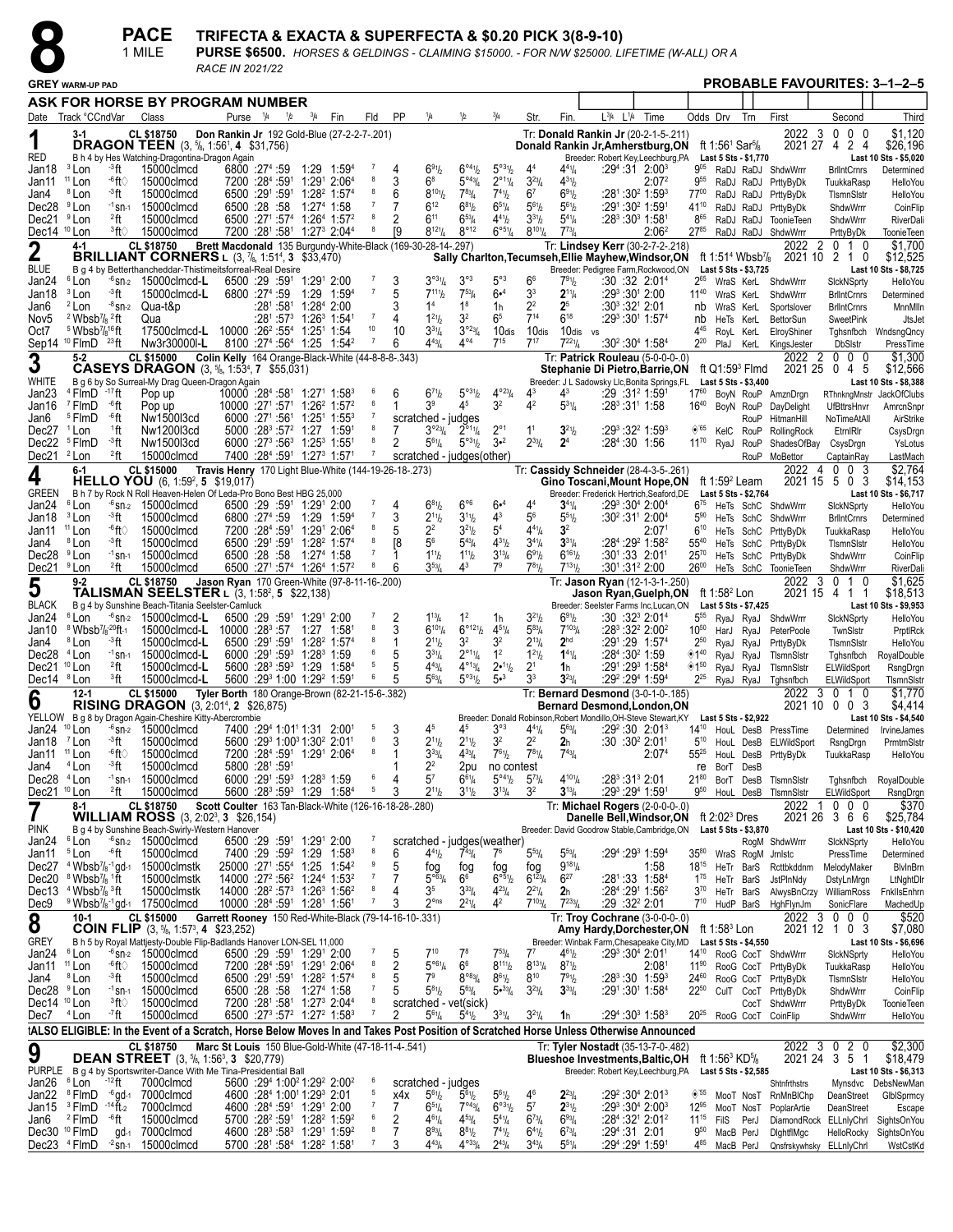**PACE TRIFECTA & EXACTA & SUPERFECTA & LATE DOUBLE** (Races 9 and 10)<br>
1 MILE PURSE \$5800. *HORSES & GELDINGS - CLAIMING \$15000. - FOR N/W \$13500. LIFETIME (W-ALL) (N/W*<br> *PURPLE WARM-UP PAD* PROB

| OF A RACE LAST 10 ALLOWED \$4000) |
|-----------------------------------|

|                                 |                                                                     | 1 MILE                                |                                                                                                                                  |                                        |                                                                                                                                             |               |                                                                             |                                  |                     |                                           |                                             |                                                                                                             |                                                       |                                                  | PURSE \$5800. HORSES & GELDINGS - CLAIMING \$15000. - FOR N/W \$13500. LIFETIME (W-ALL) (N/W                     |      |                                         |                                                       |           |                                                               |                                                                               |                                                |
|---------------------------------|---------------------------------------------------------------------|---------------------------------------|----------------------------------------------------------------------------------------------------------------------------------|----------------------------------------|---------------------------------------------------------------------------------------------------------------------------------------------|---------------|-----------------------------------------------------------------------------|----------------------------------|---------------------|-------------------------------------------|---------------------------------------------|-------------------------------------------------------------------------------------------------------------|-------------------------------------------------------|--------------------------------------------------|------------------------------------------------------------------------------------------------------------------|------|-----------------------------------------|-------------------------------------------------------|-----------|---------------------------------------------------------------|-------------------------------------------------------------------------------|------------------------------------------------|
|                                 | <b>PURPLE WARM-UP PAD</b>                                           |                                       | OF A RACE LAST 10 ALLOWED \$4000)                                                                                                |                                        |                                                                                                                                             |               |                                                                             |                                  |                     |                                           |                                             |                                                                                                             |                                                       |                                                  |                                                                                                                  |      |                                         |                                                       |           |                                                               |                                                                               | <b>PROBABLE FAVOURITES: 1-2-3-4</b>            |
|                                 |                                                                     |                                       | ASK FOR HORSE BY PROGRAM NUMBER                                                                                                  |                                        |                                                                                                                                             |               |                                                                             |                                  |                     |                                           |                                             |                                                                                                             |                                                       |                                                  |                                                                                                                  |      |                                         |                                                       |           |                                                               |                                                                               |                                                |
|                                 | Date Track °CCndVar                                                 | Class                                 |                                                                                                                                  | Purse $\frac{1}{4}$                    | 1/2                                                                                                                                         | $^{3}/_{4}$   | Fin                                                                         | Fld                              | PP                  | 1/4                                       | 1/2                                         | $^{3}/_{4}$                                                                                                 | Str.                                                  | Fin.                                             | $L^{3}/4$ $L^{1}/4$                                                                                              | Time | Odds Drv                                |                                                       | Trn       | First                                                         | Second                                                                        | Third                                          |
|                                 | 7-5                                                                 | <b>CL \$18750</b>                     | Colin Kelly 164 Orange-Black-White (44-8-8-8-.343)                                                                               |                                        |                                                                                                                                             |               |                                                                             |                                  |                     |                                           |                                             |                                                                                                             |                                                       |                                                  | Tr: Kyle Bossence (17-3-3-3-333)                                                                                 |      |                                         | $\sin 2:02^3$ Lon                                     |           | 2022                                                          | $\overline{2}$<br>0<br>-1<br>-1                                               | \$3,472                                        |
| RED                             |                                                                     |                                       | <b>PRIMETIME SEELSTER</b> (3, 2:00 <sup>2</sup> , 3 \$14,212)<br>B h 4 by Control The Moment-Porsche Seelster-Artistic Fella     |                                        |                                                                                                                                             |               |                                                                             |                                  |                     |                                           |                                             |                                                                                                             |                                                       |                                                  | Kyle Bossence,Arthur,ON<br>Breeder: Seelster Farms Inc, Lucan, ON                                                |      |                                         | ft 2:00 <sup>2</sup> Lon<br>Last 5 Sts - \$3,472      |           |                                                               | 2021 12 2 1 0                                                                 | \$10,740<br>Last 10 Sts - \$8,262              |
| Jan24                           | <sup>4</sup> Lon                                                    | $-6$ <sub>Sn-2</sub> 15000clmcd       |                                                                                                                                  |                                        | 5600 :284 1:00 <sup>3</sup> 1:314 2:02 <sup>3</sup>                                                                                         |               |                                                                             | 6                                | 6                   | $4^{43}$ / <sub>4</sub>                   | 4°11/2                                      | $3 - 2$                                                                                                     | $1^{11}h$                                             | $1^{21}/4$                                       | $:31^2:30^2$ 2:02 <sup>3</sup>                                                                                   |      | $\diamond$ '80                          | BorT                                                  |           | BosK PrmtmSlstr                                               | RngrHnvr                                                                      | MdnghtPryr                                     |
| Jan18<br>Dec20                  | ⊸3ft<br><sup>7</sup> Lon<br>8 Wbsb <sup>7</sup> / <sub>8</sub> 1ft  | 15000clmcd<br>15000clmstk             |                                                                                                                                  |                                        | 5600 :29 1:00 1:30 2:01                                                                                                                     |               | 14000 :27 <sup>2</sup> :56 <sup>2</sup> 1:24 <sup>4</sup> 1:53 <sup>2</sup> |                                  | 5                   | $6^8$                                     | $6^{61}/4$<br>scratched - vet(sick)         | 5.43/4                                                                                                      | 5 <sup>5</sup>                                        | $3^{21}/2$                                       | $:29^3:30^1$ 2:01 $^3$                                                                                           |      | $5^{80}$                                | SorA                                                  |           | BosK ELWildSport<br>BosK JstPlnNdy                            | RsngDrgn<br>DstyLnMrgn                                                        | PrmtmSlstr<br>LtNghtDIr                        |
| Dec13 <sup>10</sup> Lon         | <sup>5</sup> ft∖                                                    | Nw15000lcd                            |                                                                                                                                  |                                        | $9100 : 28^1 : 57^3$ 1:29                                                                                                                   |               | $2:05^3$                                                                    |                                  | 6                   | $X7^{123}/4$ 9 <sup>19</sup>              |                                             | $9^{27}$ <sup>1</sup> / <sub>2</sub>                                                                        | $9^{321}$                                             | 9dis                                             |                                                                                                                  |      | $14^{90}$                               | KelC                                                  |           | BosK Sundown                                                  | FstyLkFr                                                                      | Smwhrntscny                                    |
| Nov29<br>Nov22                  | $-2$ ft $_1$<br><sup>3</sup> Lon<br>∙1ft<br><sup>9</sup> Lon        | Nw15000lcd<br>Nw15000I                |                                                                                                                                  |                                        | 8200 :283 :591 1:28 <sup>2</sup> 1:584<br>8200 :28 <sup>2</sup> :58 <sup>3</sup> 1:28 1:57 <sup>4</sup>                                     |               |                                                                             |                                  | 3<br>[8             | $8^{111}/4$                               | pulled up be dnf<br>$7^{91}/4$              | $7^{53}$ / <sub>4</sub>                                                                                     | 7 <sup>6</sup>                                        | dnf<br>$7^{61}/4$                                | :284 :294 1:59                                                                                                   |      | $26^{10}$<br>$37^{80}$                  | KelC<br>KelC                                          |           | BosK LmInDCcnt<br>BosK LmInDCcnt                              | YsDelight<br>TravelBan                                                        | TravelBan<br>YsDelight                         |
| Nov <sub>15</sub>               | $1$ ft $\cdot$<br><sup>1</sup> Lon                                  | Nw5000lcd                             |                                                                                                                                  |                                        | 7500 :291 1:00 1:293 2:002                                                                                                                  |               |                                                                             |                                  |                     | $1^{13}$ / <sub>4</sub>                   | $1^{31}h$                                   | 1 <sup>2</sup>                                                                                              | 1 <sup>2</sup>                                        | $1^{23}$ / <sub>4</sub>                          | $:29^3:30^4$ 2:00 <sup>2</sup>                                                                                   |      | 3 <sup>95</sup>                         | KelC                                                  |           | BosK PrmtmSlstr                                               | <b>BbysBchBm</b>                                                              | JaysNTigers                                    |
| Oct <sub>23</sub>               | <sup>1</sup> FlmD<br>ºft                                            | Qua                                   |                                                                                                                                  |                                        | :29 :58 <sup>1</sup> 1:26 <sup>4</sup> 1:56 <sup>2</sup>                                                                                    |               |                                                                             |                                  | 4                   | $2^{11}h$                                 | $2^{31}h$                                   | $3^{4}\%$                                                                                                   | 48                                                    | $4^{103}$ / <sub>4</sub>                         | :28 <sup>4</sup> :31 1:58 <sup>3</sup>                                                                           |      | nb                                      |                                                       |           | KelC BosK Kounnis                                             | RealWicked                                                                    | PLJackson                                      |
| $\boldsymbol{2}$                | $5 - 2$                                                             | CL \$22500                            | Braiden Reibeling 130 Green-White (14-0-0-2-.47)<br><b>MIDNIGHT PRAYER</b> (2, 2:01 <sup>4</sup> , 1 \$10,812)                   |                                        |                                                                                                                                             |               |                                                                             |                                  |                     |                                           |                                             |                                                                                                             |                                                       |                                                  | Tr: Kyle Reibeling (8-0-1-1-.111)<br>Kyle Reibeling, Campbell ville, ON                                          |      |                                         | ft $2:014$ Frnft                                      |           | 2022<br>2021 20                                               | $\overline{2}$<br>$^{\circ}$<br>0 <sub>1</sub><br>1 5 3                       | \$672<br>\$10,140                              |
| <b>BLUE</b>                     |                                                                     |                                       | Br g 3 by Shadyshark Hanover-Candys A Queen-Always A Virgin                                                                      |                                        |                                                                                                                                             |               |                                                                             |                                  |                     |                                           |                                             |                                                                                                             |                                                       |                                                  | Breeder: Lynn Schmucker, Grabill, IN                                                                             |      |                                         | Last 5 Sts - \$3,648                                  |           |                                                               |                                                                               | Last 10 Sts - \$4,688                          |
| Jan24<br>Jan13                  | <sup>4</sup> Lon<br><sup>8</sup> FlmD<br>$-2$ ft                    | $-6$ sn- $2$ 15000 clmcd<br>Nw2rcd    |                                                                                                                                  |                                        | 5600 :284 1:00 <sup>3</sup> 1:31 <sup>4</sup> 2:02 <sup>3</sup><br>5700 :28 :574 1:28 1:581                                                 |               |                                                                             |                                  | 4<br>2              | $2^{11}/4$<br>$2^{11}h$                   | $3^{11}h$<br>$2^{21}/4$                     | $4^{21}/4$<br>$3^{11}/2$                                                                                    | $5^{4}$ <sup>1</sup> / <sub>2</sub><br>6 <sup>7</sup> | $3^{31}/4$<br>$6^{123}$ /4                       | :31 <sup>2</sup> :31 2:03 <sup>1</sup><br>$:30:32^3 2:00^4$                                                      |      | 950<br>$16^{85}$                        | ReiB                                                  | ReiK      | ReiB ReiK PrmtmSlstr<br>DightflMgc                            | RngrHnvr<br>DiamondRock                                                       | MdnghtPryr<br>PerfectRolo                      |
| Jan4                            | <sup>4</sup> Lon<br>⊸°ft                                            | 15000clmcd                            |                                                                                                                                  | 5800 :281 :591                         |                                                                                                                                             |               |                                                                             |                                  | 3                   | $3^{31}h$                                 | 4pu                                         | no contest                                                                                                  |                                                       |                                                  |                                                                                                                  |      | re                                      | ReiB                                                  | ReiK      |                                                               |                                                                               |                                                |
| Dec14 <sup>4</sup> Nfld<br>Dec7 | ft<br><sup>10</sup> Nfld<br>ft                                      | 7500clnw1<br>7500clnw1                |                                                                                                                                  | 4800 :28 <sup>3</sup> :58 <sup>4</sup> | 4800 :27 <sup>2</sup> :57 <sup>1</sup> 1:26 <sup>4</sup> 1:57                                                                               | $1:28^2$ 1:58 |                                                                             |                                  | $\overline{2}$<br>4 | $2^3$<br>$2o$ ns                          | $2^{31}/4$<br>$1^{11}/4$                    | $2^2$<br>1 <sup>ns</sup>                                                                                    | 25<br>$1\frac{3}{4}$                                  | $3^{83}$ /4<br>2 <sub>h</sub>                    | $:29^2:31^3$ 1:58 <sup>4</sup><br>:293 :293 1:58                                                                 |      | $\diamond$ '60<br>$\diamondsuit 1^{10}$ |                                                       |           | WreR PowL Ndngffthgrd<br>WreR PowL FmAndPwr                   | Orwhskycvlr<br>MdnghtPryr                                                     | MdnghtPryr<br>WhskPlyr                         |
| Nov30 <sup>10</sup> Nfld        | ft                                                                  | 7500clnw1                             |                                                                                                                                  |                                        | 4800 :27 <sup>4</sup> :57 <sup>3</sup> 1:27 1:58 <sup>3</sup>                                                                               |               |                                                                             | 8                                | 5                   | $2^{11}h$                                 | $2^{11}/4$                                  | $3^{11}/2$                                                                                                  | $3^{11}/2$                                            | 2 <sub>h</sub>                                   | :29 <sup>2</sup> :31 <sup>2</sup> 1:58 <sup>3</sup>                                                              |      | $9^{30}$                                |                                                       |           | LemC PowL ScritDrgn                                           | MdnghtPryr                                                                    | FmAndPwr                                       |
| Nov23 <sup>12</sup> Nfld        | ft<br>ft<br><sup>4</sup> Nfld                                       | 7500clnw1<br>7500clnw1                |                                                                                                                                  |                                        | 4800 :28 <sup>3</sup> :58 1:27 <sup>4</sup> 1:58 <sup>1</sup><br>4800 :29 <sup>2</sup> :58 <sup>3</sup> 1:26 <sup>4</sup> 1:56 <sup>3</sup> |               |                                                                             |                                  | 7<br>8              | $6^{63}$ /4<br>$8^{123}/4$                | $6^{33}$ /4<br>$8^{\circ 5}$                | $6^{61}/2$<br>6•12                                                                                          | $6^{51}/4$<br>$6^{143}/4$                             | $5^{61}/2$<br>$6^{213}/4$                        | $:30^1:30^2$ 1:59 <sup>2</sup><br>:293 :314 2:01                                                                 |      | $34^{30}$<br>$35^{80}$                  |                                                       |           | MyeH PowL ScritDrgn<br>DavB PowL SIsbrkJwl                    |                                                                               | AnneWithAnE Orwhskycvlr                        |
| Nov16                           | 3-1                                                                 | CL \$15000                            | Jason Ryan 170 Green-White (97-8-11-16-.200)                                                                                     |                                        |                                                                                                                                             |               |                                                                             |                                  |                     |                                           |                                             |                                                                                                             |                                                       |                                                  | Tr: Shawn Hyatt (24-4-2-2-.240)                                                                                  |      |                                         |                                                       |           | 2022                                                          | AnneWithAnE<br>$\overline{4}$<br>$\mathbf{0}$<br>$\mathbf{1}$<br>$\mathbf{0}$ | ScritDrgn<br>\$1,900                           |
| 3                               |                                                                     |                                       | <b>RANGER HANOVER</b> L $(4, \frac{5}{6}, 1:59, 1 \cdot $17,321)$                                                                |                                        |                                                                                                                                             |               |                                                                             |                                  |                     |                                           |                                             |                                                                                                             |                                                       |                                                  | Michelle Sherman, Shawn Hyatt, Dave Simpson, ON                                                                  |      |                                         | ft 1:59 Sar <sup>5</sup> / <sub>8</sub>               |           |                                                               | 2021 27 1 3 3                                                                 | \$11,576                                       |
| WHITE<br>Jan24                  | <sup>4</sup> Lon                                                    | $-6$ sn- $2$ 15000 clmcd-L            | B q 5 by Somebeachsomewhere-Razzle My Tazzle-Cams Card Shark                                                                     |                                        | 5600 :284 1:00 <sup>3</sup> 1:314 2:02 <sup>3</sup>                                                                                         |               |                                                                             |                                  | 5                   | $6^{81}/4$                                | $6^{\circ 4}$ <sup>1</sup> / <sub>4</sub>   | $5 \cdot \frac{33}{4}$                                                                                      | 43                                                    | $2^{21}/4$                                       | Breeder: Hanover Shoe Farms Inc, Hanover, PA<br>$:31^{\circ}$ :30 <sup>2</sup> 2:03                              |      | $20^{85}$                               | Last 5 Sts - \$2,268                                  |           | RyaJ HyaS PrmtmSlstr                                          | RngrHnvr                                                                      | Last 10 Sts - \$5,446<br>MdnghtPryr            |
| Jan19                           | <sup>6</sup> Lon                                                    | $-6$ qd $-2$ 7000 clmcd-L             |                                                                                                                                  |                                        | 4200 :30 1:01 1:30 <sup>3</sup> 2:02                                                                                                        |               |                                                                             |                                  | 5                   | $4^{41}$                                  | $3^{923}/4$                                 | $3^{023}/4$                                                                                                 | $5^{51}/4$                                            | $7^{81}/4$                                       | $:29^3:32^2:2:03^3$                                                                                              |      | $20^{35}$                               |                                                       | BorT HyaS | Dashiki                                                       | DerbyDylan                                                                    | Oldfrndskntcky                                 |
| Jan12<br>Jan5                   | -1 ft<br><sup>5</sup> Lon<br><sup>3</sup> Lon<br><sup>-6</sup> ft-1 | 7000clmcd-L<br>7000clmcd-L            |                                                                                                                                  | $5000 : 28^2 : 59$                     | $5000$ :28 :57 <sup>1</sup> 1:26 <sup>4</sup> 1:58 <sup>2</sup>                                                                             |               | 1:27 $^3$ 1:58 $^4$                                                         |                                  | 5<br>2              | $4^{73}$ /4<br>$4^{71}h$                  | 48<br>$4^{\circ_{51}}/4$                    | $5^{61}/2$<br>$4^{\circ 7}$ $1/2$                                                                           | $4^7$<br>$4^{101}h$                                   | $5^{71}/4$<br>$5^{81}/2$                         | :291:314 1:594<br>$:29:31^22:00^2$                                                                               |      | $23^{00}$<br>1465                       | KelC HyaS                                             | BorT HyaS | HokieDokie<br>Rcknmydrm                                       | <b>DptySistr</b><br>PeyBug                                                    | CtchMyCntrl<br>HokieDokie                      |
|                                 | Dec30 <sup>10</sup> FlmD                                            | 7000clmcd-L<br>gd-1                   |                                                                                                                                  |                                        | 4600 :283 :583 1:291 1:592                                                                                                                  |               |                                                                             |                                  |                     | $2^{13}$ /4                               | $2^{11}h$                                   | $2^{\circ}$ ns                                                                                              | 3 <sup>2</sup>                                        | $4^{33}$ / <sub>4</sub>                          | $:30^2:31$ 2:001                                                                                                 |      | $13^{65}$                               |                                                       | KelC HyaS | DightflMgc                                                    | HelloRocky                                                                    | SightsOnYou                                    |
| Dec23<br>Dec14 <sup>8</sup> Lon | ®FlmD<br>$-2$ SN-1<br><sup>3</sup> ft                               | 7000clmcd-L<br>15000clmcd-L           |                                                                                                                                  |                                        | 4600 :291 :59 1:28<br>5600 :293 1:00 1:292 1:591                                                                                            |               | $1:58^3$                                                                    |                                  | 5i<br>6             | $5^7$<br>$6^{81}/2$                       | 4°3<br>$3^{013}/4$                          | 4°51/2<br>3°11/2                                                                                            | 3 <sup>7</sup><br>$5^{51}/4$                          | $4^{83}$ / <sub>4</sub><br>$5^{83}$ /4           | $:29^2:31^2:2:00^2$<br>:291 :31º 2:01                                                                            |      | 2870<br>$25^{95}$                       |                                                       | MacB HyaS | Rcknmydrm<br>Tghsnfbch                                        | DightflMgc                                                                    | HelloRocky                                     |
| Dec9                            | <sup>7</sup> FlmD                                                   | $32$ sn-1 7000 clmcd-L                |                                                                                                                                  |                                        |                                                                                                                                             |               | 4600 :291 :591 1:283 1:592                                                  |                                  | 5                   | $5^{61}$                                  | $5^{41}h$                                   | 4•33/4                                                                                                      | 4 <sup>4</sup>                                        | $5^{43}/4$                                       | $:29^2:31$ 2:00 <sup>2</sup>                                                                                     |      | 255                                     |                                                       | CouS HyaS | KelC HyaS UndrWrrnty                                          | ELWildSport<br>JILxmnt                                                        | TismnSistr<br>BillyBayama                      |
| 4                               | 4-1                                                                 | CL \$18750                            | Tyler Borth 180 Orange-Brown (82-21-15-6-.382)                                                                                   |                                        |                                                                                                                                             |               |                                                                             |                                  |                     |                                           |                                             |                                                                                                             |                                                       |                                                  | Tr: Dolores Basilone (24-2-0-4-.138)                                                                             |      |                                         |                                                       |           | 2022                                                          | -3<br>$0\quad 0$<br>- 0                                                       | \$1,189                                        |
| <b>GREEN</b>                    |                                                                     |                                       | <b>WEST COAST KID</b> (3, 1:57 <sup>3</sup> , 2 \$17,183)<br>B g 4 by Betterthancheddar-Maid West-Western Hanover LEX-SEL 65,000 |                                        |                                                                                                                                             |               |                                                                             |                                  |                     |                                           |                                             |                                                                                                             |                                                       |                                                  | John Devito,Whitestone,NY<br>Breeder: Winbak Farm, Chesapeake City, MD                                           |      |                                         | ft 1:57 $3$ Flmd<br>Last 5 Sts - \$1,873              |           | 2021 21                                                       | 2 1 4                                                                         | \$11,332<br>Last 10 Sts - \$3,485              |
| Jan24                           | $4$ Lon                                                             | $-6$ sn- $2 \quad 15000$ clmcd        |                                                                                                                                  |                                        | 5600 :284 1:00 <sup>3</sup> 1:314 2:02 <sup>3</sup>                                                                                         |               |                                                                             |                                  | 3                   | 3 <sup>3</sup>                            | $2^{\circ}$ ns                              | $2^{\circ}1$                                                                                                | 3 <sup>3</sup>                                        | $4^{41}/4$                                       | $:31^2:31^2:2:03^2$                                                                                              |      | $1^{30}$                                | HouL BasD                                             |           | PrmtmSlstr                                                    | RngrHnvr                                                                      | MdnghtPryr                                     |
| Jan13<br>Jan6                   | <sup>8</sup> FlmD<br>-2 ft<br>-6ft<br><sup>2</sup> FlmD             | 15000clmcd<br>15000clmcd              |                                                                                                                                  |                                        | 5700 :28 :57 <sup>4</sup> 1:28 1:581<br>$5700$ : $28^2$ : $59^1$ 1: $28^2$ 1: $59^2$                                                        |               |                                                                             |                                  | 5<br>1              | $3^{31}h$<br>$2^{11}h$                    | $3^{33}/4$<br>1 <sup>1</sup>                | $5^{31}/4$<br>$2^{3}/_{4}$                                                                                  | $5^{31}$<br>56                                        | 4 <sup>2</sup><br>$5^{81}/2$                     | :30 :30 1:58 <sup>3</sup><br>:29 <sup>2</sup> :32 <sup>2</sup> 2:01                                              |      | $16^{35}$<br>$2^{80}$                   | MaPa BasD<br>MaPa BasD                                |           | DightflMgc                                                    | DiamondRock<br>DiamondRock ELLnlyChrl                                         | PerfectRolo<br>SightsOnYou                     |
| Dec23                           | <sup>4</sup> FlmD                                                   | $-2$ Sn-1<br>15000clmcd               |                                                                                                                                  |                                        | 5700 :281 :584 1:28 <sup>2</sup> 1:581                                                                                                      |               |                                                                             |                                  | 5                   | $2^{11}h$                                 | 3 <sup>3</sup>                              | $5^{963}$ / <sub>4</sub>                                                                                    | 5 <sup>5</sup>                                        | 3 <sup>4</sup>                                   | $:30^2:29^1$ 1:59                                                                                                |      | $8^{50}$                                | MaPa BasD                                             |           |                                                               | Qnsfrskywhsky ELLnlyChrl                                                      | WstCstKd                                       |
| Dec15                           | <sup>1</sup> FlmD<br>≗°ft<br><sup>8</sup> ft<br><sup>7</sup> Lon    | Nw2r15000l                            |                                                                                                                                  |                                        | 8600 :27 <sup>2</sup> :55 <sup>4</sup> 1:24 <sup>2</sup> 1:54 <sup>2</sup><br>5800 :291 :59 <sup>2</sup> 1:281 1:581                        |               |                                                                             |                                  | 2<br>4              | $4^{63}$ /4<br>$3^{31}h$                  | $5^{81}/4$                                  | 5 <sup>9</sup><br>3 <sup>4</sup>                                                                            | $5^{13}$<br>$3^{53}$ /4                               | $6^{161}/4$<br>$3^{81}/4$                        | $:28^4:31^2$ 1:57 $^3$                                                                                           |      | 4865                                    | DesR BasD                                             |           | AllyFlight                                                    | YsDelight                                                                     | Lftmxprnc                                      |
| Nov9<br>Oct26                   | 6ft<br>$10$ Lon                                                     | 15000clmcd<br>15000clmcd              |                                                                                                                                  |                                        | 5800 :29 :58 <sup>2</sup> 1:27 <sup>4</sup> 1:58 <sup>3</sup>                                                                               |               |                                                                             |                                  | x3                  | $7^{\circ 103}$ /4                        | $3^{31}h$<br>$6^{\circ 61}/2$               | $5^{\circ 6}$                                                                                               | 6 <sup>7</sup>                                        | $6^{143}/4$                                      | :29 :30 <sup>4</sup> 1:59 <sup>4</sup><br>$:29^2:32^3:2:01^3$                                                    |      | $15^{70}$<br>$5^{20}$                   | DesR BasD<br>DesR BasD                                |           | <b>ToonieTeen</b><br>RoyalDouble                              | TuukkaRasp<br>LilMemories                                                     | WstCstKd<br>TuukkaRasp                         |
| Oct19 <sup>9</sup> Lon          | $15$ ft                                                             | 15000clmcd                            |                                                                                                                                  |                                        | 5800 :27 <sup>2</sup> :57 <sup>2</sup> 1:27 <sup>2</sup> 1:58 <sup>2</sup>                                                                  |               |                                                                             |                                  | 2                   | $2^{11}h$                                 | $2^{11}h$                                   | $3^{11}/2$                                                                                                  | $4^{21}$                                              | 3 <sup>1</sup> 1 <sub>2</sub>                    | :30 :31 1:58 <sup>3</sup>                                                                                        |      | $3^{45}$                                |                                                       |           | DesR BasD TuukkaRasp                                          | AllyFlight                                                                    | WstCstKd                                       |
| 5                               | 6-1                                                                 | <b>CL \$15000</b>                     | Natasha Day 106 Red-Blue-White (49-4-5-8-.192)<br><b>GLOBAL SUPREMACY</b> (3, 2:01 <sup>3</sup> , 1 \$12,886)                    |                                        |                                                                                                                                             |               |                                                                             |                                  |                     |                                           |                                             |                                                                                                             |                                                       |                                                  | Tr: Courtney Robson (10-1-1-2-.222)<br>Courtney Robson, Campbell ville, ON-Julie Seguin, Gatineau, QC            |      |                                         |                                                       |           | 2022 3<br>2021                                                | 0 0 1<br>- 8<br>2 1<br>$\mathbf{0}$                                           | \$1,150<br>\$3,220                             |
| <b>BLACK</b>                    |                                                                     |                                       | B g 6 by American Ideal-Kims Caper-Badlands Hanover LEX-SEL 65,000                                                               |                                        |                                                                                                                                             |               |                                                                             |                                  |                     |                                           |                                             |                                                                                                             |                                                       |                                                  | Breeder: Winbak Farm, Chesapeake City, MD                                                                        |      |                                         | Last 5 Sts - \$2,300                                  |           |                                                               |                                                                               | Last 10 Sts - \$4,370                          |
| Jan22<br>Jan15                  | <sup>8</sup> FlmD<br>$3$ FlmD $-14$ ft-2                            | $-6$ qd $-1$ 7000clmcd<br>7000clmcd   |                                                                                                                                  |                                        | 4600 :284 1:001 1:293 2:01<br>4600 :284 :591 1:291 2:00                                                                                     |               |                                                                             | $\overline{7}$                   | 3<br>1              | 3 <sup>3</sup><br>1 <sup>ns</sup>         | $3^{31}h$<br>$2^{11}h$                      | $3^{43}$ /4<br>4 <sup>2</sup>                                                                               | 36<br>$2^{11}/2$                                      | $4p36$<br>$45$                                   | :29 <sup>4</sup> :31 <sup>3</sup> 2:021<br>$:30^{\scriptscriptstyle +} \!\!.31^{\scriptscriptstyle 2}\!\!.2$ :01 |      | $10^{90}$                               |                                                       |           | RyaJ RobC RnMnBIChp<br>27 <sup>15</sup> MaPa RobC PoplarArtie | DeanStreet<br>DeanStreet                                                      | GlbISprmcy<br>Escape                           |
| Jan8                            | <sup>2</sup> FlmD<br>$-2$ ft                                        | 7000clmcd                             |                                                                                                                                  |                                        | 4600 :284 :58 <sup>2</sup> 1:28 <sup>2</sup> 1:584                                                                                          |               |                                                                             |                                  | 2                   | $5^{61}$                                  |                                             | $6^{31}/2$                                                                                                  | $7^7$                                                 | 5 <sup>6</sup>                                   | :293:31 2:00                                                                                                     |      | 4040                                    |                                                       |           | MaPa RobC DstyLnMrgn                                          | HelloRocky                                                                    | Escape                                         |
|                                 | Dec30 <sup>10</sup> FlmD<br>Dec18 <sup>4</sup> FlmD                 | 7000clmcd<br>$gd-1$<br>7000clmcd      |                                                                                                                                  |                                        | 4600 :30 1:00 <sup>4</sup> 1:30 <sup>3</sup> 2:01                                                                                           |               | 4600 :28 <sup>3</sup> :58 <sup>3</sup> 1:29 <sup>1</sup> 1:59 <sup>2</sup>  | 8<br>7                           | 4<br>3              | $3^{\circ 2}$<br>$2^{11}/2$               | $4^{\circ 33}/4$<br>$2^{11}h$               | $8^{61}/2$<br>$2^{11}/2$                                                                                    | 810<br>$2^{13}/4$                                     | $8^{251}/4$<br>2 <sup>2</sup>                    | $:31:34$ 2:04 <sup>2</sup><br>:294 :303 2:012                                                                    |      | $36^{50}$<br>$20^{60}$                  |                                                       |           | FilS RobC DightflMgc                                          | HelloRocky                                                                    | SightsOnYou                                    |
| Dec4                            | <sup>2</sup> FlmD<br>-1 ft                                          | $-2$ gd-1<br>7000clmcd                |                                                                                                                                  |                                        |                                                                                                                                             |               | 4600 :281 :583 1:282 1:592                                                  | $\overline{7}$                   | 2                   | $3^{33}/4$                                | 4 <sup>4</sup>                              | $5^{31}$ / <sub>2</sub>                                                                                     | $4^3$                                                 | $4^{33}/4$                                       | :293 :311 2:001                                                                                                  |      | $12^{50}$                               |                                                       |           | MaPa RobC BlssfilFctr<br>MaPa RobC ShftngVws                  | GlbISprmcy<br><b>BIssfIIFctr</b>                                              | KeystoneTaz<br>FstAsPhlps                      |
|                                 | Nov27 <sup>10</sup> FlmD<br>∙1ft                                    | 7000clmcd                             |                                                                                                                                  |                                        |                                                                                                                                             |               | 4600 :29 :59 <sup>2</sup> 1:29 <sup>3</sup> 1:59 <sup>3</sup>               | 9                                | 5                   | $1^{13} / 4$                              | $1^{11}h$                                   | $2^{13}/4$                                                                                                  | $4^{41}/4$                                            | $8^{121}/4$                                      | :30 $3$ :32 2:02                                                                                                 |      | $38^{30}$                               |                                                       |           | MaPa RobC DptySistr                                           | BillyBayama                                                                   | Tradition                                      |
|                                 | Nov20 <sup>3</sup> FlmD<br><sup>4</sup> ft<br>8-1                   | 7000clmcd<br>CL \$18750               | Brett Macdonald 135 Burgundy-White-Black (169-30-28-14-.297)                                                                     |                                        |                                                                                                                                             |               | 4600 :284 :584 1:28 1:574                                                   | 8                                |                     | $2^{21}h$                                 | $2^{13}/4$                                  | $2^3$                                                                                                       | 2 <sup>4</sup>                                        | $2^{51}/2$                                       | :29 <sup>2</sup> :30 <sup>1</sup> 1:58 <sup>4</sup><br>Tr: Randy Scott (4-0-1-0-.138)                            |      | $34^{15}$                               |                                                       |           | MaPa RobC ShftngVws<br>2022                                   | GlbISprmcy<br>$\overline{2}$<br>0 1 0                                         | RngrHnvr<br>\$2,155                            |
| 6                               |                                                                     |                                       | <b>MAJOR MOTION</b> $(3, 5/8, 1:57^4, 1 \text{ } $8,763)$                                                                        |                                        |                                                                                                                                             |               |                                                                             |                                  |                     |                                           |                                             |                                                                                                             |                                                       |                                                  | <b>Randy Scott, Trenton, ON</b>                                                                                  |      |                                         | ft 1:57 <sup>4</sup> RidC <sup>5</sup> / <sub>8</sub> |           | 2021 15                                                       | 1 1 3                                                                         | \$6,608                                        |
| Jan24 <sup>4</sup> Lon          |                                                                     | $-6$ sn-2 15000 clmcd                 | YELLOW B g 4 by Art Major-Kg Delight-Northern Luck LEX-SEL 40,000                                                                |                                        |                                                                                                                                             |               | 5600 :28 <sup>4</sup> 1:00 <sup>3</sup> 1:31 <sup>4</sup> 2:02 <sup>3</sup> | $6\overline{6}$                  | 2                   | $1^{\circ 11}/4$                          | 1 <sup>ns</sup>                             | 1 <sup>1</sup>                                                                                              | $2^{11}$                                              | $5^{41}/4$                                       | Breeder: Winbak Farm, Chesapeake City, MD<br>$:31^{\circ}$ :31 <sup>3</sup> 2:03 <sup>2</sup>                    |      |                                         | Last 5 Sts - \$2,839                                  |           | 8 <sup>55</sup> FilS ScoR PrmtmSlstr                          | RngrHnvr                                                                      | Last 10 Sts - \$7,747<br>MdnghtPryr            |
| Jan12 $1$ Lon                   | ∙1ft                                                                | Nw5000lcd                             |                                                                                                                                  |                                        | 7500 :283 :594 1:301 2:01                                                                                                                   |               |                                                                             |                                  | 5                   | $2^{11}h$                                 | $2^{11}h$                                   | $2^{11}/2$                                                                                                  | $2^{13}/4$                                            | 2 <sup>2</sup>                                   | $:30^2:31$ 2:01 <sup>2</sup>                                                                                     |      |                                         |                                                       |           | 15 <sup>25</sup> SorA ScoR DmnSlstr                           |                                                                               | MajorMotion JaysNTigers                        |
| Jan4<br>Dec <sub>9</sub>        | ⊸°ft<br><sup>4</sup> Lon<br>$5$ RidC $\frac{5}{8}$ $-7$ gd-1        | 15000clmcd<br>Nw8500lcd               |                                                                                                                                  | 5800 :281 :591                         | 5700 :283 :573 1:271 1:573                                                                                                                  |               |                                                                             | 6                                | 6<br>6              | $6^{91}/2$<br>$6^{91}/2$                  | 6pu<br>$6^{81}$ / <sub>2</sub>              | no contest<br>$5^{\circ 4}$ <sup>1</sup> / <sub>2</sub>                                                     | $6^{14}$                                              | $6^{181}/4$                                      | :284 :331 2:011                                                                                                  |      | re<br>$25^{90}$                         | SorA ScoR<br>LavB ScoR                                |           |                                                               |                                                                               | MachTieSon DGsMgcmmnt BlckbstrTrd              |
| Dec <sub>2</sub>                | $4$ RidC $\frac{5}{6}$ $6$ gd- $3$                                  | Nw8500lcd                             |                                                                                                                                  |                                        | 5700 :284 1:0011:303 2:024                                                                                                                  |               |                                                                             |                                  | 3                   | $2^{11}/2$                                | $2^{11}h$                                   | $2^{11}/2$                                                                                                  | $6^{61}/4$                                            | 7 <sup>6</sup>                                   | :30 <sup>2</sup> :33 <sup>1</sup> 2:04                                                                           |      | $19^{40}$                               | LavB ScoR                                             |           | RockinFire                                                    |                                                                               | DeChairman MachTieSon                          |
|                                 | Nov28 $^{2}$ RidC $^{5}/_{8}$ $^{4}$ ft                             | Qua                                   |                                                                                                                                  |                                        | $:27^1:55^4$ 1:24 1:54 <sup>4</sup>                                                                                                         |               |                                                                             | $\overline{4}$<br>$\overline{4}$ | -1                  | $4^{13}$<br>48                            | $4^{16}$ <sup>1</sup> / <sub>2</sub><br>418 | $3^{\circ 17}$ <sup>1</sup> / <sub>4</sub> $2^{17}$ <sup>1</sup> / <sub>2</sub><br>$4^{203}$ / <sub>4</sub> |                                                       | $2^{18}$<br>$3^{32}$ <sup>1</sup> / <sub>2</sub> | $:28^2:31$ 1:58 <sup>2</sup>                                                                                     |      | nb                                      | LavB ScoR                                             |           |                                                               | SprngbrdgJm MajorMotion                                                       | ArtisterJ                                      |
|                                 | Oct $14^{5}$ RidC <sup>5</sup> / <sub>8</sub> <sup>22</sup> ft      | Qua<br>Nw8000lcd                      |                                                                                                                                  |                                        |                                                                                                                                             |               | :284 :573 1:254 1:543<br>5700 :264 :553 1:234 1:532                         | $_{8}$                           | 3                   |                                           | scratched - judges (transportation)         |                                                                                                             | $3^{30}$                                              |                                                  | :284:31 2:01                                                                                                     |      | nb<br>re                                | LavB ScoR                                             |           | ScoR Gtyrlcnslm                                               | Wilwrththwt                                                                   | SprngbrdgJm SwngDISwng MajorMotion<br>StnyCrts |
|                                 | $10-1$                                                              | <b>CL \$18750</b>                     | Scott Wray 185 Red-Silver-Black (76-9-13-10-.257)                                                                                |                                        |                                                                                                                                             |               |                                                                             |                                  |                     |                                           |                                             |                                                                                                             |                                                       |                                                  | Tr: Jack Wray (15-1-2-2-.185)                                                                                    |      |                                         | ft $2:011$ Lon                                        |           | 2022                                                          | $\overline{2}$<br>100                                                         | \$3,125                                        |
| <b>PINK</b>                     |                                                                     |                                       | $E L$ WILD SPORT $(3, 1:57, 2, 1:9,580)$<br>Br h 4 by Sportswriter-Wild Today-Western Hanover                                    |                                        |                                                                                                                                             |               |                                                                             |                                  |                     |                                           |                                             |                                                                                                             |                                                       |                                                  | James Lewis,Angus,ON<br>Breeder: James Lewis, Angus, ON                                                          |      |                                         | ft 1:57 $F$ Imd<br>Last 5 Sts - \$6,225               |           |                                                               | 2021 19 1 5 4                                                                 | \$16,455<br>Last 10 Sts - \$12,866             |
| Jan24 <sup>6</sup> Lon          |                                                                     | $-6$ sn- $2 \quad 15000$ clmcd        |                                                                                                                                  |                                        | 6500 :29 :591 1:291 2:00                                                                                                                    |               |                                                                             |                                  | [8                  | 45                                        | $4^{41}h$                                   | $3^{\circ 2}\%$                                                                                             | 5 <sup>5</sup>                                        | $5^{61}/2$                                       | $:29^3:31^3$ 2:011                                                                                               |      |                                         |                                                       |           | 16 <sup>10</sup> MooA WraJ ShdwWrrr                           | SickNSprty                                                                    | HelloYou                                       |
| Jan18 <sup>7</sup> Lon<br>Jan4  | ⊸3ft<br><sup>4</sup> Lon<br>⊸°ft                                    | 15000clmcd<br>15000clmcd              |                                                                                                                                  | 5800 :281:591                          | 5600 :29 <sup>3</sup> 1:00 <sup>3</sup> 1:30 <sup>2</sup> 2:01 <sup>1</sup>                                                                 |               |                                                                             |                                  | Ġ<br>5              | $1^{11}h$<br>$5^{71}h$                    | $1^{11}h$                                   | 1 <sup>2</sup><br>5@ixfell no contest                                                                       | 1 <sup>2</sup>                                        | 1h                                               | :294 :304 2:011                                                                                                  |      |                                         | 2 <sup>75</sup> WraS WraJ<br>WraS WraJ                |           | ELWildSport                                                   | RsngDrgn                                                                      | PrmtmSlstr                                     |
| Dec28 <sup>4</sup> Lon          | $-1$ Sn-1                                                           | 15000clmcd                            |                                                                                                                                  |                                        | 6000 :291 :593 1:283 1:59                                                                                                                   |               |                                                                             |                                  | 3                   | $1^{11}h$                                 | $1^{11}/4$                                  | 3 <sup>2</sup>                                                                                              | 4°                                                    | $5^{12}$                                         | :29 <sup>2</sup> :32 <sup>2</sup> 2:01 <sup>2</sup>                                                              |      | re<br>$6^{05}$                          | WraS WraJ                                             |           | TIsmnSIstr                                                    | Tghsnfbch                                                                     | RoyalDouble                                    |
| Dec21 <sup>10</sup> Lon         | $^{2}$ ft                                                           | 15000clmcd                            |                                                                                                                                  |                                        | 5600 :28 <sup>3</sup> :59 <sup>3</sup> 1:29 1:58 <sup>4</sup>                                                                               |               |                                                                             | 5                                | 4                   | 1°11b                                     | 1 <sup>hd</sup>                             | $1^{11}$                                                                                                    | 1 <sup>1</sup>                                        | 2 <sub>h</sub>                                   | :29 <sup>2</sup> :29 <sup>4</sup> 1:58 <sup>4</sup>                                                              |      | $2^{30}$                                | WraS WraJ                                             |           | TIsmnSIstr                                                    | ELWildSport                                                                   | RsngDrgn                                       |
| Dec14 <sup>8</sup> Lon<br>Dec8  | <sup>3</sup> ft<br><sup>1</sup> FlmD                                | 15000clmcd<br>$-4$ gd-1<br>Nw2r15000l |                                                                                                                                  |                                        | 5600 :293 1:00 1:292 1:591<br>8600 :291 :593 1:28 1:574                                                                                     |               |                                                                             | 6                                | 1<br>[9             | $1^{13}$ / <sub>4</sub><br>3 <sup>3</sup> | $1^{13}$ / <sub>4</sub><br>$5^{31}/4$       | $1^{11}$ / <sub>2</sub><br>$6^{41}/2$                                                                       | $1^{11}$ / <sub>2</sub><br>5 <sup>3</sup>             | $2^{11}/4$<br>$6^{33}/4$                         | $:29^2:30$ 1:59 <sup>2</sup><br>:283 :294 1:583                                                                  |      | $2^{85}$<br>$11^{45}$                   | WraS WraJ<br>WraS WraJ                                |           | Tghsnfbch<br>KnkdSlstr                                        | ELWildSport<br>Whtwytg                                                        | TIsmnSIstr<br>CntrOffr                         |
| Nov29 <sup>3</sup> Lon          | - <sup>2</sup> ft 1                                                 | Nw15000lcd                            |                                                                                                                                  |                                        | 8200 :283 :591 1:28 <sup>2</sup> 1:584                                                                                                      |               |                                                                             | 8                                | Ġ                   | $5^{11}$ <sup>1</sup> / <sub>2</sub>      | $5^{53}$ /4                                 | 43                                                                                                          | $3^{31}/4$                                            | $5^{31}/4$                                       | :28 <sup>3</sup> :30 <sup>2</sup> 1:59 <sup>2</sup>                                                              |      |                                         |                                                       |           | 3245 WraS WraJ LmInDCcnt                                      | YsDelight                                                                     | TravelBan                                      |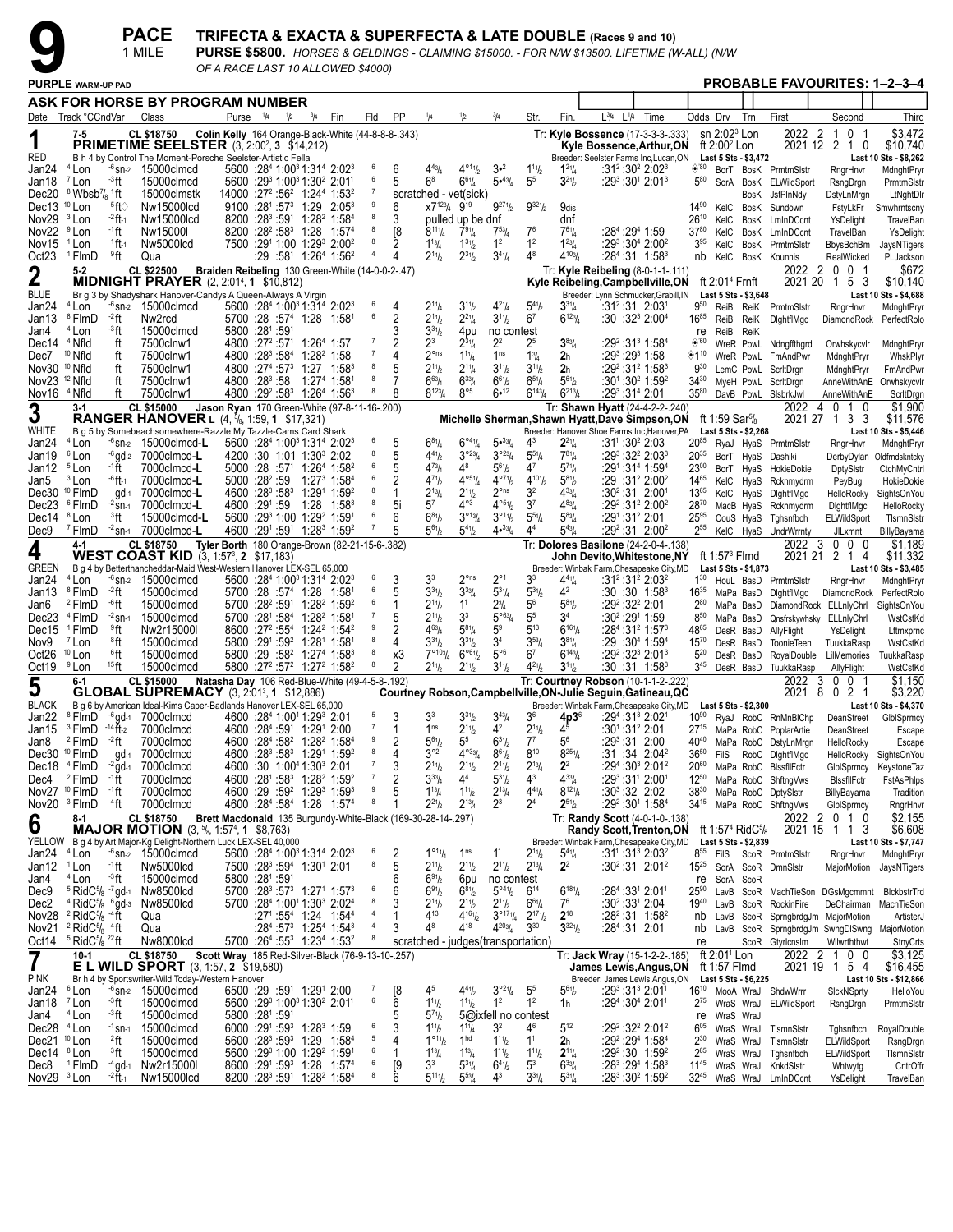|                                                   |                                                                               |                               | <b>PACE</b><br>1 1/16 MILES                                                                                                                   | <b>TRIFECTA &amp; EXACTA &amp; SUPER HI-5</b>                |                                                                                                                                  |                                                  |             |                       |                |         |                                                   |                                                                         |                                                                          |                                              |                                                                 | PURSE \$5500. N/W \$1000. (F & M \$1250.) LAST 3 (W/O \$2000. (F & M \$2500.) LAST 5 N/E)                               |      |                                |                                                     |           |                                                          |                               |                                                  |
|---------------------------------------------------|-------------------------------------------------------------------------------|-------------------------------|-----------------------------------------------------------------------------------------------------------------------------------------------|--------------------------------------------------------------|----------------------------------------------------------------------------------------------------------------------------------|--------------------------------------------------|-------------|-----------------------|----------------|---------|---------------------------------------------------|-------------------------------------------------------------------------|--------------------------------------------------------------------------|----------------------------------------------|-----------------------------------------------------------------|-------------------------------------------------------------------------------------------------------------------------|------|--------------------------------|-----------------------------------------------------|-----------|----------------------------------------------------------|-------------------------------|--------------------------------------------------|
|                                                   | TAN WARM-UP PAD                                                               |                               |                                                                                                                                               |                                                              |                                                                                                                                  |                                                  |             |                       |                |         |                                                   |                                                                         |                                                                          |                                              |                                                                 |                                                                                                                         |      |                                |                                                     |           | <b>PROBABLE FAVOURITES: 2-6-5-1</b>                      |                               |                                                  |
|                                                   |                                                                               |                               | ASK FOR HORSE BY PROGRAM NUMBER                                                                                                               |                                                              |                                                                                                                                  |                                                  |             |                       |                |         |                                                   |                                                                         |                                                                          |                                              |                                                                 |                                                                                                                         |      |                                |                                                     |           |                                                          |                               |                                                  |
|                                                   | Date Track °CCndVar                                                           |                               | Class                                                                                                                                         |                                                              | Purse <sup>1</sup> /4                                                                                                            | 1/2                                              | $^{3}/_{4}$ | Fin                   | Fld            | PP      | 1/4                                               | 1/2                                                                     | $^{3}/_{4}$                                                              | Str.                                         | Fin.                                                            | $L^{3}/4$ $L^{1}/4$                                                                                                     | Time | Odds Drv                       |                                                     | Trn       | First                                                    | Second                        | Third                                            |
| 1<br><b>RED</b>                                   | 6-1                                                                           |                               | <b>YOUNG DRUNK PUNK</b> (5, 7/ <sub>8</sub> , 1:52 <sup>2</sup> , 20 \$97,881)<br>B g 8 by Bettors Delight-Benear-Badlands Hanover HBG 90,000 | Garrett Rooney 150 Red-White-Black (79-14-16-10-.331)        |                                                                                                                                  |                                                  |             |                       |                |         |                                                   |                                                                         |                                                                          |                                              |                                                                 | Tr: David Bain (6-0-0-1-.55)<br>David & Nathan Bain, Woodslee, ON<br>Breeder: Geoffrey Martin, Calgary, AB              |      |                                | ft Q2:00 <sup>1</sup> Truro<br>Last 5 Sts - \$1,502 |           | 2022<br>- 3                                              | 0 0 1<br>2021 11 2 1 1        | \$850<br>\$2,208<br>Last 10 Sts - \$2,798        |
| Jan24                                             | <sup>8</sup> Lon                                                              |                               | $-6$ <sub>Sn-2</sub> Nw1000l3cd                                                                                                               |                                                              | 5000 :28 <sup>2</sup> :59 <sup>1</sup> 1:29 2:00                                                                                 |                                                  |             |                       | 6              | 4       | $6^{101}/2$                                       | $6^{\circ 63}/4$                                                        | $5^{\circ 6}$                                                            | 5 <sup>4</sup>                               | 55                                                              | $:29^3:30^4$ 2:01                                                                                                       |      | 3 <sup>65</sup>                |                                                     | RooG BaiD | RiverDali                                                | DdlyActn                      | Smingbllythkd                                    |
| Jan18<br>Jan4                                     | <sup>9</sup> Lon<br><sup>3</sup> Lon                                          | ⊸"ft<br>⊸°ft                  | Nw1000l3cd<br>Nw2000l3cd                                                                                                                      |                                                              | $5000$ :28 <sup>1</sup> :58 <sup>4</sup> 1:28<br>$6000:28:59^2$ 1:28 1:58 <sup>3</sup>                                           |                                                  |             | 1:57 <sup>4</sup>     | 8              | 2<br>1  | $8^{123}/4$<br>$8^{113}/4$                        | $8^{81}$ / <sub>2</sub><br>$8^{\circ 83} / 4$                           | $7^{\circ 10_1}$ / <sub>2</sub><br>$8•^{101}/2$                          | $6^{131}/2$<br>$8^{111}/2$                   | $3^{103}/4$<br>7 <sup>9</sup>                                   | $:29^3:30$ 2:00<br>:284 :30 <sup>2</sup> 2:00 <sup>2</sup>                                                              |      | $8^{45}$<br>$11^{70}$          | RooG BaiD<br>DesR BaiD                              |           | Mercenary<br>LfIsBttr                                    | BetTheLimit<br>GdAndSwt       | YngDrnkPnk<br>UpgrdVlly                          |
| Dec <sub>26</sub>                                 | <sup>3</sup> Lon                                                              | <sup>1</sup> ft               | Nw1500l3cd                                                                                                                                    |                                                              | 5600 :284 :58 <sup>2</sup> 1:27 <sup>1</sup> 1:58 <sup>2</sup>                                                                   |                                                  |             |                       | 8              | х5      | 825                                               | 8dis                                                                    | 8dis                                                                     | 8dis                                         | 8dis                                                            |                                                                                                                         |      | re                             | RooG BaiD                                           |           | LarjonLucky                                              | Idolize                       | MoBettor                                         |
| Dec12<br>Dec5                                     | <sup>7</sup> Truro<br><sup>7</sup> Truro                                      |                               | $4$ gd- $2$ Nw50115cd<br>$-1$ gd $-1$ Nw178pscd                                                                                               |                                                              | $1450:3011:00$ 1:31 <sup>2</sup> 2:00 <sup>3</sup><br>1450 :29 <sup>2</sup> :58 <sup>3</sup> 1:28 <sup>4</sup> 2:00 <sup>2</sup> |                                                  |             |                       | 5              | 5<br>1  | $7^{53}$ /4<br>$3^{\circ_{11}}\!/_{2}$            | $7^{\circ 51}/4$<br>$1^{\circ 1}$                                       | 1•h<br>$1^{11}/4$                                                        | $1^{31}/4$<br>1 <sup>1</sup>                 | $1^{73}/4$<br>1h                                                | $:30^2:29^1$ 2:00 $^3$<br>:30 <sup>1</sup> :31 <sup>3</sup> 2:00 <sup>2</sup>                                           |      | $\otimes$ 70<br>$\diamond$ '50 |                                                     |           | CroD HarE YngDrnkPnk<br>CroD HarE YngDrnkPnk             | FinerThings                   | ArznBcks<br>WhstlnCrckt LcyWthDmnds              |
| $\boldsymbol{2}$                                  | $5 - 2$                                                                       |                               |                                                                                                                                               | Travis Henry 170 Light Blue-White (144-19-26-18-.273)        |                                                                                                                                  |                                                  |             |                       |                |         |                                                   |                                                                         |                                                                          |                                              |                                                                 | Tr: Cassidy Schneider (28-4-3-5-.261)                                                                                   |      |                                |                                                     |           | 2022<br>-1                                               | $0\quad 0$                    | \$600                                            |
| <b>BLUE</b>                                       |                                                                               |                               | <b>SMILINGBILLYTHEKID</b> (2, 1:57 <sup>3</sup> , 3 \$28,542)<br>B h 4 by Betterthancheddar-Frown Upside Down-Grinfromeartoear                |                                                              |                                                                                                                                  |                                                  |             |                       |                |         |                                                   |                                                                         |                                                                          |                                              |                                                                 | Colonel Schneider Jr, Cassidy Schneider, Arthur, ON<br>Breeder: William Brown, Hanover, ON                              |      |                                | ft Q2:00 <sup>2</sup> Flmd<br>Last 5 Sts - \$1,465  |           |                                                          | 2021 12 0 1 1                 | \$3,575<br>Last 10 Sts - \$1,825                 |
| Jan24                                             | <sup>8</sup> Lon                                                              | - <sup>14</sup> ft            | $-6$ <sub>Sn-2</sub> Nw1000l3cd                                                                                                               |                                                              | $5000$ :28 <sup>2</sup> :59 <sup>1</sup> 1:29 2:00                                                                               |                                                  |             |                       | 6              | 5       | $5^{81}h$                                         | $5^{61}h$                                                               | 6 <sup>7</sup><br>$2^{13}/4$                                             | $6^{51}/4$                                   | 3 <sup>3</sup><br>$2^{nk}$                                      | :30 :30 <sup>1</sup> 2:00 <sup>3</sup>                                                                                  |      | $8^{80}$                       |                                                     |           | HeTs SchC RiverDali                                      | DdlyActn                      | Smingbllythkd                                    |
| Jan15<br>Nov <sub>23</sub>                        | <sup>2</sup> FlmD<br><sup>5</sup> Lon                                         | ⊸5ft                          | Qua<br>15000clmcd                                                                                                                             |                                                              | $6500 : 28^2 : 57^4$ 1:26 <sup>3</sup> 1:57 <sup>3</sup>                                                                         |                                                  |             | :31° 1:02ª 1:33 2:02ª |                | 4       | $2^{11}h$<br>$5^{63}$ /4                          | $2^{13}$ /4<br>$5^{81}/4$                                               | $7^{81}/4$                                                               | $2^{11}/2$<br>$7^{13}$                       | $7^{153}$ / <sub>4</sub>                                        | :301:292 2:024<br>$:284:323 2:004$                                                                                      |      | nb<br>$21^{60}$                |                                                     | HarJ SchC | He Ts SchC GdvMckvlyc<br>RiverDali                       | Smingbllythkd<br>ToonieTeen   | StrtGldr<br>DragonTeen                           |
| Nov16                                             | <sup>1</sup> Lon                                                              | <sup>1</sup> ft               | 15000clmcd                                                                                                                                    |                                                              | 6500 :28 <sup>2</sup> :58 <sup>4</sup> 1:28 <sup>2</sup> 1:58 <sup>4</sup>                                                       |                                                  |             |                       | 7<br>-8        | 2       | $4^{31}h$                                         | 4 <sup>5</sup>                                                          | $5^{7}$ <sup>1</sup> / <sub>2</sub>                                      | $5^{101}/4$<br>$7^{18}$                      | $5^8$                                                           | $:30:30^{3}$ 2:00 <sup>2</sup>                                                                                          |      | $12^{95}$                      |                                                     | DayN SchC | AcrbtHnvr                                                | <b>DragonTeen</b>             | LilMemories                                      |
| Nov8<br>Oct24                                     | <sup>4</sup> Lon<br><sup>3</sup> Leam                                         | 12 <sub>ft</sub><br>$11$ ft-1 | Nw30000lcd<br>Nw500I2s                                                                                                                        |                                                              | 8800 :27 <sup>4</sup> :57 <sup>4</sup> 1:27 1:57 <sup>1</sup><br>4500 :28 :59 1:28 <sup>4</sup> 1:58 <sup>3</sup>                |                                                  |             |                       |                |         | 6 <sup>9</sup><br>2 <sup>1</sup>                  | $6^{\circ 4}$ <sup>1</sup> / <sub>2</sub><br>$2^{\scriptscriptstyle 1}$ | $7^{12}$ <sup>1</sup> / <sub>4</sub><br>$3^{11}/2$                       | 3 <sup>2</sup>                               | $7dq^{21}\%$<br>$3^{21}/4$                                      | $:30^{4}$ :32 2:01 <sup>2</sup><br>:294:30 1:59                                                                         |      | $35^{20}$<br>$5^{20}$          |                                                     | StLM SchC | <b>Brctwlly</b><br>NosT SchC Dandyldea                   | StrngEnghN<br>DvrSlstr        | Hrsthtmngn<br>Smingbllythkd                      |
| 3                                                 | 8-1                                                                           |                               |                                                                                                                                               | Scott Wray 185 Red-Silver-Black (76-9-13-10-.257)            |                                                                                                                                  |                                                  |             |                       |                |         |                                                   |                                                                         |                                                                          |                                              |                                                                 | Tr: Rick Edwards (4-0-0-0-.0)                                                                                           |      |                                |                                                     |           |                                                          | 2022 2 0 0 0                  | \$400                                            |
| WHITE                                             |                                                                               |                               | <b>CRANKYS BOY</b> $(4, \frac{5}{6}, 1:56^2, 11, \frac{6}{1}, 981)$<br>B g 6 by Astronomical-Treboh Tee-Kentucky Spur                         |                                                              |                                                                                                                                  |                                                  |             |                       |                |         |                                                   |                                                                         |                                                                          |                                              |                                                                 | <b>Rick Edwards, Parkhill, ON</b><br>Breeder: Rick Edwards.Parkhill.ON                                                  |      |                                | ft 2:00 <sup>1</sup> Lon<br>Last 5 Sts - \$800      |           |                                                          | 2021 23 2 1 1                 | \$14,640<br>Last 10 Sts - \$4,300                |
| Jan18                                             | <sup>9</sup> Lon                                                              | ⊸3ft                          | Nw1000l3cd                                                                                                                                    |                                                              | $5000$ :28 <sup>1</sup> :58 <sup>4</sup> 1:28 1:57 <sup>4</sup>                                                                  |                                                  |             |                       |                |         | $6^{91}/2$                                        | 5°51/2                                                                  | $8^{131}/2$                                                              | $8^{201}/4$                                  | $8^{27}$ <sup>1</sup> / <sub>2</sub>                            | $:30^{4}:32^{3}$ 2:03 <sup>1</sup>                                                                                      |      | 4060                           |                                                     |           | StLM EdwR Mercenary                                      | BetTheLimit                   | YngDrnkPnk                                       |
| Jan11<br>Dec27                                    | <sup>6</sup> Lon<br><sup>1</sup> Lon                                          | .6ft<br>1ft                   | Nw1000l3cd<br>Nw1200l3cd                                                                                                                      |                                                              | $5000$ :28 <sup>2</sup> :58 <sup>4</sup> 1:28 <sup>4</sup> 1:59 <sup>2</sup><br>$5000 : 28^3 : 57^2$ 1:27 1:591                  |                                                  |             |                       | -8             | 1<br>-1 | $2^{21}h$<br>$2^{11}h$                            | 2 <sup>2</sup><br>$3^{21}/4$                                            | $2^3$<br>3 <sup>2</sup>                                                  | $2^{5}$ <sup>1</sup> / <sub>2</sub><br>$4^3$ | $4^{101}/4$<br>$4^{31}$ / <sub>4</sub>                          | $:30^{1}:32$ 2:01 <sup>2</sup><br>:293:322 1:594                                                                        |      | $6^{40}$<br>$2^{00}$           |                                                     | WraS McID | WraS EdwR FarmersTan<br>RollingRock                      | <b>BetOnBrett</b><br>EtmlRlr  | Mdwylslnd<br>CsysDrgn                            |
| Dec14 <sup>5</sup> Lon                            |                                                                               | <sup>3</sup> ft               | Nw2500l3cd                                                                                                                                    |                                                              | 6200 :27 <sup>3</sup> :58 1:27 <sup>1</sup> 1:56 <sup>3</sup>                                                                    |                                                  |             |                       | $\overline{7}$ |         | $3^{31}/4$                                        | 5 <sup>4</sup>                                                          | $4^{33}/4$                                                               | $4^{43}$ /4                                  | $6^{81}/4$                                                      | :291 :301 1:581                                                                                                         |      | $27^{40}$                      |                                                     | RyaJ McID | MrMachJimmy ArtstcPck                                    |                               | DrmngOtLd                                        |
| Dec12 <sup>10</sup> Lon<br>Dec3                   | <sup>6</sup> Lon                                                              | $4$ ft<br>1ft                 | Nw2000l3cd<br>Nw2100l3cd                                                                                                                      |                                                              | 5800 :29 :584 1:27 <sup>2</sup> 1:57<br>5800 :27 :56 <sup>2</sup> 1:26 <sup>4</sup> 1:58 <sup>2</sup>                            |                                                  |             |                       | 8<br>8         | 6       | $8^{10}$ <sup>1</sup> / <sub>4</sub><br>$5^{71}h$ | $8^{93}/4$<br>$5^7$                                                     | $8•^{101}/4$<br>$5^{33}$ /4                                              | $8^{13}$<br>$8^{93}/4$                       | $7^{18}$<br>$8^{93}/4$                                          | $:28^3:31^1$ 2:00 <sup>3</sup><br>$:29^4:32^4:2:00^2$                                                                   |      | $73^{25}$<br>$54^{70}$         |                                                     | YouS McID | KennyJoe<br>WraS McID Daliator                           | MdrnWrtr<br>UpgrdVlly         | ShadowPlace<br>RollingRock                       |
| 4                                                 | $10 - 1$                                                                      |                               | <b>ILOVEWHATIDO</b> $(5, 1:56, 10, $83,122)$                                                                                                  | Tyler Borth 180 Orange-Brown (82-21-15-6-.382)               |                                                                                                                                  |                                                  |             |                       |                |         |                                                   |                                                                         |                                                                          |                                              |                                                                 | Tr: John Yake (14-1-0-2-.119)<br>Chris Yake, Dresden, ON ft 1:58 <sup>2</sup> Lon                                       |      |                                |                                                     |           |                                                          | 2022 2 0 0 0<br>2021 22 1 1 3 | \$0<br>\$10,648                                  |
| <b>GREEN</b><br>Jan18                             | <sup>9</sup> Lon                                                              | ⊸°ft                          | B g 9 by No Pan Intended-Gussies Girl-The Panderosa<br>Nw1000l3cd                                                                             |                                                              | $5000$ :28 <sup>1</sup> :58 <sup>4</sup> 1:28 1:57 <sup>4</sup>                                                                  |                                                  |             |                       |                | 1       | $4^{61}/2$                                        | $4^{51}h$                                                               | $4^{61}/_{2}$                                                            | $5^{13}$                                     | $7^{183}$ /4                                                    | Breeder: Synerco Ventures Inc, North York, ON<br>:29 <sup>2</sup> :32 <sup>2</sup> 2:01 <sup>3</sup>                    |      | $17^{55}$                      | Last 5 Sts - \$789<br>DesR YakJ                     |           | Mercenary                                                | BetTheLimit                   | Last 10 Sts - \$5,099<br>YngDrnkPnk              |
| Jan11                                             | <sup>6</sup> Lon                                                              | .6ft                          | Nw1000l3cd                                                                                                                                    |                                                              | $5000$ : $28^2$ : $58^4$ 1: $28^4$ 1: $59^2$                                                                                     |                                                  |             |                       | 8              | [8      | $5^{7} \%$                                        | $5^{63}$ /4                                                             | $6^{73}/4$                                                               | $6^{123}/4$                                  | $6^{18}$                                                        | :301:323 2:03                                                                                                           |      | $8^{15}$                       | DesR YakJ                                           |           | FarmersTan                                               | <b>BetOnBrett</b>             | MdwylsInd                                        |
| Dec31 <sup>5</sup> Lon<br>Dec23 <sup>10</sup> Lon |                                                                               | <sup>4</sup> ft               | Nw2500l3cd<br>$-1$ gd-2 Nw350013cd                                                                                                            |                                                              | $6500 : 28^2 : 57^3$ 1:27 <sup>3</sup> 1:58 <sup>2</sup><br>8000 :29 <sup>2</sup> 1:00 <sup>4</sup> 1:29 1:58 <sup>3</sup>       |                                                  |             |                       | 8<br>6         | 3       | $7^{81}/4$<br>33                                  | $7^{73}$ /4<br>$4^{31}/4$                                               | $7^{43}$ / <sub>4</sub><br>$5^{41}$                                      | $7^7$<br>$6^{63}/4$                          | $5^{41}/4$<br>$6^{103}$                                         | $:29^2:30^3$ 1:591<br>$:28^2:31$ 2:00 <sup>4</sup>                                                                      |      | $37^{80}$<br>4655              | DesR YakJ<br>RooG YakJ                              |           | AdoreHim<br>ShadowTail                                   | MkltCmTr<br>LevisDay          | <b>BetOnBrett</b>                                |
| Dec12 <sup>10</sup> Lon                           |                                                                               | <sup>4</sup> ft               | Nw2000l3cd                                                                                                                                    |                                                              | $5800:29:584$ 1:27 <sup>2</sup> 1:57                                                                                             |                                                  |             |                       | 8              | 1       | $2^{11}h$                                         | $2^{11}h$                                                               | $3^{21}/4$                                                               | $4^{31}/4$                                   | 47                                                              | $:284:303 \;1:582$                                                                                                      |      | $19^{20}$                      | MacA YakJ                                           |           | KennyJoe                                                 | MdrnWrtr                      | KennyJoe<br>ShadowPlace                          |
| Nov30 $7$ Lon                                     |                                                                               |                               | $1$ ad- $1$ Nw350013cd                                                                                                                        |                                                              | 8000 :28 <sup>2</sup> :58 <sup>4</sup> 1:27 <sup>3</sup> 1:58                                                                    |                                                  |             |                       | 8              | Γ8      | $7^{93}$ /4                                       | $7^{83}$ /4                                                             | $8^{111}/4$                                                              | $8^{151}/4$                                  | $8^{18}$                                                        | $:29^1:31^4$ 2:01 <sup>3</sup>                                                                                          |      | $36^{75}$                      | BorT YakJ                                           |           | CIrdBck                                                  | MrMachJimmy                   | LivinLarge                                       |
| 5                                                 | 4-1                                                                           |                               | <b>TWILITE ZONE</b> $(5, \frac{5}{6}, 1:52^2, 41, \frac{217}{551})$                                                                           | Natasha Day 106 Red-Blue-White (49-4-5-8-.192)               |                                                                                                                                  |                                                  |             |                       |                |         |                                                   |                                                                         |                                                                          |                                              |                                                                 | Tr: Kenneth Oliver (15-1-1-2-.148)<br><b>Milton Young, Paradise, NL</b>                                                 |      |                                | ft 1:56 <sup>2</sup> Lon                            |           | 2022                                                     | 4000<br>2021 26 3 5 3         | \$0<br>\$21,156                                  |
| <b>BLACK</b><br>Jan25                             | <sup>3</sup> Lon                                                              | - <sup>12</sup> ft-1          | Br g 12 by Astronomical-Res Donna-Drop Off<br>Nw2000l3cd                                                                                      |                                                              | 6000 :28 <sup>3</sup> :59 <sup>4</sup> 1:28 <sup>3</sup> 1:59                                                                    |                                                  |             |                       |                | 4       | $5^{61}/4$                                        | $5^{\circ 33}/4$                                                        | $5^{\circ}3$                                                             | $6^{61}/2$                                   | $7^{61}/2$                                                      | Breeder: Charles Price, Nauwigewauk, NB<br>:283:31 2:001                                                                |      | $6^{25}$                       | Last 5 Sts - \$0<br>DayN OliK                       |           | WilsonWall                                               |                               | Last 10 Sts - \$5,750<br>BetTheLimit EastonBeach |
| Jan20                                             | $7$ FlmD $-17$ ft-1                                                           |                               | Nw1500l3cd                                                                                                                                    |                                                              | $6000:29:59^3$ 1:29                                                                                                              |                                                  |             | 1:592                 | 8              | 6       | $7^{93}$ / <sub>4</sub>                           | 7°81/2                                                                  | $7^{053}/4$                                                              | 65                                           | $6^{41}/2$                                                      | :29 :30 2:001                                                                                                           |      | $33^{60}$                      | DayN OliK                                           |           | LevisDay                                                 | CycloneJoe                    | NatesBucky                                       |
| Jan13<br>Jan6                                     | <sup>9</sup> FlmD<br><sup>10</sup> FlmD                                       | $-2$ ft<br>⊸6ft               | Nw1880l3cd<br>Nw392513s                                                                                                                       |                                                              | 7100 :28 :57 <sup>1</sup> 1:27 1:56 <sup>3</sup><br>7500 :281 :574 1:26 <sup>2</sup> 1:553                                       |                                                  |             |                       | 8<br>9         | 7       | $7^{10}$<br>$8^{111}/2$                           | $7^{73}$ /4<br>8 <sup>7</sup>                                           | $6^{51}/2$<br>76                                                         | 6 <sup>5</sup><br>$8^{81}/2$                 | 7 <sup>5</sup><br>$9^{11}$                                      | $:29^1:29^3$ 1:57 $^3$<br>$:28^2:30^1$ 1:57 <sup>4</sup>                                                                |      | $75^{30}$<br>7850              | DayN OliK<br>DayN OliK                              |           | AirStrike<br>Cptnfrcknrll                                | <b>BttrBGd</b><br>JydnsPlc    | LevisDay<br>MajorHill                            |
|                                                   | Dec29 <sup>6</sup> FlmD                                                       | $1$ SV-3                      | Nw3755l3s                                                                                                                                     |                                                              | 7400 :27 <sup>2</sup> :57 <sup>3</sup> 1:27 <sup>2</sup> 1:56                                                                    |                                                  |             |                       | 8              | 8       | $8^{121}/2$                                       | 8 <sup>9</sup>                                                          | $8^{61}/4$                                                               | 89                                           | $8^{17}$                                                        | $:29^{\circ}$ :30 <sup>4</sup> 1:59 <sup>2</sup>                                                                        |      | $43^{25}$                      | DayN OliK                                           |           | Crosscut                                                 | OffcrJns                      | JydnsPlc                                         |
| Dec21                                             | <sup>5</sup> Lon<br>3-1                                                       | $2$ ft                        | Senior pace                                                                                                                                   | Jason Ryan 170 Green-White (97-8-11-16-.200)                 | 7500 :284 :59 <sup>2</sup> 1:284 1:58                                                                                            |                                                  |             |                       |                | 1       | $1^{11}h$                                         | $1^{11}h$                                                               | $1^{11}$ / <sub>2</sub>                                                  | $1^{11}$ / <sub>2</sub>                      | 2 <sup>2</sup>                                                  | $:29^2:29^3$ 1:58 <sup>2</sup><br>Tr: Courtney Robson (10-1-1-2-.222)                                                   |      | $1^{95}$                       |                                                     | DavN OliK | 2022                                                     | $0\quad 0\quad 0$             | AlwysNThMny TwiliteZone LfsAndWngs<br>\$400      |
| 6                                                 |                                                                               |                               | <b>DANCE MACHINE</b> (3, 5/8, 1:56 <sup>3</sup> , 5 \$31,389)<br>YELLOW B g 5 by Royal Mattjesty-Daylon Tempo-Camluck                         |                                                              |                                                                                                                                  |                                                  |             |                       |                |         |                                                   |                                                                         |                                                                          |                                              |                                                                 | Julie Seguin, Gatineau, QC ft Q1:58 <sup>2</sup> Flmd<br>Breeder: Winbak Farm, Chesapeake City, MD Last 5 Sts - \$1,015 |      |                                |                                                     |           |                                                          | 2021 16 0 3 2                 | \$9,685<br>Last 10 Sts - \$3,535                 |
| Jan24 <sup>8</sup> Lon                            |                                                                               |                               | $-6$ sn-2 $Nw100013cd$                                                                                                                        |                                                              | 5000 :28 <sup>2</sup> :59 <sup>1</sup> 1:29 2:00                                                                                 |                                                  |             |                       | 6              | 1       | $1^{11}h$                                         | $1^{11}h$                                                               | $1^{11}/2$                                                               | 1h                                           | $4^{31}/4$                                                      | $:294:3132:003$                                                                                                         |      | $*1^{70}$                      |                                                     |           | StLM RobC RiverDali                                      | DdlyActn                      | Smingbllythkd                                    |
|                                                   | Jan14 $5$ Wbsb <sup>7</sup> / $s$ <sup>-7</sup> ft<br>Sep27 <sup>7</sup> Grvr | $16$ ft                       | Qua<br>Nw30000I                                                                                                                               |                                                              | 8400 :28 <sup>2</sup> :58 <sup>2</sup> 1:26 <sup>1</sup> 1:56                                                                    | $:29^1:59^3$ 1:29 <sup>4</sup> 1:58 <sup>4</sup> |             |                       |                | 6<br>4  | 45<br>$6^{83}$ /4                                 | $4^{61}h$<br>$7^{81}h$                                                  | $2^3$<br>$7^{63}$ / <sub>4</sub>                                         | $2^{31}/2$<br>$7^{61}/2$                     | $4^{53}/4$<br>$6^{23}/4$                                        | $:29^3:29^3$ 2:00<br>:27 <sup>3</sup> :29 1:56 <sup>3</sup>                                                             |      | nb<br>$18^{10}$                |                                                     |           | SorA RobC BabyBonita<br>SorA RobC GmblngAddctn           | SvrDhrs<br>LastMach           | HowiesMan<br>SlateN                              |
|                                                   | Sep18 <sup>5</sup> Hnvr                                                       | $^{20}$ ft                    | Nw1500l3cd                                                                                                                                    |                                                              | 4200 : 273 : 572 1: 264 1: 571                                                                                                   |                                                  |             |                       | 8              | [8      | $6^{91}$                                          | $4^{04}\%$                                                              | $3°^{21}/4$                                                              | $3^{21}/4$                                   | $8^{81}/2$                                                      | :29 :31 <sup>3</sup> 1:58 <sup>4</sup>                                                                                  |      | 19 <sup>10</sup>               |                                                     |           | SorA RobC EastonBeach                                    | EasyFlyer                     | AnthrGrtPck                                      |
|                                                   | Aug28 <sup>9</sup> KD <sup>5</sup> / <sub>8</sub> <sup>25</sup> ft            |                               | Sep7 <sup>10</sup> FlmD <sup>23</sup> sy <sub>2</sub> Nw3r3000lcd<br>Nw1000l3cd                                                               |                                                              | 8100 :27 <sup>3</sup> :57 1:26 1:56<br>4200 :281 :57 1:244 1:541                                                                 |                                                  |             |                       | 6<br>8         | 1<br>8  | $5^{61}$<br>$8^{113}/4$                           | $5^{61}/4$<br>$6^{961}/2$                                               | $5^{33}$ /4<br>$5^{\circ 41}/4$                                          | $5^{33}/4$<br>$5^{41}$ / <sub>2</sub>        | $5^{41}$ / <sub>2</sub><br>$5^{31}/4$                           | $:28^3:30$ 1:56 <sup>4</sup><br>:27 <sup>2</sup> :29 <sup>1</sup> 1:54 <sup>4</sup>                                     |      | $27^{25}$<br>$25^{00}$         |                                                     |           | JonT RobC GmbIngAddctn<br>JonT RobC MightyMach           | <b>BrlIntCrnrs</b><br>YsLotus | ShzmBIChp<br>BigJourney                          |
| 7                                                 | 12-1                                                                          |                               | <b>MIDWAY ISLAND</b> L $(5, \frac{5}{6}, 1:49^4, 26, \frac{275}{5},489)$                                                                      | Brett Macdonald 135 Burgundy-White-Black (169-30-28-14-.297) |                                                                                                                                  |                                                  |             |                       |                |         |                                                   |                                                                         |                                                                          |                                              |                                                                 | Tr: Rachel Andrew (12-0-1-2-.101)<br>Rachel Andrew, Puslinch, ON                                                        |      |                                | ft Q1:59 <sup>1</sup> Flmd                          |           | 2022                                                     | 0 0 1<br>3<br>2021 5 0 0 0    | \$850<br>\$0                                     |
| <b>PINK</b><br>Jan24 <sup>8</sup> Lon             |                                                                               |                               | B g 8 by Somebeachsomewhere-Up Front Gal-Dragon Again HBG 17,000<br>$-6$ sn-2 Nw1000l3cd-L                                                    |                                                              | 5000 :28 <sup>2</sup> :59 <sup>1</sup> 1:29 2:00                                                                                 |                                                  |             |                       | 6              |         |                                                   |                                                                         |                                                                          |                                              |                                                                 | Breeder: James Bagnell, Truro, Glendon Smith, Upper Brookside, NS                                                       |      |                                | <b>Last 5 Sts - \$850</b>                           |           |                                                          |                               | Last 10 Sts - \$10,850                           |
| Jan18                                             | <sup>9</sup> Lon                                                              | ⊸°ft                          | Nw1000l3cd-L                                                                                                                                  |                                                              | $5000$ :28 <sup>1</sup> :58 <sup>4</sup> 1:28 1:57 <sup>4</sup>                                                                  |                                                  |             |                       | 8              | 18      | $5^8$                                             | 6 <sup>7</sup>                                                          | scratched - judges(weather)<br>$5^{\circ 7}$ <sup>1</sup> / <sub>2</sub> | $4^{12}$ <sup>1</sup> / <sub>2</sub>         | $5^{151}/4$                                                     | $:29^1:31^2 2:00^4$                                                                                                     |      | $8^{30}$                       |                                                     |           | AndR RiverDali<br>SorA AndR Mercenary                    | DdlyActn                      | Smingbllythkd<br>BetTheLimit YngDrnkPnk          |
| Jan11                                             | <sup>6</sup> Lon                                                              | .6ft                          | Nw1000l3cd-L                                                                                                                                  |                                                              | 5000 :28 <sup>2</sup> :58 <sup>4</sup> 1:28 <sup>4</sup> 1:59 <sup>2</sup>                                                       |                                                  |             |                       | 8<br>8         | 4       | $4^{53}$ /4                                       | 45                                                                      | $3^{\circ 4}$                                                            | $3^{63}$ /4                                  | $3^{91}/2$                                                      | $:29^4:31^3 2:01^1$                                                                                                     |      | $2^{25}$                       |                                                     |           | SorA AndR FarmersTan                                     | <b>BetOnBrett</b>             | MdwylsInd                                        |
| Jan4                                              | $12$ Lon<br>Dec22 <sup>5</sup> FlmD                                           | -3ft∖<br>⊸3ft                 | Nw1000l3cd-L<br>Nw1500l3cd-L                                                                                                                  |                                                              | 5500 :29 :56 <sup>4</sup> 1:27 2:05 <sup>4</sup><br>$6000:27^3:56^3$ 1:25 <sup>3</sup> 1:55 <sup>1</sup>                         |                                                  |             |                       | 8              | 1<br>3  | $3^{31}h$<br>$2^{11}h$                            | $3^{031}/4$<br>$2^{11}h$                                                | $4^{33} / 4$<br>$5^{23}$ /4                                              | $6^7$<br>$8^{83}/4$                          | $7^{53}$ / <sub>4</sub><br>$8^{12}$ <sup>1</sup> / <sub>2</sub> | :29 <sup>2</sup> :31 <sup>2</sup> 1:57 <sup>3</sup>                                                                     | 2:07 | $4^{30}$<br>$2^{80}$           |                                                     |           | SorA AndR GeneralLee<br>MacB AndR ShadesOfBay            | CmOnBrny<br>CsysDrgn          | PrintMedia<br>YsLotus                            |
|                                                   | Dec15 <sup>3</sup> FlmD                                                       | °ft                           | Nw3500l3cd-L                                                                                                                                  |                                                              | 7400 :27 <sup>4</sup> :57 <sup>4</sup> 1:26 1:54 <sup>4</sup>                                                                    |                                                  |             |                       | 8              | 3       | $2^{11}h$                                         | $2^{11}h$                                                               | 3 <sup>2</sup>                                                           | $3^{41}/2$                                   | $6^{71}/2$                                                      | :28 <sup>2</sup> :29 <sup>4</sup> 1:56 <sup>1</sup>                                                                     |      | $10^{90}$                      |                                                     |           | MacB AndR BigMachN                                       | <b>BitOfLuck</b>              | MgclAlbrt                                        |
| 8                                                 | $15-1$                                                                        |                               | <b>MAY TO FOR</b> (10, 1:53, 27 \$151,528)                                                                                                    | Colin Kelly 164 Orange-Black-White (44-8-8-8-.343)           |                                                                                                                                  |                                                  |             |                       |                |         |                                                   |                                                                         |                                                                          |                                              |                                                                 | Tr: Kyle Bossence (17-3-3-3-.333)<br>Gary Bickford, Windsor, ON ft 1:53 Grvr                                            |      |                                |                                                     |           |                                                          | 2022 3 0 0 0<br>2021 19 5 0 2 | \$0<br>\$18,276                                  |
| GREY<br>Jan26 <sup>9</sup> Lon                    |                                                                               | $-12$ ft                      | B g 11 by Royal Mattjesty-Armbro Brio-Artsplace<br>8500clmcd                                                                                  |                                                              | 6000 :291 :58 <sup>3</sup> 1:28 <sup>2</sup> 1:591                                                                               |                                                  |             |                       |                | 6       | 3 <sup>3</sup>                                    | 3°11/2                                                                  | $5^{\circ 4}$ <sup>1</sup> / <sub>2</sub>                                | $7^{113}$ /4                                 | $7^{17}$                                                        | Breeder: Douglas Beckett, Tara, ON<br>:30 <sup>2</sup> :33 <sup>2</sup> 2:02 <sup>3</sup>                               |      | 2085                           | Last 5 Sts - \$0                                    |           | SorA BosK MisterX                                        | SmMcKHnvr                     | Last 10 Sts - \$1,346<br>EtrnIRIr                |
| Jan19 <sup>3</sup> Lon                            |                                                                               |                               | $-6$ gd- $2 \quad 10500$ clmhp                                                                                                                |                                                              | 8000 :28 :59 1:29 <sup>2</sup> 2:00 <sup>1</sup>                                                                                 |                                                  |             |                       | 8              | [8      | $4^{41}h$                                         | $2^{\circ 1}$ <sup>1</sup> / <sub>2</sub>                               | $2^{\circ}$ h                                                            | $2^{31}/2$                                   | $6^{51}/4$                                                      | $:30^{\circ}$ :31 <sup>4</sup> 2:01 <sup>1</sup>                                                                        |      |                                | 25 <sup>15</sup> SorA BosK Viper                    |           |                                                          | FrnHllBrz                     | CIrdBck                                          |
| Jan5                                              | <sup>5</sup> Lon                                                              | $-6$ ft-1                     | 10500clmhp                                                                                                                                    |                                                              | 8000 :271 :564 1:264 1:583                                                                                                       |                                                  |             |                       | 8<br>8         | 1       | $2^{13}/4$                                        | $2^2$                                                                   | $3^{33}$ /4                                                              | $4^{53}$ /4                                  | $8p7^{103}/4$                                                   | :30 <sup>2</sup> :33 <sup>1</sup> 2:00 <sup>4</sup>                                                                     |      |                                |                                                     |           | 20 <sup>15</sup> KelC BosK RealWicked                    | FrnHIIBrz                     | OnCrsCntrl                                       |
| Dec31 <sup>11</sup> Lon<br>Dec23 $7$ Lon          |                                                                               | 4ft∖                          | 10500clmhp<br>$-1$ sn $-1$ 10500clmhp                                                                                                         |                                                              | 8800 :283 :584 1:274 2:05<br>8000 :29 :59 <sup>2</sup> 1:28 <sup>2</sup> 1:58                                                    |                                                  |             |                       | 8              | [8      | 7 <sup>9</sup>                                    | $5^{\circ 5}$                                                           | scratched - judges (transportation)<br>$7^{\circ 53} / 4$                | $8^{103}$ / <sub>4</sub>                     | $8^{163}/4$                                                     | $:29^1:31^4 2:01^2$                                                                                                     |      |                                |                                                     |           | BosK ItsEdsIdea<br>62 <sup>50</sup> WraS BosK ItsEdsIdea | AlwysNThMny<br>Jrnistc        | RealWicked<br>OkrckEldrd                         |
| Dec1                                              | <sup>7</sup> FlmD                                                             |                               | $^{2}$ gd-1 Nw1590l3cd                                                                                                                        |                                                              | 5700 :281 :58 1:27 <sup>2</sup> 1:56 <sup>2</sup>                                                                                |                                                  |             |                       | 6              |         | scratched - judges                                |                                                                         |                                                                          |                                              |                                                                 |                                                                                                                         |      |                                |                                                     |           | HyaS BttrBGd                                             | GoNineO                       | RockNBo                                          |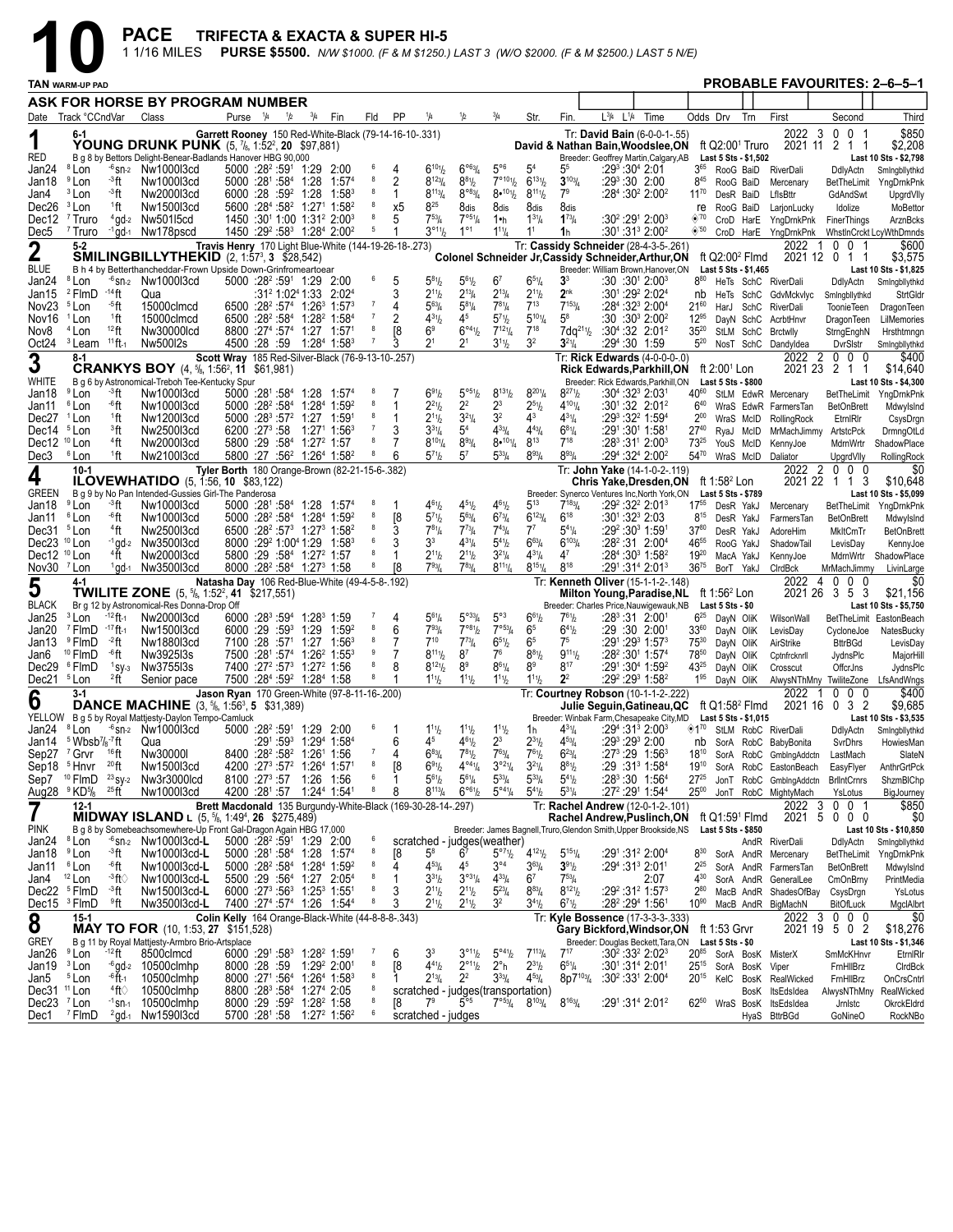| <b>WESTERN FAIR RACEWAY RESULTS</b><br>HANDLE \$338,691                                                             |                                            | WEATHER N/A        |                                                             | TEMP. - 6°C                                                |                                                            |                                                                              | <b>TRACK snow</b>                               |                                        | MONDAY JANUARY 24, 2022 RACE10<br><b>VARIANT 2</b>                     | Press Time<br>6                                                                                     | <b>PACE</b><br>- 5           | 1 MILE 15000CLMCD<br>$1^{11}h$                         | 11h                                                | 11b                                                      | $1^{11}h$                    | $1^{11}/4$                                      | 2:00 <sup>1</sup>                      | PURSE: \$7,400.<br>◈45 BorT                                           |
|---------------------------------------------------------------------------------------------------------------------|--------------------------------------------|--------------------|-------------------------------------------------------------|------------------------------------------------------------|------------------------------------------------------------|------------------------------------------------------------------------------|-------------------------------------------------|----------------------------------------|------------------------------------------------------------------------|-----------------------------------------------------------------------------------------------------|------------------------------|--------------------------------------------------------|----------------------------------------------------|----------------------------------------------------------|------------------------------|-------------------------------------------------|----------------------------------------|-----------------------------------------------------------------------|
| Horse                                                                                                               | HN PP                                      |                    | 1/4                                                         | 1/2                                                        | 3/4                                                        | Str.                                                                         | Fin.                                            | Time                                   | <b>Odds Driver</b>                                                     | Determined<br>$\mathbf{1}$<br>Irvine James<br>2                                                     | -1<br>2                      | 2 <sup>1</sup> 1/2<br>$3^{31/4}$                       | $2^{11}h$<br>$3^{31}/4$                            | $2^{11}h$<br>$4^{31}/4$                                  | $2^{11}/2$<br>$3^{31/4}$     | $2^{11}/4$<br>$3^{4^{1/4}}$                     | 2:00 <sup>2</sup><br>2:01              | 2 <sup>75</sup> CouS<br>28 <sup>55</sup> RanD                         |
| RACE1<br>Greystone Ian O                                                                                            | PACE<br>5 4                                |                    | 1 MILE NW5000LCD<br>$5^{7}3/4$                              | $1^{\circ 1}1/2$                                           | 111b                                                       | $1^{13}/4$                                                                   | 1 <sup>4</sup>                                  | 2:02 <sup>3</sup>                      | <b>PURSE: \$7,500.</b><br>◈ <sup>'70</sup> HouL                        | Dragon The Line<br>5<br>Rising Dragon<br>3                                                          | 4<br>3                       | $5^{6}$ <sup>3</sup> / <sub>4</sub><br>45              | $5^{61}/4$<br>45                                   | $5^{\circ 4}$ <sup>1</sup> / <sub>2</sub><br>$3^{\circ}$ | $5^{51}/4$<br>$4^{41}/4$     | $4^{51}h$<br>$5^{63}/4$                         | 2:01 <sup>1</sup><br>2:01 <sup>3</sup> | 3 <sup>15</sup> MacB<br>14 <sup>10</sup> HouL                         |
| Singinthesunshine 1                                                                                                 | -1                                         |                    | $2^{11}/2$                                                  | $2^{11}/2$                                                 | 3 <sup>1</sup> 1b                                          | $3^{21}/4$                                                                   | 2 <sup>4</sup>                                  | 2:03 <sup>2</sup>                      | 1 <sup>95</sup> WraS                                                   | Township Willy<br>(6) 2.90/2.20/2.10 (1) 2.80/2.50 (2) 3.10                                         | judges' scratch              |                                                        |                                                    |                                                          |                              |                                                 |                                        | :294 1:01 <sup>1</sup> 1:31 2:001                                     |
| Coronaonthebeach 3<br>Art Runner                                                                                    | 3<br>8<br>$^{8}$                           |                    | $1^{11}h$<br>4 <sup>6</sup>                                 | $3^{31}h$<br>$5^{\circ 5}$ <sup>1</sup> / <sub>4</sub>     | $\frac{5^{31}h}{4^{\circ 2}}$                              | 4 <sup>4</sup><br>$5^{51}/4$                                                 | 3 <sup>5</sup><br>$4^{7}3/4$                    | 2:03 <sup>3</sup><br>2:04 <sup>1</sup> | 300 BorT<br>26 <sup>90</sup> MooA                                      | EXACTA (6-1) \$6.00                                                                                 |                              |                                                        |                                                    |                                                          | SUPERFECTA (6-1-2-5) \$23.55 |                                                 |                                        |                                                                       |
| Workinonmybeachbod6 5<br>Our Time Is Now                                                                            | 2 2                                        |                    | $69\frac{3}{4}$<br>3 <sup>4</sup>                           | $6^{71}/4$<br>$4^{51}/4$                                   | 2•11/2<br>$6^{\circ 4}$ <sup>1</sup> / <sub>2</sub>        | $2^{13}/4$<br>$6^{101}/4$                                                    | $5^8$<br>$6^{131}/4$                            | 2:04 <sup>1</sup><br>2:05 <sup>1</sup> | 49 <sup>20</sup> CouS<br>16 <sup>25</sup> MacB                         | TRIFECTA (6-1-2) \$26.80<br>RACE11                                                                  | PACE                         |                                                        | 1 1/16 MILES NW15000L                              |                                                          |                              |                                                 |                                        | <b>PURSE: \$8,100.</b>                                                |
| Risky Idea                                                                                                          |                                            | vet scratch - sick |                                                             |                                                            |                                                            |                                                                              |                                                 |                                        |                                                                        | Shakin My Peaches 4 3<br>Jordan Deo<br>9                                                            | [8                           | $5^{11}$<br>4 <sup>9</sup>                             | $5^{10}\%$<br>$4^{8}$ <sup>3</sup> / <sub>4</sub>  | $5^{61}/4$<br>$4^{4}$ <sub>3</sub> / <sub>4</sub>        | $3^{21}/2$<br>$4^{23}/4$     | $1^{21}/2$<br>$2^2$ <sup>1</sup> / <sub>2</sub> | 2:05 <sup>3</sup><br>2:06              | 780 MooA<br>5 <sup>15</sup> WraS                                      |
| Spare Time Serg<br>(5) 3.40/2.10/2.10 (1) 2.30/2.10 (3) 2.10                                                        | vet scratch - sick                         |                    |                                                             |                                                            |                                                            |                                                                              |                                                 |                                        | :31 1:02 1:33 2:02 <sup>3</sup>                                        | Beef N Cheddar<br>5                                                                                 | 4                            | 1 <sup>4</sup>                                         | $1^21h$                                            | 111b                                                     | $1^{11}h$                    | $3^{31/4}$                                      | 2:06 <sup>1</sup>                      | 4 <sup>45</sup> FilS                                                  |
| EXACTA (5-1) \$5.40<br>TRIFECTA (5-1-3) \$11.40                                                                     |                                            |                    |                                                             | SUPERFECTA (5-1-3-8) \$21.95                               |                                                            |                                                                              |                                                 |                                        |                                                                        | Rymar Champ<br>7<br>Domino Seelster<br>-1                                                           | 6<br>$\mathbf 1$             | $7^{14}$ 1/4<br>3 <sup>5</sup> 1/2                     | $7^{15}1/4$<br>$3^{3}$ <sup>3</sup> / <sub>4</sub> | $6^{73}/4$<br>$3^{31}/4$                                 | $5^{31}/4$<br>$2^{11}h$      | $4^{43}/4$<br>$5^{51}h$                         | 2:06 <sup>3</sup><br>2:06 <sup>3</sup> | 14 <sup>90</sup> MacB<br><sup>65</sup> RooG                           |
| RACE2<br>Dandy Idea                                                                                                 | <b>PACE</b><br>77                          |                    | 1 MILE F-7000CLMCD<br>$1^{13}/4$                            | $1^2$                                                      | 1 <sup>5</sup>                                             | 1 <sup>6</sup>                                                               | $1^7$                                           | 1:59 <sup>1</sup>                      | <b>PURSE: \$5,000.</b><br>$*$ ' <sup>40</sup> StLM                     | Can Be A Treasure 6<br>3<br>Azucar Jack                                                             | 5<br>$\overline{\mathbf{c}}$ | $6^{12}$ <sup>3</sup> / <sub>4</sub><br>2 <sup>4</sup> | $6^{13}$ <sup>1</sup> / <sub>2</sub><br>$2^{21}/2$ | $7^{17}$ 3/4<br>$2^{11}h$                                | $7^{17}$<br>6 <sup>5</sup>   | $6^{19}1/2$<br>$7^{223/4}$                      | 2:09 <sup>2</sup><br>2:10 <sup>1</sup> | 28 <sup>20</sup> HenT<br>770 BorT                                     |
| Rose Run Vigilant 3 3                                                                                               |                                            |                    | $2^{13}/4$                                                  | 2 <sup>2</sup>                                             | 2 <sup>5</sup>                                             | $2^6$                                                                        | $2^7$                                           | 2:00 <sup>3</sup>                      | 4 <sup>95</sup> WraS                                                   | Poplar Luke                                                                                         | vet scratch - sick           |                                                        |                                                    |                                                          |                              |                                                 |                                        |                                                                       |
| Littleannieoakley<br>War Diamond                                                                                    | 4<br>4<br>6<br>6                           |                    | $3^{31}/4$<br>$7^{10}$                                      | 3 <sup>4</sup><br>$7^{93/4}$                               | $3^{6}$ <sup>4</sup><br>$5^{\circ 12}1/4$                  | 3 <sup>7</sup> 1/2<br>$4^{11}1h$                                             | $3^{93}/4$<br>$4^{11}3/4$                       | 2:01 <sup>1</sup><br>2:01 <sup>3</sup> | 3900 CouS<br>77 <sup>75</sup> KetG                                     | Tuukka Rasp<br>(4) 17.60/8.60/4.30 (9) 4.50/3.90 (5) 4.40                                           | vet scratch - sick           |                                                        |                                                    |                                                          |                              |                                                 |                                        | :28 <sup>2</sup> :58 <sup>1</sup> 1:28 <sup>3</sup> 2:05 <sup>3</sup> |
| Wine Tyme<br>Write About Laura                                                                                      | 5<br>5<br>$\mathbf{1}$<br>-1               |                    | $6^{81}/2$<br>45                                            | $6^8$<br>$5^{61}h$                                         | $6^{\circ}14$<br>$4^{11}1/4$                               | $6^{18}$ <sup>1</sup> / <sub>2</sub><br>$5^{17}$ <sup>1</sup> / <sub>2</sub> | $5^{18}$<br>$6^{221}/2$                         | 2:02 <sup>4</sup><br>2:03 <sup>3</sup> | 885 RooG<br>39 <sup>90</sup> FilS                                      | ÈXACTA (4-9) \$61.00<br>\$0.20 PICK 3 (1-6-4) \$109.30 PICK 4 - \$5000 GUARANTEE (3-1-6-4) \$394.45 |                              |                                                        |                                                    |                                                          |                              |                                                 |                                        |                                                                       |
| Get It Done Donna 2 2                                                                                               |                                            |                    | $5^{6}_{4}$                                                 | $4^{06}$ <sup>1</sup> / <sub>2</sub>                       | $7^{15}$ 1/4                                               | $7^{21}1h$                                                                   | $7^{28}1/2$                                     | 2:04 <sup>4</sup>                      | 3 <sup>00</sup> MacB                                                   | PICK 5 - \$5000 GUARANTEED (3-3-1-6-4) \$482.30SUPER HI-5 (4-9-5-7-1) \$2,065.70                    |                              |                                                        |                                                    |                                                          |                              |                                                 |                                        |                                                                       |
| Keep Watching<br>(7) 2.80/2.20/2.30 (3) 3.60/2.80 (4) 6.40                                                          | judges' scratch                            |                    |                                                             |                                                            |                                                            |                                                                              |                                                 |                                        | :30 $1:00^2$ 1:29 <sup>2</sup> 1:59 <sup>1</sup>                       |                                                                                                     |                              |                                                        |                                                    |                                                          |                              |                                                 |                                        |                                                                       |
| DAILY DOUBLE (5-7) \$5.70<br>SUPERFECTA (7-3-4-6) \$114.15                                                          |                                            |                    |                                                             |                                                            | TRIFECTA (7-3-4) \$37.90                                   | EXACTA (7-3) \$6.90                                                          |                                                 |                                        |                                                                        |                                                                                                     |                              |                                                        |                                                    |                                                          |                              |                                                 |                                        |                                                                       |
| RACE3<br>Evas Best Girl                                                                                             | PACE<br>64                                 |                    | 1 MILE F&M-8500CLM<br>$4^3$ <sup>1</sup> / <sub>2</sub>     | $4^{4}3/4$                                                 | $4^{\circ 3}$ <sup>1</sup> / <sub>2</sub>                  | 3 <sup>1</sup> 1/2                                                           | 1 <sup>2</sup>                                  | 1:59 <sup>4</sup>                      | <b>PURSE: \$6,000.</b><br>165 MacB                                     |                                                                                                     |                              |                                                        |                                                    |                                                          |                              |                                                 |                                        |                                                                       |
| Asbraveasmymomma5 3                                                                                                 |                                            |                    | 3 <sup>1</sup> 1/2                                          | $3^{31}/4$                                                 | $3^{\circ 2}$                                              | 1 <sup>hd</sup>                                                              | 2 <sup>2</sup>                                  | 2:00 <sup>1</sup>                      | 460 HenT                                                               |                                                                                                     |                              |                                                        |                                                    |                                                          |                              |                                                 |                                        |                                                                       |
| Northern Belle<br><b>Style Snapshot</b>                                                                             | $7^{\circ}$<br>5<br>2<br>4                 |                    | $5^{51}h$<br>1 <sup>ons</sup>                               | $5^{61}h$<br>$1^{13}/4$                                    | $5^{43}/4$<br>111b                                         | 5 <sup>4</sup><br>2 <sup>hd</sup>                                            | $3^{53}/4$<br>$4^{8}3/4$                        | 2:01<br>2:01 <sup>3</sup>              | 28 <sup>55</sup> WraS<br>$*^{80}$ Fils                                 |                                                                                                     |                              |                                                        |                                                    |                                                          |                              |                                                 |                                        |                                                                       |
| Azucar Pipedream 1<br>Alyssa Marie                                                                                  | $\overline{1}$<br>judges' scratch          |                    | 2 <sup>ns</sup>                                             | $2^{13}/4$                                                 | $2^{11}h$                                                  | $4^{23}/_{4}$                                                                | 5 <sup>9</sup>                                  | 2:01 <sup>3</sup>                      | 645 RooG                                                               |                                                                                                     |                              |                                                        |                                                    |                                                          |                              |                                                 |                                        |                                                                       |
| Dex The Land                                                                                                        | judges' scratch                            |                    |                                                             |                                                            |                                                            |                                                                              |                                                 |                                        |                                                                        |                                                                                                     |                              |                                                        |                                                    |                                                          |                              |                                                 |                                        |                                                                       |
| (6) 5.30/3.20/2.10 (5) 4.10/2.80 (7) 7.10<br>EXACTA (6-5) \$20.00                                                   |                                            |                    |                                                             | SUPERFECTA (6-5-7-4) \$89.00                               |                                                            |                                                                              |                                                 | $:28^2:59$                             | 1:29 1:594                                                             |                                                                                                     |                              |                                                        |                                                    |                                                          |                              |                                                 |                                        |                                                                       |
| TRIFECTA (6-5-7) \$158.10<br>RACE4                                                                                  | <b>PACE</b>                                |                    | 1 MILE 15000CLMCD                                           |                                                            |                                                            |                                                                              |                                                 |                                        | <b>PURSE: \$5,600.</b>                                                 |                                                                                                     |                              |                                                        |                                                    |                                                          |                              |                                                 |                                        |                                                                       |
| PrimetimeSeelster<br>Ranger Hanover                                                                                 | $7^{\circ}$<br>6<br>6<br>- 5               |                    | $4^{43}/4$<br>$6^{81}/4$                                    | $4^{\circ 1}1/2$<br>$6^{\circ 4}$ <sup>1/4</sup>           | $3 - 2$<br>$5 \cdot \frac{3}{4}$                           | $1^{11}h$<br>$4^3$                                                           | $1^{21}/4$<br>$2^2$ <sup>1</sup> / <sub>4</sub> | 2:02 <sup>3</sup><br>2:03              | $*80$ BorT<br>2085 RyaJ                                                |                                                                                                     |                              |                                                        |                                                    |                                                          |                              |                                                 |                                        |                                                                       |
| Midnight Prayer                                                                                                     | 5<br>- 4                                   |                    | $2^{11}/4$                                                  | 3 <sup>1</sup> 1/2                                         | $4^{21}/4$                                                 | $5^{4}$ <sup>1</sup> / <sub>2</sub>                                          | $3^{31}/4$                                      | 2:03 <sup>1</sup>                      | 9 <sup>50</sup> ReiB                                                   |                                                                                                     |                              |                                                        |                                                    |                                                          |                              |                                                 |                                        |                                                                       |
| West Coast Kid<br>Major Motion                                                                                      | 4<br>3<br>3<br>2                           |                    | 3 <sup>3</sup><br>$1^{\circ 1}$ <sup>1</sup> / <sub>4</sub> | $2^{\circ}$ ns<br>1 <sup>ns</sup>                          | $2^{\circ}1$<br>1 <sup>1</sup>                             | 3 <sup>3</sup><br>2 <sup>1</sup> 1/2                                         | $4^{41}/4$<br>$5^{41}/4$                        | 2:03 <sup>2</sup><br>2:03 <sup>2</sup> | 130 HouL<br>855 FilS                                                   |                                                                                                     |                              |                                                        |                                                    |                                                          |                              |                                                 |                                        |                                                                       |
| Full Race Cam<br>Joey Delicious                                                                                     | $\mathbf{1}$<br>-1<br>vet scratch - sick   |                    | $5^{6}1/2$                                                  | 5 <sup>3</sup>                                             | $6^{4}$ <sup>3</sup> / <sub>4</sub>                        | 651/2                                                                        | $6^{51}/4$                                      | 2:03 <sup>3</sup>                      | 23 <sup>95</sup> RanD                                                  |                                                                                                     |                              |                                                        |                                                    |                                                          |                              |                                                 |                                        |                                                                       |
| (7) 3.60/2.70/2.40 (6) 9.60/6.70 (5) 5.70                                                                           |                                            |                    |                                                             |                                                            |                                                            |                                                                              |                                                 |                                        | :28 <sup>4</sup> 1:00 <sup>3</sup> 1:31 <sup>4</sup> 2:02 <sup>3</sup> |                                                                                                     |                              |                                                        |                                                    |                                                          |                              |                                                 |                                        |                                                                       |
| EXACTA (7-6) \$21.20<br>SUPERFECTA (7-6-5-4) \$204.80                                                               |                                            |                    |                                                             |                                                            | \$0.20 PICK 3 (7-6-7) \$17.30<br>TRIFECTA (7-6-5) \$173.70 |                                                                              |                                                 |                                        |                                                                        |                                                                                                     |                              |                                                        |                                                    |                                                          |                              |                                                 |                                        |                                                                       |
| RACE5<br>Mach Shark                                                                                                 | $\overline{4}$<br>4                        |                    | PACE 1 MILE F-7000CLMCD<br>$2^{13}/4$                       | 2 <sup>2</sup>                                             | $2^{\circ 1}$ 1/4                                          | 2 <sup>1</sup>                                                               | $1^{11}/4$                                      | 2:02 <sup>4</sup>                      | <b>PURSE: \$4,200.</b><br>6 <sup>85</sup> WraS                         |                                                                                                     |                              |                                                        |                                                    |                                                          |                              |                                                 |                                        |                                                                       |
| Scottish Mach<br>Rollwithitannie                                                                                    | 8<br>[8<br>1<br>-1                         |                    | $6^8$<br>$5^{6}$ <sup>1</sup> / <sub>4</sub>                | $6^{\circ 8}$<br>5 <sup>7</sup>                            | $6^{\circ 4}$ <sup>1</sup> / <sub>2</sub><br>$5^{4}$ 1/2   | $6^{41}/4$<br>5 <sup>4</sup>                                                 | $2^{11}/4$<br>3 <sup>2</sup>                    | 2:03<br>2:03 <sup>1</sup>              | 250 HenT<br>◈'55 StLM                                                  |                                                                                                     |                              |                                                        |                                                    |                                                          |                              |                                                 |                                        |                                                                       |
| Kinnderuntouchable 7                                                                                                | 6                                          |                    | $1^{13}/4$<br>$4^{43}/4$                                    | 1 <sup>2</sup><br>$4^{51}h$                                | $1^{11}/4$<br>$4^3$                                        | 1 <sup>1</sup><br>3 <sup>2</sup>                                             | $4^{21}/2$<br>$5^3$                             | 2:03 <sup>1</sup>                      | 3255 BorT<br>770 CouS                                                  |                                                                                                     |                              |                                                        |                                                    |                                                          |                              |                                                 |                                        |                                                                       |
| Onimpulse<br>Minnie Million                                                                                         | 2<br>2<br>5<br>5                           |                    | $3^{31/4}$                                                  | $3^{3}_{4}$                                                | 3.23/4                                                     | $4^{21}/2$                                                                   | $6^{31}h$                                       | 2:03 <sup>2</sup><br>2:03 <sup>2</sup> | 1475 DayN                                                              |                                                                                                     |                              |                                                        |                                                    |                                                          |                              |                                                 |                                        |                                                                       |
| Howmac Sabrina<br>Lilys Penelope                                                                                    | 3<br>3<br>judges' scratch                  |                    | $7^9\frac{3}{4}$                                            | $7^{10}$                                                   | $7^{61}/4$                                                 | 7 <sup>6</sup>                                                               | $7^{43}$                                        | 2:03 <sup>4</sup>                      | 53 <sup>00</sup> FilS                                                  |                                                                                                     |                              |                                                        |                                                    |                                                          |                              |                                                 |                                        |                                                                       |
| (4) 15.70/5.90/2.60 (8) 3.70/2.10 (1) 2.10<br>EXACTA (4-8) \$100.90 PICK 5 - \$5000 GUARANTEED (5-7-6-7-4) \$630.15 |                                            |                    |                                                             |                                                            |                                                            |                                                                              |                                                 |                                        | :29 <sup>2</sup> 1:00 <sup>4</sup> 1:31 <sup>1</sup> 2:02 <sup>4</sup> |                                                                                                     |                              |                                                        |                                                    |                                                          |                              |                                                 |                                        |                                                                       |
| SUPER HI-5 (4-8-1-7-2) \$1,906.45<br>RACE6                                                                          |                                            |                    |                                                             |                                                            | TRIFECTA (4-8-1) \$310.40                                  |                                                                              |                                                 |                                        |                                                                        |                                                                                                     |                              |                                                        |                                                    |                                                          |                              |                                                 |                                        |                                                                       |
| <b>Shadow Warrior</b>                                                                                               | <b>PACE</b><br>1<br>-1                     |                    | 1 MILE 15000CLMCD<br>$2^{13}/4$                             | $2^2$                                                      | 2°h                                                        | $1^{11}h$                                                                    | 1 <sup>2</sup>                                  | 2:00                                   | <b>PURSE: \$6,500.</b><br>◈2 <sup>10</sup> BorT                        |                                                                                                     |                              |                                                        |                                                    |                                                          |                              |                                                 |                                        |                                                                       |
| Slick N Sporty<br>Hello You                                                                                         | 7<br>6<br>4<br>Δ                           |                    | $5^{63}/4$<br>$6^{8}$ <sup>1</sup> / <sub>2</sub>           | $5^{\circ 4}$ <sup>1</sup> / <sub>2</sub><br>$6^{\circ 6}$ | $4•^{21}/2$<br>$6•^{4}$                                    | $2^{11}h$<br>4 <sup>4</sup>                                                  | 2 <sup>2</sup><br>$3^{41}/4$                    | 2:00 <sup>2</sup><br>2:00 <sup>4</sup> | 2 <sup>65</sup> StLM<br>6 <sup>75</sup> HenT                           |                                                                                                     |                              |                                                        |                                                    |                                                          |                              |                                                 |                                        |                                                                       |
| Coin Flip<br>E L Wild Sport                                                                                         | 6<br>5<br>8<br>[8                          |                    | $7^{10}$<br>45                                              | 7 <sup>8</sup><br>$4^{41}h$                                | $7^{53}/4$<br>$3°^{21}/4$                                  | 7 <sup>7</sup><br>5 <sup>5</sup>                                             | $4^{61}/_{2}$<br>$5^{61}h$                      | 2:01 <sup>1</sup><br>2:01 <sup>1</sup> | 14 <sup>10</sup> RooG<br>16 <sup>10</sup> MooA                         |                                                                                                     |                              |                                                        |                                                    |                                                          |                              |                                                 |                                        |                                                                       |
| Talisman Seelster                                                                                                   | 3                                          |                    | $1^{13}/4$<br>$3^{031}/4$                                   | $3^{\circ 3}$                                              | 1h<br>$5^{\circ}3$                                         | 3 <sup>2</sup> 1/2<br>6 <sup>6</sup>                                         | 691/2                                           | 2:01 <sup>4</sup>                      | 5 <sup>55</sup> RyaJ                                                   |                                                                                                     |                              |                                                        |                                                    |                                                          |                              |                                                 |                                        |                                                                       |
| <b>Brilliant Corners</b><br>William Ross                                                                            | $\overline{\mathbf{3}}$<br>judges' scratch |                    |                                                             |                                                            |                                                            |                                                                              | 791/2                                           | 2:01 <sup>4</sup>                      | 2 <sup>65</sup> WraS                                                   |                                                                                                     |                              |                                                        |                                                    |                                                          |                              |                                                 |                                        |                                                                       |
| $(1)$ 6.20/3.10/2.90 $(7)$ 3.70/3.00 $(4)$ 3.70<br>EXACTA (1-7) \$24.20                                             |                                            |                    |                                                             | PICK 4 - \$5000 GUARANTEE (6-7-4-1) \$675.30               |                                                            |                                                                              |                                                 | $:59^{1}$<br>:29                       | 1:291 2:00                                                             |                                                                                                     |                              |                                                        |                                                    |                                                          |                              |                                                 |                                        |                                                                       |
| SUPERFECTA (1-7-4-6) \$389.50<br>RACE7                                                                              | <b>PACE</b>                                |                    | <b>1 MILE F-7000CLMCD</b>                                   |                                                            | TRIFECTA (1-7-4) \$82.50                                   |                                                                              |                                                 |                                        | <b>PURSE: \$5,600.</b>                                                 |                                                                                                     |                              |                                                        |                                                    |                                                          |                              |                                                 |                                        |                                                                       |
| W C Kenzie Cookie 3<br>Additude                                                                                     | 3<br>4<br>4                                |                    | 3 <sup>3</sup><br>$4^{41}h$                                 | 2 <sup>ohd</sup><br>$4^{\circ 13}/4$                       | $1^2$ <sup>1</sup> / <sub>2</sub><br>$2^{21}h$             | 1 <sup>2</sup><br>2 <sup>2</sup>                                             | $1^{63}/4$<br>$2^{63/4}$                        | 1:594<br>2:01 <sup>1</sup>             | <sup>155</sup> MacB<br>5 <sup>95</sup> RooG                            |                                                                                                     |                              |                                                        |                                                    |                                                          |                              |                                                 |                                        |                                                                       |
| Dry Creek Image                                                                                                     | 6<br>6                                     |                    | 6 <sup>7</sup> 1/2                                          | $6^{\circ 4}$                                              | 3°31/2<br>$4^{\circ 5}$ <sup>1</sup> / <sub>4</sub>        | 3 <sup>3</sup>                                                               | $3^{7_{3/4}}$                                   | 2:01 <sup>2</sup>                      | 11 <sup>85</sup> FilS                                                  |                                                                                                     |                              |                                                        |                                                    |                                                          |                              |                                                 |                                        |                                                                       |
| Miss Brandi K<br>See The Delight                                                                                    | 5<br>5<br>2<br>2                           |                    | $5^6$<br>2 <sup>1</sup> 1/2                                 | 5 <sup>3</sup><br>$3^{11}/4$                               | 6°71b                                                      | $4^{41}h$<br>5 <sup>6</sup>                                                  | $4^{8}3/4$<br>$5^{10}$                          | 2:01 <sup>3</sup><br>2:01 <sup>4</sup> | 1385 CouS<br>11 <sup>35</sup> RanD                                     |                                                                                                     |                              |                                                        |                                                    |                                                          |                              |                                                 |                                        |                                                                       |
| Im A Debutant<br><b>Stevie Seelster</b>                                                                             | 7 <sup>†</sup><br>-7<br>1                  |                    | 7 <sup>9</sup><br>$1^{11}1/2$                               | $7^{81}h$<br>1 <sup>hd</sup>                               | 7.83/4<br>$5^{6}1/2$                                       | $6^{71}/4$<br>$7^{12}$ 1/ <sub>4</sub>                                       | $6^{14}$<br>$7^{27}1/4$                         | 2:02 <sup>3</sup><br>2:05 <sup>1</sup> | 123 <sup>10</sup> WraS<br>2 <sup>95</sup> BorT                         |                                                                                                     |                              |                                                        |                                                    |                                                          |                              |                                                 |                                        |                                                                       |
| (3) 3.10/2.50/2.10 (4) 4.70/3.10 (6) 3.60<br>EXACTA (3-4) \$9.30                                                    |                                            |                    |                                                             | SUPERFECTA (3-4-6-5) \$87.60                               |                                                            |                                                                              |                                                 |                                        | :294 1:01 1:30 1:594                                                   |                                                                                                     |                              |                                                        |                                                    |                                                          |                              |                                                 |                                        |                                                                       |
| TRIFECTA (3-4-6) \$46.30                                                                                            |                                            |                    |                                                             |                                                            |                                                            |                                                                              |                                                 |                                        |                                                                        |                                                                                                     |                              |                                                        |                                                    |                                                          |                              |                                                 |                                        |                                                                       |
| RACE8<br><b>River Dali</b>                                                                                          | <b>PACE</b><br>3<br>$\overline{2}$         |                    | 1 MILE NW1000L3CD<br>2 <sup>1</sup> 1/2                     | 2 <sup>1</sup> 1/2                                         | 2 <sup>1</sup> 1b                                          | 2h                                                                           | $1^{11}$                                        | 2:00                                   | <b>PURSE: \$5,000.</b><br>1 <sup>75</sup> BorT                         |                                                                                                     |                              |                                                        |                                                    |                                                          |                              |                                                 |                                        |                                                                       |
| Deadly Action<br>Smilingbillythekid                                                                                 | 3<br>4<br>6<br>-5                          |                    | 45<br>$5^{81}h$                                             | $4^{4}3/4$<br>$5^{61}h$                                    | $4^{4}$ <sup>1</sup> / <sub>2</sub><br>6 <sup>7</sup>      | 3 <sup>2</sup><br>$6^{51}/4$                                                 | $2^{11}/2$<br>3 <sup>3</sup>                    | 2:00 <sup>1</sup><br>$2:00^{3}$        | 1275 MacB<br>880 HenT                                                  |                                                                                                     |                              |                                                        |                                                    |                                                          |                              |                                                 |                                        |                                                                       |
| Dance Machine                                                                                                       | $\overline{2}$<br>-1<br>- 5<br>4           |                    | $1^{11}h$<br>$6^{10}1/2$                                    | $1^{11}h$<br>6°63/4                                        | $1^{11}h$<br>$5^{\circ 6}$                                 | 1h<br>5 <sup>4</sup>                                                         | $4^{31}/4$<br>5 <sup>5</sup>                    | 2:00 <sup>3</sup><br>2:01              | ◈1 <sup>70</sup> StLM<br>3 <sup>65</sup> RooG                          |                                                                                                     |                              |                                                        |                                                    |                                                          |                              |                                                 |                                        |                                                                       |
| Young Drunk Punk<br>Premier Joy A                                                                                   | [8]<br>8                                   |                    | $3^{31}h$                                                   | $3^{31}/4$                                                 | $3^{\circ 3}$                                              | 4 <sup>3</sup>                                                               | $6^{53}/4$                                      | 2:01 <sup>1</sup>                      | 5 <sup>25</sup> WraS                                                   |                                                                                                     |                              |                                                        |                                                    |                                                          |                              |                                                 |                                        |                                                                       |
| Fine Credit<br>Midway Island                                                                                        | judges' scratch<br>judges' scratch         |                    |                                                             |                                                            |                                                            |                                                                              |                                                 |                                        |                                                                        |                                                                                                     |                              |                                                        |                                                    |                                                          |                              |                                                 |                                        |                                                                       |
| (3) 5.50/3.40/2.50 (4) 7.50/4.40 (6) 8.80<br>EXACTA (3-4) \$28.80                                                   |                                            |                    |                                                             | SUPERFECTA (3-4-6-2) \$444.25                              |                                                            |                                                                              |                                                 |                                        | $:28^2:59^1$ 1:29 2:00                                                 |                                                                                                     |                              |                                                        |                                                    |                                                          |                              |                                                 |                                        |                                                                       |
| TRIFECTA (3-4-6) \$360.20                                                                                           |                                            |                    |                                                             |                                                            |                                                            |                                                                              |                                                 |                                        |                                                                        |                                                                                                     |                              |                                                        |                                                    |                                                          |                              |                                                 |                                        |                                                                       |
| RACE9<br>Hollys Treasure                                                                                            | <b>PACE</b><br>-1                          |                    | 1 MILE NW30000LCD<br>$1^{11}h$                              | $1^{11}h$                                                  | 111b                                                       | 1 <sup>2</sup>                                                               | 1 <sup>5</sup> 1/2                              | 1:57 <sup>1</sup>                      | <b>PURSE: \$8,800.</b><br>◈1 <sup>35</sup> HenT                        |                                                                                                     |                              |                                                        |                                                    |                                                          |                              |                                                 |                                        |                                                                       |
| Sunseeker<br><b>Ys Delight</b>                                                                                      | 3<br>4<br>$\overline{7}$<br>6              |                    | $2^{11}/2$<br>$6^{81}h$                                     | $2^{11}/2$<br>$4^{\circ 4}$ <sup>1</sup> / <sub>4</sub>    | $3^{13}/4$<br>$4^{\circ 3}1/4$                             | 2 <sup>2</sup><br>5 <sup>5</sup>                                             | $2^{51}/2$<br>3 <sup>6</sup>                    | 1:58 <sup>1</sup><br>1:58 <sup>2</sup> | 330 BorT<br>2 <sup>40</sup> RanD                                       |                                                                                                     |                              |                                                        |                                                    |                                                          |                              |                                                 |                                        |                                                                       |
| Global Crush<br>Bearcatwilly                                                                                        | 5<br>Δ<br>3<br>$\overline{2}$              |                    | 45<br>3 <sup>3</sup>                                        | $5^{4}$ <sup>1</sup> / <sub>4</sub><br>3°23/4              | $5^{4}$ 1/4<br>$2^{\circ 1}1/2$                            | $4^{41}h$<br>3 <sup>3</sup>                                                  | $4^{61}h$<br>$5^8$                              | 1:58 <sup>2</sup><br>1:58 <sup>4</sup> | 920 HouL<br>400 HorM                                                   |                                                                                                     |                              |                                                        |                                                    |                                                          |                              |                                                 |                                        |                                                                       |
| Georges Credit                                                                                                      | 6<br>-5                                    |                    | 5°6                                                         | $6^{53}/4$                                                 | 6°51/2                                                     | 6 <sup>7</sup>                                                               | $6^{20}$                                        | 2:01 <sup>1</sup>                      | 37 <sup>10</sup> MacB                                                  |                                                                                                     |                              |                                                        |                                                    |                                                          |                              |                                                 |                                        |                                                                       |
| Travel Ban<br>(1) 4.70/4.10/2.10 (4) 3.70/2.20 (7) 2.10                                                             | judges' scratch                            |                    |                                                             |                                                            |                                                            |                                                                              |                                                 |                                        | $:28^2$ :58 <sup>4</sup> 1:27 <sup>4</sup> 1:57 <sup>1</sup>           |                                                                                                     |                              |                                                        |                                                    |                                                          |                              |                                                 |                                        |                                                                       |
| EXACTA (1-4) \$20.30<br>TRIFECTA (1-4-7) \$50.00                                                                    |                                            |                    |                                                             | SUPERFECTA (1-4-7-5) \$48.05                               |                                                            |                                                                              |                                                 |                                        |                                                                        |                                                                                                     |                              |                                                        |                                                    |                                                          |                              |                                                 |                                        |                                                                       |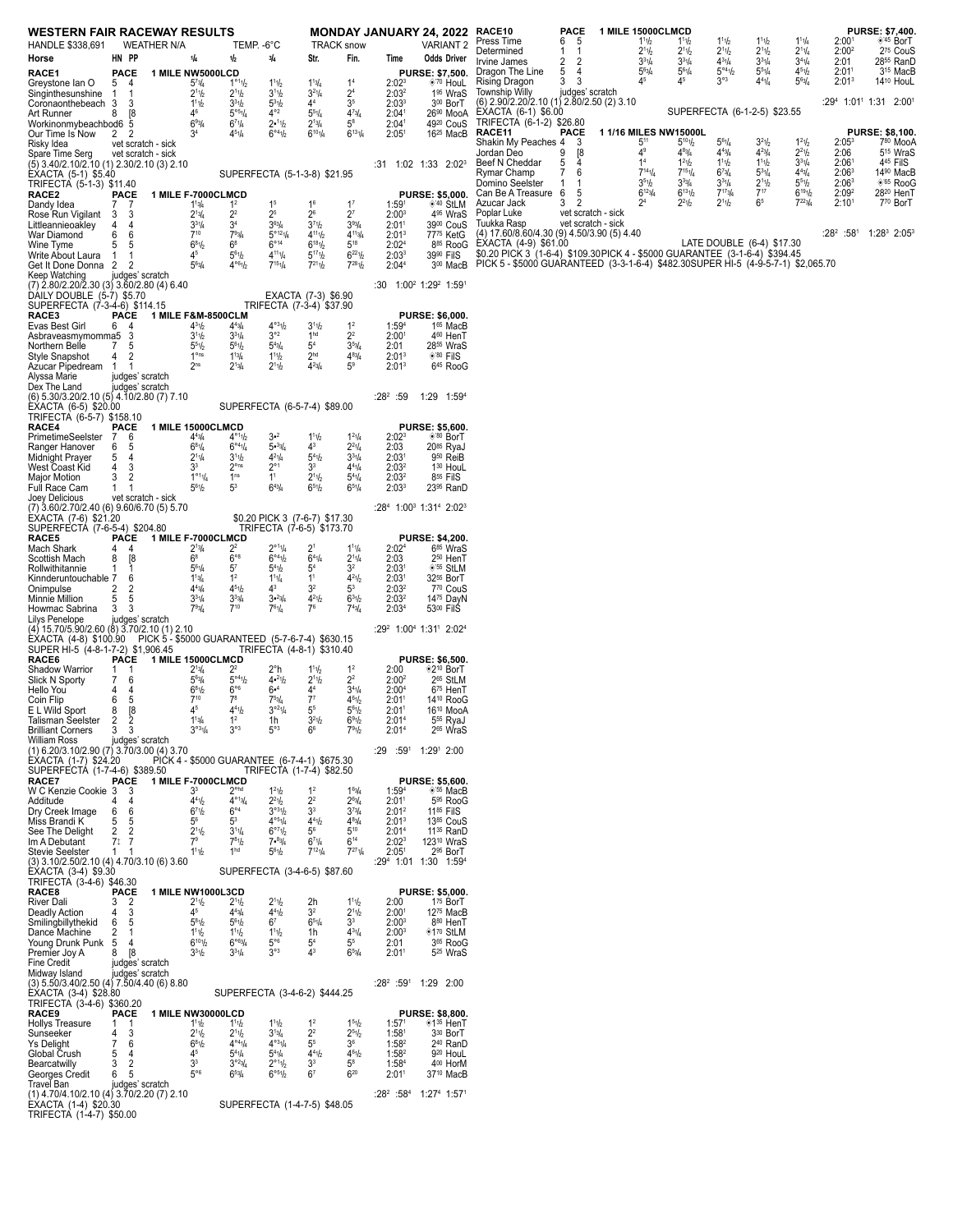### **W H O ' S H O T - DRIVERS**

|                          | <b>Last 5 Davs 19/1/2022 thru 26/1/2022</b> |     |                     |     |      |             |                    |     |     |                     |     | Last 10 Days 10/1/2022 thru 26/1/2022 |             |
|--------------------------|---------------------------------------------|-----|---------------------|-----|------|-------------|--------------------|-----|-----|---------------------|-----|---------------------------------------|-------------|
|                          |                                             |     | Minimum of 1 starts |     |      |             |                    |     |     | Minimum of 1 starts |     |                                       |             |
| <b>DRIVERS</b>           | Sts                                         | 1st | 2nd                 | 3rd | Win% | <b>UDRS</b> | <b>DRIVERS</b>     | Sts | 1st | 2nd                 | 3rd | Win%                                  | <b>UDRS</b> |
| <b>Brett A Macdonald</b> | 37                                          | 9   | 9                   | 2   | 24.3 | .396        | Tvler J Nostadt    | 18  | 8   |                     |     | 44.4                                  | .475        |
| Tyler J Borth            | 28                                          | 9   |                     | 4   | 32.1 | .388        | Stacey L Currie    | 10  | 5   | 4                   |     | 50.0                                  | .755        |
| Travis J Henry           | 24                                          | 5.  | 5                   | 2   | 20.8 | .351        | Cassidy Schneider  | 22  | 4   | 2                   | 4   | 18.2                                  | .292        |
| Marc E St Louis Jr       | 17                                          | 5   | 5                   | 2   | 29.4 | .496        | Jason T Sherman    | 15  | 4   |                     |     | 26.7                                  | .370        |
| Scott A Wray             | 30                                          |     | 6                   | 4   | 10.0 | .255        | Ronald A Macdonald |     | 4   |                     |     | 57.1                                  | .619        |
| <b>Austin Sorrie</b>     | 13                                          | 3   |                     |     | 23.1 | .273        | Keith L Cullen     | 6   | 4   | 0                   |     | 66.7                                  | .666        |
| Travis A Cullen          | 16                                          | 3   | 0                   | 3   | 18.8 | .250        | Mark A Goddard     | 14  | 3   | າ                   | 2   | 21.4                                  | .341        |
| Scott R Young            | 4                                           | З   | 0                   | 0   | 75.0 | .750        | Kyle J Bossence    | 11  | 3   | 2                   |     | 27.3                                  | .404        |
| Anthony P Haughan        | 6                                           | 2   |                     | 2   | 33.3 | .537        | Shawn Hyatt        | 16  | 3   | 2                   |     | 18.8                                  | .277        |
| J Bradley Harris         |                                             |     |                     |     | 50.0 | .638        | Jodie M Cullen     | 18  | 3   |                     |     | 16.7                                  | .290        |

### **W H O ' S H O T - DRIVERS**

|                          | <b>Last 15 Days</b> 31/12/2021 thru 26/1/2022 |     |                     |     |      |             |                          |            |     |                     |     | <b>Last 20 Days</b> 21/12/2021 thru 26/1/2022 |             |
|--------------------------|-----------------------------------------------|-----|---------------------|-----|------|-------------|--------------------------|------------|-----|---------------------|-----|-----------------------------------------------|-------------|
|                          |                                               |     | Minimum of 1 starts |     |      |             |                          |            |     | Minimum of 1 starts |     |                                               |             |
| <b>DRIVERS</b>           | Sts                                           | 1st | 2nd                 | 3rd | Win% | <b>UDRS</b> | <b>DRIVERS</b>           | <b>Sts</b> | 1st | 2nd                 | 3rd | Win%                                          | <b>UDRS</b> |
| Tvler J Borth            | 91                                            | 21  | 18                  | 9   | 23.1 | .373        | Tvler J Nostadt          | 41         | 15  | 6                   |     | 36.6                                          | .471        |
| Marc E St Louis Jr       | 54                                            | 21  | 14                  | 4   | 38.9 | .557        | Stacey L Currie          | 16         | 9   | 4                   |     | 56.2                                          | .722        |
| Garrett L Rooney         | 88                                            | 15  | 16                  | 12  | 17.0 | .316        | Jodie M Cullen           | 28         | 5   | 4                   |     | 17.9                                          | .341        |
| <b>Brett A Macdonald</b> | 101                                           | 15  | 16                  | 10  | 14.9 | .269        | Cassidy Schneider        | 41         | 5   | 4                   |     | 12.2                                          | .233        |
| Scott A Wray             | 83                                            | 10  | 14                  | 10  | 12.0 | .254        | Kyle J Bossence          | 22         | 4   | 4                   |     | 18.2                                          | .313        |
| Travis J Henry           | 75                                            | 10  | 14                  | 8   | 13.3 | .272        | Keith L Cullen           | 10         | 4   | 3                   |     | 40.0                                          | .599        |
| Travis A Cullen          | 44                                            | 8   | 5                   | 10  | 18.2 | .320        | Jason T Sherman          | 29         | 4   | 2                   | 4   | 13.8                                          | .222        |
| <b>Scott Coulter</b>     | 60                                            |     |                     | 15  | 11.7 | .264        | Shawn Hyatt              | 28         | 4   | 2                   |     | 14.3                                          | .218        |
| <b>Austin Sorrie</b>     | 37                                            |     | 4                   | 4   | 18.9 | .285        | Stephen E Bossence       | 14         | 4   | 2                   |     | 28.6                                          | .388        |
| Jason D Ryan             | 50                                            | 5   |                     | 6   | 10.0 | 217         | <b>Richard A Carroll</b> | 14         | 4   | າ                   |     | 28.6                                          | .388        |

|  |  | <b>WHO'S HOT-TRAINERS</b> |
|--|--|---------------------------|
|--|--|---------------------------|

|                        | Last 5 Days 19/1/2022 thru 26/1/2022 |     |                     |     |       |             |                    |     |     | Last 10 Days 10/1/2022 thru 26/1/2022 |     |      |             |
|------------------------|--------------------------------------|-----|---------------------|-----|-------|-------------|--------------------|-----|-----|---------------------------------------|-----|------|-------------|
|                        |                                      |     | Minimum of 1 starts |     |       |             |                    |     |     | Minimum of 1 starts                   |     |      |             |
| <b>TRAINERS</b>        | Sts                                  | 1st | 2nd                 | 3rd | Win%  | <b>UTRS</b> | <b>TRAINERS</b>    | Sts | 1st | 2nd                                   | 3rd | Win% | <b>UTRS</b> |
| <b>Tyler J Nostadt</b> | 10                                   | 4   |                     |     | 40.0  | .455        | Tvler J Nostadt    | 18  | 8   |                                       | 0   | 44.4 | .475        |
| Cassidy Schneider      | 11                                   | 3   |                     |     | 27.3  | .414        | Stacey L Currie    | 10  | 5   | 4                                     |     | 50.0 | 755         |
| Ronald A Macdonald     | 4                                    |     | 0                   |     | 75.0  | .833        | Cassidy Schneider  | 22  | 4   |                                       | 4   | 18.2 | .292        |
| Anita Ouellette        | 4                                    | з   | 0                   | 0   | 75.0  | .750        | Jason T Sherman    | 15  | 4   |                                       |     | 26.7 | .370        |
| Stacey L Currie        | 6                                    | 2   | 3                   |     | 33.3  | .666        | Ronald A Macdonald |     | 4   |                                       |     | 57.1 | .619        |
| <b>Richard Moreau</b>  |                                      | ົ   | 3                   |     | 28.6  | .523        | Keith L Cullen     | 6   | 4   |                                       | 0   | 66.7 | .666        |
| Shawn Hyatt            | 10                                   | 2   |                     |     | 20.0  | .288        | Mark A Goddard     | 14  | 3   | 2                                     | າ   | 21.4 | .341        |
| Jason T Sherman        | 8                                    | 2   |                     |     | 25.0  | .361        | Kyle J Bossence    | 11  | 3   |                                       |     | 27.3 | .404        |
| Keith L Cullen         |                                      | 2   | 0                   | 0   | 100.0 | 1.000       | Shawn Hyatt        | 16  | 3   | 2                                     |     | 18.8 | .277        |
| David L Holliday       | 3                                    | 2   | 0                   | 0   | 66.7  | .666        | Jodie M Cullen     | 18  | 3   |                                       | 5   | 16.7 | .290        |

### **W H O ' S H O T - TRAINERS**

|                    | <b>Last 15 Davs</b> 31/12/2021 thru 26/1/2022 |                     |     |     |      |             |                          |            |     |                     |     | <b>Last 20 Davs</b> 21/12/2021 thru 26/1/2022 |             |
|--------------------|-----------------------------------------------|---------------------|-----|-----|------|-------------|--------------------------|------------|-----|---------------------|-----|-----------------------------------------------|-------------|
|                    |                                               | Minimum of 1 starts |     |     |      |             |                          |            |     | Minimum of 1 starts |     |                                               |             |
| <b>TRAINERS</b>    | Sts                                           | 1st                 | 2nd | 3rd | Win% | <b>UTRS</b> | <b>TRAINERS</b>          | <b>Sts</b> | 1st | 2nd                 | 3rd | Win%                                          | <b>UTRS</b> |
| Tvler J Nostadt    | 28                                            | 12                  | 4   | 0   | 42.9 | .507        | Tvler J Nostadt          | 41         | 15  | 6                   |     | 36.6                                          | .471        |
| Stacey L Currie    | 14                                            |                     | 4   |     | 50.0 | .682        | Stacey L Currie          | 16         | 9   | 4                   |     | 56.2                                          | .722        |
| Jodie M Cullen     | 25                                            | 4                   | 4   | 6   | 16.0 | .328        | Jodie M Cullen           | 28         | 5.  | 4                   |     | 17.9                                          | .341        |
| Cassidy Schneider  | 29                                            | 4                   | 3   | 5   | 13.8 | .252        | Cassidy Schneider        | 41         | 5   | 4                   |     | 12.2                                          | .233        |
| Shawn Hyatt        | 25                                            | 4                   | 2   | 3   | 16.0 | .244        | Kyle J Bossence          | 22         | 4   | 4                   |     | 18.2                                          | .313        |
| Jason T Sherman    | 22                                            | 4                   |     | 3   | 18.2 | .252        | Keith L Cullen           | 10         | 4   | 3                   |     | 40.0                                          | .599        |
| Ronald A Macdonald | 8                                             | 4                   |     |     | 50.0 | .611        | Jason T Sherman          | 29         | 4   | 2                   | 4   | 13.8                                          | .222        |
| Keith L Cullen     |                                               | 4                   |     | 0   | 57.1 | .650        | Shawn Hyatt              | 28         | 4   | 2                   |     | 14.3                                          | .218        |
| Mark A Goddard     | 25                                            | 3                   | 3   | 3   | 12.0 | .226        | Stephen E Bossence       | 14         | 4   | າ                   |     | 28.6                                          | .388        |
| Kyle J Bossence    | 15                                            | 3                   | 3   | ◠   | 20.0 | .355        | <b>Richard A Carroll</b> | 14         | 4   | າ                   |     | 28.6                                          | .388        |